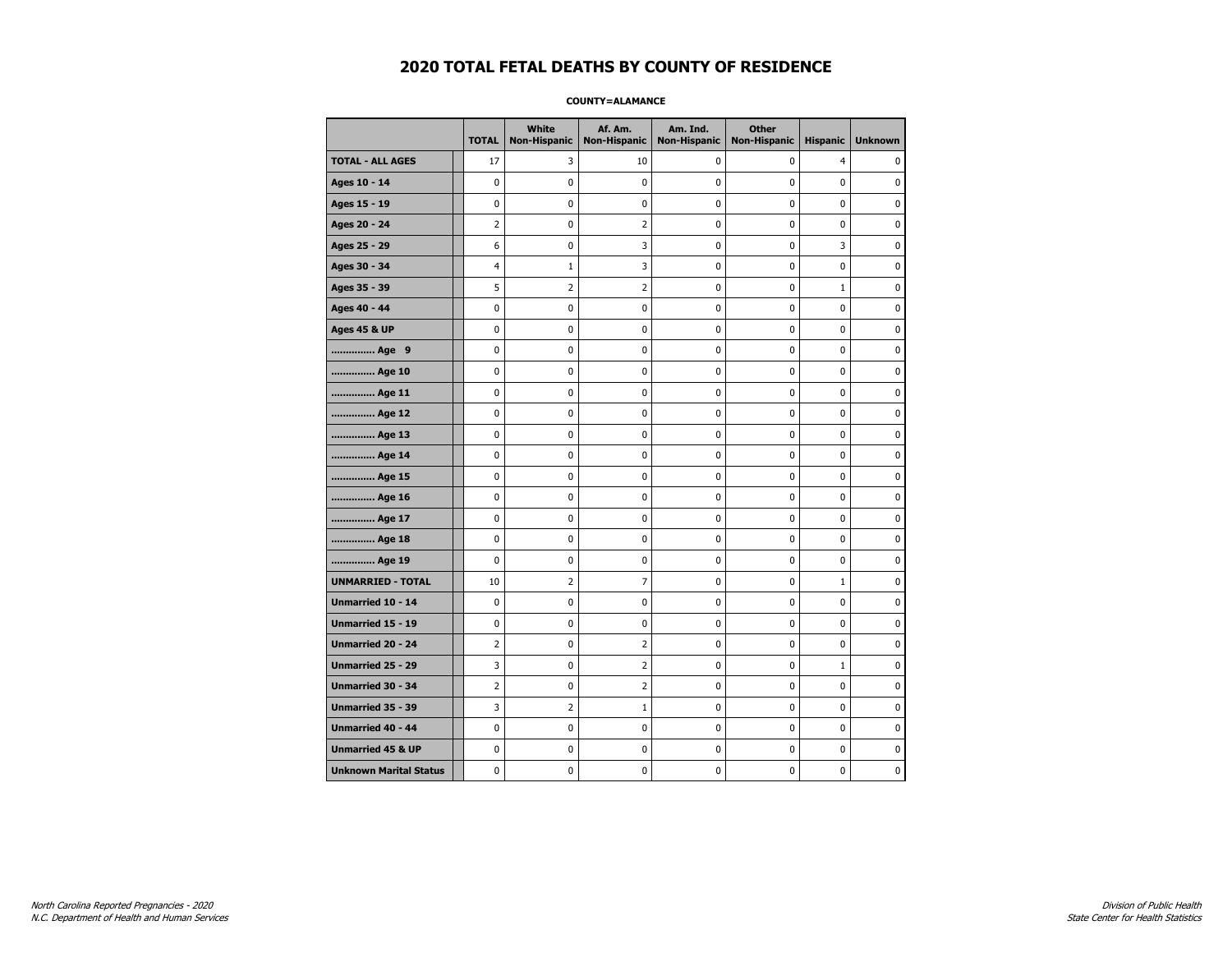### **COUNTY=ALEXANDER**

|                               | <b>TOTAL</b>   | White<br>Non-Hispanic | Af. Am.<br><b>Non-Hispanic</b> | Am. Ind.<br><b>Non-Hispanic</b> | <b>Other</b><br><b>Non-Hispanic</b> | <b>Hispanic</b> | <b>Unknown</b> |
|-------------------------------|----------------|-----------------------|--------------------------------|---------------------------------|-------------------------------------|-----------------|----------------|
| <b>TOTAL - ALL AGES</b>       | 3              | 3                     | 0                              | 0                               | 0                                   | 0               | 0              |
| Ages 10 - 14                  | 0              | $\mathbf 0$           | 0                              | $\mathbf 0$                     | 0                                   | 0               | 0              |
| Ages 15 - 19                  | $\mathbf{1}$   | $\mathbf{1}$          | 0                              | $\mathbf 0$                     | $\mathbf 0$                         | 0               | 0              |
| Ages 20 - 24                  | $\mathbf 0$    | $\mathbf 0$           | $\mathbf 0$                    | $\mathbf 0$                     | $\mathbf 0$                         | 0               | 0              |
| Ages 25 - 29                  | $\overline{2}$ | $\overline{2}$        | 0                              | 0                               | $\pmb{0}$                           | 0               | 0              |
| Ages 30 - 34                  | $\mathbf 0$    | 0                     | 0                              | 0                               | 0                                   | 0               | 0              |
| Ages 35 - 39                  | $\mathbf 0$    | 0                     | 0                              | 0                               | 0                                   | 0               | 0              |
| Ages 40 - 44                  | $\mathbf 0$    | 0                     | 0                              | 0                               | 0                                   | 0               | 0              |
| <b>Ages 45 &amp; UP</b>       | 0              | 0                     | 0                              | 0                               | 0                                   | 0               | 0              |
| Age 9                         | 0              | 0                     | 0                              | $\mathbf 0$                     | $\mathbf 0$                         | 0               | 0              |
| Age 10                        | $\mathbf 0$    | 0                     | 0                              | $\mathbf 0$                     | $\mathbf 0$                         | 0               | $\mathbf 0$    |
| Age 11                        | $\pmb{0}$      | 0                     | 0                              | 0                               | $\pmb{0}$                           | 0               | 0              |
| Age 12                        | 0              | 0                     | 0                              | 0                               | $\pmb{0}$                           | 0               | 0              |
| Age 13                        | $\mathbf 0$    | 0                     | 0                              | $\mathbf 0$                     | $\mathbf 0$                         | $\mathbf 0$     | 0              |
| Age 14                        | 0              | 0                     | 0                              | 0                               | 0                                   | 0               | 0              |
| Age 15                        | 0              | 0                     | 0                              | 0                               | 0                                   | 0               | 0              |
| Age 16                        | 0              | 0                     | 0                              | 0                               | 0                                   | 0               | 0              |
| Age 17                        | $\mathbf 0$    | 0                     | 0                              | 0                               | 0                                   | 0               | 0              |
| Age 18                        | $\pmb{0}$      | 0                     | $\pmb{0}$                      | 0                               | $\pmb{0}$                           | 0               | $\pmb{0}$      |
| Age 19                        | $\mathbf{1}$   | $1\,$                 | 0                              | 0                               | $\pmb{0}$                           | 0               | 0              |
| <b>UNMARRIED - TOTAL</b>      | 0              | 0                     | 0                              | 0                               | 0                                   | 0               | 0              |
| Unmarried 10 - 14             | $\mathbf 0$    | 0                     | 0                              | 0                               | 0                                   | 0               | $\mathbf 0$    |
| Unmarried 15 - 19             | $\mathbf 0$    | 0                     | 0                              | 0                               | $\mathbf 0$                         | 0               | 0              |
| Unmarried 20 - 24             | $\mathbf 0$    | 0                     | 0                              | 0                               | 0                                   | 0               | 0              |
| <b>Unmarried 25 - 29</b>      | 0              | 0                     | 0                              | $\mathbf 0$                     | 0                                   | 0               | 0              |
| Unmarried 30 - 34             | $\pmb{0}$      | $\pmb{0}$             | $\bf{0}$                       | $\pmb{0}$                       | $\pmb{0}$                           | 0               | $\pmb{0}$      |
| Unmarried 35 - 39             | $\pmb{0}$      | 0                     | 0                              | $\pmb{0}$                       | $\pmb{0}$                           | 0               | 0              |
| <b>Unmarried 40 - 44</b>      | 0              | 0                     | 0                              | 0                               | 0                                   | 0               | $\mathbf 0$    |
| <b>Unmarried 45 &amp; UP</b>  | 0              | 0                     | 0                              | 0                               | 0                                   | 0               | 0              |
| <b>Unknown Marital Status</b> | 0              | 0                     | 0                              | 0                               | 0                                   | 0               | 0              |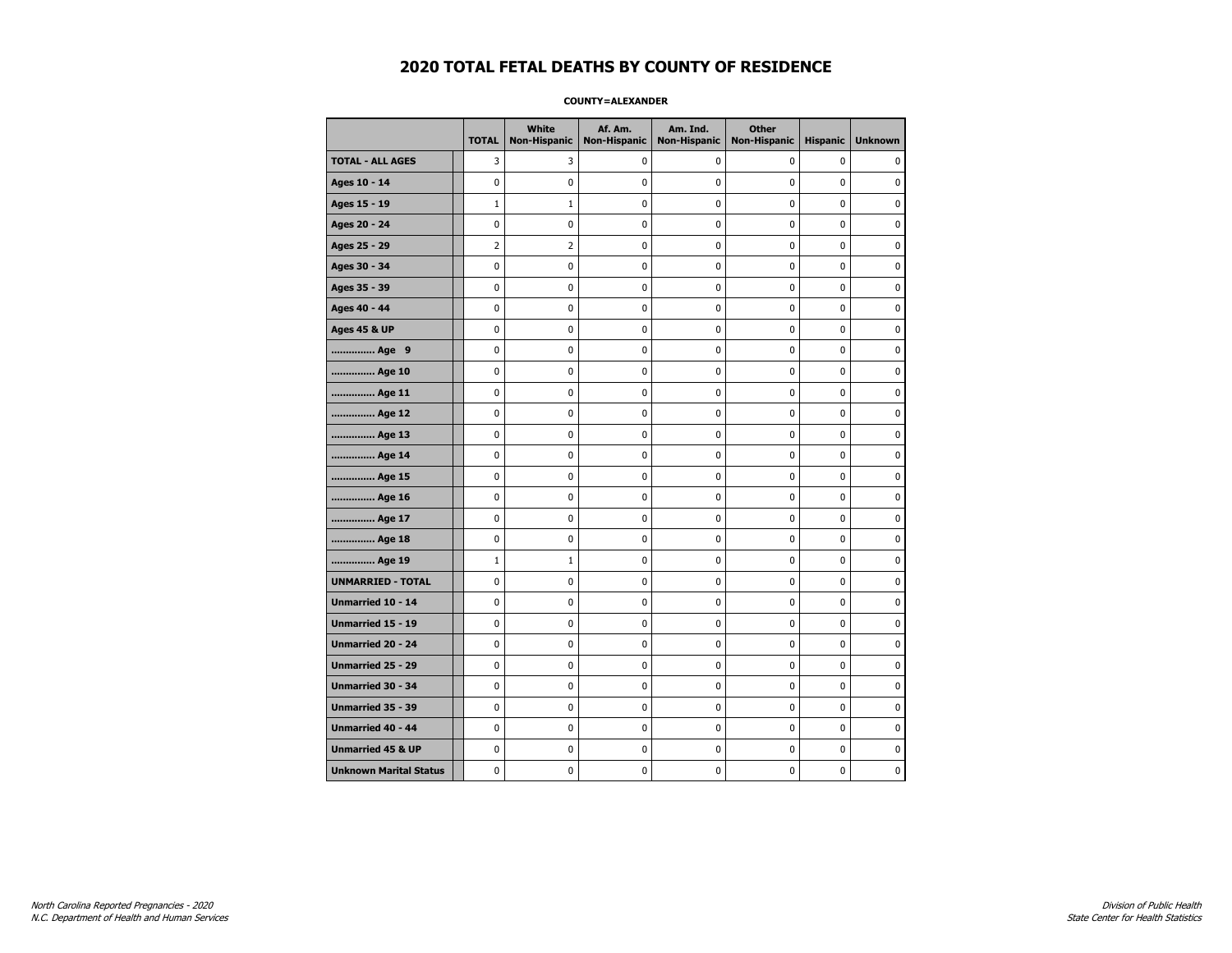### **COUNTY=ALLEGHANY**

|                               | <b>TOTAL</b>   | White<br>Non-Hispanic | Af. Am.<br><b>Non-Hispanic</b> | Am. Ind.<br><b>Non-Hispanic</b> | <b>Other</b><br><b>Non-Hispanic</b> | <b>Hispanic</b> | <b>Unknown</b> |
|-------------------------------|----------------|-----------------------|--------------------------------|---------------------------------|-------------------------------------|-----------------|----------------|
| <b>TOTAL - ALL AGES</b>       | 3              | 3                     | 0                              | 0                               | 0                                   | 0               | 0              |
| Ages 10 - 14                  | 0              | 0                     | 0                              | $\mathbf 0$                     | 0                                   | 0               | 0              |
| Ages 15 - 19                  | 0              | 0                     | 0                              | $\mathbf 0$                     | $\mathbf 0$                         | 0               | 0              |
| Ages 20 - 24                  | $\overline{2}$ | $\overline{2}$        | $\mathbf 0$                    | $\mathbf 0$                     | $\mathbf 0$                         | 0               | 0              |
| Ages 25 - 29                  | $\mathbf{1}$   | $1\,$                 | 0                              | 0                               | $\pmb{0}$                           | 0               | 0              |
| Ages 30 - 34                  | $\mathbf 0$    | 0                     | 0                              | 0                               | 0                                   | 0               | 0              |
| Ages 35 - 39                  | $\mathbf 0$    | 0                     | 0                              | 0                               | 0                                   | 0               | 0              |
| Ages 40 - 44                  | $\mathbf 0$    | 0                     | 0                              | 0                               | 0                                   | 0               | 0              |
| <b>Ages 45 &amp; UP</b>       | 0              | 0                     | 0                              | 0                               | 0                                   | 0               | 0              |
| Age 9                         | 0              | 0                     | 0                              | $\mathbf 0$                     | $\mathbf 0$                         | 0               | 0              |
| Age 10                        | $\mathbf 0$    | 0                     | 0                              | $\mathbf 0$                     | $\mathbf 0$                         | 0               | $\mathbf 0$    |
| Age 11                        | $\pmb{0}$      | 0                     | 0                              | 0                               | $\pmb{0}$                           | 0               | 0              |
| Age 12                        | 0              | 0                     | 0                              | 0                               | $\pmb{0}$                           | 0               | 0              |
| Age 13                        | $\mathbf 0$    | 0                     | 0                              | $\mathbf 0$                     | $\mathbf 0$                         | $\mathbf 0$     | 0              |
| Age 14                        | 0              | 0                     | 0                              | 0                               | 0                                   | 0               | 0              |
| Age 15                        | 0              | 0                     | 0                              | 0                               | 0                                   | 0               | 0              |
| Age 16                        | 0              | 0                     | 0                              | 0                               | 0                                   | 0               | 0              |
| Age 17                        | $\mathbf 0$    | 0                     | 0                              | 0                               | 0                                   | 0               | 0              |
| Age 18                        | $\pmb{0}$      | 0                     | $\pmb{0}$                      | 0                               | $\pmb{0}$                           | 0               | $\pmb{0}$      |
| Age 19                        | $\pmb{0}$      | 0                     | 0                              | 0                               | $\pmb{0}$                           | 0               | 0              |
| <b>UNMARRIED - TOTAL</b>      | 3              | 3                     | 0                              | 0                               | 0                                   | 0               | 0              |
| Unmarried 10 - 14             | $\mathbf 0$    | 0                     | 0                              | 0                               | 0                                   | 0               | $\mathbf 0$    |
| Unmarried 15 - 19             | $\mathbf 0$    | 0                     | 0                              | 0                               | $\mathbf 0$                         | 0               | 0              |
| Unmarried 20 - 24             | $\overline{2}$ | $\overline{2}$        | 0                              | 0                               | 0                                   | 0               | 0              |
| <b>Unmarried 25 - 29</b>      | $\mathbf{1}$   | $\mathbf{1}$          | 0                              | $\mathbf 0$                     | 0                                   | 0               | 0              |
| Unmarried 30 - 34             | $\pmb{0}$      | $\pmb{0}$             | $\bf{0}$                       | $\pmb{0}$                       | $\pmb{0}$                           | 0               | $\pmb{0}$      |
| Unmarried 35 - 39             | 0              | 0                     | 0                              | $\pmb{0}$                       | $\pmb{0}$                           | 0               | 0              |
| <b>Unmarried 40 - 44</b>      | 0              | 0                     | 0                              | 0                               | 0                                   | 0               | $\mathbf 0$    |
| <b>Unmarried 45 &amp; UP</b>  | 0              | 0                     | 0                              | 0                               | 0                                   | 0               | 0              |
| <b>Unknown Marital Status</b> | 0              | 0                     | 0                              | 0                               | 0                                   | 0               | 0              |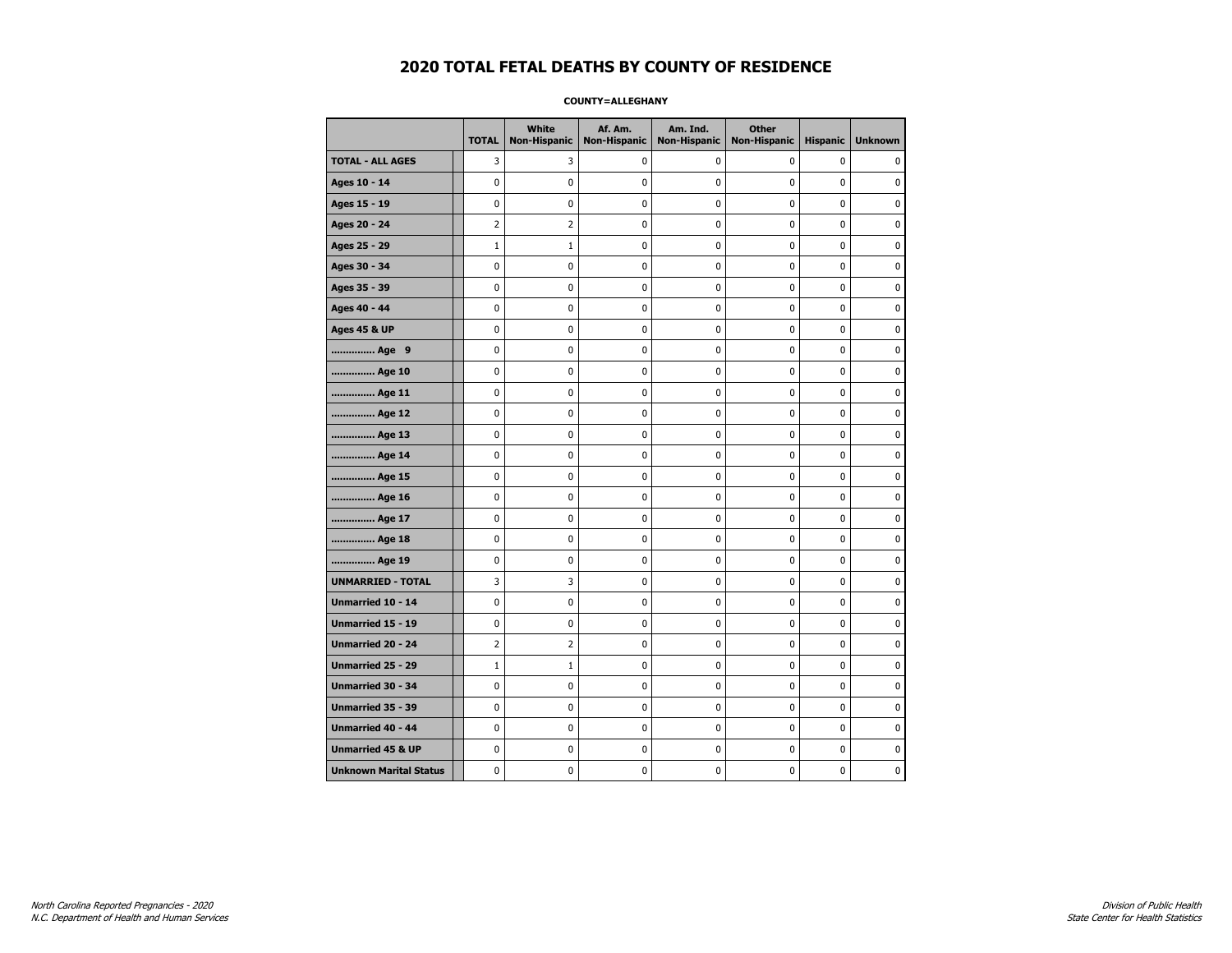**COUNTY=ANSON** 

|                               | <b>TOTAL</b>   | White<br><b>Non-Hispanic</b> | Af. Am.<br><b>Non-Hispanic</b> | Am. Ind.<br><b>Non-Hispanic</b> | <b>Other</b><br><b>Non-Hispanic</b> | <b>Hispanic</b> | <b>Unknown</b> |
|-------------------------------|----------------|------------------------------|--------------------------------|---------------------------------|-------------------------------------|-----------------|----------------|
| <b>TOTAL - ALL AGES</b>       | 6              | $\mathbf{1}$                 | 4                              | 1                               | 0                                   | 0               | 0              |
| Ages 10 - 14                  | 0              | 0                            | 0                              | 0                               | 0                                   | 0               | 0              |
| Ages 15 - 19                  | $\mathbf{1}$   | 0                            | $1\,$                          | 0                               | $\pmb{0}$                           | 0               | 0              |
| Ages 20 - 24                  | $\overline{2}$ | $\mathbf{1}$                 | $\mathbf 1$                    | 0                               | $\pmb{0}$                           | 0               | 0              |
| Ages 25 - 29                  | $\mathbf{1}$   | 0                            | 0                              | $\mathbf{1}$                    | 0                                   | 0               | $\mathbf 0$    |
| Ages 30 - 34                  | $\overline{2}$ | 0                            | $\overline{2}$                 | 0                               | $\pmb{0}$                           | 0               | $\mathbf 0$    |
| Ages 35 - 39                  | 0              | 0                            | 0                              | 0                               | 0                                   | 0               | $\mathbf 0$    |
| Ages 40 - 44                  | 0              | 0                            | $\pmb{0}$                      | 0                               | $\pmb{0}$                           | 0               | $\mathbf 0$    |
| <b>Ages 45 &amp; UP</b>       | 0              | 0                            | 0                              | 0                               | 0                                   | 0               | $\mathbf 0$    |
| Age 9                         | 0              | 0                            | 0                              | 0                               | 0                                   | 0               | $\mathbf 0$    |
| Age 10                        | 0              | 0                            | 0                              | 0                               | $\mathbf 0$                         | 0               | $\mathbf 0$    |
| Age 11                        | 0              | 0                            | $\pmb{0}$                      | 0                               | $\pmb{0}$                           | 0               | $\mathbf 0$    |
| Age 12                        | 0              | 0                            | 0                              | 0                               | 0                                   | 0               | 0              |
| Age 13                        | 0              | 0                            | 0                              | 0                               | 0                                   | 0               | $\mathbf 0$    |
| Age 14                        | 0              | 0                            | 0                              | 0                               | $\mathbf 0$                         | 0               | $\mathbf 0$    |
| Age 15                        | 0              | 0                            | $\pmb{0}$                      | 0                               | $\pmb{0}$                           | 0               | $\pmb{0}$      |
| Age 16                        | 0              | 0                            | 0                              | 0                               | 0                                   | 0               | 0              |
| Age 17                        | 0              | 0                            | 0                              | 0                               | 0                                   | 0               | 0              |
| Age 18                        | $\mathbf{1}$   | 0                            | $1\,$                          | 0                               | $\mathbf 0$                         | 0               | $\mathbf 0$    |
| Age 19                        | 0              | 0                            | $\pmb{0}$                      | 0                               | $\pmb{0}$                           | 0               | $\pmb{0}$      |
| <b>UNMARRIED - TOTAL</b>      | 4              | $\mathbf{1}$                 | $\overline{2}$                 | $\mathbf 1$                     | 0                                   | 0               | 0              |
| Unmarried 10 - 14             | 0              | 0                            | $\pmb{0}$                      | 0                               | $\pmb{0}$                           | 0               | $\mathbf 0$    |
| <b>Unmarried 15 - 19</b>      | $\mathbf{1}$   | 0                            | $\mathbf{1}$                   | 0                               | 0                                   | 0               | $\mathbf 0$    |
| Unmarried 20 - 24             | $\overline{2}$ | $1\,$                        | $1\,$                          | 0                               | $\pmb{0}$                           | 0               | $\pmb{0}$      |
| <b>Unmarried 25 - 29</b>      | $\mathbf{1}$   | 0                            | 0                              | $\mathbf 1$                     | 0                                   | 0               | 0              |
| Unmarried 30 - 34             | 0              | 0                            | 0                              | 0                               | 0                                   | 0               | $\mathbf 0$    |
| Unmarried 35 - 39             | 0              | 0                            | $\pmb{0}$                      | 0                               | $\pmb{0}$                           | 0               | $\mathbf 0$    |
| Unmarried 40 - 44             | 0              | 0                            | 0                              | 0                               | $\pmb{0}$                           | 0               | 0              |
| <b>Unmarried 45 &amp; UP</b>  | 0              | 0                            | 0                              | 0                               | $\pmb{0}$                           | 0               | $\mathbf 0$    |
| <b>Unknown Marital Status</b> | 0              | 0                            | 0                              | 0                               | 0                                   | 0               | $\mathbf 0$    |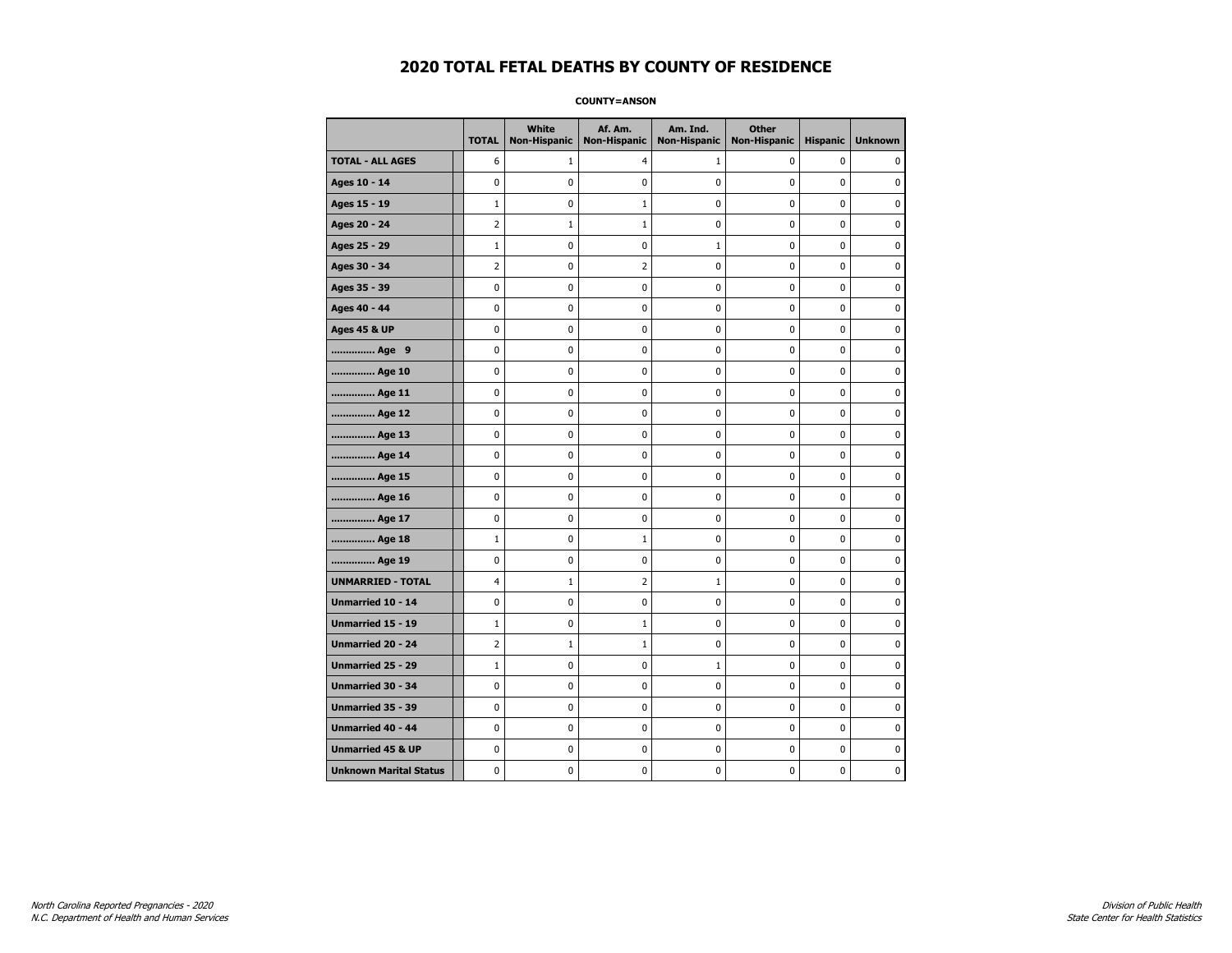### **COUNTY=BEAUFORT**

|                               | <b>TOTAL</b>   | White<br><b>Non-Hispanic</b> | Af. Am.<br><b>Non-Hispanic</b> | Am. Ind.<br><b>Non-Hispanic</b> | <b>Other</b><br><b>Non-Hispanic</b> | <b>Hispanic</b> | <b>Unknown</b> |
|-------------------------------|----------------|------------------------------|--------------------------------|---------------------------------|-------------------------------------|-----------------|----------------|
| <b>TOTAL - ALL AGES</b>       | 5              | 1                            | 4                              | 0                               | 0                                   | 0               | 0              |
| Ages 10 - 14                  | 0              | 0                            | $\pmb{0}$                      | 0                               | 0                                   | 0               | 0              |
| Ages 15 - 19                  | 0              | 0                            | $\mathbf 0$                    | $\mathbf 0$                     | 0                                   | $\mathbf 0$     | 0              |
| Ages 20 - 24                  | $\mathbf 1$    | $\mathbf{1}$                 | $\mathbf 0$                    | 0                               | 0                                   | 0               | 0              |
| Ages 25 - 29                  | 3              | 0                            | 3                              | $\mathbf 0$                     | 0                                   | $\mathbf 0$     | $\mathbf 0$    |
| Ages 30 - 34                  | 0              | 0                            | $\mathbf 0$                    | $\mathbf 0$                     | 0                                   | $\mathbf 0$     | 0              |
| Ages 35 - 39                  | $\mathbf 0$    | 0                            | 0                              | $\pmb{0}$                       | 0                                   | 0               | 0              |
| Ages 40 - 44                  | $\mathbf 1$    | 0                            | $1\,$                          | 0                               | $\pmb{0}$                           | $\pmb{0}$       | 0              |
| <b>Ages 45 &amp; UP</b>       | 0              | 0                            | 0                              | 0                               | 0                                   | 0               | 0              |
| Age 9                         | 0              | 0                            | 0                              | 0                               | 0                                   | 0               | 0              |
| Age 10                        | 0              | 0                            | $\mathbf 0$                    | $\mathbf 0$                     | 0                                   | $\mathbf 0$     | 0              |
| Age 11                        | 0              | 0                            | 0                              | 0                               | 0                                   | $\mathbf 0$     | 0              |
| Age 12                        | 0              | 0                            | 0                              | 0                               | 0                                   | 0               | 0              |
| Age 13                        | 0              | 0                            | $\mathbf 0$                    | $\mathbf 0$                     | 0                                   | $\mathbf 0$     | $\mathbf 0$    |
| Age 14                        | $\mathbf 0$    | 0                            | $\mathbf 0$                    | $\mathbf 0$                     | 0                                   | $\mathbf 0$     | 0              |
| Age 15                        | 0              | 0                            | $\mathbf 0$                    | $\pmb{0}$                       | 0                                   | $\pmb{0}$       | $\pmb{0}$      |
| Age 16                        | 0              | 0                            | 0                              | $\pmb{0}$                       | 0                                   | 0               | 0              |
| Age 17                        | 0              | 0                            | $\mathbf 0$                    | 0                               | 0                                   | $\mathbf 0$     | 0              |
| Age 18                        | 0              | 0                            | 0                              | 0                               | 0                                   | 0               | 0              |
| Age 19                        | 0              | 0                            | 0                              | 0                               | 0                                   | $\pmb{0}$       | 0              |
| <b>UNMARRIED - TOTAL</b>      | $\overline{4}$ | $\mathbf{1}$                 | 3                              | 0                               | 0                                   | 0               | 0              |
| Unmarried 10 - 14             | 0              | 0                            | $\mathbf 0$                    | $\mathbf 0$                     | $\mathbf 0$                         | $\mathbf 0$     | 0              |
| Unmarried 15 - 19             | 0              | 0                            | $\mathbf 0$                    | 0                               | 0                                   | $\mathbf 0$     | 0              |
| <b>Unmarried 20 - 24</b>      | $\mathbf{1}$   | $\mathbf{1}$                 | $\mathbf 0$                    | 0                               | 0                                   | $\mathbf 0$     | 0              |
| <b>Unmarried 25 - 29</b>      | 3              | $\bf{0}$                     | 3                              | $\pmb{0}$                       | 0                                   | $\pmb{0}$       | $\bf{0}$       |
| Unmarried 30 - 34             | $\mathbf 0$    | 0                            | $\mathbf 0$                    | $\pmb{0}$                       | 0                                   | 0               | 0              |
| Unmarried 35 - 39             | 0              | 0                            | 0                              | 0                               | 0                                   | 0               | 0              |
| Unmarried 40 - 44             | 0              | 0                            | 0                              | 0                               | 0                                   | 0               | 0              |
| <b>Unmarried 45 &amp; UP</b>  | 0              | 0                            | 0                              | 0                               | 0                                   | 0               | 0              |
| <b>Unknown Marital Status</b> | 0              | 0                            | $\pmb{0}$                      | 0                               | 0                                   | 0               | 0              |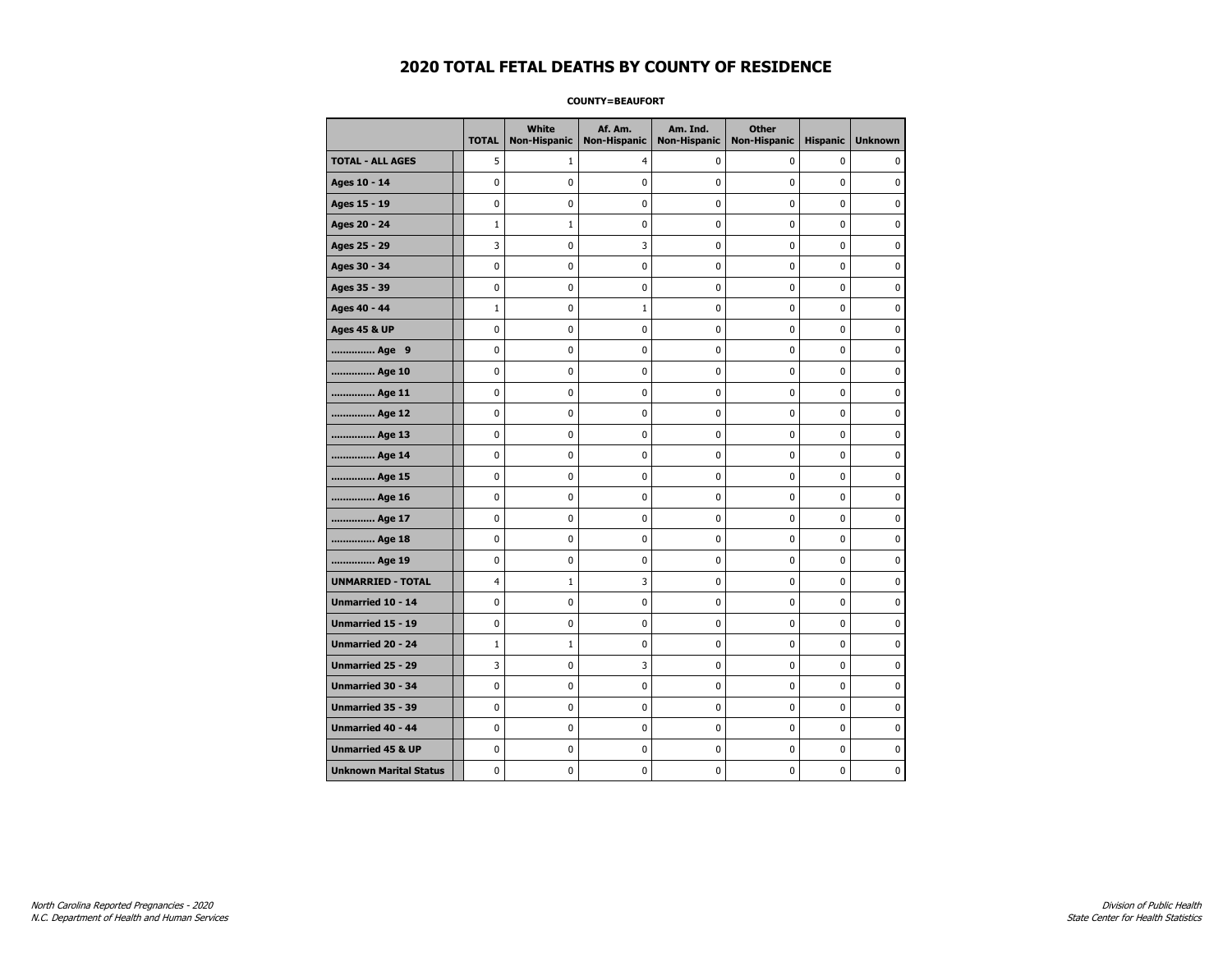**COUNTY=BERTIE** 

|                               | <b>TOTAL</b> | White<br><b>Non-Hispanic</b> | Af. Am.<br><b>Non-Hispanic</b> | Am. Ind.<br><b>Non-Hispanic</b> | <b>Other</b><br><b>Non-Hispanic</b> | <b>Hispanic</b> | <b>Unknown</b> |
|-------------------------------|--------------|------------------------------|--------------------------------|---------------------------------|-------------------------------------|-----------------|----------------|
| <b>TOTAL - ALL AGES</b>       | 3            | $\mathbf{1}$                 | 2                              | 0                               | 0                                   | 0               | 0              |
| Ages 10 - 14                  | 0            | 0                            | 0                              | 0                               | 0                                   | 0               | 0              |
| Ages 15 - 19                  | $\mathbf{1}$ | 0                            | $1\,$                          | 0                               | $\pmb{0}$                           | 0               | 0              |
| Ages 20 - 24                  | $\mathbf{1}$ | 0                            | $\mathbf 1$                    | 0                               | $\pmb{0}$                           | 0               | 0              |
| Ages 25 - 29                  | $\mathbf{1}$ | $\mathbf{1}$                 | 0                              | 0                               | 0                                   | 0               | $\mathbf 0$    |
| Ages 30 - 34                  | 0            | 0                            | 0                              | 0                               | $\pmb{0}$                           | 0               | $\mathbf 0$    |
| Ages 35 - 39                  | 0            | 0                            | 0                              | 0                               | 0                                   | 0               | $\mathbf 0$    |
| Ages 40 - 44                  | 0            | 0                            | $\pmb{0}$                      | 0                               | $\pmb{0}$                           | 0               | $\pmb{0}$      |
| <b>Ages 45 &amp; UP</b>       | 0            | 0                            | 0                              | 0                               | 0                                   | 0               | $\mathbf 0$    |
| Age 9                         | 0            | 0                            | 0                              | 0                               | 0                                   | 0               | $\mathbf 0$    |
| Age 10                        | 0            | 0                            | 0                              | 0                               | $\mathbf 0$                         | 0               | $\mathbf 0$    |
| Age 11                        | 0            | 0                            | $\pmb{0}$                      | 0                               | $\pmb{0}$                           | 0               | $\mathbf 0$    |
| Age 12                        | 0            | 0                            | 0                              | 0                               | 0                                   | 0               | 0              |
| Age 13                        | 0            | 0                            | 0                              | 0                               | 0                                   | 0               | $\mathbf 0$    |
| Age 14                        | 0            | 0                            | 0                              | 0                               | $\mathbf 0$                         | 0               | $\mathbf 0$    |
| Age 15                        | 0            | 0                            | $\pmb{0}$                      | 0                               | $\pmb{0}$                           | 0               | $\pmb{0}$      |
| Age 16                        | 0            | 0                            | 0                              | 0                               | 0                                   | 0               | 0              |
| Age 17                        | 0            | 0                            | 0                              | 0                               | 0                                   | 0               | 0              |
| Age 18                        | $\mathbf{1}$ | 0                            | $1\,$                          | 0                               | $\mathbf 0$                         | 0               | $\mathbf 0$    |
| Age 19                        | 0            | 0                            | $\pmb{0}$                      | 0                               | $\pmb{0}$                           | 0               | $\pmb{0}$      |
| <b>UNMARRIED - TOTAL</b>      | 2            | 0                            | $\overline{2}$                 | 0                               | 0                                   | 0               | 0              |
| Unmarried 10 - 14             | 0            | 0                            | $\pmb{0}$                      | 0                               | $\pmb{0}$                           | 0               | $\mathbf 0$    |
| <b>Unmarried 15 - 19</b>      | $\mathbf{1}$ | 0                            | $\mathbf{1}$                   | 0                               | 0                                   | 0               | $\mathbf 0$    |
| Unmarried 20 - 24             | $\mathbf{1}$ | 0                            | $1\,$                          | 0                               | $\pmb{0}$                           | 0               | $\pmb{0}$      |
| <b>Unmarried 25 - 29</b>      | 0            | 0                            | 0                              | 0                               | 0                                   | 0               | 0              |
| Unmarried 30 - 34             | 0            | 0                            | 0                              | 0                               | 0                                   | 0               | 0              |
| Unmarried 35 - 39             | 0            | 0                            | $\pmb{0}$                      | 0                               | $\pmb{0}$                           | 0               | $\mathbf 0$    |
| Unmarried 40 - 44             | 0            | 0                            | 0                              | 0                               | $\pmb{0}$                           | 0               | 0              |
| <b>Unmarried 45 &amp; UP</b>  | 0            | 0                            | 0                              | 0                               | $\pmb{0}$                           | 0               | $\pmb{0}$      |
| <b>Unknown Marital Status</b> | 0            | 0                            | 0                              | 0                               | 0                                   | 0               | $\mathbf 0$    |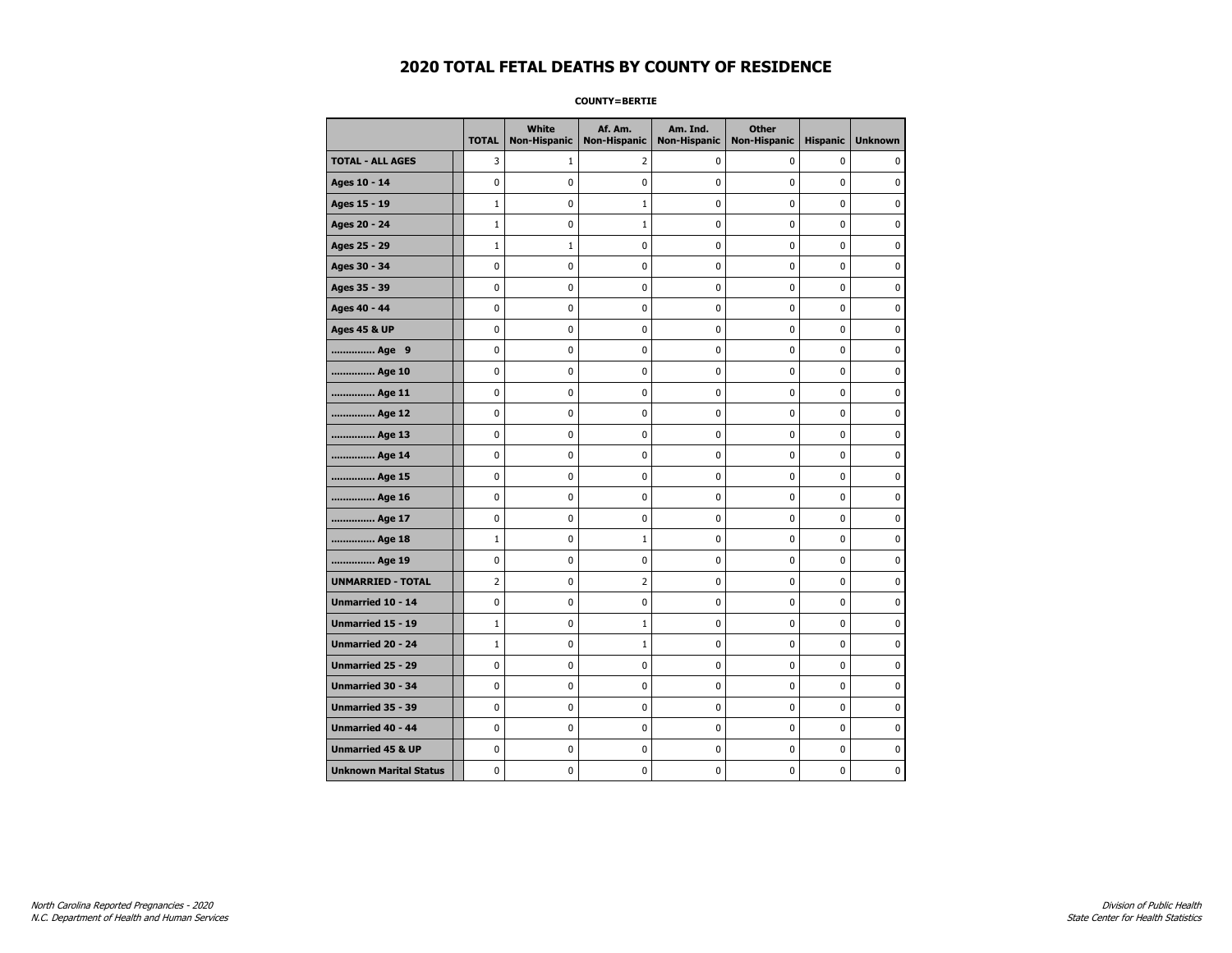**COUNTY=BLADEN** 

|                               | <b>TOTAL</b> | White<br>Non-Hispanic | Af. Am.<br><b>Non-Hispanic</b> | Am. Ind.<br><b>Non-Hispanic</b> | <b>Other</b><br>Non-Hispanic | <b>Hispanic</b> | <b>Unknown</b> |
|-------------------------------|--------------|-----------------------|--------------------------------|---------------------------------|------------------------------|-----------------|----------------|
| <b>TOTAL - ALL AGES</b>       | 3            | 0                     | 2                              | 0                               | 0                            | $\mathbf{1}$    | 0              |
| Ages 10 - 14                  | $\mathbf 0$  | 0                     | 0                              | $\pmb{0}$                       | $\mathbf 0$                  | $\mathbf 0$     | $\mathbf 0$    |
| Ages 15 - 19                  | 0            | 0                     | 0                              | $\mathbf 0$                     | $\mathbf 0$                  | 0               | 0              |
| Ages 20 - 24                  | $\mathbf{1}$ | 0                     | 1                              | 0                               | 0                            | 0               | $\pmb{0}$      |
| Ages 25 - 29                  | 2            | 0                     | 1                              | 0                               | $\mathbf 0$                  | $\mathbf{1}$    | 0              |
| Ages 30 - 34                  | $\mathbf 0$  | 0                     | 0                              | 0                               | $\mathbf 0$                  | 0               | 0              |
| Ages 35 - 39                  | 0            | 0                     | 0                              | 0                               | 0                            | 0               | 0              |
| Ages 40 - 44                  | $\mathbf{0}$ | $\mathbf{0}$          | 0                              | $\mathbf 0$                     | 0                            | $\mathbf{0}$    | $\mathbf 0$    |
| <b>Ages 45 &amp; UP</b>       | $\pmb{0}$    | 0                     | 0                              | 0                               | $\pmb{0}$                    | 0               | 0              |
| Age 9                         | $\mathbf 0$  | 0                     | 0                              | 0                               | 0                            | 0               | 0              |
| Age 10                        | 0            | 0                     | 0                              | 0                               | 0                            | 0               | 0              |
| Age 11                        | 0            | 0                     | 0                              | 0                               | 0                            | 0               | 0              |
| Age 12                        | $\mathbf 0$  | 0                     | $\mathbf 0$                    | $\mathbf 0$                     | $\mathbf 0$                  | 0               | $\mathbf 0$    |
| Age 13                        | $\pmb{0}$    | 0                     | $\pmb{0}$                      | 0                               | 0                            | 0               | 0              |
| Age 14                        | 0            | 0                     | 0                              | 0                               | 0                            | 0               | 0              |
| Age 15                        | $\mathbf 0$  | 0                     | 0                              | 0                               | $\mathbf 0$                  | 0               | $\mathbf 0$    |
| Age 16                        | $\mathbf 0$  | 0                     | 0                              | $\mathbf 0$                     | $\mathbf 0$                  | $\mathbf 0$     | $\mathbf 0$    |
| Age 17                        | 0            | 0                     | 0                              | 0                               | $\mathbf 0$                  | 0               | 0              |
| Age 18                        | 0            | $\mathbf 0$           | 0                              | $\pmb{0}$                       | $\mathbf 0$                  | 0               | $\mathbf 0$    |
| Age 19                        | 0            | 0                     | 0                              | 0                               | 0                            | 0               | 0              |
| <b>UNMARRIED - TOTAL</b>      | 2            | 0                     | 2                              | 0                               | 0                            | 0               | 0              |
| Unmarried 10 - 14             | 0            | 0                     | 0                              | 0                               | 0                            | 0               | $\mathbf 0$    |
| Unmarried 15 - 19             | $\pmb{0}$    | 0                     | 0                              | 0                               | 0                            | 0               | 0              |
| <b>Unmarried 20 - 24</b>      | $\mathbf{1}$ | 0                     | $\mathbf{1}$                   | 0                               | 0                            | 0               | 0              |
| Unmarried 25 - 29             | $\mathbf{1}$ | 0                     | 1                              | 0                               | 0                            | 0               | 0              |
| <b>Unmarried 30 - 34</b>      | 0            | 0                     | 0                              | 0                               | 0                            | 0               | 0              |
| <b>Unmarried 35 - 39</b>      | $\mathbf 0$  | 0                     | $\mathbf 0$                    | 0                               | $\mathbf 0$                  | 0               | $\mathbf 0$    |
| Unmarried 40 - 44             | $\pmb{0}$    | 0                     | 0                              | 0                               | $\pmb{0}$                    | 0               | 0              |
| <b>Unmarried 45 &amp; UP</b>  | 0            | 0                     | 0                              | 0                               | 0                            | 0               | 0              |
| <b>Unknown Marital Status</b> | 0            | 0                     | 0                              | 0                               | 0                            | 0               | 0              |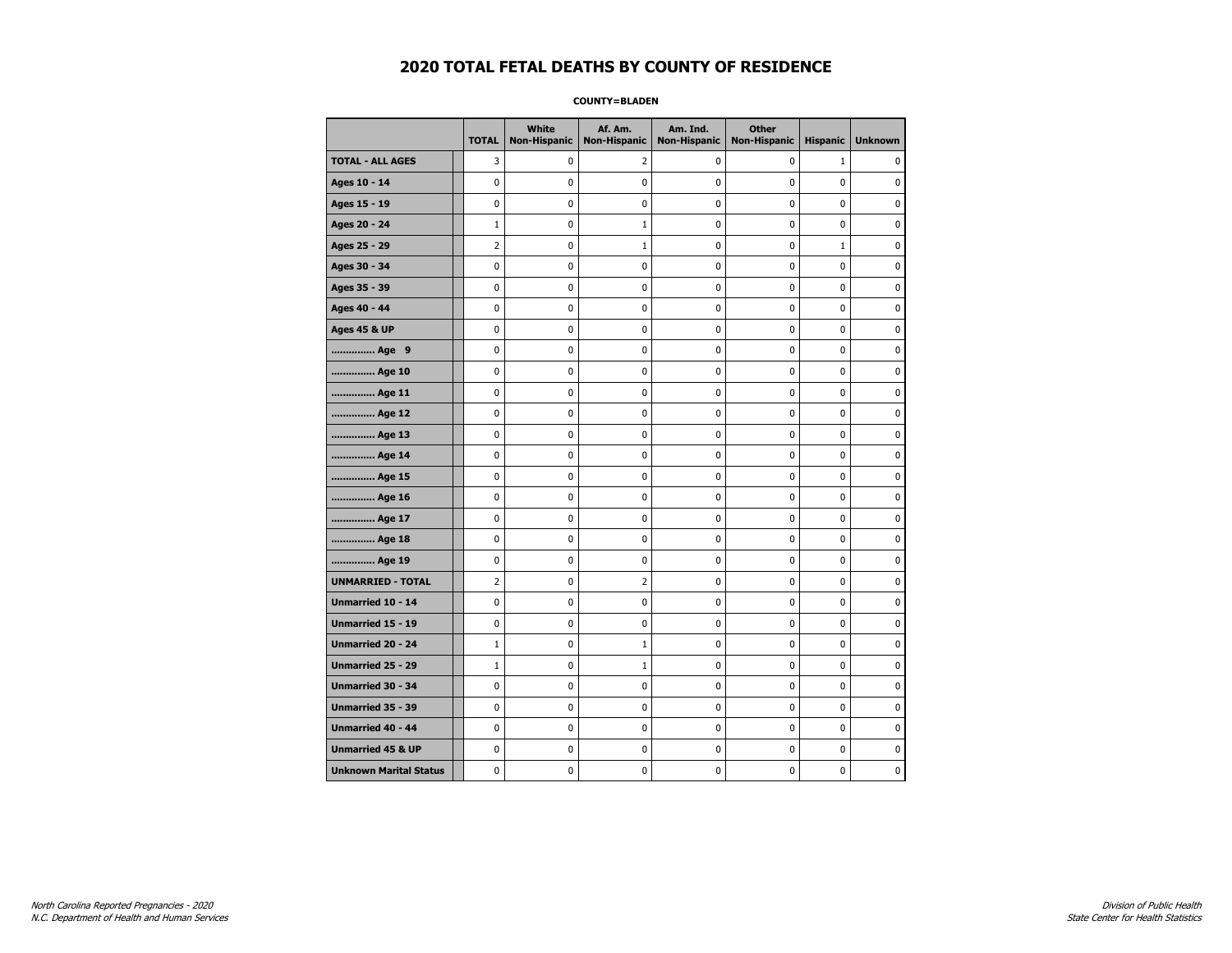### **COUNTY=BRUNSWICK**

|                               | <b>TOTAL</b>   | <b>White</b><br><b>Non-Hispanic</b> | Af. Am.<br><b>Non-Hispanic</b> | Am. Ind.<br><b>Non-Hispanic</b> | <b>Other</b><br><b>Non-Hispanic</b> | <b>Hispanic</b> | <b>Unknown</b> |
|-------------------------------|----------------|-------------------------------------|--------------------------------|---------------------------------|-------------------------------------|-----------------|----------------|
| <b>TOTAL - ALL AGES</b>       | 6              | 4                                   | 0                              | 0                               | 0                                   | $\overline{2}$  | 0              |
| Ages 10 - 14                  | 0              | 0                                   | 0                              | 0                               | 0                                   | 0               | $\mathbf 0$    |
| Ages 15 - 19                  | $\mathbf{1}$   | 0                                   | 0                              | 0                               | $\mathbf 0$                         | $\mathbf{1}$    | $\mathbf 0$    |
| Ages 20 - 24                  | $1\,$          | $\mathbf 0$                         | 0                              | 0                               | $\pmb{0}$                           | $\mathbf 1$     | $\mathbf 0$    |
| Ages 25 - 29                  | $\overline{2}$ | 2                                   | 0                              | 0                               | $\pmb{0}$                           | 0               | 0              |
| Ages 30 - 34                  | $\overline{2}$ | 2                                   | 0                              | 0                               | $\mathbf 0$                         | 0               | 0              |
| Ages 35 - 39                  | 0              | 0                                   | 0                              | 0                               | 0                                   | 0               | 0              |
| Ages 40 - 44                  | 0              | 0                                   | 0                              | 0                               | 0                                   | 0               | 0              |
| <b>Ages 45 &amp; UP</b>       | 0              | 0                                   | 0                              | 0                               | 0                                   | 0               | 0              |
| Age 9                         | 0              | 0                                   | 0                              | 0                               | 0                                   | 0               | $\mathbf 0$    |
| Age 10                        | 0              | 0                                   | 0                              | 0                               | $\mathbf 0$                         | 0               | $\mathbf 0$    |
| Age 11                        | 0              | 0                                   | 0                              | 0                               | $\pmb{0}$                           | 0               | 0              |
| Age 12                        | 0              | 0                                   | 0                              | 0                               | 0                                   | 0               | 0              |
| Age 13                        | 0              | 0                                   | 0                              | 0                               | 0                                   | 0               | 0              |
| Age 14                        | 0              | 0                                   | 0                              | 0                               | 0                                   | 0               | 0              |
| Age 15                        | 0              | 0                                   | 0                              | 0                               | 0                                   | 0               | 0              |
| Age 16                        | 0              | 0                                   | 0                              | 0                               | $\mathbf 0$                         | 0               | $\mathbf 0$    |
| Age 17                        | $\mathbf{1}$   | 0                                   | 0                              | 0                               | $\mathbf 0$                         | $\mathbf{1}$    | $\mathbf 0$    |
| Age 18                        | 0              | 0                                   | 0                              | 0                               | $\pmb{0}$                           | 0               | 0              |
| Age 19                        | 0              | 0                                   | 0                              | 0                               | $\pmb{0}$                           | 0               | 0              |
| <b>UNMARRIED - TOTAL</b>      | 4              | 2                                   | 0                              | 0                               | 0                                   | 2               | 0              |
| Unmarried 10 - 14             | 0              | 0                                   | 0                              | 0                               | 0                                   | 0               | $\mathbf 0$    |
| Unmarried 15 - 19             | $\mathbf{1}$   | 0                                   | 0                              | 0                               | $\pmb{0}$                           | $\mathbf{1}$    | 0              |
| Unmarried 20 - 24             | $\mathbf{1}$   | 0                                   | 0                              | 0                               | 0                                   | $\mathbf{1}$    | 0              |
| <b>Unmarried 25 - 29</b>      | 0              | 0                                   | 0                              | 0                               | 0                                   | 0               | $\mathbf 0$    |
| Unmarried 30 - 34             | $\overline{2}$ | $\overline{2}$                      | 0                              | 0                               | $\pmb{0}$                           | 0               | $\pmb{0}$      |
| Unmarried 35 - 39             | 0              | 0                                   | 0                              | 0                               | $\pmb{0}$                           | 0               | 0              |
| <b>Unmarried 40 - 44</b>      | 0              | 0                                   | 0                              | 0                               | $\pmb{0}$                           | 0               | $\mathbf 0$    |
| <b>Unmarried 45 &amp; UP</b>  | 0              | 0                                   | 0                              | 0                               | 0                                   | 0               | 0              |
| <b>Unknown Marital Status</b> | 0              | 0                                   | 0                              | 0                               | $\mathbf 0$                         | 0               | 0              |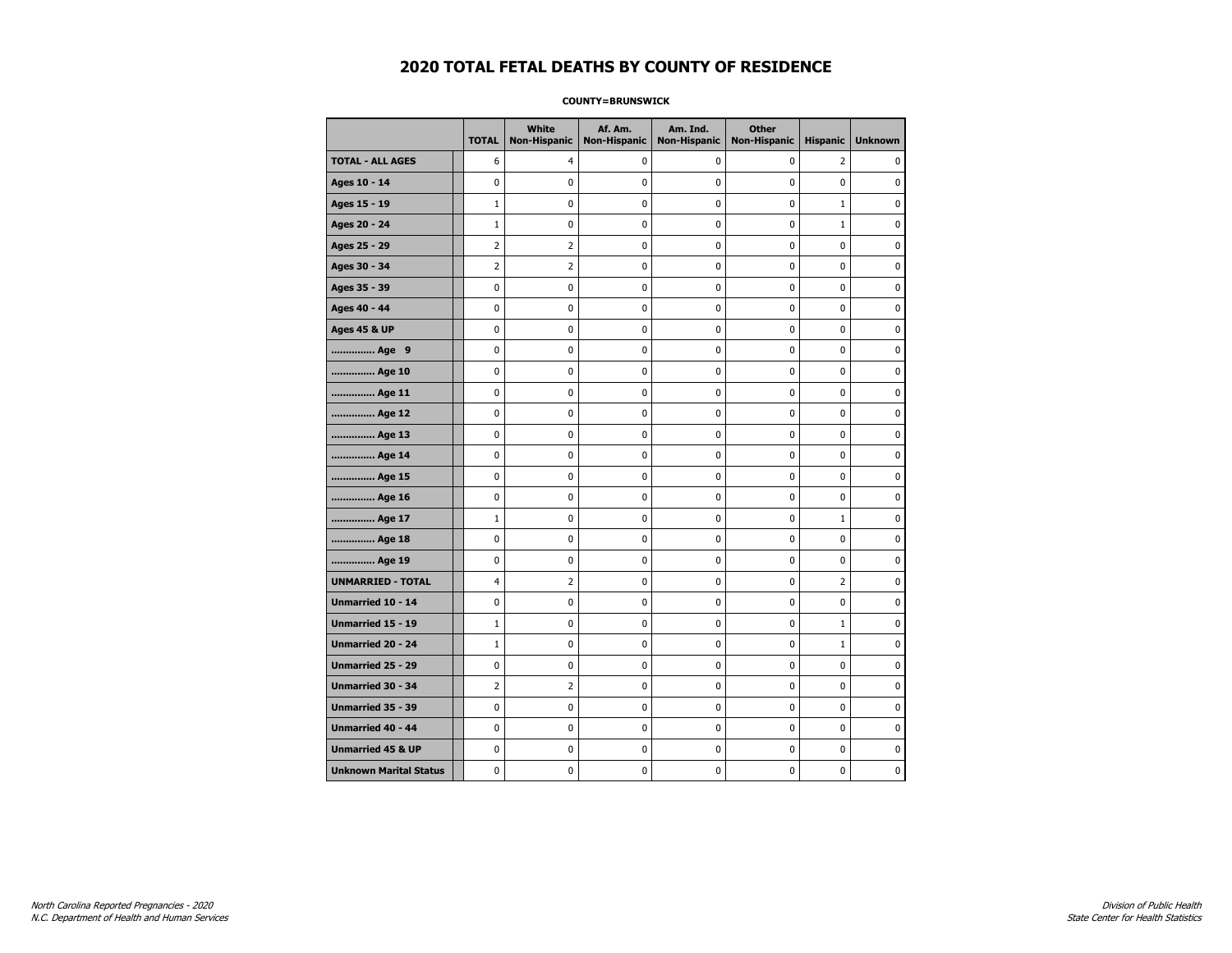#### **COUNTY=BUNCOMBE**

|                               | <b>TOTAL</b>   | White          | Af. Am.<br>Non-Hispanic   Non-Hispanic | Am. Ind.<br><b>Non-Hispanic</b> | <b>Other</b><br><b>Non-Hispanic</b> | <b>Hispanic</b> | <b>Unknown</b> |
|-------------------------------|----------------|----------------|----------------------------------------|---------------------------------|-------------------------------------|-----------------|----------------|
| <b>TOTAL - ALL AGES</b>       | 12             | 8              | 3                                      | $\mathbf{1}$                    | 0                                   | 0               | 0              |
| Ages 10 - 14                  | $\mathbf{1}$   | 0              | 1                                      | $\mathbf 0$                     | 0                                   | 0               | 0              |
| Ages 15 - 19                  | $\mathbf{1}$   | $\mathbf{1}$   | 0                                      | $\mathbf 0$                     | $\mathbf 0$                         | 0               | 0              |
| Ages 20 - 24                  | $\overline{2}$ | 0              | $\mathbf{1}$                           | $\mathbf{1}$                    | $\mathbf 0$                         | $\mathbf 0$     | 0              |
| Ages 25 - 29                  | 3              | $\overline{2}$ | $\mathbf{1}$                           | 0                               | $\pmb{0}$                           | 0               | 0              |
| Ages 30 - 34                  | $\overline{2}$ | 2              | 0                                      | 0                               | 0                                   | 0               | 0              |
| Ages 35 - 39                  | 2              | 2              | 0                                      | 0                               | 0                                   | 0               | 0              |
| Ages 40 - 44                  | $\mathbf{1}$   | 1              | 0                                      | 0                               | 0                                   | 0               | 0              |
| <b>Ages 45 &amp; UP</b>       | 0              | 0              | 0                                      | 0                               | 0                                   | 0               | 0              |
| Age 9                         | $\mathbf 0$    | 0              | 0                                      | $\mathbf 0$                     | $\mathbf 0$                         | 0               | 0              |
| Age 10                        | $\mathbf 0$    | 0              | 0                                      | $\mathbf 0$                     | $\mathbf 0$                         | 0               | $\mathbf 0$    |
| Age 11                        | $\pmb{0}$      | 0              | 0                                      | 0                               | $\pmb{0}$                           | 0               | 0              |
| Age 12                        | $\pmb{0}$      | 0              | 0                                      | 0                               | $\pmb{0}$                           | 0               | 0              |
| Age 13                        | $\mathbf{1}$   | 0              | 1                                      | $\mathbf 0$                     | $\mathbf 0$                         | $\mathbf 0$     | 0              |
| Age 14                        | 0              | 0              | 0                                      | 0                               | 0                                   | 0               | 0              |
| Age 15                        | $\mathbf{1}$   | $\mathbf{1}$   | 0                                      | 0                               | 0                                   | 0               | 0              |
| Age 16                        | $\mathbf 0$    | 0              | 0                                      | 0                               | 0                                   | $\mathbf 0$     | 0              |
| Age 17                        | $\mathbf 0$    | 0              | 0                                      | 0                               | 0                                   | 0               | 0              |
| Age 18                        | $\pmb{0}$      | 0              | $\pmb{0}$                              | 0                               | $\pmb{0}$                           | 0               | $\pmb{0}$      |
| Age 19                        | $\pmb{0}$      | 0              | 0                                      | 0                               | $\pmb{0}$                           | 0               | 0              |
| <b>UNMARRIED - TOTAL</b>      | 5              | 3              | 2                                      | 0                               | 0                                   | 0               | 0              |
| Unmarried 10 - 14             | $\mathbf{1}$   | 0              | 1                                      | 0                               | 0                                   | 0               | $\mathbf 0$    |
| Unmarried 15 - 19             | $\mathbf{1}$   | $\mathbf{1}$   | 0                                      | 0                               | $\mathbf 0$                         | 0               | 0              |
| Unmarried 20 - 24             | $\mathbf{1}$   | 0              | 1                                      | 0                               | 0                                   | 0               | 0              |
| <b>Unmarried 25 - 29</b>      | 0              | 0              | 0                                      | $\mathbf 0$                     | 0                                   | 0               | 0              |
| Unmarried 30 - 34             | $\mathbf 1$    | $\mathbf 1$    | $\bf{0}$                               | $\pmb{0}$                       | $\pmb{0}$                           | 0               | $\pmb{0}$      |
| Unmarried 35 - 39             | $\mathbf{1}$   | $1\,$          | 0                                      | $\pmb{0}$                       | $\pmb{0}$                           | 0               | 0              |
| <b>Unmarried 40 - 44</b>      | 0              | 0              | 0                                      | 0                               | 0                                   | 0               | $\mathbf 0$    |
| <b>Unmarried 45 &amp; UP</b>  | 0              | 0              | 0                                      | 0                               | 0                                   | 0               | 0              |
| <b>Unknown Marital Status</b> | 0              | 0              | 0                                      | 0                               | 0                                   | 0               | 0              |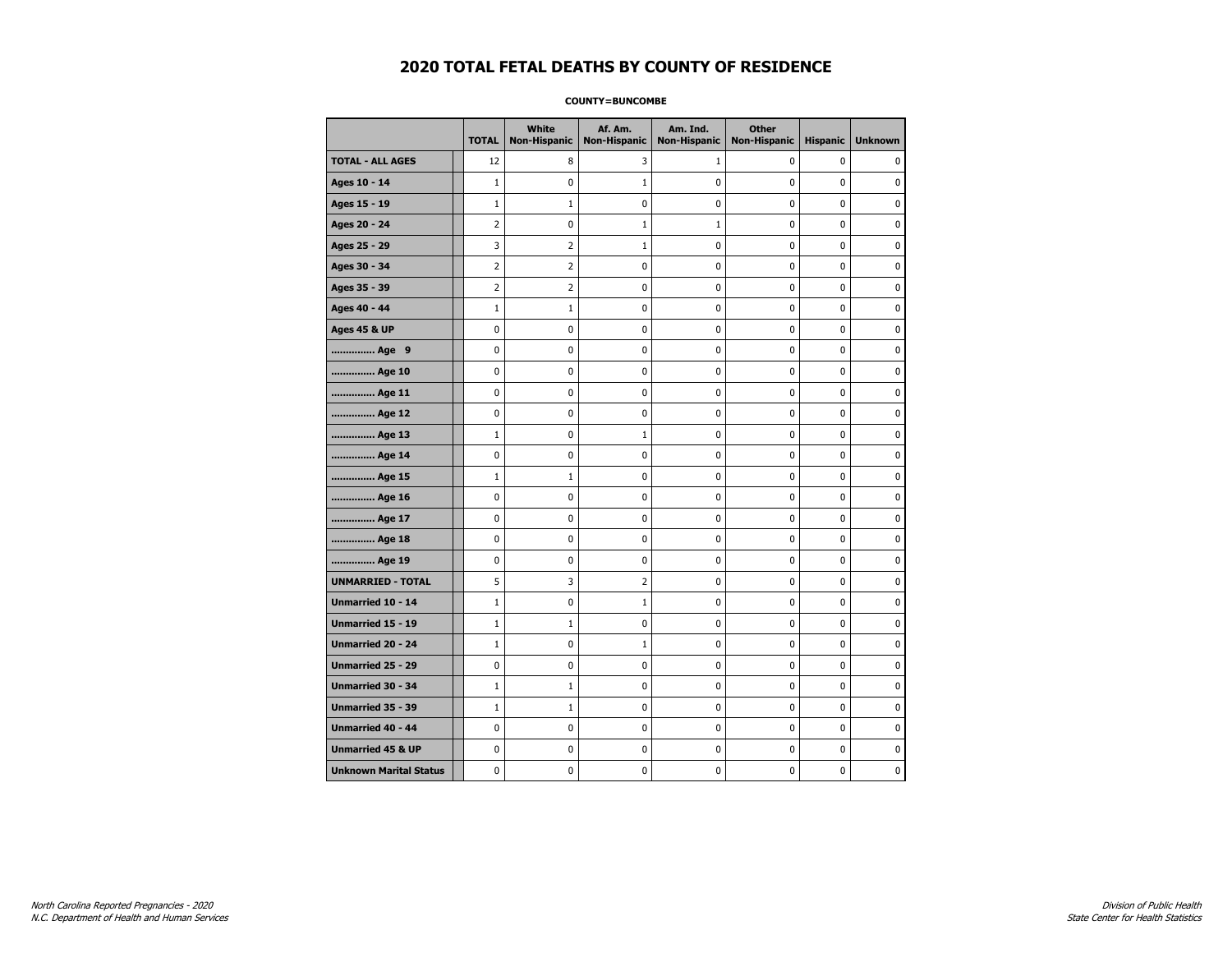**COUNTY=BURKE** 

|                               | <b>TOTAL</b>   | White<br><b>Non-Hispanic</b> | Af. Am.<br><b>Non-Hispanic</b> | Am. Ind.<br><b>Non-Hispanic</b> | <b>Other</b><br><b>Non-Hispanic</b> | <b>Hispanic</b> | <b>Unknown</b> |
|-------------------------------|----------------|------------------------------|--------------------------------|---------------------------------|-------------------------------------|-----------------|----------------|
| <b>TOTAL - ALL AGES</b>       | 3              | 2                            | 1                              | 0                               | 0                                   | 0               | 0              |
| Ages 10 - 14                  | 0              | 0                            | 0                              | $\mathbf 0$                     | 0                                   | 0               | 0              |
| Ages 15 - 19                  | 0              | 0                            | 0                              | 0                               | $\pmb{0}$                           | 0               | 0              |
| Ages 20 - 24                  | 0              | 0                            | 0                              | 0                               | 0                                   | 0               | 0              |
| Ages 25 - 29                  | $\mathbf{1}$   | 1                            | 0                              | 0                               | 0                                   | 0               | $\mathbf 0$    |
| Ages 30 - 34                  | $\overline{2}$ | $\mathbf{1}$                 | 1                              | 0                               | $\pmb{0}$                           | 0               | $\mathbf 0$    |
| Ages 35 - 39                  | 0              | 0                            | 0                              | 0                               | 0                                   | 0               | $\mathbf 0$    |
| Ages 40 - 44                  | 0              | 0                            | 0                              | 0                               | $\pmb{0}$                           | 0               | $\pmb{0}$      |
| <b>Ages 45 &amp; UP</b>       | 0              | 0                            | 0                              | 0                               | 0                                   | 0               | 0              |
| Age 9                         | 0              | 0                            | 0                              | 0                               | 0                                   | 0               | $\mathbf 0$    |
| Age 10                        | 0              | 0                            | 0                              | 0                               | $\mathbf 0$                         | 0               | $\mathbf 0$    |
| Age 11                        | 0              | 0                            | 0                              | 0                               | $\pmb{0}$                           | 0               | 0              |
| Age 12                        | 0              | 0                            | 0                              | 0                               | 0                                   | 0               | 0              |
| Age 13                        | 0              | 0                            | 0                              | 0                               | 0                                   | 0               | $\mathbf 0$    |
| Age 14                        | 0              | 0                            | 0                              | 0                               | $\pmb{0}$                           | 0               | $\mathbf 0$    |
| Age 15                        | 0              | 0                            | 0                              | 0                               | $\pmb{0}$                           | 0               | 0              |
| Age 16                        | 0              | 0                            | 0                              | 0                               | 0                                   | 0               | 0              |
| Age 17                        | 0              | 0                            | 0                              | 0                               | 0                                   | 0               | 0              |
| Age 18                        | 0              | 0                            | 0                              | 0                               | $\mathbf 0$                         | 0               | $\mathbf 0$    |
| Age 19                        | 0              | 0                            | 0                              | 0                               | $\pmb{0}$                           | 0               | 0              |
| <b>UNMARRIED - TOTAL</b>      | 3              | $\overline{2}$               | 1                              | 0                               | 0                                   | 0               | 0              |
| Unmarried 10 - 14             | 0              | 0                            | 0                              | 0                               | $\pmb{0}$                           | 0               | $\mathbf 0$    |
| <b>Unmarried 15 - 19</b>      | 0              | 0                            | 0                              | 0                               | 0                                   | 0               | $\mathbf 0$    |
| Unmarried 20 - 24             | 0              | 0                            | 0                              | 0                               | $\pmb{0}$                           | 0               | 0              |
| Unmarried 25 - 29             | $\mathbf{1}$   | $\mathbf{1}$                 | 0                              | 0                               | 0                                   | 0               | 0              |
| Unmarried 30 - 34             | $\overline{2}$ | 1                            | $\mathbf{1}$                   | 0                               | 0                                   | 0               | 0              |
| Unmarried 35 - 39             | 0              | $\mathbf 0$                  | 0                              | 0                               | $\pmb{0}$                           | 0               | $\mathbf 0$    |
| Unmarried 40 - 44             | 0              | 0                            | 0                              | 0                               | $\pmb{0}$                           | 0               | 0              |
| <b>Unmarried 45 &amp; UP</b>  | 0              | 0                            | 0                              | 0                               | $\pmb{0}$                           | 0               | 0              |
| <b>Unknown Marital Status</b> | 0              | 0                            | 0                              | 0                               | 0                                   | 0               | 0              |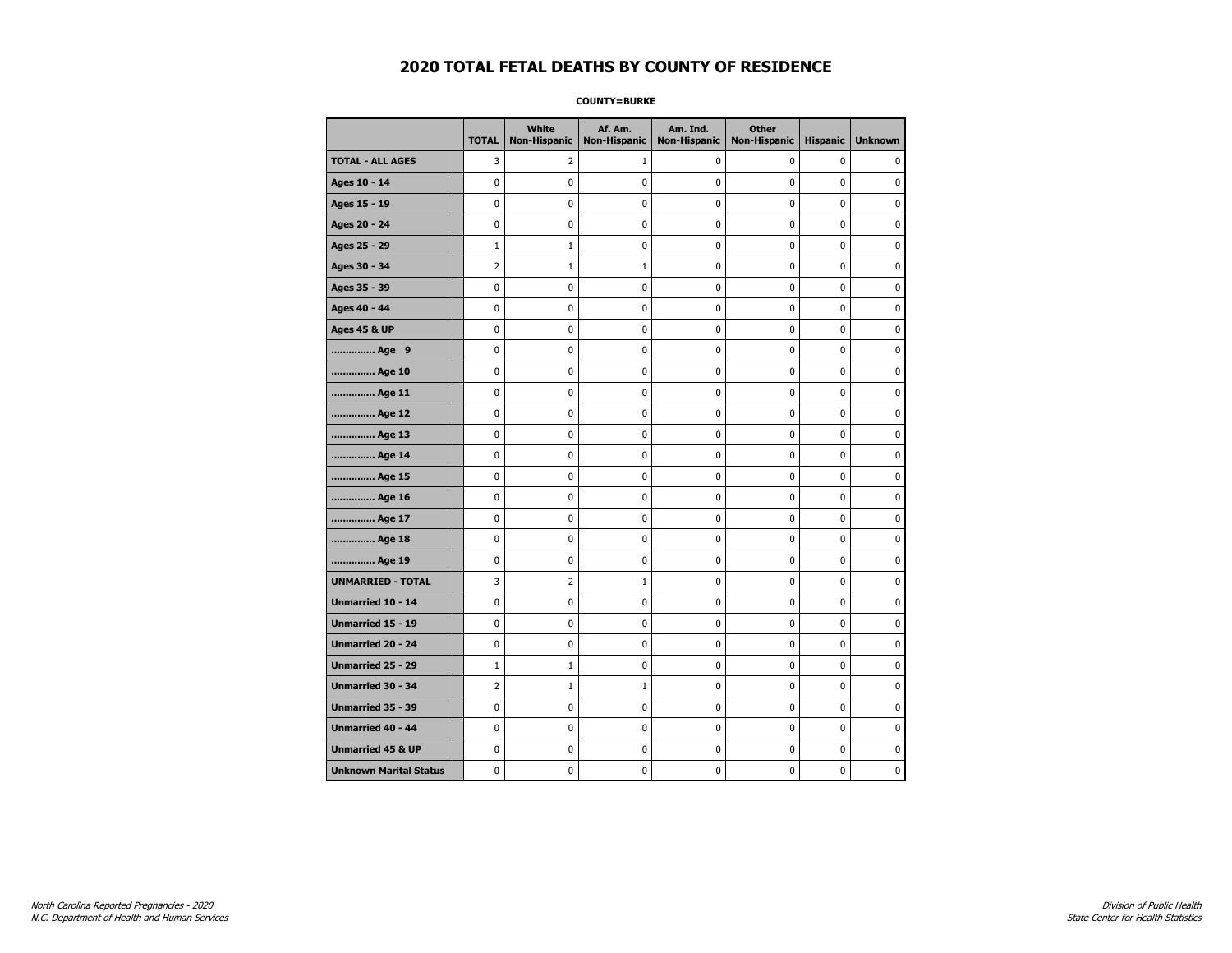### **COUNTY=CABARRUS**

|                               | <b>TOTAL</b>   | White<br><b>Non-Hispanic</b> | Af. Am.<br><b>Non-Hispanic</b> | Am. Ind.<br><b>Non-Hispanic</b> | <b>Other</b><br><b>Non-Hispanic</b> | <b>Hispanic</b> | <b>Unknown</b> |
|-------------------------------|----------------|------------------------------|--------------------------------|---------------------------------|-------------------------------------|-----------------|----------------|
| <b>TOTAL - ALL AGES</b>       | 15             | 4                            | 4                              | 0                               | $\mathbf{1}$                        | 6               | 0              |
| Ages 10 - 14                  | 0              | $\mathbf 0$                  | 0                              | 0                               | 0                                   | 0               | $\mathbf 0$    |
| Ages 15 - 19                  | 0              | $\Omega$                     | 0                              | 0                               | 0                                   | 0               | $\mathbf 0$    |
| Ages 20 - 24                  | $\mathbf 1$    | $\mathbf 1$                  | 0                              | 0                               | 0                                   | 0               | 0              |
| Ages 25 - 29                  | 2              | 0                            | 0                              | 0                               | 0                                   | $\overline{2}$  | 0              |
| Ages 30 - 34                  | 7              | $\mathbf{1}$                 | 2                              | 0                               | $1\,$                               | 3               | 0              |
| Ages 35 - 39                  | 3              | $1\,$                        | $\mathbf{1}$                   | 0                               | 0                                   | $\mathbf 1$     | $\mathbf 0$    |
| Ages 40 - 44                  | $\overline{2}$ | $\mathbf{1}$                 | 1                              | 0                               | 0                                   | 0               | $\mathbf 0$    |
| <b>Ages 45 &amp; UP</b>       | 0              | $\mathbf 0$                  | 0                              | 0                               | 0                                   | 0               | $\mathbf 0$    |
| Age 9                         | 0              | 0                            | $\pmb{0}$                      | 0                               | 0                                   | 0               | $\pmb{0}$      |
| Age 10                        | 0              | 0                            | 0                              | 0                               | 0                                   | 0               | 0              |
| Age 11                        | 0              | 0                            | 0                              | 0                               | 0                                   | 0               | $\mathbf 0$    |
| Age 12                        | 0              | 0                            | 0                              | 0                               | 0                                   | 0               | 0              |
| Age 13                        | 0              | $\mathbf 0$                  | 0                              | 0                               | 0                                   | 0               | $\mathbf 0$    |
| Age 14                        | 0              | $\mathbf 0$                  | 0                              | 0                               | 0                                   | 0               | $\mathbf 0$    |
| Age 15                        | 0              | 0                            | 0                              | 0                               | 0                                   | 0               | 0              |
| Age 16                        | 0              | 0                            | 0                              | 0                               | 0                                   | 0               | 0              |
| Age 17                        | 0              | $\mathbf 0$                  | 0                              | 0                               | 0                                   | 0               | $\mathbf 0$    |
| Age 18                        | 0              | 0                            | 0                              | 0                               | 0                                   | 0               | 0              |
| Age 19                        | 0              | $\mathbf 0$                  | 0                              | 0                               | 0                                   | 0               | $\mathbf 0$    |
| <b>UNMARRIED - TOTAL</b>      | 5              | $1\,$                        | $\overline{2}$                 | 0                               | 0                                   | $\overline{2}$  | $\pmb{0}$      |
| Unmarried 10 - 14             | 0              | 0                            | $\pmb{0}$                      | 0                               | 0                                   | 0               | $\pmb{0}$      |
| Unmarried 15 - 19             | 0              | 0                            | 0                              | 0                               | 0                                   | 0               | 0              |
| Unmarried 20 - 24             | $\mathbf{1}$   | $\mathbf{1}$                 | 0                              | 0                               | 0                                   | 0               | 0              |
| Unmarried 25 - 29             | 0              | $\mathbf 0$                  | 0                              | 0                               | 0                                   | 0               | $\mathbf 0$    |
| <b>Unmarried 30 - 34</b>      | $\overline{2}$ | $\mathbf 0$                  | $\mathbf{1}$                   | 0                               | 0                                   | $\mathbf 1$     | $\mathbf 0$    |
| Unmarried 35 - 39             | $1\,$          | 0                            | 0                              | 0                               | 0                                   | $\mathbf 1$     | 0              |
| Unmarried 40 - 44             | $1\,$          | 0                            | $\mathbf{1}$                   | 0                               | 0                                   | 0               | 0              |
| <b>Unmarried 45 &amp; UP</b>  | 0              | 0                            | 0                              | 0                               | 0                                   | 0               | 0              |
| <b>Unknown Marital Status</b> | 0              | 0                            | 0                              | 0                               | 0                                   | 0               | 0              |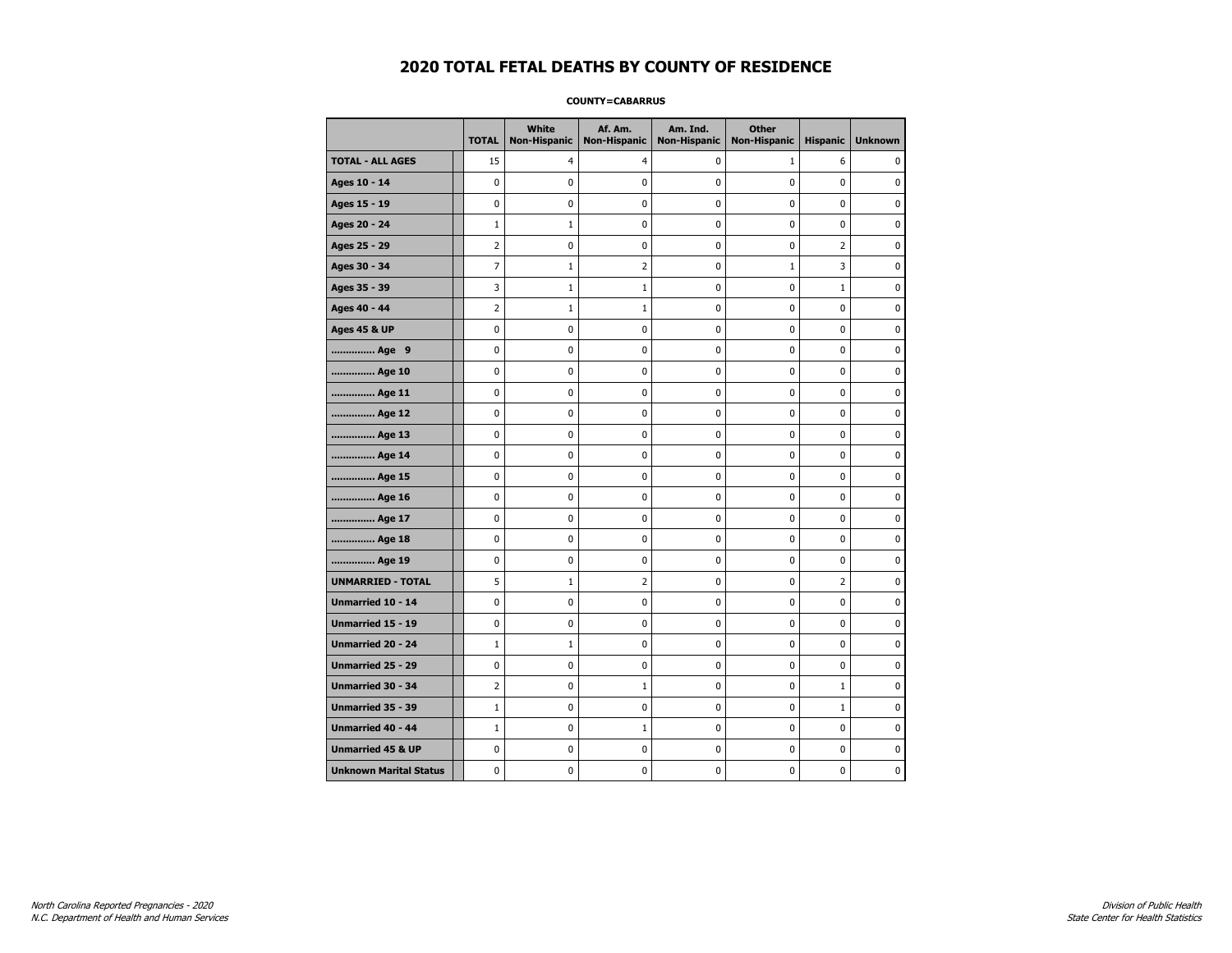### **COUNTY=CALDWELL**

|                               | <b>TOTAL</b>   | White<br><b>Non-Hispanic</b> | Af. Am.<br><b>Non-Hispanic</b> | Am. Ind.<br><b>Non-Hispanic</b> | <b>Other</b><br><b>Non-Hispanic</b> | <b>Hispanic</b> | <b>Unknown</b> |
|-------------------------------|----------------|------------------------------|--------------------------------|---------------------------------|-------------------------------------|-----------------|----------------|
| <b>TOTAL - ALL AGES</b>       | $\overline{2}$ | 2                            | 0                              | 0                               | 0                                   | 0               | 0              |
| Ages 10 - 14                  | 0              | 0                            | $\mathbf 0$                    | 0                               | 0                                   | $\mathbf 0$     | 0              |
| Ages 15 - 19                  | 0              | 0                            | $\mathbf 0$                    | $\mathbf 0$                     | 0                                   | $\mathbf 0$     | $\mathbf 0$    |
| Ages 20 - 24                  | $\mathbf 1$    | $\mathbf 1$                  | 0                              | 0                               | $\pmb{0}$                           | $\pmb{0}$       | 0              |
| Ages 25 - 29                  | 0              | 0                            | $\pmb{0}$                      | 0                               | 0                                   | 0               | 0              |
| Ages 30 - 34                  | 0              | 0                            | 0                              | 0                               | 0                                   | 0               | 0              |
| Ages 35 - 39                  | $\mathbf 1$    | $1\,$                        | $\mathbf 0$                    | 0                               | 0                                   | $\mathbf 0$     | 0              |
| Ages 40 - 44                  | 0              | 0                            | $\mathbf 0$                    | 0                               | 0                                   | $\mathbf 0$     | $\mathbf 0$    |
| <b>Ages 45 &amp; UP</b>       | 0              | 0                            | $\mathbf 0$                    | $\mathbf 0$                     | 0                                   | $\mathbf 0$     | 0              |
| Age 9                         | 0              | 0                            | $\mathbf 0$                    | $\pmb{0}$                       | 0                                   | 0               | $\pmb{0}$      |
| Age 10                        | 0              | 0                            | $\pmb{0}$                      | 0                               | 0                                   | 0               | 0              |
| Age 11                        | 0              | 0                            | 0                              | 0                               | 0                                   | $\mathbf 0$     | 0              |
| Age 12                        | 0              | 0                            | 0                              | 0                               | 0                                   | 0               | 0              |
| Age 13                        | 0              | 0                            | $\mathbf 0$                    | $\mathbf 0$                     | 0                                   | $\mathbf 0$     | $\mathbf 0$    |
| Age 14                        | 0              | 0                            | $\mathbf 0$                    | 0                               | $\mathbf 0$                         | $\mathbf 0$     | 0              |
| Age 15                        | 0              | 0                            | $\pmb{0}$                      | $\pmb{0}$                       | $\pmb{0}$                           | 0               | 0              |
| Age 16                        | 0              | 0                            | 0                              | 0                               | 0                                   | 0               | 0              |
| Age 17                        | 0              | 0                            | $\mathbf 0$                    | 0                               | 0                                   | $\mathbf 0$     | 0              |
| Age 18                        | 0              | 0                            | $\mathbf 0$                    | 0                               | 0                                   | 0               | 0              |
| Age 19                        | 0              | 0                            | $\mathbf 0$                    | $\mathbf 0$                     | 0                                   | $\mathbf 0$     | 0              |
| <b>UNMARRIED - TOTAL</b>      | $\mathbf 0$    | 0                            | 0                              | $\pmb{0}$                       | 0                                   | 0               | 0              |
| Unmarried 10 - 14             | 0              | 0                            | $\pmb{0}$                      | $\pmb{0}$                       | 0                                   | $\pmb{0}$       | $\pmb{0}$      |
| Unmarried 15 - 19             | 0              | 0                            | 0                              | 0                               | 0                                   | 0               | 0              |
| Unmarried 20 - 24             | 0              | 0                            | 0                              | 0                               | 0                                   | 0               | 0              |
| Unmarried 25 - 29             | 0              | 0                            | $\mathbf 0$                    | $\mathbf 0$                     | 0                                   | $\mathbf 0$     | 0              |
| <b>Unmarried 30 - 34</b>      | 0              | $\mathbf 0$                  | $\mathbf 0$                    | $\pmb{0}$                       | $\mathbf 0$                         | $\mathbf 0$     | 0              |
| Unmarried 35 - 39             | 0              | 0                            | 0                              | 0                               | 0                                   | 0               | 0              |
| Unmarried 40 - 44             | 0              | 0                            | 0                              | 0                               | 0                                   | 0               | $\mathbf 0$    |
| <b>Unmarried 45 &amp; UP</b>  | 0              | 0                            | 0                              | 0                               | 0                                   | 0               | 0              |
| <b>Unknown Marital Status</b> | 0              | $\mathbf 0$                  | $\mathbf 0$                    | $\mathbf 0$                     | 0                                   | $\mathbf 0$     | 0              |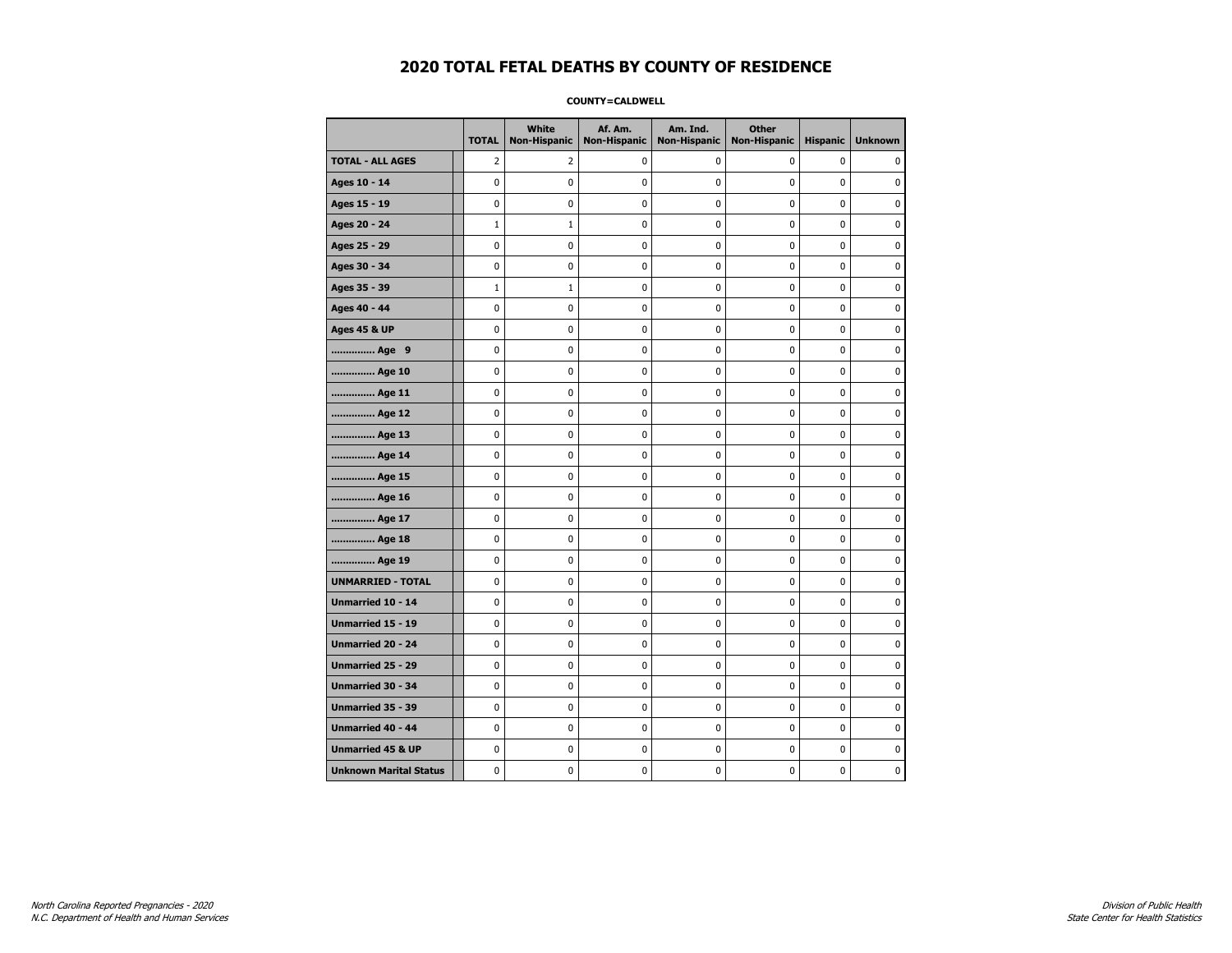### **COUNTY=CARTERET**

|                               | <b>TOTAL</b>   | White<br>Non-Hispanic | Af. Am.<br><b>Non-Hispanic</b> | Am. Ind.<br><b>Non-Hispanic</b> | <b>Other</b><br><b>Non-Hispanic</b> | <b>Hispanic</b> | <b>Unknown</b> |
|-------------------------------|----------------|-----------------------|--------------------------------|---------------------------------|-------------------------------------|-----------------|----------------|
| <b>TOTAL - ALL AGES</b>       | 3              | 3                     | $\mathbf 0$                    | 0                               | 0                                   | 0               | 0              |
| Ages 10 - 14                  | 0              | $\mathbf 0$           | $\pmb{0}$                      | 0                               | $\mathbf 0$                         | 0               | $\mathbf 0$    |
| Ages 15 - 19                  | 0              | 0                     | $\mathbf 0$                    | $\mathbf 0$                     | 0                                   | $\mathbf 0$     | 0              |
| Ages 20 - 24                  | $\mathbf{1}$   | $\mathbf{1}$          | $\mathbf 0$                    | $\mathbf 0$                     | 0                                   | $\mathbf 0$     | $\mathbf 0$    |
| Ages 25 - 29                  | $\mathbf 1$    | $\mathbf{1}$          | $\mathbf 0$                    | $\pmb{0}$                       | 0                                   | $\pmb{0}$       | $\pmb{0}$      |
| Ages 30 - 34                  | $\mathbf 1$    | $1\,$                 | $\pmb{0}$                      | $\pmb{0}$                       | 0                                   | 0               | 0              |
| Ages 35 - 39                  | 0              | 0                     | $\mathbf 0$                    | 0                               | 0                                   | 0               | 0              |
| Ages 40 - 44                  | 0              | 0                     | 0                              | 0                               | 0                                   | 0               | $\mathbf 0$    |
| <b>Ages 45 &amp; UP</b>       | 0              | 0                     | 0                              | 0                               | 0                                   | $\mathbf 0$     | 0              |
| Age 9                         | 0              | 0                     | 0                              | 0                               | 0                                   | 0               | 0              |
| Age 10                        | 0              | 0                     | $\mathbf 0$                    | $\mathbf 0$                     | 0                                   | 0               | $\mathbf 0$    |
| Age 11                        | 0              | 0                     | $\mathbf 0$                    | $\mathbf 0$                     | 0                                   | $\mathbf 0$     | 0              |
| Age 12                        | 0              | 0                     | $\pmb{0}$                      | 0                               | $\pmb{0}$                           | 0               | 0              |
| Age 13                        | 0              | 0                     | 0                              | 0                               | 0                                   | 0               | 0              |
| Age 14                        | 0              | 0                     | $\mathbf 0$                    | 0                               | 0                                   | $\mathbf 0$     | 0              |
| Age 15                        | 0              | 0                     | 0                              | 0                               | 0                                   | 0               | 0              |
| Age 16                        | 0              | 0                     | $\mathbf 0$                    | $\mathbf 0$                     | 0                                   | $\mathbf 0$     | 0              |
| Age 17                        | 0              | 0                     | $\mathbf 0$                    | $\mathbf 0$                     | 0                                   | 0               | 0              |
| Age 18                        | 0              | 0                     | $\mathbf 0$                    | $\mathbf 0$                     | 0                                   | $\mathbf 0$     | $\mathbf 0$    |
| Age 19                        | 0              | $\pmb{0}$             | $\mathbf 0$                    | $\pmb{0}$                       | $\pmb{0}$                           | $\pmb{0}$       | $\pmb{0}$      |
| <b>UNMARRIED - TOTAL</b>      | $\overline{2}$ | $\overline{2}$        | $\pmb{0}$                      | $\pmb{0}$                       | 0                                   | $\pmb{0}$       | 0              |
| Unmarried 10 - 14             | 0              | 0                     | $\mathbf 0$                    | $\mathbf 0$                     | 0                                   | 0               | 0              |
| Unmarried 15 - 19             | 0              | 0                     | 0                              | 0                               | 0                                   | 0               | 0              |
| Unmarried 20 - 24             | $\mathbf{1}$   | $\mathbf{1}$          | $\mathbf 0$                    | 0                               | 0                                   | 0               | 0              |
| Unmarried 25 - 29             | $\mathbf 1$    | $1\,$                 | $\mathbf 0$                    | $\mathbf 0$                     | 0                                   | 0               | $\pmb{0}$      |
| <b>Unmarried 30 - 34</b>      | $\mathbf 0$    | 0                     | $\mathbf 0$                    | $\mathbf 0$                     | 0                                   | 0               | 0              |
| Unmarried 35 - 39             | 0              | 0                     | $\mathbf 0$                    | $\pmb{0}$                       | 0                                   | $\pmb{0}$       | $\pmb{0}$      |
| Unmarried 40 - 44             | 0              | 0                     | 0                              | 0                               | 0                                   | 0               | 0              |
| <b>Unmarried 45 &amp; UP</b>  | 0              | 0                     | 0                              | 0                               | 0                                   | 0               | 0              |
| <b>Unknown Marital Status</b> | 0              | 0                     | 0                              | 0                               | 0                                   | 0               | 0              |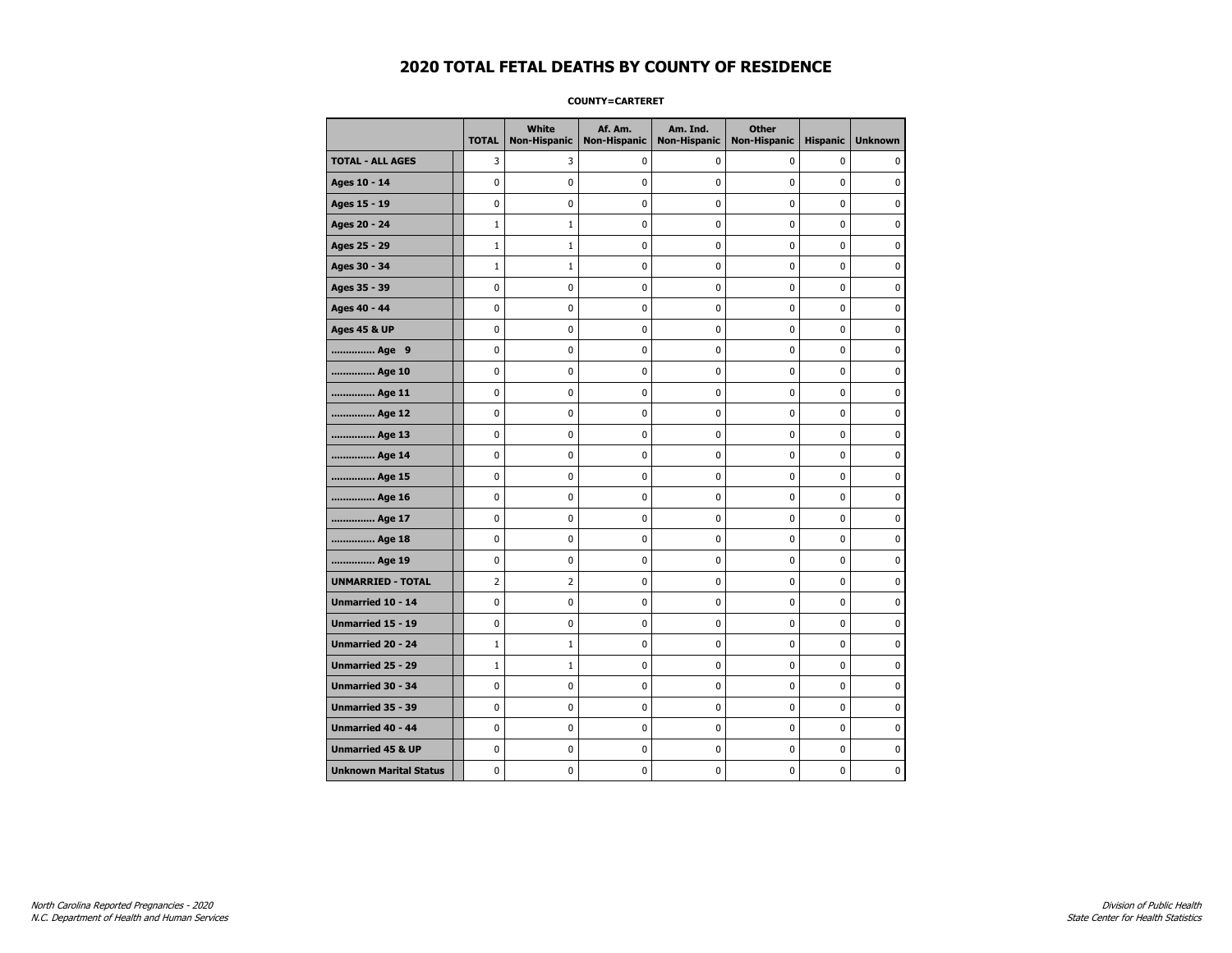### **COUNTY=CATAWBA**

|                               | <b>TOTAL</b>   | White<br><b>Non-Hispanic</b> | Af. Am.<br><b>Non-Hispanic</b> | Am. Ind.<br><b>Non-Hispanic</b> | <b>Other</b><br><b>Non-Hispanic</b> | <b>Hispanic</b> | <b>Unknown</b> |
|-------------------------------|----------------|------------------------------|--------------------------------|---------------------------------|-------------------------------------|-----------------|----------------|
| <b>TOTAL - ALL AGES</b>       | 14             | 8                            | 4                              | 0                               | 1                                   | $\mathbf{1}$    | 0              |
| Ages 10 - 14                  | $\mathbf 0$    | $\mathbf 0$                  | $\mathbf 0$                    | 0                               | $\mathbf 0$                         | $\mathbf 0$     | 0              |
| Ages 15 - 19                  | $\mathbf 0$    | 0                            | $\mathbf 0$                    | $\mathbf 0$                     | $\mathbf 0$                         | $\mathbf 0$     | 0              |
| Ages 20 - 24                  | $\overline{4}$ | $\overline{2}$               | $\mathbf{1}$                   | 0                               | $\mathbf 0$                         | $\mathbf 1$     | 0              |
| Ages 25 - 29                  | $\mathbf{1}$   | 0                            | $\pmb{0}$                      | 0                               | $\mathbf{1}$                        | 0               | 0              |
| Ages 30 - 34                  | 8              | 5                            | 3                              | 0                               | $\pmb{0}$                           | 0               | 0              |
| Ages 35 - 39                  | $\mathbf{1}$   | $\mathbf{1}$                 | 0                              | 0                               | $\mathbf 0$                         | $\mathbf 0$     | 0              |
| Ages 40 - 44                  | 0              | 0                            | 0                              | 0                               | 0                                   | 0               | 0              |
| <b>Ages 45 &amp; UP</b>       | $\mathbf 0$    | 0                            | $\mathbf 0$                    | 0                               | $\mathbf 0$                         | $\mathbf 0$     | 0              |
| Age 9                         | $\mathbf 0$    | 0                            | $\mathbf 0$                    | $\pmb{0}$                       | $\mathbf 0$                         | $\mathbf 0$     | 0              |
| Age 10                        | $\mathbf 0$    | 0                            | $\mathbf 0$                    | $\mathbf 0$                     | $\mathbf 0$                         | $\mathbf 0$     | 0              |
| Age 11                        | $\pmb{0}$      | $\pmb{0}$                    | $\pmb{0}$                      | $\pmb{0}$                       | $\pmb{0}$                           | $\pmb{0}$       | 0              |
| Age 12                        | $\pmb{0}$      | 0                            | $\pmb{0}$                      | 0                               | 0                                   | 0               | 0              |
| Age 13                        | $\mathbf 0$    | 0                            | $\mathbf 0$                    | 0                               | $\mathbf 0$                         | $\mathbf 0$     | 0              |
| Age 14                        | 0              | 0                            | $\pmb{0}$                      | 0                               | 0                                   | 0               | 0              |
| Age 15                        | $\mathbf 0$    | 0                            | $\pmb{0}$                      | 0                               | 0                                   | 0               | 0              |
| Age 16                        | $\mathbf 0$    | 0                            | $\mathbf 0$                    | $\mathbf 0$                     | $\mathbf 0$                         | $\mathbf 0$     | 0              |
| Age 17                        | $\mathbf 0$    | 0                            | $\mathbf 0$                    | $\mathbf 0$                     | $\mathbf 0$                         | $\mathbf 0$     | 0              |
| Age 18                        | $\mathbf 0$    | 0                            | $\mathbf 0$                    | $\mathbf 0$                     | $\mathbf 0$                         | $\mathbf 0$     | 0              |
| Age 19                        | $\pmb{0}$      | 0                            | $\pmb{0}$                      | $\pmb{0}$                       | $\pmb{0}$                           | 0               | 0              |
| <b>UNMARRIED - TOTAL</b>      | 9              | 6                            | $\mathbf{1}$                   | 0                               | $\mathbf{1}$                        | $\mathbf 1$     | 0              |
| Unmarried 10 - 14             | $\mathbf 0$    | 0                            | $\mathbf 0$                    | $\mathbf 0$                     | $\mathbf 0$                         | $\mathbf 0$     | 0              |
| Unmarried 15 - 19             | 0              | 0                            | 0                              | 0                               | 0                                   | 0               | 0              |
| Unmarried 20 - 24             | 3              | $\overline{2}$               | 0                              | 0                               | 0                                   | $\mathbf{1}$    | 0              |
| <b>Unmarried 25 - 29</b>      | $\mathbf{1}$   | 0                            | $\mathbf 0$                    | $\mathbf 0$                     | $\mathbf{1}$                        | $\mathbf 0$     | 0              |
| Unmarried 30 - 34             | $\overline{4}$ | 3                            | $\mathbf{1}$                   | $\pmb{0}$                       | $\pmb{0}$                           | 0               | 0              |
| Unmarried 35 - 39             | $1\,$          | $1\,$                        | $\pmb{0}$                      | $\pmb{0}$                       | $\pmb{0}$                           | $\pmb{0}$       | $\pmb{0}$      |
| Unmarried 40 - 44             | 0              | 0                            | 0                              | 0                               | 0                                   | 0               | 0              |
| <b>Unmarried 45 &amp; UP</b>  | $\mathbf 0$    | 0                            | 0                              | 0                               | $\mathbf 0$                         | $\mathbf 0$     | 0              |
| <b>Unknown Marital Status</b> | $\mathbf 0$    | 0                            | $\pmb{0}$                      | 0                               | $\mathbf 0$                         | 0               | 0              |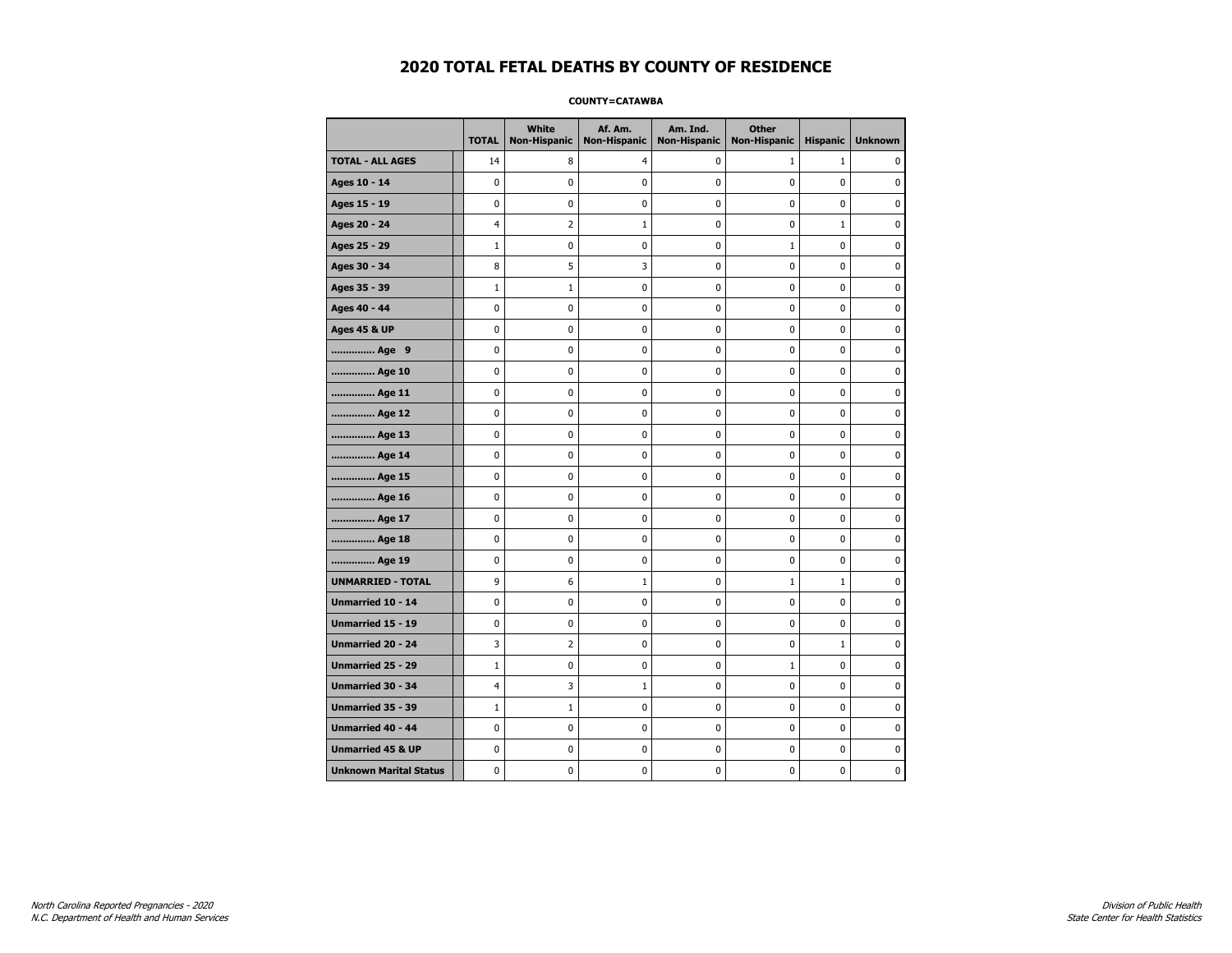### **COUNTY=CHATHAM**

|                               | <b>TOTAL</b>   | White<br><b>Non-Hispanic</b> | Af. Am.<br><b>Non-Hispanic</b> | Am. Ind.<br><b>Non-Hispanic</b> | <b>Other</b><br><b>Non-Hispanic</b> | <b>Hispanic</b> | <b>Unknown</b> |
|-------------------------------|----------------|------------------------------|--------------------------------|---------------------------------|-------------------------------------|-----------------|----------------|
| <b>TOTAL - ALL AGES</b>       | 3              | 0                            | 0                              | 0                               | 1                                   | 2               | 0              |
| Ages 10 - 14                  | $\mathbf 0$    | $\mathbf 0$                  | $\pmb{0}$                      | 0                               | $\mathbf 0$                         | 0               | 0              |
| Ages 15 - 19                  | $\mathbf 0$    | 0                            | $\mathbf 0$                    | $\mathbf 0$                     | $\mathbf 0$                         | $\mathbf 0$     | 0              |
| Ages 20 - 24                  | $\mathbf 0$    | 0                            | $\mathbf 0$                    | 0                               | $\mathbf 0$                         | $\mathbf 0$     | 0              |
| Ages 25 - 29                  | $\pmb{0}$      | 0                            | $\pmb{0}$                      | 0                               | $\pmb{0}$                           | 0               | 0              |
| Ages 30 - 34                  | $1\,$          | 0                            | $\pmb{0}$                      | 0                               | $\mathbf{1}$                        | 0               | 0              |
| Ages 35 - 39                  | $\overline{2}$ | 0                            | 0                              | 0                               | $\mathbf 0$                         | $\overline{2}$  | 0              |
| Ages 40 - 44                  | 0              | 0                            | 0                              | 0                               | 0                                   | 0               | 0              |
| <b>Ages 45 &amp; UP</b>       | $\mathbf 0$    | 0                            | $\mathbf 0$                    | 0                               | $\mathbf 0$                         | $\mathbf 0$     | 0              |
| Age 9                         | $\mathbf 0$    | 0                            | $\mathbf 0$                    | $\pmb{0}$                       | $\mathbf 0$                         | $\mathbf 0$     | 0              |
| Age 10                        | $\mathbf 0$    | 0                            | $\mathbf 0$                    | $\mathbf 0$                     | $\mathbf 0$                         | $\mathbf 0$     | 0              |
| Age 11                        | $\pmb{0}$      | $\pmb{0}$                    | $\pmb{0}$                      | $\pmb{0}$                       | $\pmb{0}$                           | $\pmb{0}$       | 0              |
| Age 12                        | $\pmb{0}$      | 0                            | $\pmb{0}$                      | 0                               | 0                                   | 0               | 0              |
| Age 13                        | $\mathbf 0$    | 0                            | $\mathbf 0$                    | 0                               | $\mathbf 0$                         | $\mathbf 0$     | 0              |
| Age 14                        | 0              | 0                            | $\pmb{0}$                      | 0                               | 0                                   | 0               | 0              |
| Age 15                        | $\mathbf 0$    | 0                            | $\pmb{0}$                      | 0                               | 0                                   | 0               | 0              |
| Age 16                        | $\mathbf 0$    | 0                            | $\mathbf 0$                    | $\mathbf 0$                     | $\mathbf 0$                         | $\mathbf 0$     | 0              |
| Age 17                        | $\mathbf 0$    | 0                            | $\mathbf 0$                    | $\mathbf 0$                     | $\mathbf 0$                         | $\mathbf 0$     | 0              |
| Age 18                        | $\mathbf 0$    | 0                            | $\mathbf 0$                    | $\mathbf 0$                     | $\mathbf 0$                         | $\mathbf 0$     | 0              |
| Age 19                        | $\pmb{0}$      | 0                            | $\pmb{0}$                      | $\pmb{0}$                       | $\pmb{0}$                           | 0               | 0              |
| <b>UNMARRIED - TOTAL</b>      | $\overline{2}$ | 0                            | $\pmb{0}$                      | 0                               | $\mathbf 0$                         | $\overline{2}$  | 0              |
| Unmarried 10 - 14             | $\mathbf 0$    | 0                            | $\mathbf 0$                    | $\mathbf 0$                     | $\mathbf 0$                         | $\mathbf 0$     | 0              |
| Unmarried 15 - 19             | 0              | 0                            | 0                              | 0                               | 0                                   | 0               | 0              |
| Unmarried 20 - 24             | $\mathbf 0$    | 0                            | 0                              | 0                               | 0                                   | 0               | 0              |
| <b>Unmarried 25 - 29</b>      | $\mathbf 0$    | 0                            | $\mathbf 0$                    | $\mathbf 0$                     | $\mathbf 0$                         | $\mathbf 0$     | 0              |
| Unmarried 30 - 34             | $\pmb{0}$      | 0                            | $\pmb{0}$                      | $\pmb{0}$                       | $\pmb{0}$                           | 0               | 0              |
| Unmarried 35 - 39             | $\overline{2}$ | $\pmb{0}$                    | $\pmb{0}$                      | $\pmb{0}$                       | $\pmb{0}$                           | $\overline{2}$  | $\pmb{0}$      |
| Unmarried 40 - 44             | 0              | 0                            | 0                              | 0                               | 0                                   | 0               | 0              |
| <b>Unmarried 45 &amp; UP</b>  | $\mathbf 0$    | 0                            | 0                              | 0                               | $\mathbf 0$                         | $\mathbf 0$     | 0              |
| <b>Unknown Marital Status</b> | $\mathbf 0$    | 0                            | $\pmb{0}$                      | 0                               | $\mathbf 0$                         | 0               | 0              |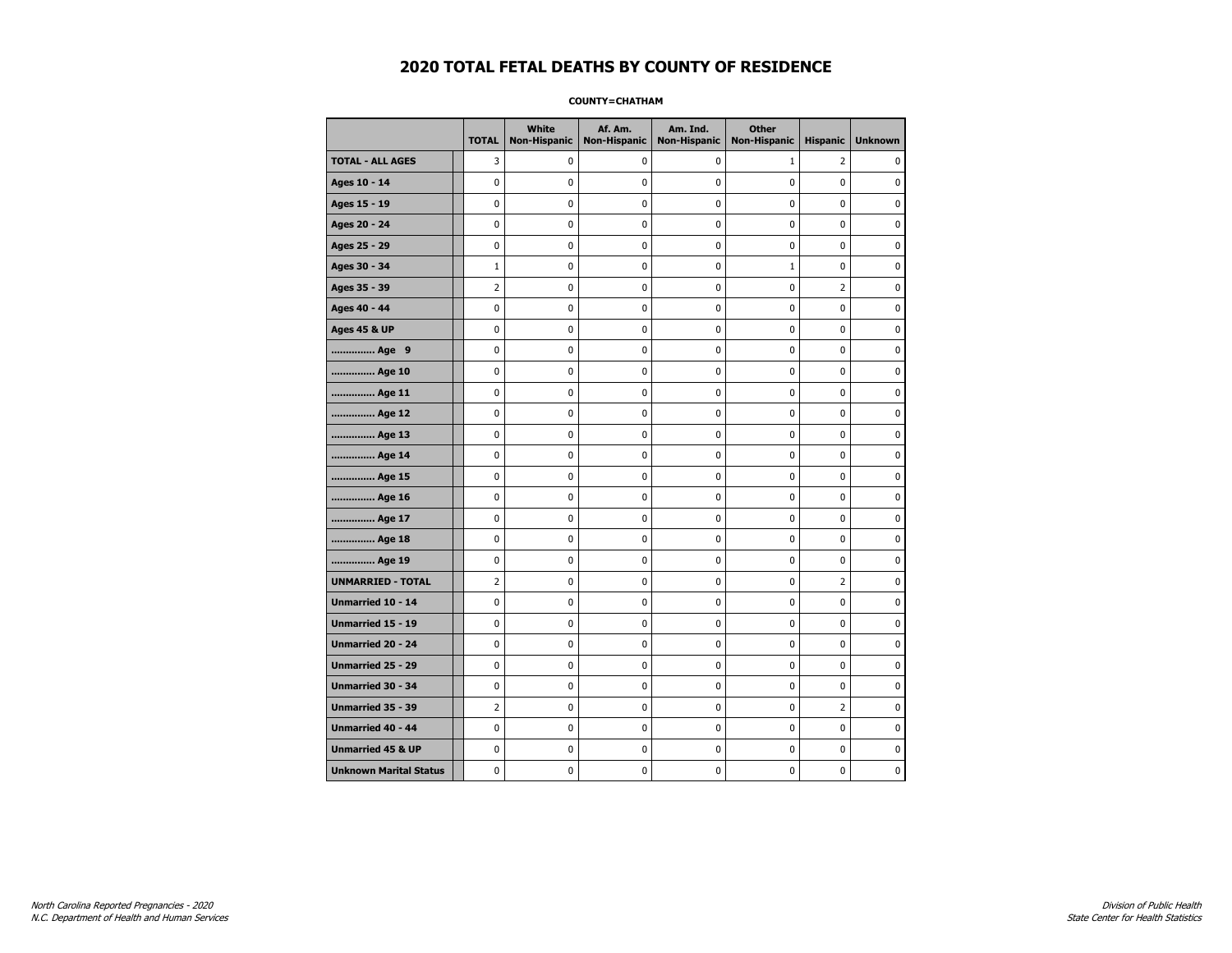### **COUNTY=CLEVELAND**

|                               | <b>TOTAL</b>   | White<br><b>Non-Hispanic</b> | Af. Am.<br><b>Non-Hispanic</b> | Am. Ind.<br><b>Non-Hispanic</b> | <b>Other</b><br><b>Non-Hispanic</b> | <b>Hispanic</b> | <b>Unknown</b> |
|-------------------------------|----------------|------------------------------|--------------------------------|---------------------------------|-------------------------------------|-----------------|----------------|
| <b>TOTAL - ALL AGES</b>       | $\overline{7}$ | 2                            | 5                              | 0                               | 0                                   | 0               | 0              |
| Ages 10 - 14                  | 0              | 0                            | $\mathbf 0$                    | $\mathbf 0$                     | 0                                   | $\mathbf 0$     | 0              |
| Ages 15 - 19                  | 0              | $\mathbf 0$                  | $\mathbf 0$                    | 0                               | 0                                   | $\mathbf 0$     | $\mathbf 0$    |
| Ages 20 - 24                  | 4              | 0                            | $\overline{4}$                 | 0                               | 0                                   | $\pmb{0}$       | 0              |
| Ages 25 - 29                  | 2              | 1                            | 1                              | 0                               | 0                                   | 0               | 0              |
| Ages 30 - 34                  | $\mathbf 1$    | $1\,$                        | $\mathbf 0$                    | $\mathbf 0$                     | 0                                   | 0               | 0              |
| Ages 35 - 39                  | $\mathbf 0$    | $\mathbf 0$                  | $\mathbf 0$                    | $\mathbf 0$                     | 0                                   | $\mathbf 0$     | 0              |
| Ages 40 - 44                  | 0              | 0                            | $\mathbf 0$                    | 0                               | $\mathbf 0$                         | 0               | $\pmb{0}$      |
| <b>Ages 45 &amp; UP</b>       | 0              | 0                            | 0                              | 0                               | 0                                   | 0               | 0              |
| Age 9                         | 0              | 0                            | 0                              | 0                               | 0                                   | $\mathbf 0$     | 0              |
| Age 10                        | 0              | 0                            | $\mathbf 0$                    | 0                               | 0                                   | $\mathbf 0$     | $\mathbf 0$    |
| Age 11                        | 0              | 0                            | $\mathbf 0$                    | $\mathbf 0$                     | $\mathbf 0$                         | $\mathbf 0$     | $\mathbf 0$    |
| Age 12                        | 0              | 0                            | 0                              | 0                               | 0                                   | 0               | 0              |
| Age 13                        | 0              | 0                            | $\mathbf 0$                    | $\mathbf 0$                     | 0                                   | 0               | 0              |
| Age 14                        | 0              | 0                            | 0                              | 0                               | 0                                   | 0               | 0              |
| Age 15                        | 0              | 0                            | $\mathbf 0$                    | 0                               | 0                                   | 0               | 0              |
| Age 16                        | 0              | 0                            | $\mathbf 0$                    | $\mathbf 0$                     | 0                                   | 0               | $\mathbf 0$    |
| Age 17                        | 0              | $\pmb{0}$                    | $\mathbf 0$                    | $\pmb{0}$                       | 0                                   | 0               | 0              |
| Age 18                        | 0              | 0                            | 0                              | 0                               | 0                                   | 0               | 0              |
| Age 19                        | 0              | 0                            | $\mathbf 0$                    | 0                               | 0                                   | 0               | 0              |
| <b>UNMARRIED - TOTAL</b>      | 4              | 0                            | $\overline{4}$                 | 0                               | 0                                   | $\mathbf 0$     | $\mathbf 0$    |
| Unmarried 10 - 14             | 0              | 0                            | $\mathbf 0$                    | $\mathbf 0$                     | 0                                   | $\mathbf 0$     | $\mathbf 0$    |
| Unmarried 15 - 19             | 0              | 0                            | 0                              | $\pmb{0}$                       | $\pmb{0}$                           | 0               | 0              |
| Unmarried 20 - 24             | 3              | 0                            | 3                              | 0                               | 0                                   | 0               | 0              |
| Unmarried 25 - 29             | $1\,$          | 0                            | 1                              | 0                               | 0                                   | $\pmb{0}$       | 0              |
| <b>Unmarried 30 - 34</b>      | 0              | 0                            | $\mathbf 0$                    | $\mathbf 0$                     | 0                                   | $\mathbf 0$     | 0              |
| Unmarried 35 - 39             | 0              | 0                            | 0                              | 0                               | 0                                   | 0               | 0              |
| Unmarried 40 - 44             | 0              | $\mathbf 0$                  | $\mathbf 0$                    | $\pmb{0}$                       | 0                                   | 0               | $\mathbf 0$    |
| <b>Unmarried 45 &amp; UP</b>  | 0              | 0                            | 0                              | 0                               | 0                                   | 0               | 0              |
| <b>Unknown Marital Status</b> | 0              | 0                            | $\pmb{0}$                      | 0                               | 0                                   | 0               | 0              |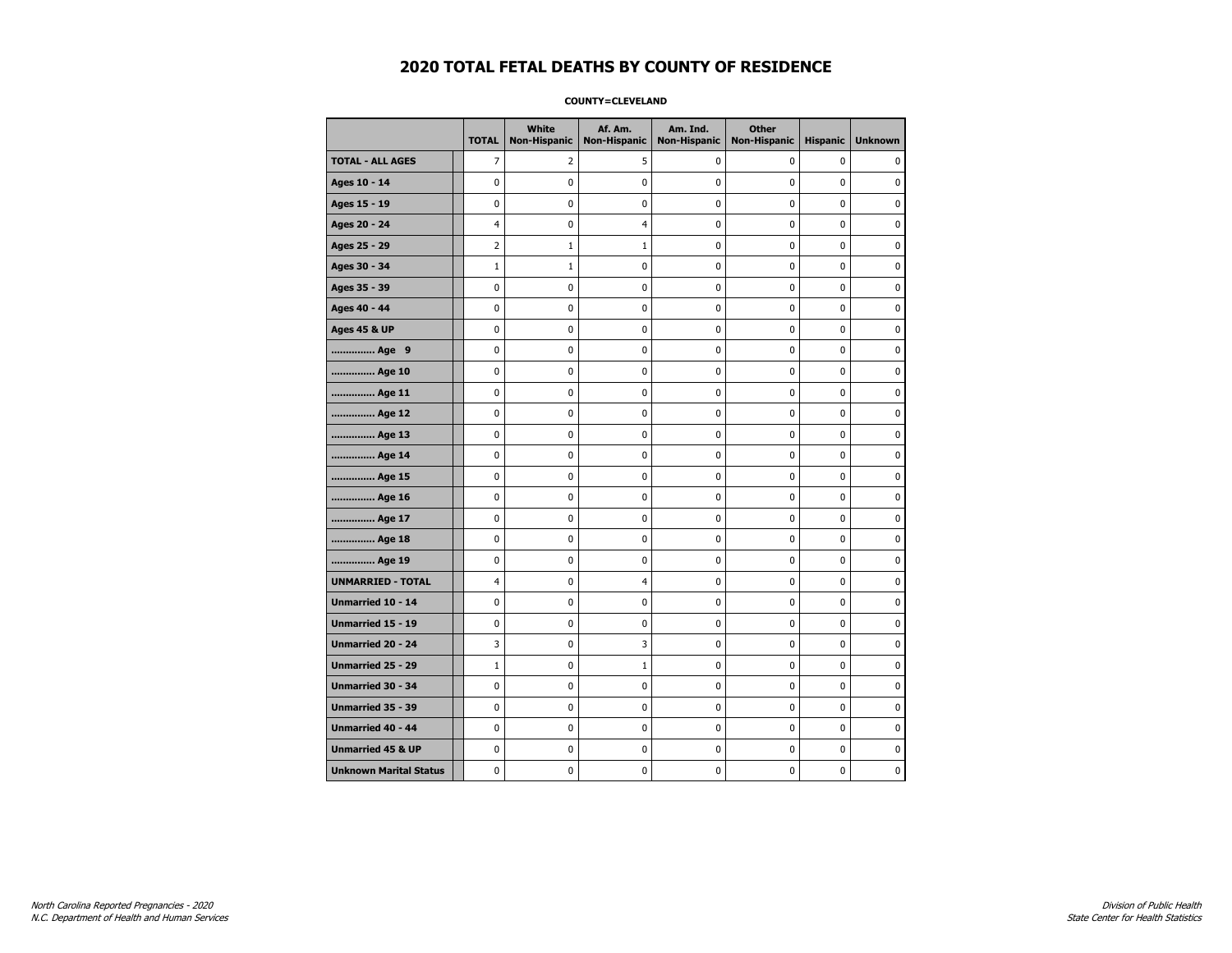### **COUNTY=COLUMBUS**

|                               | <b>TOTAL</b>   | White<br><b>Non-Hispanic</b> | Af. Am.<br><b>Non-Hispanic</b> | Am. Ind.<br><b>Non-Hispanic</b> | <b>Other</b><br><b>Non-Hispanic</b> | <b>Hispanic</b> | <b>Unknown</b> |
|-------------------------------|----------------|------------------------------|--------------------------------|---------------------------------|-------------------------------------|-----------------|----------------|
| <b>TOTAL - ALL AGES</b>       | 3              | 0                            | 3                              | 0                               | 0                                   | 0               | 0              |
| Ages 10 - 14                  | 0              | 0                            | 0                              | 0                               | 0                                   | 0               | 0              |
| Ages 15 - 19                  | 0              | $\mathbf{0}$                 | 0                              | 0                               | $\mathbf 0$                         | 0               | $\mathbf 0$    |
| Ages 20 - 24                  | $\overline{2}$ | 0                            | 2                              | 0                               | $\pmb{0}$                           | 0               | 0              |
| Ages 25 - 29                  | 0              | 0                            | 0                              | 0                               | 0                                   | 0               | 0              |
| Ages 30 - 34                  | 0              | 0                            | 0                              | 0                               | $\pmb{0}$                           | 0               | 0              |
| Ages 35 - 39                  | 0              | 0                            | 0                              | 0                               | 0                                   | 0               | $\mathbf 0$    |
| Ages 40 - 44                  | $1\,$          | 0                            | 1                              | 0                               | 0                                   | 0               | $\mathbf 0$    |
| <b>Ages 45 &amp; UP</b>       | 0              | 0                            | 0                              | 0                               | $\mathbf 0$                         | 0               | $\mathbf 0$    |
| Age 9                         | 0              | 0                            | 0                              | 0                               | $\pmb{0}$                           | 0               | $\pmb{0}$      |
| Age 10                        | 0              | 0                            | 0                              | 0                               | 0                                   | 0               | 0              |
| Age 11                        | 0              | 0                            | 0                              | 0                               | 0                                   | 0               | 0              |
| Age 12                        | 0              | 0                            | 0                              | 0                               | 0                                   | 0               | 0              |
| Age 13                        | 0              | 0                            | 0                              | 0                               | $\mathbf 0$                         | 0               | $\mathbf 0$    |
| Age 14                        | 0              | 0                            | 0                              | 0                               | $\pmb{0}$                           | 0               | $\mathbf 0$    |
| Age 15                        | 0              | 0                            | 0                              | 0                               | $\pmb{0}$                           | 0               | 0              |
| Age 16                        | 0              | 0                            | 0                              | 0                               | 0                                   | 0               | 0              |
| Age 17                        | 0              | 0                            | 0                              | 0                               | 0                                   | 0               | $\mathbf 0$    |
| Age 18                        | 0              | 0                            | 0                              | 0                               | 0                                   | 0               | 0              |
| Age 19                        | 0              | 0                            | 0                              | 0                               | $\pmb{0}$                           | 0               | $\mathbf 0$    |
| <b>UNMARRIED - TOTAL</b>      | 3              | 0                            | 3                              | 0                               | $\pmb{0}$                           | 0               | $\pmb{0}$      |
| Unmarried 10 - 14             | 0              | 0                            | 0                              | 0                               | $\pmb{0}$                           | 0               | $\pmb{0}$      |
| Unmarried 15 - 19             | 0              | 0                            | 0                              | 0                               | 0                                   | 0               | 0              |
| Unmarried 20 - 24             | 2              | 0                            | 2                              | 0                               | 0                                   | 0               | 0              |
| <b>Unmarried 25 - 29</b>      | 0              | 0                            | 0                              | 0                               | 0                                   | 0               | $\mathbf 0$    |
| <b>Unmarried 30 - 34</b>      | $\mathbf 0$    | $\mathbf 0$                  | 0                              | 0                               | $\pmb{0}$                           | 0               | $\mathbf 0$    |
| Unmarried 35 - 39             | 0              | 0                            | 0                              | 0                               | 0                                   | 0               | 0              |
| <b>Unmarried 40 - 44</b>      | $\mathbf{1}$   | 0                            | $\mathbf 1$                    | 0                               | $\pmb{0}$                           | 0               | $\mathbf 0$    |
| <b>Unmarried 45 &amp; UP</b>  | 0              | 0                            | 0                              | 0                               | 0                                   | 0               | 0              |
| <b>Unknown Marital Status</b> | 0              | 0                            | 0                              | 0                               | $\mathbf 0$                         | 0               | 0              |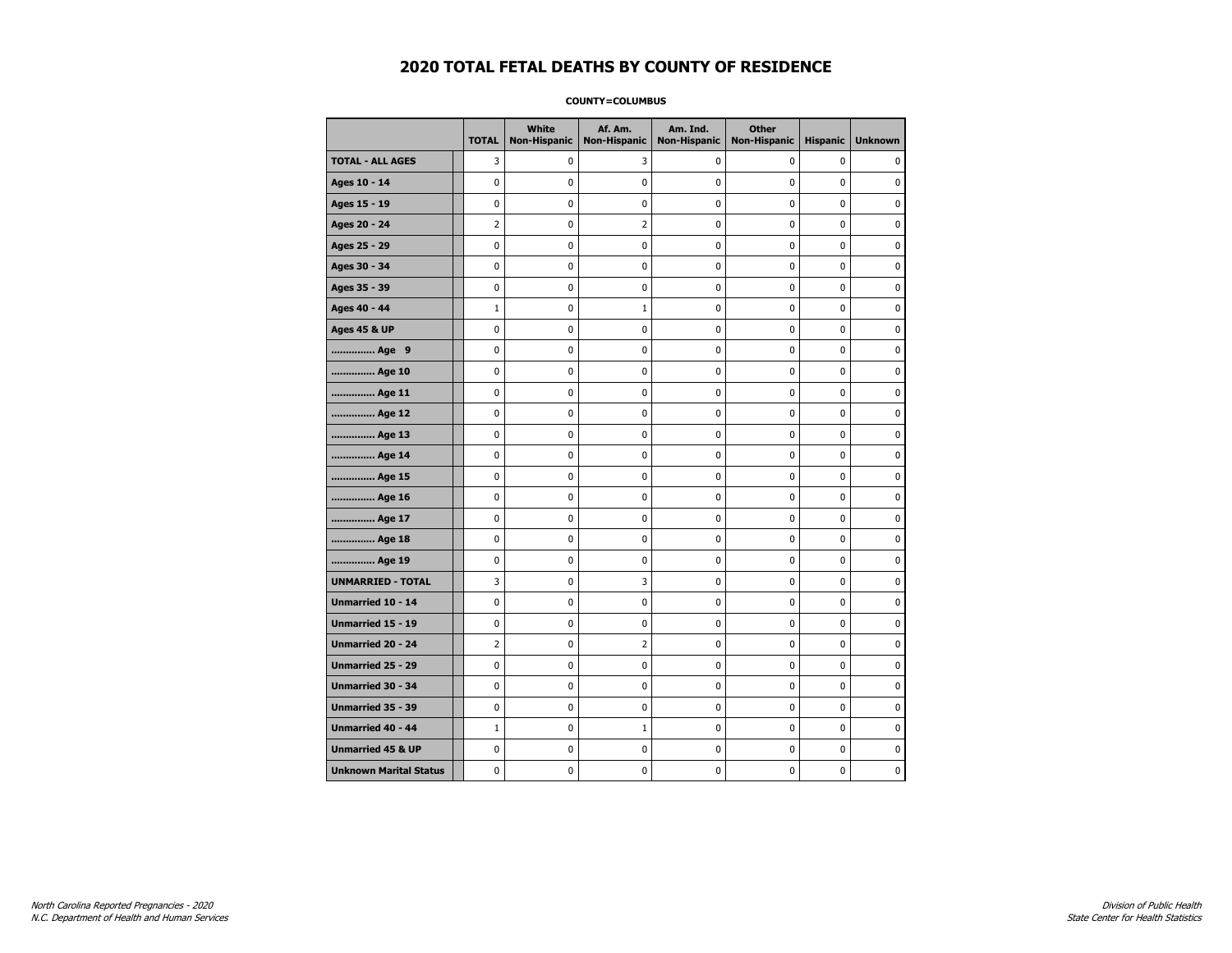**COUNTY=CRAVEN** 

|                               | <b>TOTAL</b>   | <b>White</b><br><b>Non-Hispanic</b> | Af. Am.<br><b>Non-Hispanic</b> | Am. Ind.<br><b>Non-Hispanic</b> | <b>Other</b><br><b>Non-Hispanic</b> | <b>Hispanic</b> | <b>Unknown</b> |
|-------------------------------|----------------|-------------------------------------|--------------------------------|---------------------------------|-------------------------------------|-----------------|----------------|
| <b>TOTAL - ALL AGES</b>       | 5              | $\overline{4}$                      | 0                              | 0                               | 0                                   | $\mathbf{1}$    | $\Omega$       |
| Ages 10 - 14                  | 0              | $\mathbf 0$                         | 0                              | 0                               | 0                                   | 0               | 0              |
| Ages 15 - 19                  | 0              | $\mathbf 0$                         | 0                              | 0                               | 0                                   | 0               | $\mathbf 0$    |
| Ages 20 - 24                  | 3              | 3                                   | 0                              | 0                               | 0                                   | 0               | $\mathbf 0$    |
| Ages 25 - 29                  | $\mathbf 1$    | $\mathbf{1}$                        | $\pmb{0}$                      | 0                               | 0                                   | 0               | $\pmb{0}$      |
| Ages 30 - 34                  | $1\,$          | 0                                   | 0                              | 0                               | 0                                   | $\mathbf 1$     | 0              |
| Ages 35 - 39                  | 0              | 0                                   | 0                              | 0                               | 0                                   | 0               | 0              |
| Ages 40 - 44                  | 0              | $\mathbf 0$                         | 0                              | 0                               | 0                                   | 0               | $\pmb{0}$      |
| <b>Ages 45 &amp; UP</b>       | 0              | $\mathbf 0$                         | 0                              | 0                               | 0                                   | 0               | $\mathbf 0$    |
| Age 9                         | 0              | $\mathbf 0$                         | 0                              | 0                               | 0                                   | 0               | $\mathbf 0$    |
| Age 10                        | 0              | 0                                   | 0                              | 0                               | 0                                   | 0               | 0              |
| Age 11                        | 0              | $\mathbf 0$                         | 0                              | 0                               | 0                                   | 0               | $\mathbf 0$    |
| Age 12                        | 0              | 0                                   | 0                              | 0                               | 0                                   | 0               | 0              |
| Age 13                        | 0              | $\mathbf 0$                         | 0                              | 0                               | 0                                   | 0               | $\mathbf 0$    |
| Age 14                        | 0              | $\mathbf 0$                         | 0                              | 0                               | 0                                   | 0               | $\mathbf 0$    |
| Age 15                        | 0              | 0                                   | $\pmb{0}$                      | 0                               | 0                                   | 0               | 0              |
| Age 16                        | 0              | $\pmb{0}$                           | $\pmb{0}$                      | 0                               | 0                                   | 0               | 0              |
| Age 17                        | 0              | 0                                   | 0                              | 0                               | 0                                   | 0               | 0              |
| Age 18                        | 0              | $\mathbf 0$                         | 0                              | 0                               | 0                                   | 0               | $\pmb{0}$      |
| Age 19                        | 0              | 0                                   | 0                              | 0                               | 0                                   | 0               | $\mathbf 0$    |
| <b>UNMARRIED - TOTAL</b>      | $\overline{2}$ | $\overline{2}$                      | 0                              | 0                               | 0                                   | 0               | $\mathbf 0$    |
| Unmarried 10 - 14             | 0              | 0                                   | 0                              | 0                               | 0                                   | 0               | 0              |
| Unmarried 15 - 19             | 0              | $\pmb{0}$                           | $\pmb{0}$                      | 0                               | 0                                   | 0               | $\pmb{0}$      |
| Unmarried 20 - 24             | $\mathbf{1}$   | $\mathbf{1}$                        | 0                              | 0                               | 0                                   | 0               | 0              |
| Unmarried 25 - 29             | $1\,$          | $\mathbf{1}$                        | 0                              | 0                               | 0                                   | 0               | 0              |
| <b>Unmarried 30 - 34</b>      | 0              | 0                                   | $\mathbf 0$                    | 0                               | 0                                   | 0               | $\mathbf 0$    |
| Unmarried 35 - 39             | 0              | $\mathbf 0$                         | 0                              | 0                               | 0                                   | 0               | $\mathbf 0$    |
| Unmarried 40 - 44             | 0              | $\pmb{0}$                           | $\pmb{0}$                      | 0                               | 0                                   | 0               | $\pmb{0}$      |
| <b>Unmarried 45 &amp; UP</b>  | 0              | 0                                   | 0                              | 0                               | 0                                   | 0               | 0              |
| <b>Unknown Marital Status</b> | 0              | 0                                   | 0                              | 0                               | 0                                   | 0               | $\mathbf 0$    |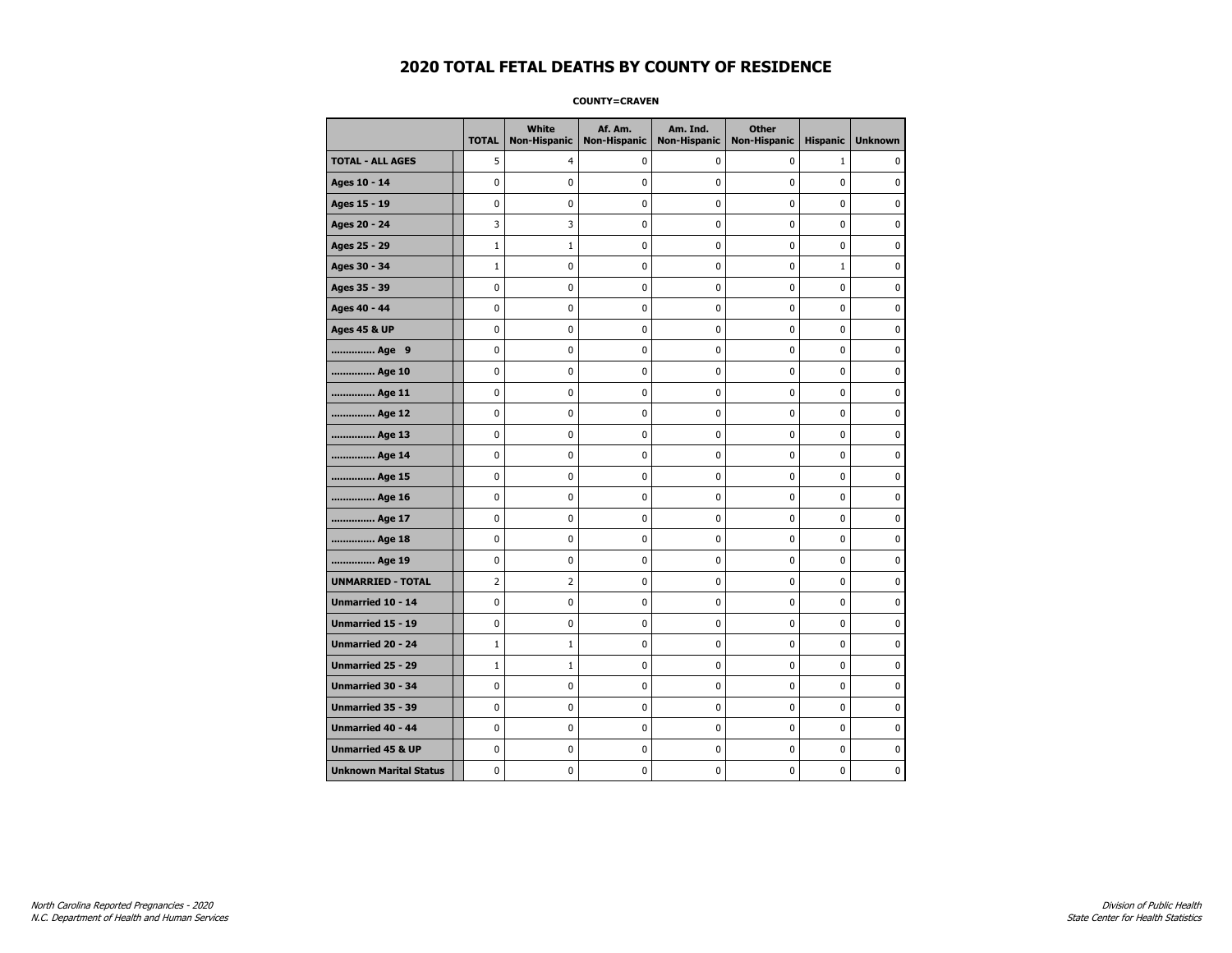### **COUNTY=CUMBERLAND**

|                               | <b>TOTAL</b> | White<br><b>Non-Hispanic</b> | Af. Am.<br><b>Non-Hispanic</b> | Am. Ind.<br><b>Non-Hispanic</b> | <b>Other</b><br><b>Non-Hispanic</b> | <b>Hispanic</b>         | <b>Unknown</b> |
|-------------------------------|--------------|------------------------------|--------------------------------|---------------------------------|-------------------------------------|-------------------------|----------------|
| <b>TOTAL - ALL AGES</b>       | 36           | 9                            | 21                             | 0                               | 0                                   | 6                       | $\Omega$       |
| Ages 10 - 14                  | 0            | $\mathbf 0$                  | 0                              | 0                               | 0                                   | 0                       | $\mathbf 0$    |
| Ages 15 - 19                  | 5            | $\pmb{0}$                    | 3                              | 0                               | 0                                   | $\overline{2}$          | $\pmb{0}$      |
| Ages 20 - 24                  | 13           | 6                            | 5                              | 0                               | 0                                   | $\overline{2}$          | $\pmb{0}$      |
| Ages 25 - 29                  | 11           | 2                            | 8                              | 0                               | 0                                   | $\mathbf 1$             | 0              |
| Ages 30 - 34                  | 6            | $\mathbf{1}$                 | 4                              | 0                               | 0                                   | $\mathbf 1$             | 0              |
| Ages 35 - 39                  | $\mathbf{1}$ | $\mathbf 0$                  | 1                              | 0                               | 0                                   | 0                       | $\mathbf 0$    |
| Ages 40 - 44                  | 0            | 0                            | 0                              | 0                               | 0                                   | 0                       | 0              |
| <b>Ages 45 &amp; UP</b>       | 0            | 0                            | 0                              | 0                               | 0                                   | 0                       | 0              |
| Age 9                         | 0            | 0                            | 0                              | 0                               | 0                                   | 0                       | 0              |
| Age 10                        | 0            | $\mathbf 0$                  | 0                              | 0                               | 0                                   | 0                       | $\mathbf 0$    |
| Age 11                        | 0            | $\mathbf 0$                  | 0                              | 0                               | 0                                   | 0                       | $\mathbf 0$    |
| Age 12                        | 0            | 0                            | 0                              | 0                               | 0                                   | 0                       | 0              |
| Age 13                        | 0            | $\mathbf 0$                  | 0                              | 0                               | 0                                   | 0                       | 0              |
| Age 14                        | 0            | 0                            | 0                              | 0                               | 0                                   | 0                       | 0              |
| Age 15                        | 0            | 0                            | 0                              | 0                               | 0                                   | 0                       | 0              |
| Age 16                        | $\mathbf{1}$ | $\mathbf 0$                  | 1                              | 0                               | 0                                   | 0                       | $\mathbf 0$    |
| Age 17                        | 0            | $\mathbf 0$                  | $\pmb{0}$                      | 0                               | 0                                   | 0                       | 0              |
| Age 18                        | 3            | 0                            | $\mathbf{1}$                   | 0                               | 0                                   | $\overline{2}$          | 0              |
| Age 19                        | $\mathbf{1}$ | $\mathbf 0$                  | $\mathbf{1}$                   | 0                               | 0                                   | 0                       | 0              |
| <b>UNMARRIED - TOTAL</b>      | 19           | 3                            | 14                             | 0                               | 0                                   | $\overline{2}$          | 0              |
| Unmarried 10 - 14             | 0            | $\mathbf 0$                  | 0                              | 0                               | 0                                   | 0                       | $\mathbf 0$    |
| Unmarried 15 - 19             | 5            | $\pmb{0}$                    | 3                              | 0                               | 0                                   | $\overline{\mathbf{c}}$ | 0              |
| Unmarried 20 - 24             | 3            | $\mathbf{1}$                 | 2                              | 0                               | 0                                   | 0                       | 0              |
| Unmarried 25 - 29             | 7            | $\overline{2}$               | 5                              | 0                               | 0                                   | 0                       | 0              |
| Unmarried 30 - 34             | 3            | $\pmb{0}$                    | 3                              | 0                               | 0                                   | 0                       | $\mathbf 0$    |
| <b>Unmarried 35 - 39</b>      | $\mathbf{1}$ | $\mathbf 0$                  | 1                              | 0                               | 0                                   | 0                       | $\mathbf 0$    |
| Unmarried 40 - 44             | 0            | $\pmb{0}$                    | $\bf{0}$                       | 0                               | 0                                   | $\mathbf 0$             | $\pmb{0}$      |
| <b>Unmarried 45 &amp; UP</b>  | 0            | 0                            | 0                              | 0                               | 0                                   | 0                       | 0              |
| <b>Unknown Marital Status</b> | 0            | 0                            | 0                              | 0                               | 0                                   | 0                       | 0              |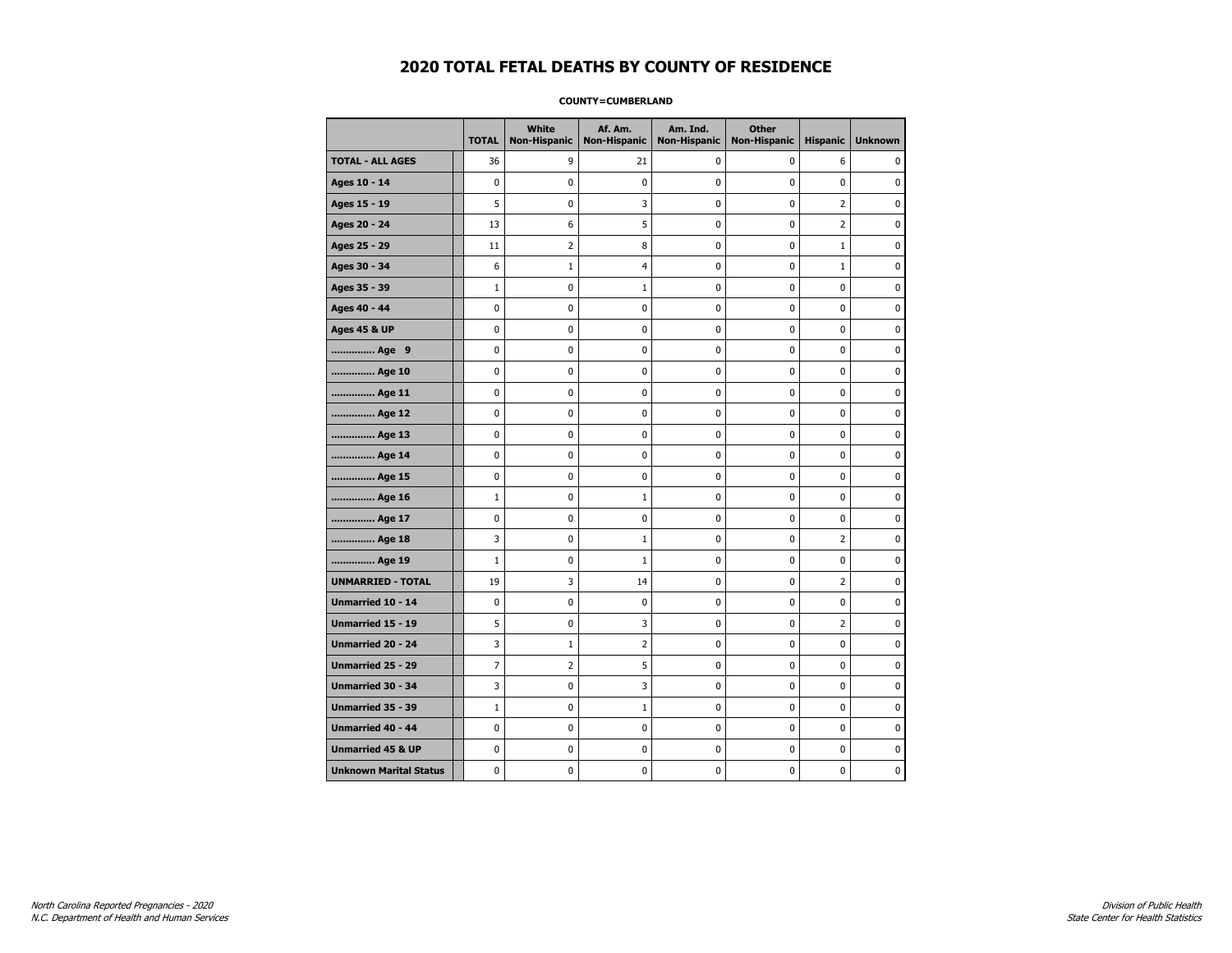**COUNTY=DARE** 

|                               | <b>TOTAL</b> | <b>White</b><br>Non-Hispanic | Af. Am.<br><b>Non-Hispanic</b> | Am. Ind.<br><b>Non-Hispanic</b> | <b>Other</b><br>Non-Hispanic | <b>Hispanic</b> | <b>Unknown</b> |
|-------------------------------|--------------|------------------------------|--------------------------------|---------------------------------|------------------------------|-----------------|----------------|
| <b>TOTAL - ALL AGES</b>       | 2            | 1                            | 0                              | 0                               | 0                            | $\mathbf{1}$    | 0              |
| Ages 10 - 14                  | $\mathbf 0$  | 0                            | 0                              | 0                               | $\mathbf 0$                  | $\mathbf 0$     | $\mathbf 0$    |
| Ages 15 - 19                  | 0            | 0                            | 0                              | $\mathbf 0$                     | $\mathbf 0$                  | 0               | 0              |
| Ages 20 - 24                  | 0            | 0                            | 0                              | 0                               | 0                            | $\mathbf{0}$    | 0              |
| Ages 25 - 29                  | $\mathbf 0$  | 0                            | $\pmb{0}$                      | 0                               | $\mathbf 0$                  | 0               | $\pmb{0}$      |
| Ages 30 - 34                  | 0            | 0                            | 0                              | 0                               | 0                            | 0               | 0              |
| Ages 35 - 39                  | $\mathbf{1}$ | $\mathbf{1}$                 | 0                              | 0                               | 0                            | 0               | 0              |
| Ages 40 - 44                  | $\mathbf{1}$ | 0                            | 0                              | $\mathbf 0$                     | $\mathbf 0$                  | $\mathbf{1}$    | $\mathbf 0$    |
| <b>Ages 45 &amp; UP</b>       | 0            | 0                            | 0                              | 0                               | 0                            | 0               | 0              |
| Age 9                         | $\mathbf 0$  | 0                            | 0                              | $\mathbf 0$                     | $\mathbf 0$                  | 0               | $\mathbf 0$    |
| Age 10                        | 0            | 0                            | 0                              | 0                               | 0                            | 0               | 0              |
| Age 11                        | $\mathbf 0$  | 0                            | 0                              | 0                               | $\mathbf 0$                  | 0               | 0              |
| Age 12                        | $\mathbf 0$  | 0                            | 0                              | 0                               | 0                            | 0               | 0              |
| Age 13                        | 0            | 0                            | 0                              | 0                               | 0                            | 0               | 0              |
| Age 14                        | 0            | 0                            | 0                              | 0                               | 0                            | 0               | 0              |
| Age 15                        | $\pmb{0}$    | 0                            | 0                              | 0                               | 0                            | 0               | $\pmb{0}$      |
| Age 16                        | $\mathbf 0$  | $\pmb{0}$                    | $\bf{0}$                       | $\pmb{0}$                       | $\mathbf 0$                  | 0               | $\pmb{0}$      |
| Age 17                        | $\mathbf 0$  | 0                            | 0                              | 0                               | 0                            | 0               | 0              |
| Age 18                        | 0            | 0                            | 0                              | $\mathbf 0$                     | $\mathbf 0$                  | $\mathbf 0$     | $\pmb{0}$      |
| Age 19                        | 0            | 0                            | 0                              | 0                               | 0                            | 0               | 0              |
| <b>UNMARRIED - TOTAL</b>      | $\mathbf{1}$ | 0                            | 0                              | 0                               | $\mathbf 0$                  | $\mathbf{1}$    | 0              |
| Unmarried 10 - 14             | 0            | 0                            | 0                              | 0                               | 0                            | 0               | 0              |
| Unmarried 15 - 19             | $\mathbf 0$  | $\mathbf 0$                  | 0                              | $\pmb{0}$                       | 0                            | 0               | $\mathbf 0$    |
| Unmarried 20 - 24             | $\mathbf 0$  | 0                            | 0                              | 0                               | 0                            | $\mathbf 0$     | 0              |
| Unmarried 25 - 29             | 0            | 0                            | 0                              | 0                               | 0                            | 0               | 0              |
| <b>Unmarried 30 - 34</b>      | 0            | 0                            | 0                              | 0                               | 0                            | 0               | $\mathbf 0$    |
| <b>Unmarried 35 - 39</b>      | 0            | 0                            | 0                              | $\mathbf 0$                     | $\mathbf 0$                  | 0               | $\mathbf 0$    |
| <b>Unmarried 40 - 44</b>      | $\mathbf{1}$ | $\pmb{0}$                    | $\pmb{0}$                      | $\pmb{0}$                       | $\pmb{0}$                    | $\mathbf{1}$    | $\pmb{0}$      |
| <b>Unmarried 45 &amp; UP</b>  | 0            | 0                            | 0                              | 0                               | 0                            | 0               | 0              |
| <b>Unknown Marital Status</b> | 0            | 0                            | 0                              | 0                               | 0                            | 0               | 0              |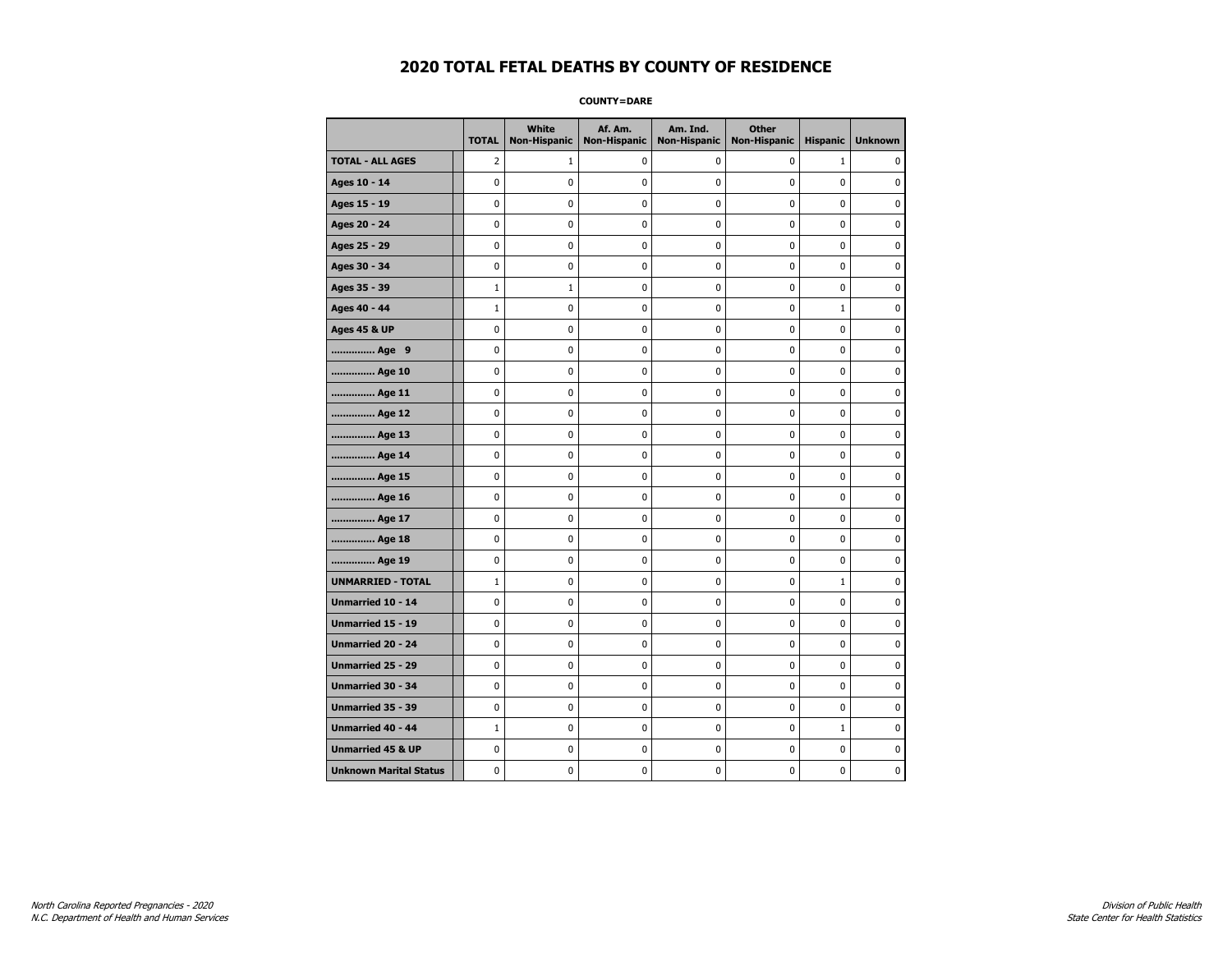### **COUNTY=DAVIDSON**

|                               | <b>TOTAL</b>   | White<br><b>Non-Hispanic</b> | Af. Am.<br><b>Non-Hispanic</b> | Am. Ind.<br><b>Non-Hispanic</b> | <b>Other</b><br><b>Non-Hispanic</b> | <b>Hispanic</b> | <b>Unknown</b> |
|-------------------------------|----------------|------------------------------|--------------------------------|---------------------------------|-------------------------------------|-----------------|----------------|
| <b>TOTAL - ALL AGES</b>       | 11             | 6                            | 3                              | 0                               | 0                                   | $\overline{2}$  | 0              |
| Ages 10 - 14                  | 0              | $\mathbf 0$                  | 0                              | 0                               | 0                                   | 0               | $\mathbf 0$    |
| Ages 15 - 19                  | 0              | $\Omega$                     | 0                              | 0                               | 0                                   | 0               | $\mathbf 0$    |
| Ages 20 - 24                  | $\overline{2}$ | 0                            | 1                              | 0                               | 0                                   | $\mathbf 1$     | 0              |
| Ages 25 - 29                  | 7              | 5                            | 1                              | 0                               | 0                                   | $\mathbf{1}$    | 0              |
| Ages 30 - 34                  | $\overline{2}$ | $\mathbf{1}$                 | 1                              | 0                               | 0                                   | 0               | 0              |
| Ages 35 - 39                  | 0              | $\mathbf 0$                  | 0                              | 0                               | 0                                   | 0               | $\mathbf 0$    |
| Ages 40 - 44                  | 0              | $\mathbf 0$                  | 0                              | 0                               | 0                                   | 0               | $\mathbf 0$    |
| <b>Ages 45 &amp; UP</b>       | 0              | $\mathbf 0$                  | 0                              | 0                               | 0                                   | 0               | $\mathbf 0$    |
| Age 9                         | 0              | 0                            | $\pmb{0}$                      | 0                               | 0                                   | 0               | $\pmb{0}$      |
| Age 10                        | 0              | 0                            | 0                              | 0                               | 0                                   | 0               | 0              |
| Age 11                        | 0              | 0                            | 0                              | 0                               | 0                                   | 0               | $\mathbf 0$    |
| Age 12                        | 0              | 0                            | 0                              | 0                               | 0                                   | 0               | 0              |
| Age 13                        | 0              | $\mathbf 0$                  | 0                              | 0                               | 0                                   | 0               | $\mathbf 0$    |
| Age 14                        | 0              | $\mathbf 0$                  | 0                              | 0                               | 0                                   | 0               | $\mathbf 0$    |
| Age 15                        | 0              | 0                            | 0                              | 0                               | 0                                   | 0               | 0              |
| Age 16                        | 0              | 0                            | 0                              | 0                               | 0                                   | 0               | 0              |
| Age 17                        | 0              | $\mathbf 0$                  | 0                              | 0                               | 0                                   | 0               | $\mathbf 0$    |
| Age 18                        | 0              | 0                            | 0                              | 0                               | 0                                   | 0               | 0              |
| Age 19                        | 0              | $\mathbf 0$                  | 0                              | 0                               | 0                                   | 0               | $\mathbf 0$    |
| <b>UNMARRIED - TOTAL</b>      | 8              | 4                            | 3                              | 0                               | 0                                   | $\mathbf 1$     | $\pmb{0}$      |
| Unmarried 10 - 14             | 0              | 0                            | $\pmb{0}$                      | 0                               | 0                                   | 0               | $\pmb{0}$      |
| Unmarried 15 - 19             | 0              | 0                            | 0                              | 0                               | 0                                   | 0               | 0              |
| Unmarried 20 - 24             | $\mathbf{1}$   | 0                            | 1                              | 0                               | 0                                   | 0               | 0              |
| Unmarried 25 - 29             | 5              | 3                            | $\mathbf{1}$                   | 0                               | 0                                   | $\mathbf{1}$    | $\mathbf 0$    |
| <b>Unmarried 30 - 34</b>      | $\overline{2}$ | $1\,$                        | 1                              | 0                               | 0                                   | 0               | $\mathbf 0$    |
| Unmarried 35 - 39             | 0              | 0                            | 0                              | 0                               | 0                                   | 0               | 0              |
| Unmarried 40 - 44             | 0              | 0                            | 0                              | 0                               | 0                                   | 0               | 0              |
| <b>Unmarried 45 &amp; UP</b>  | 0              | 0                            | 0                              | 0                               | 0                                   | 0               | 0              |
| <b>Unknown Marital Status</b> | 0              | 0                            | 0                              | 0                               | 0                                   | 0               | 0              |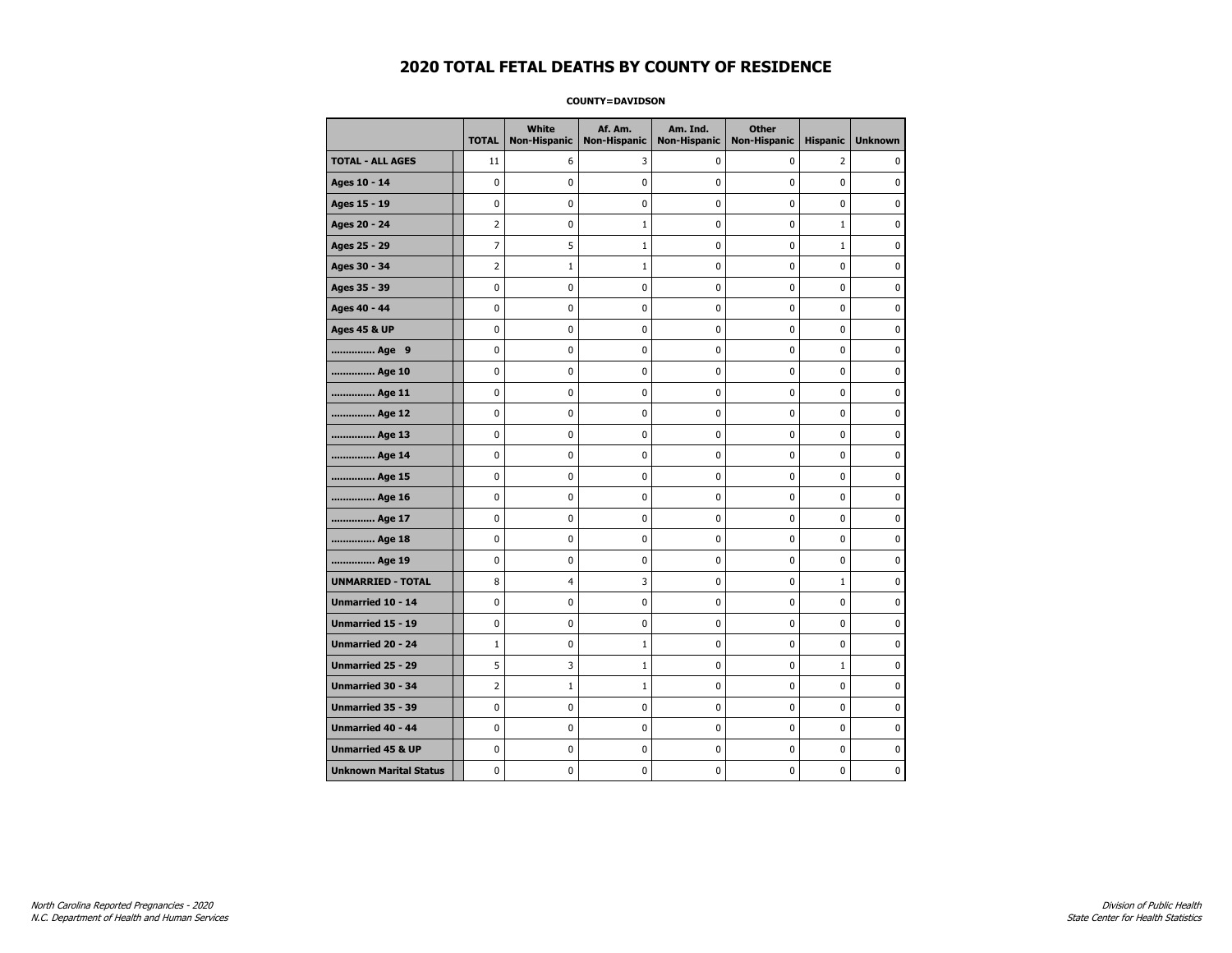**COUNTY=DAVIE** 

|                               | <b>TOTAL</b>   | <b>White</b><br>Non-Hispanic | Af. Am.<br><b>Non-Hispanic</b> | Am. Ind.<br><b>Non-Hispanic</b> | <b>Other</b><br><b>Non-Hispanic</b> | <b>Hispanic</b> | <b>Unknown</b> |
|-------------------------------|----------------|------------------------------|--------------------------------|---------------------------------|-------------------------------------|-----------------|----------------|
| <b>TOTAL - ALL AGES</b>       | 3              | 1                            | 1                              | 0                               | 0                                   | $\mathbf{1}$    | 0              |
| Ages 10 - 14                  | $\mathbf 0$    | 0                            | 0                              | $\pmb{0}$                       | 0                                   | $\mathbf 0$     | 0              |
| Ages 15 - 19                  | $\mathbf{1}$   | 0                            | 0                              | $\mathbf 0$                     | $\mathbf 0$                         | $\mathbf{1}$    | $\mathbf 0$    |
| Ages 20 - 24                  | $\mathbf{1}$   | 0                            | $\mathbf{1}$                   | $\pmb{0}$                       | $\pmb{0}$                           | 0               | 0              |
| Ages 25 - 29                  | $\mathbf{1}$   | $1\,$                        | 0                              | 0                               | $\mathbf 0$                         | 0               | 0              |
| Ages 30 - 34                  | 0              | 0                            | 0                              | 0                               | 0                                   | 0               | 0              |
| Ages 35 - 39                  | $\mathbf 0$    | 0                            | 0                              | 0                               | 0                                   | 0               | 0              |
| Ages 40 - 44                  | 0              | $\mathbf 0$                  | 0                              | $\mathbf 0$                     | 0                                   | 0               | $\mathbf 0$    |
| <b>Ages 45 &amp; UP</b>       | $\pmb{0}$      | 0                            | $\pmb{0}$                      | $\pmb{0}$                       | 0                                   | 0               | 0              |
| Age 9                         | 0              | 0                            | 0                              | 0                               | 0                                   | 0               | 0              |
| Age 10                        | $\mathbf 0$    | 0                            | 0                              | 0                               | 0                                   | 0               | 0              |
| Age 11                        | $\mathbf 0$    | 0                            | 0                              | 0                               | 0                                   | 0               | 0              |
| Age 12                        | $\mathbf 0$    | 0                            | 0                              | $\mathbf 0$                     | $\mathbf 0$                         | $\mathbf 0$     | $\mathbf 0$    |
| Age 13                        | $\pmb{0}$      | 0                            | 0                              | $\pmb{0}$                       | 0                                   | 0               | 0              |
| Age 14                        | 0              | 0                            | 0                              | 0                               | 0                                   | 0               | 0              |
| Age 15                        | $\mathbf 0$    | 0                            | 0                              | $\mathbf 0$                     | $\mathbf 0$                         | 0               | 0              |
| Age 16                        | $\mathbf 0$    | 0                            | 0                              | 0                               | 0                                   | 0               | 0              |
| Age 17                        | $\mathbf 0$    | 0                            | 0                              | $\mathbf 0$                     | 0                                   | 0               | 0              |
| Age 18                        | 0              | $\pmb{0}$                    | 0                              | 0                               | 0                                   | 0               | $\pmb{0}$      |
| Age 19                        | $\mathbf{1}$   | 0                            | 0                              | 0                               | 0                                   | $\mathbf{1}$    | 0              |
| <b>UNMARRIED - TOTAL</b>      | $\overline{2}$ | 0                            | 1                              | 0                               | $\mathbf 0$                         | 1               | 0              |
| Unmarried 10 - 14             | 0              | 0                            | 0                              | 0                               | 0                                   | 0               | 0              |
| <b>Unmarried 15 - 19</b>      | $\mathbf{1}$   | 0                            | 0                              | 0                               | 0                                   | $\mathbf{1}$    | 0              |
| Unmarried 20 - 24             | $\mathbf{1}$   | 0                            | 1                              | 0                               | $\pmb{0}$                           | $\pmb{0}$       | $\pmb{0}$      |
| Unmarried 25 - 29             | 0              | 0                            | 0                              | 0                               | 0                                   | 0               | 0              |
| <b>Unmarried 30 - 34</b>      | $\mathbf 0$    | 0                            | 0                              | 0                               | 0                                   | 0               | 0              |
| Unmarried 35 - 39             | $\mathbf 0$    | 0                            | 0                              | 0                               | $\mathbf 0$                         | 0               | 0              |
| <b>Unmarried 40 - 44</b>      | $\pmb{0}$      | $\pmb{0}$                    | $\pmb{0}$                      | $\pmb{0}$                       | $\pmb{0}$                           | $\pmb{0}$       | 0              |
| <b>Unmarried 45 &amp; UP</b>  | 0              | 0                            | 0                              | 0                               | 0                                   | 0               | 0              |
| <b>Unknown Marital Status</b> | 0              | 0                            | 0                              | 0                               | 0                                   | 0               | 0              |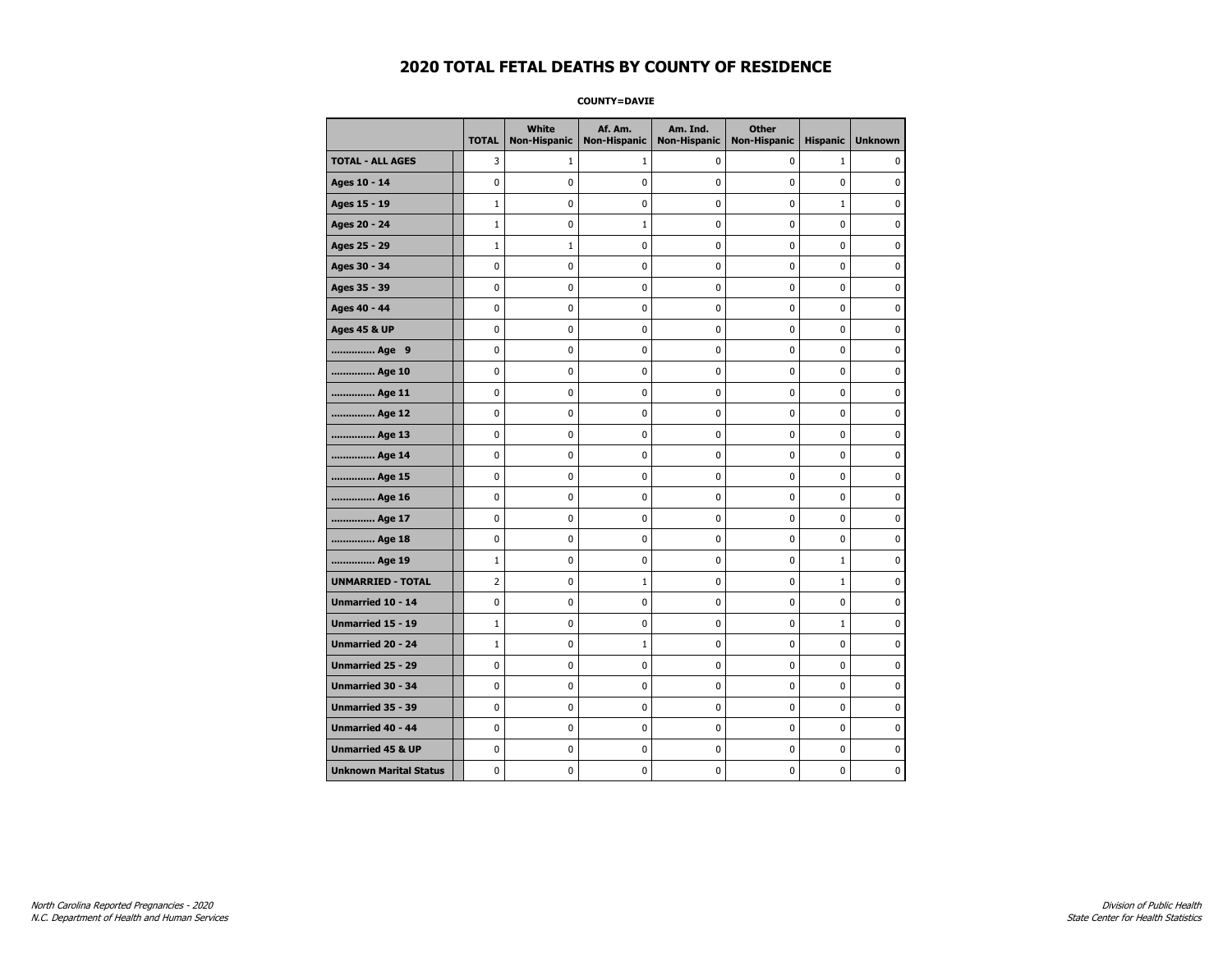**COUNTY=DUPLIN** 

|                               | <b>TOTAL</b>   | White<br><b>Non-Hispanic</b> | Af. Am.<br><b>Non-Hispanic</b> | Am. Ind.<br><b>Non-Hispanic</b> | <b>Other</b><br><b>Non-Hispanic</b> | <b>Hispanic</b> | <b>Unknown</b> |
|-------------------------------|----------------|------------------------------|--------------------------------|---------------------------------|-------------------------------------|-----------------|----------------|
| <b>TOTAL - ALL AGES</b>       | 6              | $\mathbf{1}$                 | 3                              | 0                               | 0                                   | $\overline{2}$  | 0              |
| Ages 10 - 14                  | 0              | 0                            | 0                              | 0                               | 0                                   | 0               | 0              |
| Ages 15 - 19                  | $\overline{2}$ | 0                            | $\pmb{0}$                      | 0                               | $\pmb{0}$                           | $\overline{2}$  | 0              |
| Ages 20 - 24                  | $\mathbf{1}$   | $\mathbf{1}$                 | 0                              | 0                               | 0                                   | $\pmb{0}$       | 0              |
| Ages 25 - 29                  | $\overline{2}$ | 0                            | $\overline{2}$                 | 0                               | 0                                   | 0               | $\mathbf 0$    |
| Ages 30 - 34                  | $\mathbf{1}$   | 0                            | $1\,$                          | 0                               | $\pmb{0}$                           | 0               | $\mathbf 0$    |
| Ages 35 - 39                  | 0              | 0                            | 0                              | 0                               | 0                                   | 0               | $\mathbf 0$    |
| Ages 40 - 44                  | 0              | 0                            | $\pmb{0}$                      | $\pmb{0}$                       | $\pmb{0}$                           | $\pmb{0}$       | $\mathbf 0$    |
| <b>Ages 45 &amp; UP</b>       | 0              | 0                            | 0                              | 0                               | 0                                   | 0               | $\mathbf 0$    |
| Age 9                         | 0              | 0                            | 0                              | 0                               | 0                                   | 0               | $\mathbf 0$    |
| Age 10                        | 0              | 0                            | 0                              | 0                               | $\mathbf 0$                         | $\mathbf 0$     | $\mathbf 0$    |
| Age 11                        | 0              | 0                            | $\pmb{0}$                      | $\pmb{0}$                       | $\pmb{0}$                           | $\mathbf 0$     | $\mathbf 0$    |
| Age 12                        | 0              | 0                            | 0                              | 0                               | 0                                   | 0               | 0              |
| Age 13                        | 0              | 0                            | 0                              | 0                               | 0                                   | 0               | $\mathbf 0$    |
| Age 14                        | 0              | 0                            | 0                              | $\pmb{0}$                       | $\mathbf 0$                         | $\mathbf 0$     | $\mathbf 0$    |
| Age 15                        | 0              | 0                            | $\pmb{0}$                      | $\pmb{0}$                       | $\pmb{0}$                           | $\mathbf 0$     | $\pmb{0}$      |
| Age 16                        | 0              | 0                            | 0                              | 0                               | 0                                   | 0               | 0              |
| Age 17                        | 2              | 0                            | 0                              | 0                               | 0                                   | 2               | 0              |
| Age 18                        | 0              | 0                            | 0                              | 0                               | $\mathbf 0$                         | 0               | $\mathbf 0$    |
| Age 19                        | 0              | 0                            | 0                              | 0                               | $\pmb{0}$                           | 0               | $\pmb{0}$      |
| <b>UNMARRIED - TOTAL</b>      | 5              | $\mathbf{1}$                 | $\overline{2}$                 | 0                               | 0                                   | 2               | 0              |
| Unmarried 10 - 14             | 0              | 0                            | $\pmb{0}$                      | 0                               | $\pmb{0}$                           | 0               | $\mathbf 0$    |
| <b>Unmarried 15 - 19</b>      | $\overline{2}$ | 0                            | 0                              | 0                               | 0                                   | $\overline{2}$  | $\mathbf 0$    |
| Unmarried 20 - 24             | $\mathbf{1}$   | $1\,$                        | $\pmb{0}$                      | 0                               | $\pmb{0}$                           | 0               | $\pmb{0}$      |
| Unmarried 25 - 29             | 2              | 0                            | $\overline{2}$                 | 0                               | 0                                   | 0               | 0              |
| Unmarried 30 - 34             | 0              | 0                            | 0                              | 0                               | 0                                   | 0               | $\mathbf 0$    |
| Unmarried 35 - 39             | 0              | 0                            | $\pmb{0}$                      | 0                               | $\pmb{0}$                           | 0               | $\mathbf 0$    |
| Unmarried 40 - 44             | 0              | 0                            | 0                              | 0                               | $\pmb{0}$                           | 0               | 0              |
| <b>Unmarried 45 &amp; UP</b>  | 0              | 0                            | 0                              | 0                               | $\pmb{0}$                           | 0               | $\pmb{0}$      |
| <b>Unknown Marital Status</b> | 0              | 0                            | 0                              | 0                               | 0                                   | 0               | $\mathbf 0$    |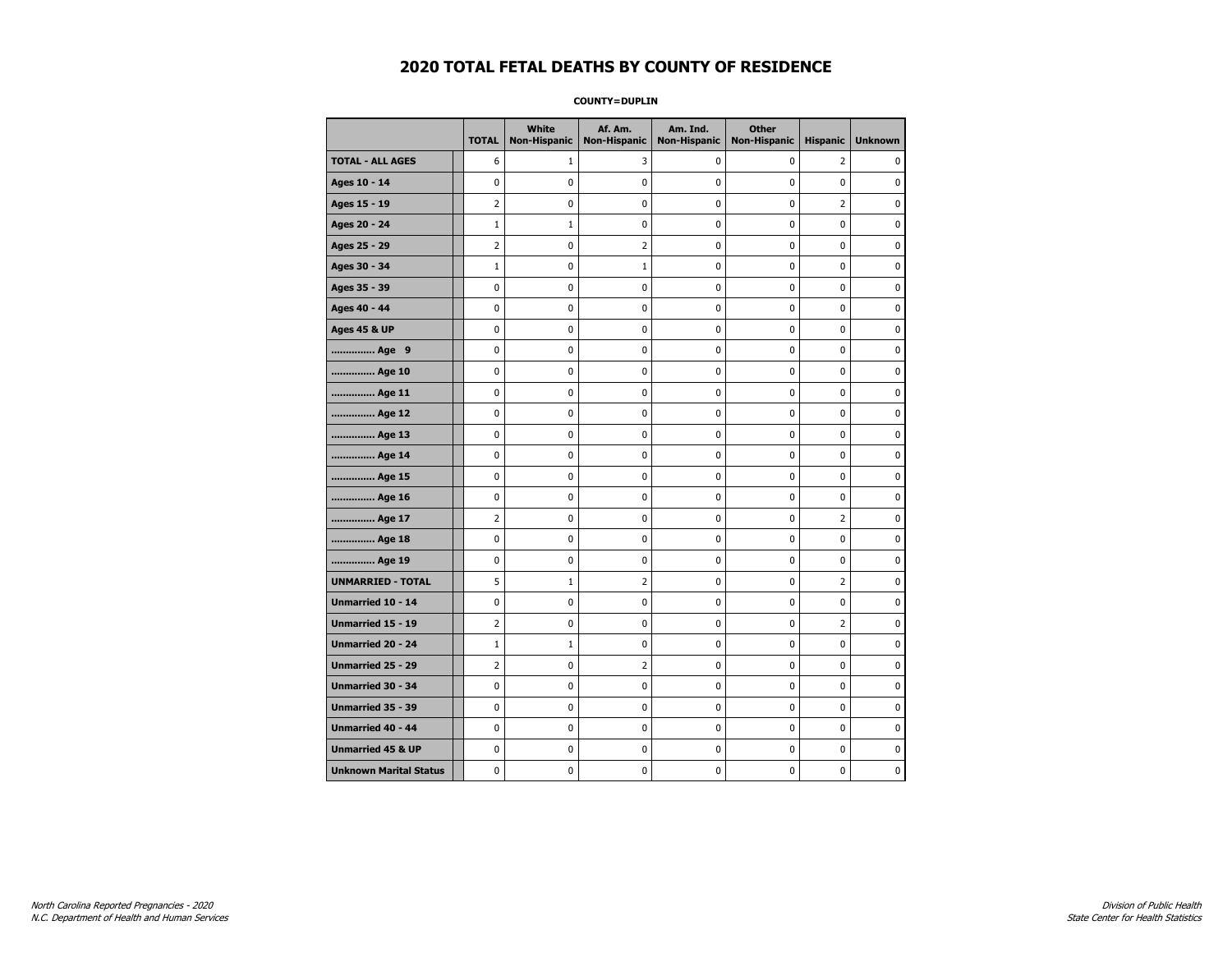### **COUNTY=DURHAM**

|                               | <b>TOTAL</b>   | White<br><b>Non-Hispanic</b> | Af. Am.<br><b>Non-Hispanic</b> | Am. Ind.<br><b>Non-Hispanic</b> | <b>Other</b><br><b>Non-Hispanic</b> | <b>Hispanic</b> | <b>Unknown</b> |
|-------------------------------|----------------|------------------------------|--------------------------------|---------------------------------|-------------------------------------|-----------------|----------------|
| <b>TOTAL - ALL AGES</b>       | 32             | 3                            | 22                             | 0                               | 0                                   | $\overline{7}$  | 0              |
| Ages 10 - 14                  | $\mathbf 0$    | 0                            | $\mathbf 0$                    | 0                               | $\mathbf 0$                         | $\mathbf 0$     | 0              |
| Ages 15 - 19                  | $\overline{2}$ | $\mathbf{0}$                 | $\overline{2}$                 | $\mathbf 0$                     | $\mathbf 0$                         | $\mathbf 0$     | 0              |
| Ages 20 - 24                  | 11             | $\mathbf 1$                  | 8                              | $\pmb{0}$                       | $\pmb{0}$                           | $\mathbf 2$     | 0              |
| Ages 25 - 29                  | 8              | $\mathbf{1}$                 | 5                              | 0                               | 0                                   | $\overline{2}$  | $\pmb{0}$      |
| Ages 30 - 34                  | 7              | $\mathbf{1}$                 | 6                              | 0                               | $\mathbf 0$                         | 0               | 0              |
| Ages 35 - 39                  | 3              | 0                            | 1                              | 0                               | $\mathbf 0$                         | 2               | 0              |
| Ages 40 - 44                  | $1\,$          | 0                            | $\mathbf 0$                    | 0                               | $\mathbf 0$                         | $\mathbf{1}$    | 0              |
| <b>Ages 45 &amp; UP</b>       | $\mathbf 0$    | 0                            | $\mathbf 0$                    | $\mathbf 0$                     | $\mathbf 0$                         | $\mathbf 0$     | 0              |
| Age 9                         | $\mathbf 0$    | 0                            | $\pmb{0}$                      | $\pmb{0}$                       | $\mathbf 0$                         | $\mathbf 0$     | 0              |
| Age 10                        | $\mathbf 0$    | 0                            | $\pmb{0}$                      | 0                               | 0                                   | 0               | 0              |
| Age 11                        | $\mathbf 0$    | 0                            | 0                              | 0                               | 0                                   | 0               | 0              |
| Age 12                        | 0              | 0                            | 0                              | 0                               | 0                                   | 0               | 0              |
| Age 13                        | $\mathbf 0$    | 0                            | $\mathbf 0$                    | $\mathbf 0$                     | $\mathbf 0$                         | $\mathbf 0$     | 0              |
| Age 14                        | $\mathbf 0$    | 0                            | $\mathbf 0$                    | $\pmb{0}$                       | $\mathbf 0$                         | $\mathbf 0$     | 0              |
| Age 15                        | $\pmb{0}$      | 0                            | $\pmb{0}$                      | 0                               | $\pmb{0}$                           | 0               | 0              |
| Age 16                        | $\mathbf 0$    | 0                            | 0                              | 0                               | 0                                   | 0               | 0              |
| Age 17                        | $\mathbf 0$    | 0                            | $\mathbf 0$                    | 0                               | $\mathbf 0$                         | $\mathbf 0$     | 0              |
| Age 18                        | $1\,$          | 0                            | $\mathbf{1}$                   | 0                               | 0                                   | 0               | 0              |
| Age 19                        | $\mathbf{1}$   | 0                            | $\mathbf{1}$                   | $\mathbf 0$                     | $\mathbf 0$                         | $\mathbf 0$     | 0              |
| <b>UNMARRIED - TOTAL</b>      | 26             | $\mathbf 1$                  | 20                             | $\pmb{0}$                       | $\mathbf 0$                         | 5               | 0              |
| Unmarried 10 - 14             | $\pmb{0}$      | 0                            | $\pmb{0}$                      | $\pmb{0}$                       | $\pmb{0}$                           | $\pmb{0}$       | 0              |
| Unmarried 15 - 19             | $\overline{2}$ | 0                            | $\overline{2}$                 | 0                               | 0                                   | 0               | 0              |
| Unmarried 20 - 24             | 9              | $\mathbf{1}$                 | $\overline{7}$                 | 0                               | 0                                   | $\mathbf{1}$    | 0              |
| Unmarried 25 - 29             | 6              | 0                            | $\overline{4}$                 | $\mathbf 0$                     | $\mathbf 0$                         | $\overline{2}$  | 0              |
| <b>Unmarried 30 - 34</b>      | 6              | $\mathbf 0$                  | 6                              | $\pmb{0}$                       | $\mathbf 0$                         | $\pmb{0}$       | 0              |
| Unmarried 35 - 39             | 3              | 0                            | $\mathbf{1}$                   | 0                               | 0                                   | $\overline{2}$  | $\pmb{0}$      |
| <b>Unmarried 40 - 44</b>      | $\mathbf 0$    | $\mathbf 0$                  | $\pmb{0}$                      | 0                               | $\mathbf 0$                         | $\mathbf 0$     | 0              |
| <b>Unmarried 45 &amp; UP</b>  | 0              | 0                            | 0                              | 0                               | 0                                   | 0               | 0              |
| <b>Unknown Marital Status</b> | $\mathbf 0$    | 0                            | $\mathbf 0$                    | 0                               | $\mathbf 0$                         | $\mathbf 0$     | 0              |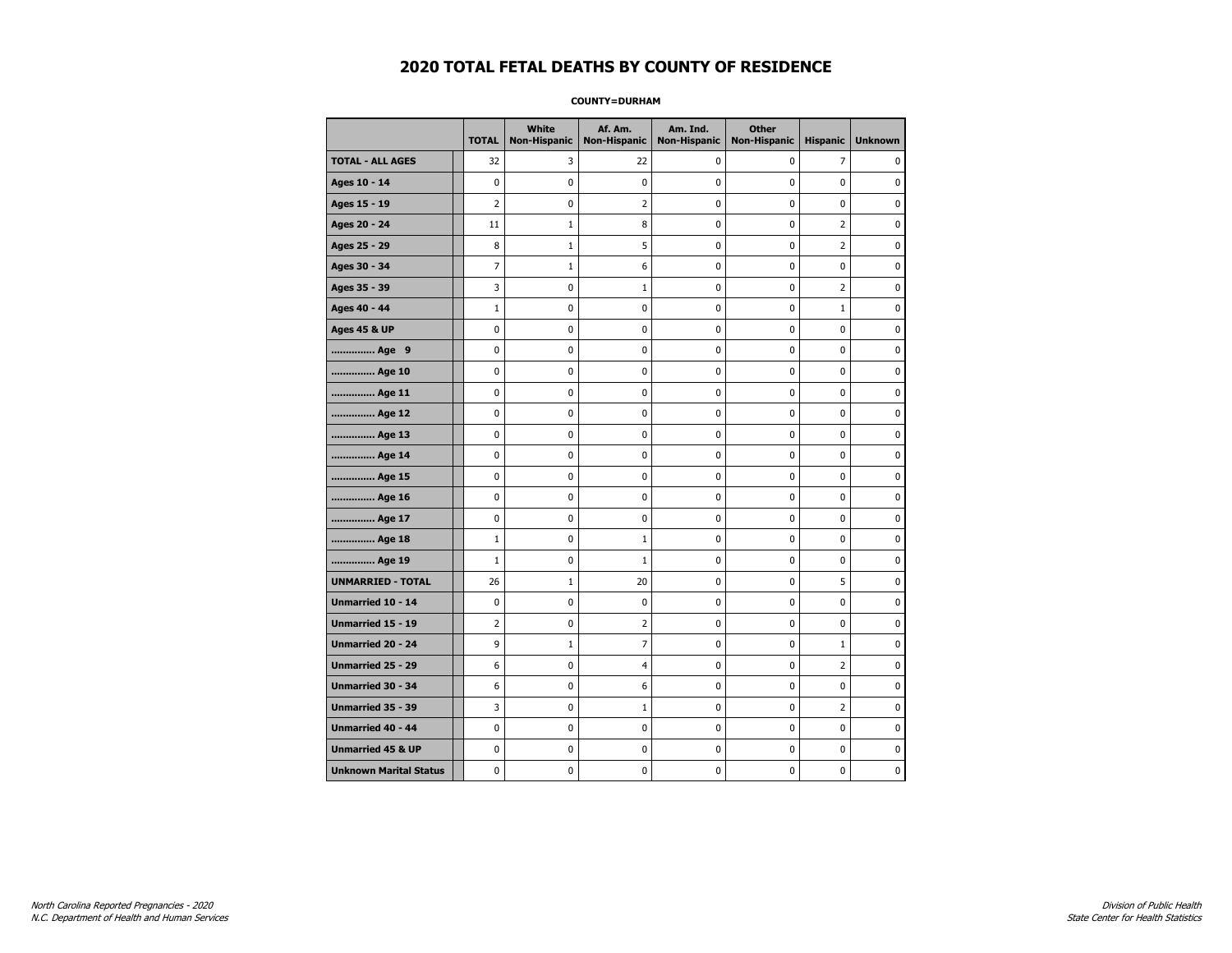### **COUNTY=EDGECOMBE**

|                               | <b>TOTAL</b>   | White<br>Non-Hispanic | Af. Am.<br><b>Non-Hispanic</b> | Am. Ind.<br><b>Non-Hispanic</b> | <b>Other</b><br><b>Non-Hispanic</b> | <b>Hispanic</b> | <b>Unknown</b> |
|-------------------------------|----------------|-----------------------|--------------------------------|---------------------------------|-------------------------------------|-----------------|----------------|
| <b>TOTAL - ALL AGES</b>       | $\overline{7}$ | 0                     | 7                              | 0                               | 0                                   | 0               | 0              |
| Ages 10 - 14                  | $\mathbf 0$    | 0                     | 0                              | 0                               | $\mathbf 0$                         | $\mathbf 0$     | $\mathbf 0$    |
| Ages 15 - 19                  | $\mathbf{1}$   | 0                     | $\mathbf{1}$                   | 0                               | $\pmb{0}$                           | 0               | $\mathbf 0$    |
| Ages 20 - 24                  | 2              | 0                     | 2                              | $\pmb{0}$                       | 0                                   | 0               | 0              |
| Ages 25 - 29                  | 3              | 0                     | 3                              | 0                               | 0                                   | 0               | 0              |
| Ages 30 - 34                  | $\mathbf{1}$   | 0                     | 1                              | $\mathbf 0$                     | 0                                   | 0               | 0              |
| Ages 35 - 39                  | $\mathbf 0$    | 0                     | 0                              | $\mathbf 0$                     | 0                                   | 0               | 0              |
| Ages 40 - 44                  | $\pmb{0}$      | 0                     | $\pmb{0}$                      | 0                               | $\pmb{0}$                           | $\mathbf 0$     | $\pmb{0}$      |
| <b>Ages 45 &amp; UP</b>       | 0              | 0                     | 0                              | 0                               | 0                                   | 0               | 0              |
| Age 9                         | $\mathbf 0$    | 0                     | 0                              | 0                               | 0                                   | 0               | 0              |
| Age 10                        | $\mathbf 0$    | 0                     | 0                              | 0                               | 0                                   | 0               | $\mathbf 0$    |
| Age 11                        | $\mathbf 0$    | 0                     | 0                              | $\mathbf 0$                     | $\mathbf 0$                         | $\mathbf 0$     | $\mathbf 0$    |
| Age 12                        | 0              | 0                     | 0                              | 0                               | 0                                   | 0               | 0              |
| Age 13                        | $\mathbf 0$    | 0                     | 0                              | 0                               | $\mathbf 0$                         | $\mathbf 0$     | 0              |
| Age 14                        | 0              | 0                     | 0                              | 0                               | 0                                   | 0               | 0              |
| Age 15                        | 0              | 0                     | 0                              | 0                               | $\mathbf 0$                         | 0               | 0              |
| Age 16                        | 0              | $\mathbf 0$           | 0                              | 0                               | 0                                   | $\overline{0}$  | $\mathbf 0$    |
| Age 17                        | $\pmb{0}$      | 0                     | $\pmb{0}$                      | $\pmb{0}$                       | 0                                   | 0               | 0              |
| Age 18                        | $\mathbf{1}$   | 0                     | 1                              | 0                               | 0                                   | 0               | 0              |
| Age 19                        | 0              | 0                     | 0                              | 0                               | 0                                   | 0               | 0              |
| <b>UNMARRIED - TOTAL</b>      | 7              | 0                     | 7                              | 0                               | $\mathbf 0$                         | 0               | 0              |
| Unmarried 10 - 14             | $\mathbf 0$    | 0                     | 0                              | $\mathbf 0$                     | $\mathbf 0$                         | 0               | $\mathbf 0$    |
| Unmarried 15 - 19             | $\mathbf{1}$   | 0                     | 1                              | 0                               | $\pmb{0}$                           | 0               | 0              |
| <b>Unmarried 20 - 24</b>      | $\overline{2}$ | 0                     | 2                              | 0                               | 0                                   | 0               | 0              |
| Unmarried 25 - 29             | 3              | 0                     | 3                              | $\pmb{0}$                       | 0                                   | $\mathbf 0$     | $\mathbf 0$    |
| <b>Unmarried 30 - 34</b>      | $\mathbf{1}$   | 0                     | $\mathbf{1}$                   | $\pmb{0}$                       | $\mathbf 0$                         | $\mathbf 0$     | 0              |
| Unmarried 35 - 39             | 0              | 0                     | 0                              | 0                               | 0                                   | 0               | 0              |
| Unmarried 40 - 44             | 0              | $\mathbf 0$           | 0                              | 0                               | 0                                   | 0               | $\mathbf 0$    |
| <b>Unmarried 45 &amp; UP</b>  | 0              | 0                     | 0                              | 0                               | 0                                   | 0               | 0              |
| <b>Unknown Marital Status</b> | 0              | 0                     | 0                              | 0                               | 0                                   | 0               | 0              |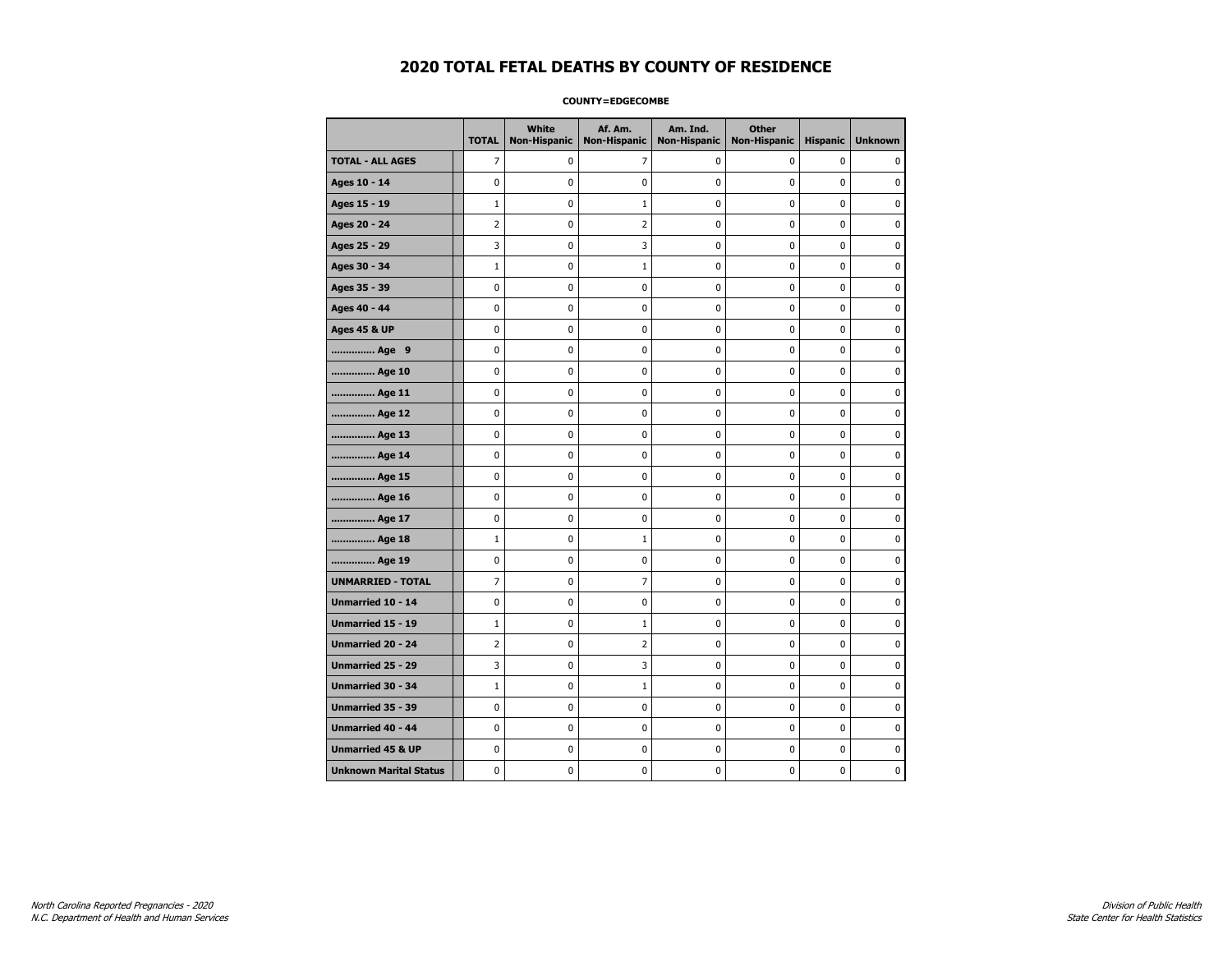### **COUNTY=FORSYTH**

|                               | <b>TOTAL</b>   | White<br>Non-Hispanic | Af. Am.<br><b>Non-Hispanic</b> | Am. Ind.<br><b>Non-Hispanic</b> | <b>Other</b><br><b>Non-Hispanic</b> | <b>Hispanic</b> | <b>Unknown</b> |
|-------------------------------|----------------|-----------------------|--------------------------------|---------------------------------|-------------------------------------|-----------------|----------------|
| <b>TOTAL - ALL AGES</b>       | 28             | 5                     | 16                             | 0                               | 3                                   | $\overline{4}$  | 0              |
| Ages 10 - 14                  | 0              | 0                     | $\mathbf 0$                    | 0                               | 0                                   | $\mathbf 0$     | 0              |
| Ages 15 - 19                  | $\overline{2}$ | $\mathbf{1}$          | $\mathbf{1}$                   | $\mathbf 0$                     | 0                                   | 0               | $\mathbf 0$    |
| Ages 20 - 24                  | 6              | $1\,$                 | $\overline{4}$                 | $\pmb{0}$                       | 0                                   | $\mathbf{1}$    | 0              |
| Ages 25 - 29                  | 7              | $\overline{2}$        | 3                              | $\pmb{0}$                       | $1\,$                               | $\mathbf 1$     | $\pmb{0}$      |
| Ages 30 - 34                  | 8              | $\mathbf{1}$          | 5                              | 0                               | $1\,$                               | $\mathbf{1}$    | 0              |
| Ages 35 - 39                  | 3              | 0                     | $\mathbf 2$                    | 0                               | 1                                   | $\mathbf 0$     | 0              |
| Ages 40 - 44                  | $1\,$          | 0                     | $\mathbf 0$                    | 0                               | 0                                   | $\mathbf{1}$    | $\mathbf 0$    |
| <b>Ages 45 &amp; UP</b>       | $\mathbf 1$    | 0                     | $\mathbf{1}$                   | $\mathbf 0$                     | 0                                   | $\mathbf 0$     | 0              |
| Age 9                         | 0              | 0                     | 0                              | 0                               | 0                                   | 0               | 0              |
| Age 10                        | 0              | 0                     | $\mathbf 0$                    | 0                               | 0                                   | $\mathbf 0$     | 0              |
| Age 11                        | 0              | 0                     | 0                              | 0                               | 0                                   | 0               | 0              |
| Age 12                        | 0              | 0                     | 0                              | 0                               | 0                                   | 0               | 0              |
| Age 13                        | 0              | 0                     | $\mathbf 0$                    | $\mathbf 0$                     | 0                                   | 0               | $\mathbf 0$    |
| Age 14                        | $\mathbf 0$    | $\mathbf 0$           | $\mathbf 0$                    | $\mathbf 0$                     | 0                                   | 0               | 0              |
| Age 15                        | 0              | 0                     | $\mathbf 0$                    | $\pmb{0}$                       | 0                                   | $\pmb{0}$       | $\pmb{0}$      |
| Age 16                        | 0              | 0                     | 0                              | 0                               | 0                                   | 0               | 0              |
| Age 17                        | 0              | 0                     | $\mathbf 0$                    | 0                               | 0                                   | $\mathbf 0$     | 0              |
| Age 18                        | 0              | 0                     | $\mathbf 0$                    | 0                               | 0                                   | 0               | $\mathbf 0$    |
| Age 19                        | $\overline{2}$ | $\mathbf{1}$          | 1                              | $\mathbf 0$                     | 0                                   | $\mathbf 0$     | 0              |
| <b>UNMARRIED - TOTAL</b>      | 24             | $\overline{4}$        | 15                             | 0                               | $\overline{2}$                      | 3               | 0              |
| Unmarried 10 - 14             | 0              | $\mathbf 0$           | $\bf{0}$                       | $\pmb{0}$                       | 0                                   | 0               | $\pmb{0}$      |
| Unmarried 15 - 19             | 2              | $\mathbf{1}$          | 1                              | 0                               | 0                                   | 0               | 0              |
| Unmarried 20 - 24             | 6              | $\mathbf{1}$          | 4                              | 0                               | 0                                   | $\mathbf{1}$    | 0              |
| <b>Unmarried 25 - 29</b>      | 5              | $\mathbf{1}$          | 3                              | $\mathbf 0$                     | $1\,$                               | $\mathbf 0$     | $\mathbf 0$    |
| <b>Unmarried 30 - 34</b>      | 7              | $1\,$                 | $\overline{4}$                 | 0                               | $1\,$                               | $\mathbf{1}$    | 0              |
| Unmarried 35 - 39             | $\overline{2}$ | 0                     | $\overline{2}$                 | $\pmb{0}$                       | $\pmb{0}$                           | $\pmb{0}$       | $\pmb{0}$      |
| Unmarried 40 - 44             | $\mathbf 1$    | 0                     | 0                              | 0                               | 0                                   | $\mathbf{1}$    | 0              |
| <b>Unmarried 45 &amp; UP</b>  | $\mathbf 1$    | 0                     | 1                              | 0                               | 0                                   | 0               | 0              |
| <b>Unknown Marital Status</b> | 0              | 0                     | $\pmb{0}$                      | 0                               | 0                                   | 0               | 0              |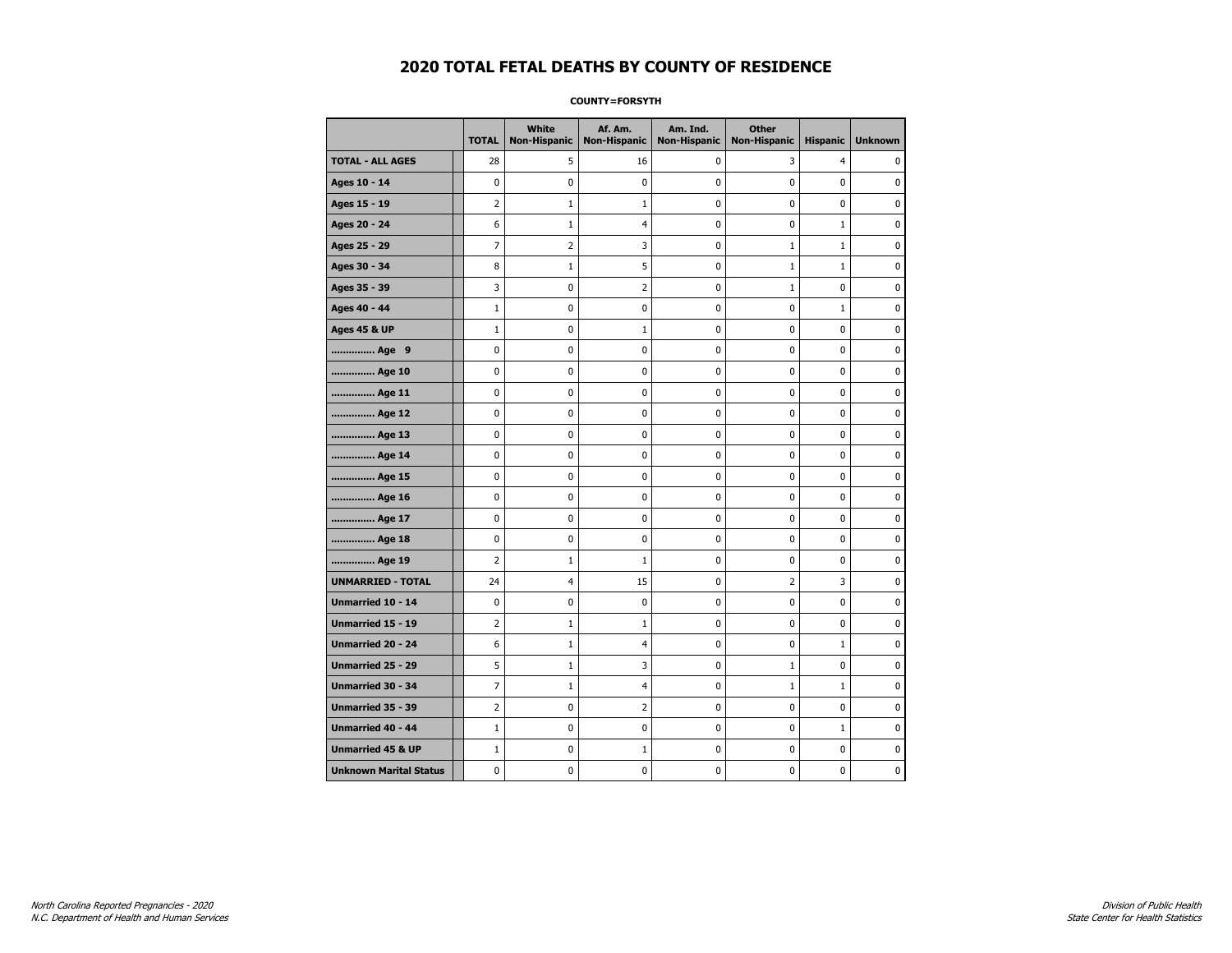### **COUNTY=FRANKLIN**

|                               | <b>TOTAL</b>   | White<br><b>Non-Hispanic</b> | Af. Am.<br><b>Non-Hispanic</b> | Am. Ind.<br><b>Non-Hispanic</b> | <b>Other</b><br><b>Non-Hispanic</b> | <b>Hispanic</b> | <b>Unknown</b> |
|-------------------------------|----------------|------------------------------|--------------------------------|---------------------------------|-------------------------------------|-----------------|----------------|
| <b>TOTAL - ALL AGES</b>       | 4              | 1                            | 1                              | 0                               | 0                                   | $\overline{2}$  | 0              |
| Ages 10 - 14                  | 0              | 0                            | $\mathbf 0$                    | 0                               | 0                                   | $\mathbf 0$     | 0              |
| Ages 15 - 19                  | $\mathbf{1}$   | 0                            | $\mathbf{1}$                   | $\mathbf 0$                     | 0                                   | $\mathbf 0$     | $\mathbf 0$    |
| Ages 20 - 24                  | 0              | 0                            | 0                              | 0                               | $\pmb{0}$                           | $\pmb{0}$       | 0              |
| Ages 25 - 29                  | 0              | 0                            | $\pmb{0}$                      | 0                               | 0                                   | 0               | 0              |
| Ages 30 - 34                  | $\overline{2}$ | $\mathbf{1}$                 | 0                              | 0                               | 0                                   | $\mathbf{1}$    | 0              |
| Ages 35 - 39                  | $\mathbf 1$    | 0                            | $\mathbf 0$                    | 0                               | 0                                   | $\mathbf{1}$    | 0              |
| Ages 40 - 44                  | 0              | 0                            | $\mathbf 0$                    | 0                               | 0                                   | $\mathbf 0$     | $\mathbf 0$    |
| <b>Ages 45 &amp; UP</b>       | 0              | 0                            | $\mathbf 0$                    | $\mathbf 0$                     | 0                                   | $\mathbf 0$     | 0              |
| Age 9                         | 0              | 0                            | $\mathbf 0$                    | $\pmb{0}$                       | 0                                   | 0               | $\pmb{0}$      |
| Age 10                        | 0              | 0                            | $\pmb{0}$                      | 0                               | 0                                   | 0               | 0              |
| Age 11                        | 0              | 0                            | 0                              | 0                               | 0                                   | $\mathbf 0$     | 0              |
| Age 12                        | 0              | 0                            | 0                              | 0                               | 0                                   | 0               | 0              |
| Age 13                        | 0              | 0                            | $\mathbf 0$                    | $\mathbf 0$                     | 0                                   | $\mathbf 0$     | $\mathbf 0$    |
| Age 14                        | 0              | 0                            | $\mathbf 0$                    | 0                               | $\mathbf 0$                         | $\mathbf 0$     | 0              |
| Age 15                        | 0              | 0                            | $\pmb{0}$                      | $\pmb{0}$                       | $\pmb{0}$                           | 0               | 0              |
| Age 16                        | 0              | 0                            | 0                              | 0                               | 0                                   | 0               | 0              |
| Age 17                        | $\mathbf 1$    | 0                            | $\mathbf{1}$                   | 0                               | 0                                   | $\mathbf 0$     | 0              |
| Age 18                        | 0              | 0                            | $\mathbf 0$                    | 0                               | 0                                   | 0               | 0              |
| Age 19                        | 0              | 0                            | $\mathbf 0$                    | $\mathbf 0$                     | 0                                   | $\mathbf 0$     | 0              |
| <b>UNMARRIED - TOTAL</b>      | $\overline{2}$ | 0                            | $\mathbf 1$                    | $\pmb{0}$                       | 0                                   | $\mathbf{1}$    | 0              |
| Unmarried 10 - 14             | 0              | 0                            | $\pmb{0}$                      | $\pmb{0}$                       | 0                                   | 0               | $\pmb{0}$      |
| Unmarried 15 - 19             | $\mathbf 1$    | 0                            | 1                              | 0                               | 0                                   | 0               | 0              |
| Unmarried 20 - 24             | 0              | 0                            | 0                              | 0                               | 0                                   | 0               | 0              |
| Unmarried 25 - 29             | 0              | 0                            | $\mathbf 0$                    | $\mathbf 0$                     | 0                                   | $\mathbf 0$     | 0              |
| <b>Unmarried 30 - 34</b>      | 0              | $\mathbf 0$                  | $\mathbf 0$                    | $\pmb{0}$                       | $\mathbf 0$                         | $\mathbf 0$     | 0              |
| Unmarried 35 - 39             | $\mathbf 1$    | 0                            | 0                              | 0                               | 0                                   | $\mathbf 1$     | 0              |
| Unmarried 40 - 44             | 0              | 0                            | 0                              | 0                               | 0                                   | 0               | $\mathbf 0$    |
| <b>Unmarried 45 &amp; UP</b>  | 0              | 0                            | 0                              | 0                               | 0                                   | 0               | 0              |
| <b>Unknown Marital Status</b> | 0              | $\mathbf 0$                  | $\mathbf 0$                    | $\mathbf 0$                     | 0                                   | $\mathbf 0$     | 0              |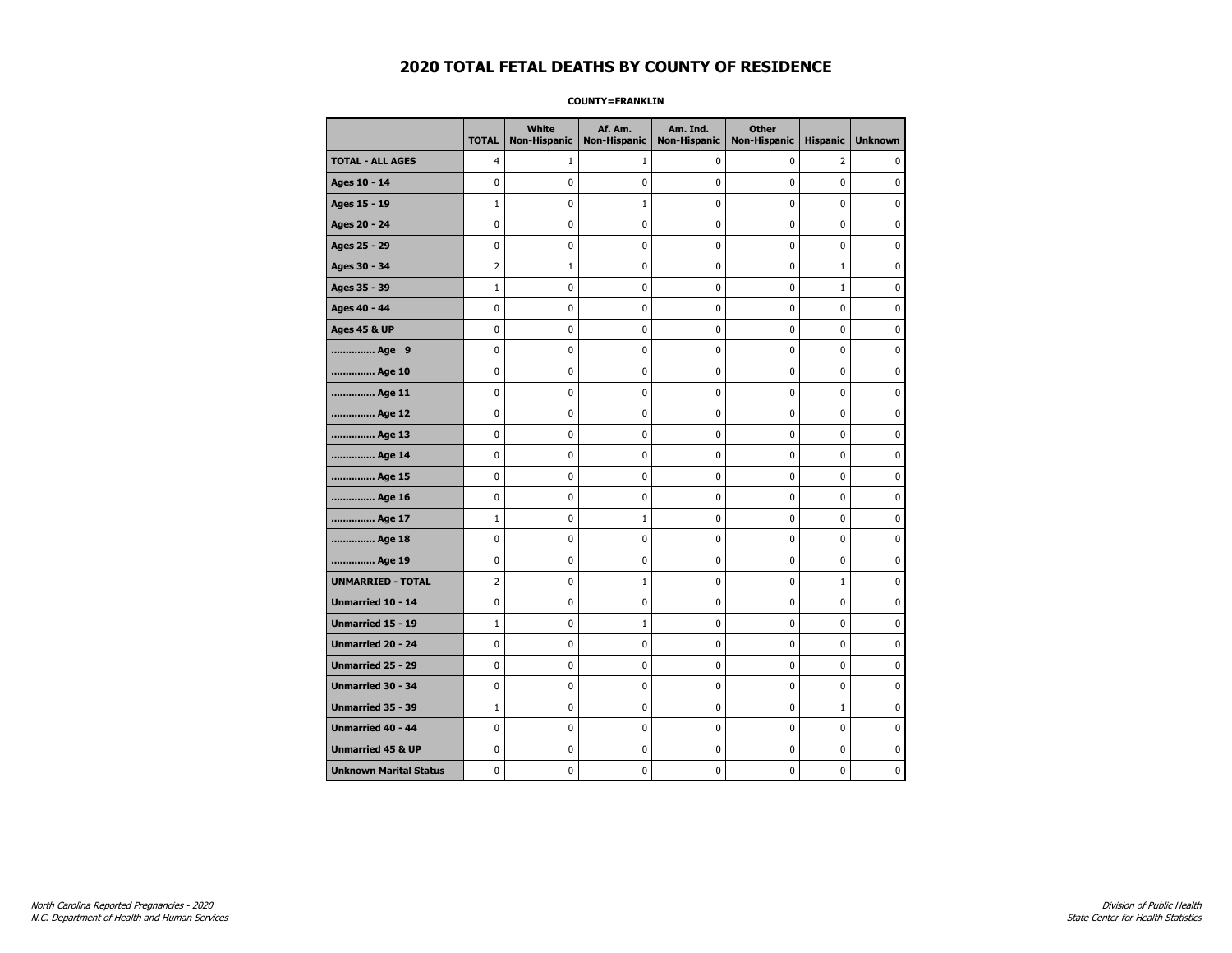**COUNTY=GASTON** 

|                               | <b>TOTAL</b>   | White<br>Non-Hispanic | Af. Am.<br><b>Non-Hispanic</b> | Am. Ind.<br><b>Non-Hispanic</b> | <b>Other</b><br>Non-Hispanic | <b>Hispanic</b> | <b>Unknown</b> |
|-------------------------------|----------------|-----------------------|--------------------------------|---------------------------------|------------------------------|-----------------|----------------|
| <b>TOTAL - ALL AGES</b>       | 14             | 6                     | 5                              | 0                               | 0                            | 3               | 0              |
| Ages 10 - 14                  | 0              | 0                     | $\mathbf 0$                    | 0                               | 0                            | $\mathbf 0$     | $\mathbf 0$    |
| Ages 15 - 19                  | $\mathbf{1}$   | 0                     | $\mathbf{1}$                   | $\mathbf 0$                     | 0                            | $\mathbf 0$     | 0              |
| Ages 20 - 24                  | 3              | $1\,$                 | 2                              | $\pmb{0}$                       | 0                            | 0               | 0              |
| Ages 25 - 29                  | 5              | 3                     | $\overline{2}$                 | 0                               | 0                            | 0               | 0              |
| Ages 30 - 34                  | 4              | $\overline{2}$        | 0                              | 0                               | 0                            | 2               | 0              |
| Ages 35 - 39                  | 0              | 0                     | $\mathbf 0$                    | 0                               | 0                            | 0               | 0              |
| Ages 40 - 44                  | 0              | 0                     | 0                              | $\mathbf 0$                     | 0                            | 0               | $\mathbf 0$    |
| <b>Ages 45 &amp; UP</b>       | $\mathbf 1$    | 0                     | 0                              | $\pmb{0}$                       | $\pmb{0}$                    | $\mathbf 1$     | 0              |
| Age 9                         | 0              | 0                     | $\pmb{0}$                      | 0                               | 0                            | 0               | 0              |
| Age 10                        | 0              | 0                     | $\mathbf 0$                    | 0                               | 0                            | 0               | 0              |
| Age 11                        | $\mathbf 0$    | 0                     | $\mathbf 0$                    | $\mathbf 0$                     | 0                            | 0               | 0              |
| Age 12                        | 0              | 0                     | $\mathbf 0$                    | $\mathbf 0$                     | 0                            | $\mathbf 0$     | $\mathbf 0$    |
| Age 13                        | 0              | 0                     | 0                              | $\pmb{0}$                       | 0                            | 0               | 0              |
| Age 14                        | 0              | 0                     | $\mathbf 0$                    | 0                               | 0                            | $\mathbf 0$     | 0              |
| Age 15                        | 0              | 0                     | $\mathbf 0$                    | 0                               | 0                            | $\mathbf 0$     | $\mathbf 0$    |
| Age 16                        | 0              | 0                     | $\mathbf 0$                    | $\mathbf 0$                     | $\mathbf 0$                  | $\mathbf 0$     | $\mathbf 0$    |
| Age 17                        | 0              | $\mathbf 0$           | $\mathbf 0$                    | $\mathbf 0$                     | 0                            | $\mathbf 0$     | 0              |
| Age 18                        | $\mathbf 1$    | 0                     | $\mathbf 1$                    | $\pmb{0}$                       | 0                            | $\mathbf 0$     | $\mathbf 0$    |
| Age 19                        | 0              | 0                     | 0                              | 0                               | 0                            | 0               | 0              |
| <b>UNMARRIED - TOTAL</b>      | 9              | 3                     | 5                              | 0                               | 0                            | $\mathbf{1}$    | 0              |
| Unmarried 10 - 14             | 0              | 0                     | $\mathbf 0$                    | $\mathbf 0$                     | 0                            | 0               | $\mathbf 0$    |
| Unmarried 15 - 19             | $\mathbf 1$    | $\pmb{0}$             | $\mathbf 1$                    | $\pmb{0}$                       | 0                            | 0               | 0              |
| Unmarried 20 - 24             | 2              | 0                     | $\overline{2}$                 | 0                               | 0                            | 0               | 0              |
| Unmarried 25 - 29             | 4              | $\overline{2}$        | $\overline{2}$                 | 0                               | 0                            | 0               | 0              |
| Unmarried 30 - 34             | $\overline{2}$ | $\mathbf{1}$          | $\mathbf 0$                    | 0                               | 0                            | $\mathbf{1}$    | 0              |
| <b>Unmarried 35 - 39</b>      | 0              | 0                     | $\mathbf 0$                    | 0                               | $\mathbf 0$                  | $\mathbf 0$     | $\mathbf 0$    |
| Unmarried 40 - 44             | 0              | 0                     | 0                              | 0                               | 0                            | 0               | 0              |
| <b>Unmarried 45 &amp; UP</b>  | 0              | 0                     | 0                              | 0                               | 0                            | 0               | 0              |
| <b>Unknown Marital Status</b> | 0              | 0                     | 0                              | 0                               | 0                            | 0               | 0              |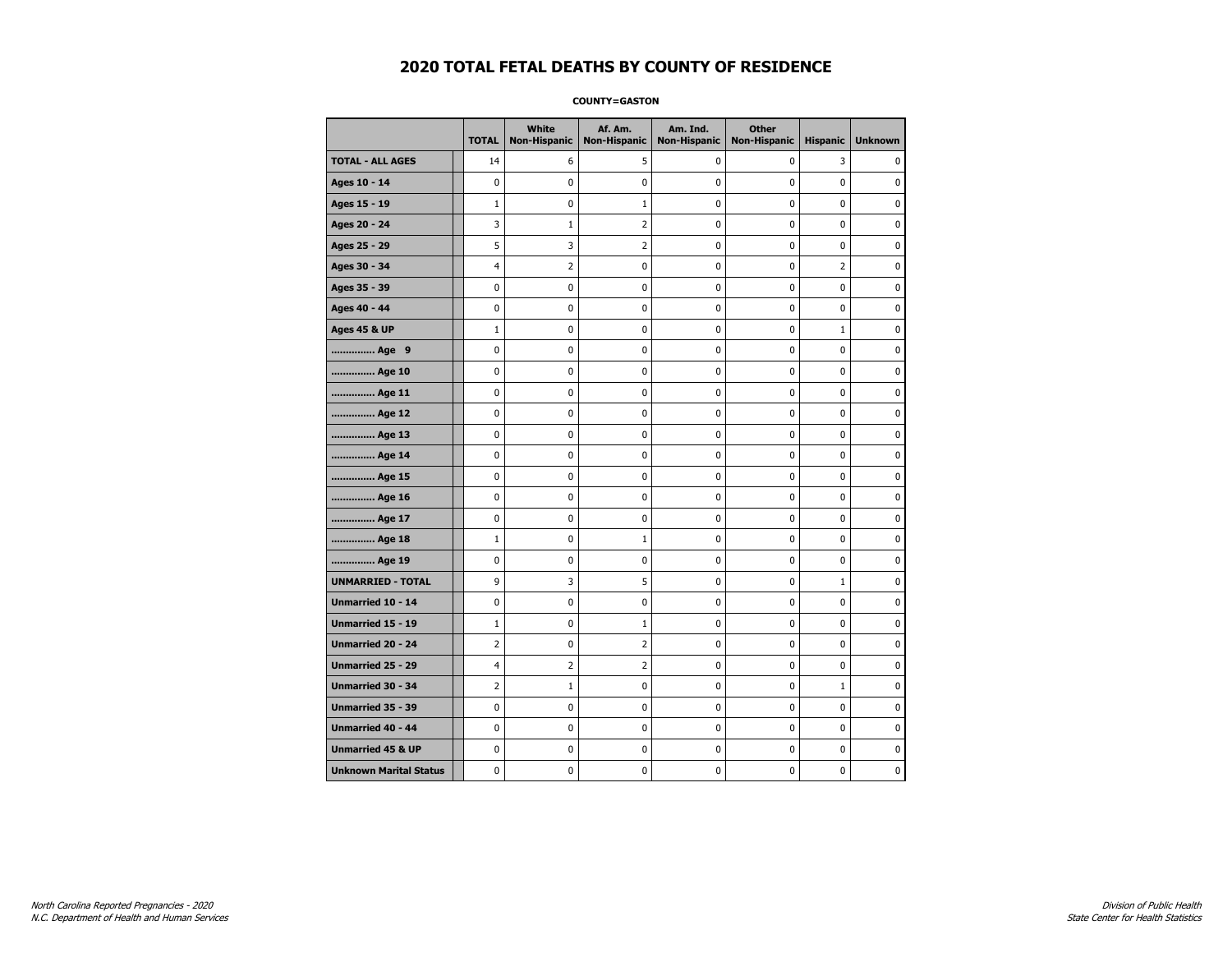**COUNTY=GRANVILLE** 

|                               | <b>TOTAL</b> | White<br>Non-Hispanic | Af. Am.<br><b>Non-Hispanic</b> | Am. Ind.<br><b>Non-Hispanic</b> | <b>Other</b><br>Non-Hispanic | <b>Hispanic</b> | <b>Unknown</b> |
|-------------------------------|--------------|-----------------------|--------------------------------|---------------------------------|------------------------------|-----------------|----------------|
| <b>TOTAL - ALL AGES</b>       | $\mathbf{1}$ | 0                     | $\mathbf{1}$                   | 0                               | 0                            | 0               | $\Omega$       |
| Ages 10 - 14                  | 0            | 0                     | 0                              | 0                               | 0                            | 0               | 0              |
| Ages 15 - 19                  | 0            | 0                     | 0                              | 0                               | 0                            | 0               | $\mathbf 0$    |
| Ages 20 - 24                  | 0            | 0                     | 0                              | 0                               | 0                            | 0               | $\mathbf 0$    |
| Ages 25 - 29                  | $\mathbf{1}$ | 0                     | $\mathbf{1}$                   | 0                               | $\mathbf 0$                  | 0               | $\mathbf 0$    |
| Ages 30 - 34                  | 0            | 0                     | $\pmb{0}$                      | 0                               | $\pmb{0}$                    | 0               | 0              |
| Ages 35 - 39                  | 0            | 0                     | 0                              | 0                               | 0                            | 0               | 0              |
| Ages 40 - 44                  | 0            | 0                     | 0                              | 0                               | 0                            | 0               | $\mathbf 0$    |
| <b>Ages 45 &amp; UP</b>       | 0            | 0                     | 0                              | 0                               | 0                            | 0               | 0              |
| Age 9                         | 0            | 0                     | 0                              | 0                               | 0                            | 0               | 0              |
| Age 10                        | 0            | 0                     | 0                              | 0                               | $\mathbf 0$                  | 0               | $\mathbf 0$    |
| Age 11                        | 0            | 0                     | 0                              | 0                               | $\mathbf 0$                  | 0               | $\mathbf 0$    |
| Age 12                        | 0            | 0                     | $\pmb{0}$                      | 0                               | $\pmb{0}$                    | 0               | $\pmb{0}$      |
| Age 13                        | 0            | 0                     | $\pmb{0}$                      | 0                               | $\pmb{0}$                    | 0               | 0              |
| Age 14                        | 0            | 0                     | 0                              | 0                               | 0                            | 0               | 0              |
| Age 15                        | 0            | 0                     | 0                              | 0                               | 0                            | 0               | $\mathbf 0$    |
| Age 16                        | 0            | 0                     | 0                              | 0                               | $\pmb{0}$                    | 0               | $\mathbf 0$    |
| Age 17                        | 0            | 0                     | 0                              | 0                               | 0                            | 0               | 0              |
| Age 18                        | 0            | 0                     | 0                              | 0                               | $\mathbf 0$                  | 0               | $\mathbf 0$    |
| Age 19                        | 0            | 0                     | $\pmb{0}$                      | 0                               | $\pmb{0}$                    | 0               | $\pmb{0}$      |
| <b>UNMARRIED - TOTAL</b>      | $\mathbf{1}$ | 0                     | $\mathbf{1}$                   | 0                               | $\pmb{0}$                    | 0               | $\pmb{0}$      |
| Unmarried 10 - 14             | 0            | 0                     | 0                              | 0                               | 0                            | 0               | 0              |
| <b>Unmarried 15 - 19</b>      | 0            | 0                     | 0                              | 0                               | 0                            | 0               | $\mathbf 0$    |
| <b>Unmarried 20 - 24</b>      | 0            | 0                     | 0                              | 0                               | 0                            | 0               | $\mathbf 0$    |
| <b>Unmarried 25 - 29</b>      | $\mathbf{1}$ | 0                     | $1\,$                          | 0                               | $\pmb{0}$                    | 0               | $\mathbf 0$    |
| <b>Unmarried 30 - 34</b>      | 0            | 0                     | 0                              | $\mathbf 0$                     | $\mathbf 0$                  | $\mathbf 0$     | $\mathbf 0$    |
| Unmarried 35 - 39             | 0            | 0                     | 0                              | 0                               | $\pmb{0}$                    | 0               | 0              |
| Unmarried 40 - 44             | 0            | $\pmb{0}$             | $\pmb{0}$                      | $\pmb{0}$                       | $\pmb{0}$                    | $\pmb{0}$       | 0              |
| <b>Unmarried 45 &amp; UP</b>  | 0            | 0                     | 0                              | 0                               | 0                            | 0               | 0              |
| <b>Unknown Marital Status</b> | 0            | 0                     | 0                              | 0                               | 0                            | 0               | $\mathbf 0$    |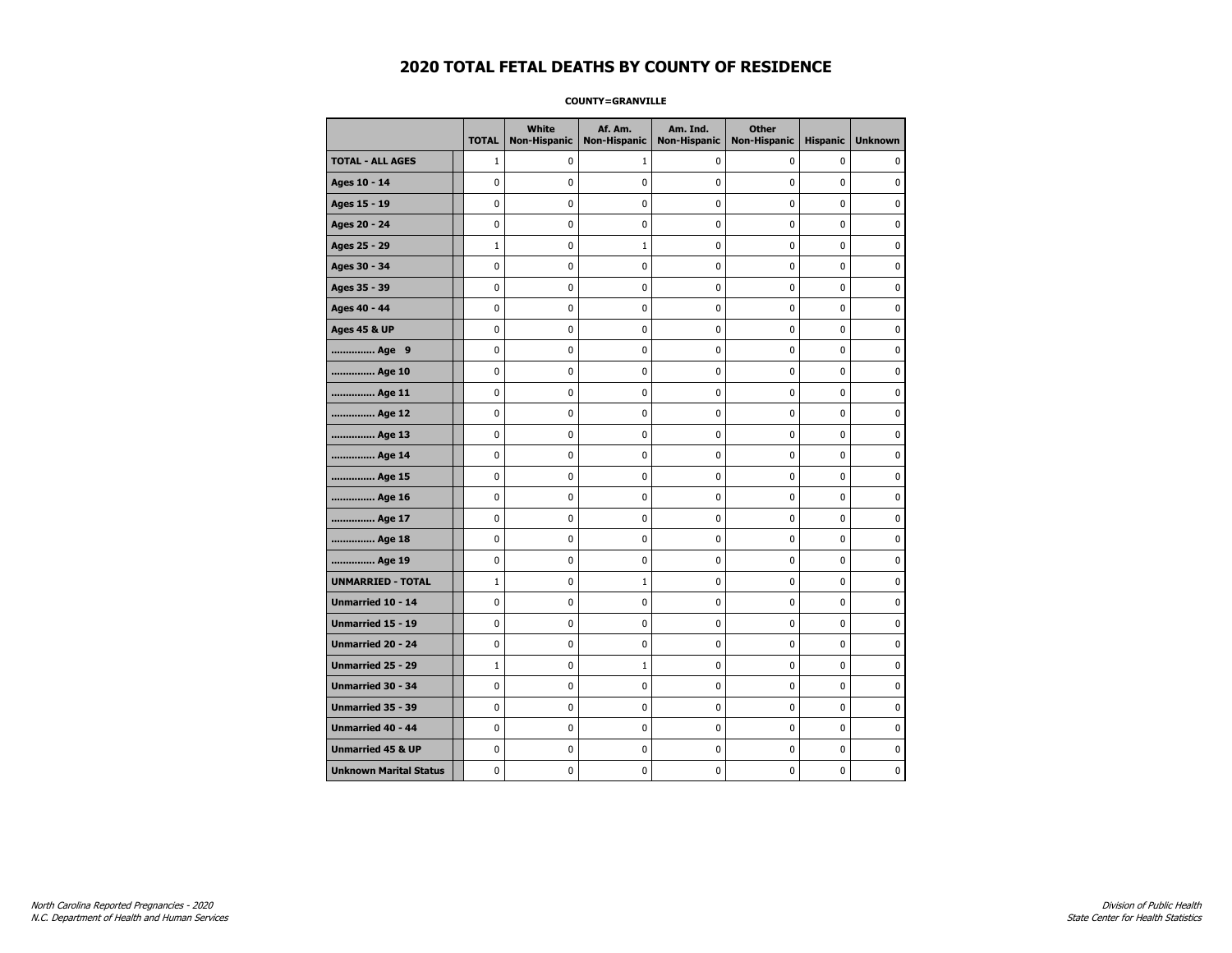**COUNTY=GREENE** 

|                               | <b>TOTAL</b> | White<br><b>Non-Hispanic</b> | Af. Am.<br><b>Non-Hispanic</b> | Am. Ind.<br><b>Non-Hispanic</b> | <b>Other</b><br><b>Non-Hispanic</b> | <b>Hispanic</b> | <b>Unknown</b> |
|-------------------------------|--------------|------------------------------|--------------------------------|---------------------------------|-------------------------------------|-----------------|----------------|
| <b>TOTAL - ALL AGES</b>       | 3            | 0                            | 2                              | 0                               | 0                                   | $\mathbf{1}$    | $\mathbf{0}$   |
| Ages 10 - 14                  | 0            | 0                            | 0                              | 0                               | 0                                   | 0               | 0              |
| Ages 15 - 19                  | 0            | 0                            | 0                              | 0                               | $\mathbf 0$                         | 0               | $\mathbf 0$    |
| Ages 20 - 24                  | $\mathbf{1}$ | 0                            | $1\,$                          | $\pmb{0}$                       | $\pmb{0}$                           | $\pmb{0}$       | $\pmb{0}$      |
| Ages 25 - 29                  | 0            | 0                            | 0                              | 0                               | 0                                   | 0               | 0              |
| Ages 30 - 34                  | 0            | 0                            | 0                              | 0                               | $\pmb{0}$                           | 0               | $\mathbf 0$    |
| Ages 35 - 39                  | 2            | 0                            | 1                              | 0                               | 0                                   | $\mathbf{1}$    | 0              |
| Ages 40 - 44                  | 0            | 0                            | 0                              | 0                               | $\mathbf 0$                         | 0               | $\mathbf 0$    |
| Ages 45 & UP                  | 0            | 0                            | 0                              | 0                               | $\pmb{0}$                           | 0               | $\pmb{0}$      |
| Age 9                         | 0            | 0                            | 0                              | 0                               | 0                                   | 0               | 0              |
| Age 10                        | 0            | 0                            | 0                              | 0                               | $\mathbf 0$                         | 0               | $\mathbf 0$    |
| Age 11                        | 0            | 0                            | 0                              | 0                               | $\mathbf 0$                         | 0               | $\mathbf 0$    |
| Age 12                        | 0            | 0                            | 0                              | 0                               | $\mathbf 0$                         | 0               | $\mathbf 0$    |
| Age 13                        | 0            | 0                            | $\pmb{0}$                      | 0                               | $\pmb{0}$                           | 0               | 0              |
| Age 14                        | 0            | 0                            | 0                              | 0                               | 0                                   | 0               | 0              |
| Age 15                        | 0            | 0                            | 0                              | 0                               | 0                                   | 0               | $\mathbf 0$    |
| Age 16                        | 0            | 0                            | 0                              | 0                               | $\mathbf 0$                         | 0               | $\mathbf 0$    |
| Age 17                        | 0            | 0                            | 0                              | 0                               | 0                                   | 0               | $\mathbf 0$    |
| Age 18                        | 0            | 0                            | 0                              | 0                               | $\mathbf 0$                         | 0               | $\mathbf 0$    |
| Age 19                        | 0            | 0                            | 0                              | 0                               | 0                                   | 0               | 0              |
| <b>UNMARRIED - TOTAL</b>      | $\mathbf{1}$ | 0                            | $\mathbf{1}$                   | 0                               | 0                                   | 0               | 0              |
| <b>Unmarried 10 - 14</b>      | 0            | 0                            | 0                              | 0                               | $\mathbf 0$                         | 0               | $\mathbf 0$    |
| Unmarried 15 - 19             | 0            | 0                            | 0                              | 0                               | $\pmb{0}$                           | 0               | $\pmb{0}$      |
| Unmarried 20 - 24             | $\mathbf{1}$ | 0                            | $1\,$                          | 0                               | 0                                   | 0               | 0              |
| <b>Unmarried 25 - 29</b>      | 0            | 0                            | 0                              | 0                               | 0                                   | 0               | 0              |
| Unmarried 30 - 34             | 0            | 0                            | 0                              | 0                               | 0                                   | 0               | $\mathbf 0$    |
| <b>Unmarried 35 - 39</b>      | 0            | 0                            | 0                              | 0                               | $\mathbf 0$                         | 0               | $\mathbf 0$    |
| Unmarried 40 - 44             | 0            | 0                            | 0                              | 0                               | $\pmb{0}$                           | 0               | 0              |
| <b>Unmarried 45 &amp; UP</b>  | 0            | 0                            | 0                              | 0                               | 0                                   | 0               | 0              |
| <b>Unknown Marital Status</b> | 0            | 0                            | 0                              | 0                               | 0                                   | 0               | 0              |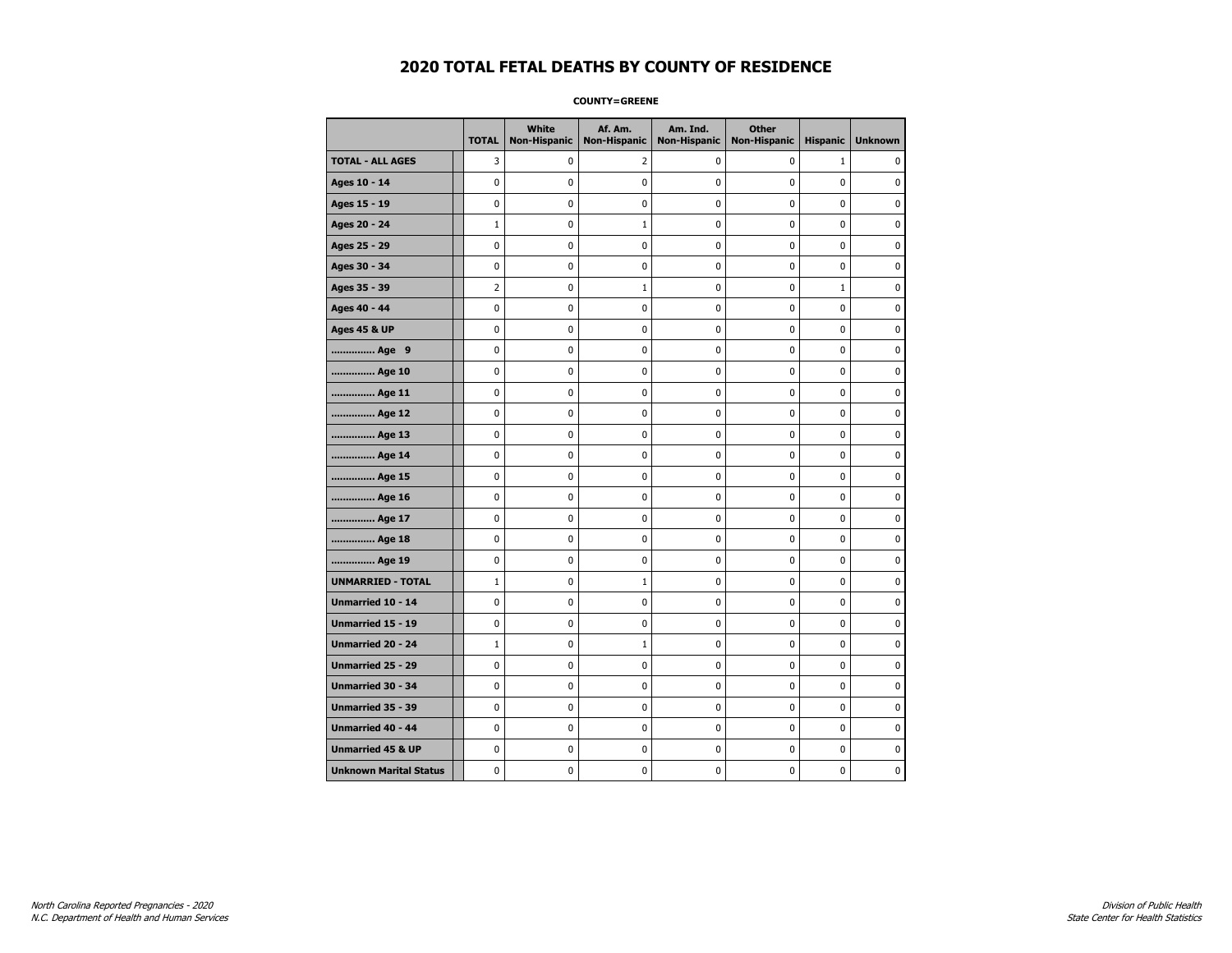**COUNTY=GUILFORD** 

|                               | <b>TOTAL</b> | White<br>Non-Hispanic | Af. Am.<br><b>Non-Hispanic</b> | Am. Ind.<br><b>Non-Hispanic</b> | <b>Other</b><br><b>Non-Hispanic</b> | <b>Hispanic</b> | <b>Unknown</b> |
|-------------------------------|--------------|-----------------------|--------------------------------|---------------------------------|-------------------------------------|-----------------|----------------|
| <b>TOTAL - ALL AGES</b>       | 55           | 17                    | 25                             | 0                               | 7                                   | 6               | 0              |
| Ages 10 - 14                  | 0            | $\mathbf 0$           | 0                              | 0                               | 0                                   | 0               | 0              |
| Ages 15 - 19                  | $\mathbf{1}$ | 0                     | $\mathbf{1}$                   | 0                               | 0                                   | 0               | $\mathbf 0$    |
| Ages 20 - 24                  | 8            | $\overline{2}$        | 5                              | 0                               | $\mathbf 0$                         | $\mathbf{1}$    | $\mathbf 0$    |
| Ages 25 - 29                  | 15           | 5                     | 7                              | 0                               | 3                                   | 0               | $\pmb{0}$      |
| Ages 30 - 34                  | 15           | 6                     | 5                              | 0                               | $\mathbf 1$                         | 3               | 0              |
| Ages 35 - 39                  | 14           | 4                     | 6                              | 0                               | $\overline{2}$                      | $\overline{2}$  | 0              |
| Ages 40 - 44                  | $\mathbf{1}$ | $\mathbf 0$           | 0                              | 0                               | $1\,$                               | 0               | $\pmb{0}$      |
| <b>Ages 45 &amp; UP</b>       | $\mathbf{1}$ | 0                     | $\mathbf{1}$                   | 0                               | 0                                   | 0               | $\mathbf 0$    |
| Age 9                         | 0            | 0                     | 0                              | 0                               | $\mathbf 0$                         | 0               | $\mathbf 0$    |
| Age 10                        | 0            | 0                     | 0                              | 0                               | $\pmb{0}$                           | $\pmb{0}$       | 0              |
| Age 11                        | 0            | 0                     | 0                              | 0                               | 0                                   | 0               | $\mathbf 0$    |
| Age 12                        | 0            | 0                     | 0                              | 0                               | 0                                   | 0               | 0              |
| Age 13                        | 0            | 0                     | 0                              | 0                               | 0                                   | 0               | $\mathbf 0$    |
| Age 14                        | $\mathbf 0$  | 0                     | 0                              | $\pmb{0}$                       | $\mathbf 0$                         | $\mathbf 0$     | $\mathbf 0$    |
| Age 15                        | $\pmb{0}$    | 0                     | 0                              | 0                               | $\pmb{0}$                           | $\pmb{0}$       | 0              |
| Age 16                        | 0            | $\mathbf 0$           | 0                              | $\pmb{0}$                       | $\pmb{0}$                           | $\pmb{0}$       | $\mathbf 0$    |
| Age 17                        | 0            | 0                     | 0                              | 0                               | 0                                   | 0               | 0              |
| Age 18                        | 0            | $\mathbf 0$           | 0                              | 0                               | $\pmb{0}$                           | 0               | $\pmb{0}$      |
| Age 19                        | $\mathbf{1}$ | 0                     | $\mathbf{1}$                   | 0                               | 0                                   | 0               | $\mathbf 0$    |
| <b>UNMARRIED - TOTAL</b>      | 29           | $\overline{2}$        | 18                             | 0                               | 3                                   | 6               | $\mathbf 0$    |
| Unmarried 10 - 14             | 0            | 0                     | 0                              | 0                               | $\pmb{0}$                           | $\pmb{0}$       | 0              |
| Unmarried 15 - 19             | $\mathbf{1}$ | 0                     | $\mathbf{1}$                   | $\pmb{0}$                       | $\pmb{0}$                           | $\pmb{0}$       | $\pmb{0}$      |
| <b>Unmarried 20 - 24</b>      | 6            | 0                     | 5                              | 0                               | 0                                   | $\mathbf{1}$    | 0              |
| Unmarried 25 - 29             | 10           | 1                     | 7                              | 0                               | $\overline{2}$                      | 0               | 0              |
| <b>Unmarried 30 - 34</b>      | 8            | 1                     | 4                              | 0                               | $\mathbf 0$                         | 3               | $\mathbf 0$    |
| <b>Unmarried 35 - 39</b>      | 3            | 0                     | $\mathbf{1}$                   | 0                               | $\mathbf 0$                         | $\overline{2}$  | $\mathbf 0$    |
| <b>Unmarried 40 - 44</b>      | $\mathbf{1}$ | $\pmb{0}$             | 0                              | 0                               | $\mathbf 1$                         | 0               | $\pmb{0}$      |
| <b>Unmarried 45 &amp; UP</b>  | 0            | 0                     | 0                              | 0                               | 0                                   | 0               | 0              |
| <b>Unknown Marital Status</b> | 0            | 0                     | 0                              | 0                               | 0                                   | 0               | $\mathbf 0$    |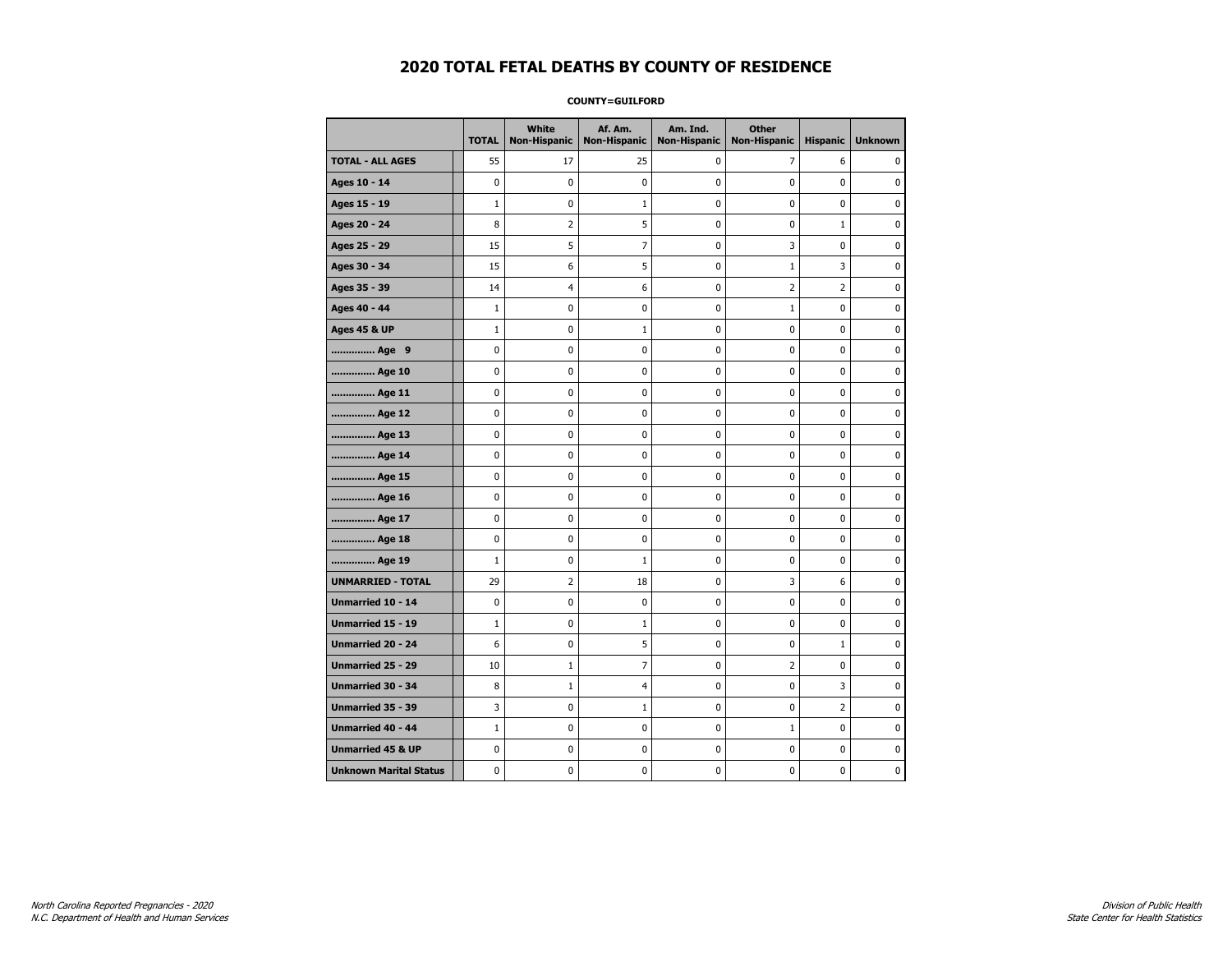### **COUNTY=HALIFAX**

|                               | <b>TOTAL</b>   | <b>White</b><br><b>Non-Hispanic</b> | Af. Am.<br><b>Non-Hispanic</b> | Am. Ind.<br><b>Non-Hispanic</b> | <b>Other</b><br><b>Non-Hispanic</b> | <b>Hispanic</b> | <b>Unknown</b> |
|-------------------------------|----------------|-------------------------------------|--------------------------------|---------------------------------|-------------------------------------|-----------------|----------------|
| <b>TOTAL - ALL AGES</b>       | $\overline{2}$ | 0                                   | 1                              | 0                               | 0                                   | $\mathbf{1}$    | 0              |
| Ages 10 - 14                  | 0              | 0                                   | 0                              | 0                               | $\mathbf 0$                         | 0               | 0              |
| Ages 15 - 19                  | 0              | 0                                   | 0                              | $\mathbf 0$                     | $\mathbf 0$                         | $\mathbf 0$     | 0              |
| Ages 20 - 24                  | $\mathbf 1$    | 0                                   | $1\,$                          | 0                               | $\mathbf 0$                         | 0               | 0              |
| Ages 25 - 29                  | $\pmb{0}$      | 0                                   | 0                              | 0                               | $\pmb{0}$                           | 0               | 0              |
| Ages 30 - 34                  | 0              | 0                                   | 0                              | 0                               | $\pmb{0}$                           | 0               | 0              |
| Ages 35 - 39                  | $\mathbf{1}$   | 0                                   | 0                              | 0                               | 0                                   | $\mathbf{1}$    | 0              |
| Ages 40 - 44                  | 0              | 0                                   | 0                              | 0                               | 0                                   | 0               | 0              |
| <b>Ages 45 &amp; UP</b>       | 0              | 0                                   | 0                              | $\pmb{0}$                       | 0                                   | $\mathbf 0$     | 0              |
| Age 9                         | 0              | 0                                   | 0                              | 0                               | $\mathbf 0$                         | $\mathbf 0$     | 0              |
| Age 10                        | $\mathbf 0$    | 0                                   | $\mathbf 0$                    | $\mathbf 0$                     | $\mathbf 0$                         | $\mathbf 0$     | 0              |
| Age 11                        | $\pmb{0}$      | 0                                   | $\bf{0}$                       | $\pmb{0}$                       | $\pmb{0}$                           | $\pmb{0}$       | 0              |
| Age 12                        | $\pmb{0}$      | 0                                   | 0                              | 0                               | $\pmb{0}$                           | 0               | 0              |
| Age 13                        | 0              | 0                                   | 0                              | 0                               | $\mathbf 0$                         | $\mathbf 0$     | 0              |
| Age 14                        | 0              | 0                                   | 0                              | 0                               | 0                                   | 0               | 0              |
| Age 15                        | $\mathbf 0$    | 0                                   | 0                              | 0                               | 0                                   | 0               | 0              |
| Age 16                        | $\mathbf 0$    | 0                                   | 0                              | $\mathbf 0$                     | $\mathbf 0$                         | $\mathbf 0$     | 0              |
| Age 17                        | 0              | 0                                   | 0                              | $\mathbf 0$                     | 0                                   | $\mathbf 0$     | 0              |
| Age 18                        | 0              | 0                                   | 0                              | $\mathbf 0$                     | $\mathbf 0$                         | $\mathbf 0$     | 0              |
| Age 19                        | $\pmb{0}$      | $\pmb{0}$                           | 0                              | $\pmb{0}$                       | $\pmb{0}$                           | 0               | 0              |
| <b>UNMARRIED - TOTAL</b>      | $\mathbf 1$    | 0                                   | $\mathbf{1}$                   | 0                               | 0                                   | 0               | 0              |
| Unmarried 10 - 14             | 0              | 0                                   | 0                              | 0                               | $\mathbf 0$                         | $\mathbf 0$     | 0              |
| Unmarried 15 - 19             | 0              | 0                                   | 0                              | 0                               | 0                                   | 0               | 0              |
| Unmarried 20 - 24             | $\mathbf{1}$   | 0                                   | $\mathbf{1}$                   | 0                               | 0                                   | 0               | 0              |
| <b>Unmarried 25 - 29</b>      | 0              | $\mathbf 0$                         | $\mathbf 0$                    | $\mathbf 0$                     | $\mathbf 0$                         | $\mathbf 0$     | 0              |
| Unmarried 30 - 34             | $\pmb{0}$      | 0                                   | 0                              | $\pmb{0}$                       | $\pmb{0}$                           | 0               | 0              |
| Unmarried 35 - 39             | $\pmb{0}$      | $\pmb{0}$                           | $\pmb{0}$                      | $\pmb{0}$                       | $\pmb{0}$                           | $\pmb{0}$       | $\pmb{0}$      |
| Unmarried 40 - 44             | 0              | 0                                   | 0                              | 0                               | 0                                   | 0               | 0              |
| <b>Unmarried 45 &amp; UP</b>  | 0              | 0                                   | 0                              | 0                               | 0                                   | $\mathbf 0$     | 0              |
| <b>Unknown Marital Status</b> | 0              | 0                                   | 0                              | 0                               | 0                                   | 0               | 0              |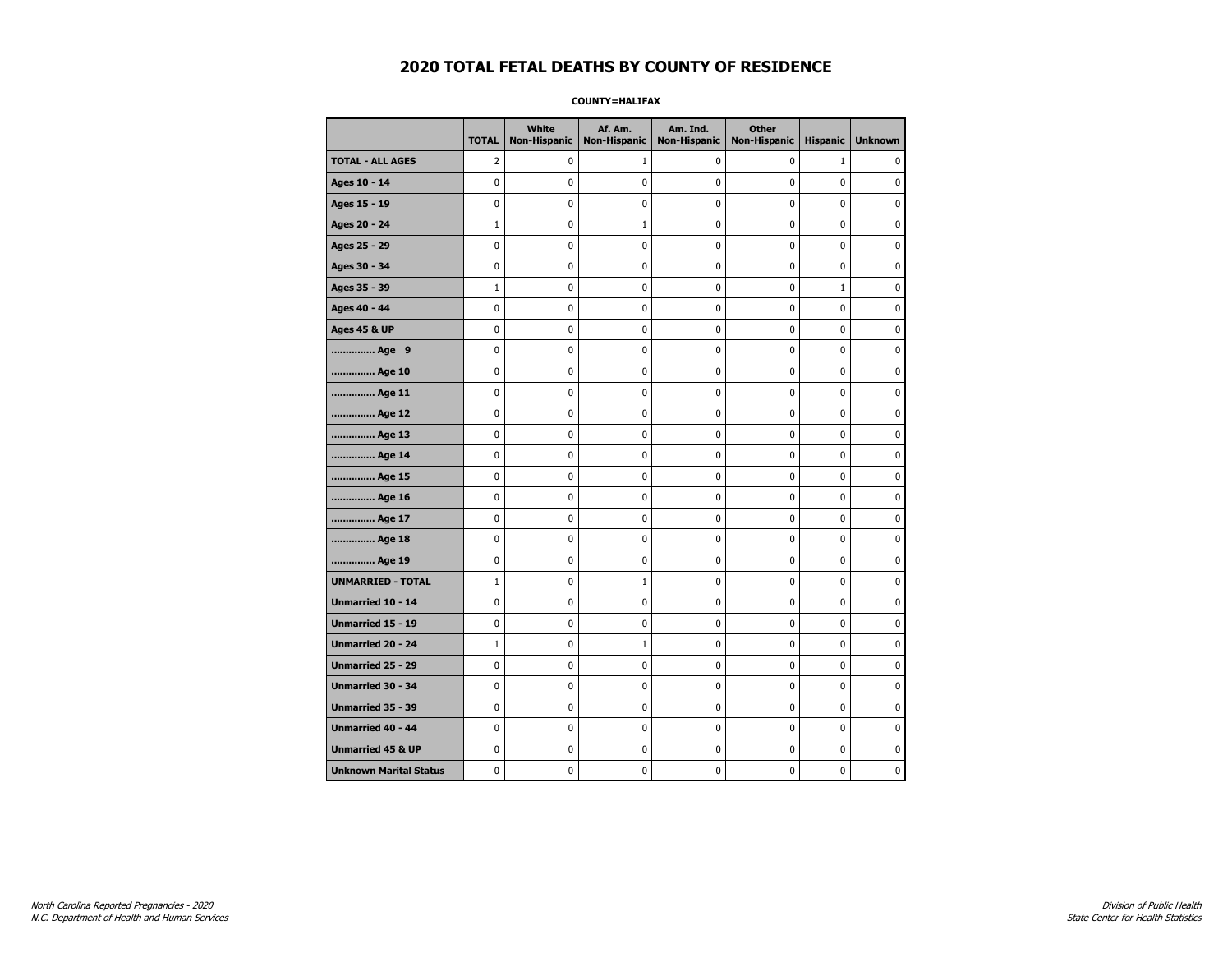**COUNTY=HARNETT** 

|                               | <b>TOTAL</b>   | White<br><b>Non-Hispanic</b> | Af. Am.<br><b>Non-Hispanic</b> | Am. Ind.<br><b>Non-Hispanic</b> | <b>Other</b><br><b>Non-Hispanic</b> | <b>Hispanic</b> | <b>Unknown</b> |
|-------------------------------|----------------|------------------------------|--------------------------------|---------------------------------|-------------------------------------|-----------------|----------------|
| <b>TOTAL - ALL AGES</b>       | 14             | 5                            | 5                              | 0                               | $\overline{2}$                      | $\overline{2}$  | 0              |
| Ages 10 - 14                  | 0              | 0                            | 0                              | $\mathbf 0$                     | 0                                   | 0               | 0              |
| Ages 15 - 19                  | 2              | 0                            | $\mathbf{1}$                   | 0                               | $\pmb{0}$                           | $\mathbf{1}$    | 0              |
| Ages 20 - 24                  | $\overline{2}$ | 0                            | $\mathbf{1}$                   | 0                               | $1\,$                               | 0               | 0              |
| Ages 25 - 29                  | $\overline{2}$ | 1                            | 1                              | 0                               | 0                                   | 0               | $\mathbf 0$    |
| Ages 30 - 34                  | $\overline{2}$ | $\overline{2}$               | 0                              | 0                               | $\pmb{0}$                           | 0               | $\mathbf 0$    |
| Ages 35 - 39                  | $\overline{4}$ | $\overline{2}$               | 0                              | 0                               | $\mathbf{1}$                        | $\mathbf{1}$    | $\mathbf 0$    |
| Ages 40 - 44                  | $\overline{2}$ | 0                            | $\overline{2}$                 | 0                               | $\pmb{0}$                           | 0               | $\pmb{0}$      |
| <b>Ages 45 &amp; UP</b>       | 0              | 0                            | 0                              | 0                               | 0                                   | 0               | $\mathbf 0$    |
| Age 9                         | 0              | 0                            | 0                              | 0                               | 0                                   | 0               | $\mathbf 0$    |
| Age 10                        | 0              | 0                            | 0                              | 0                               | $\mathbf 0$                         | 0               | $\mathbf 0$    |
| Age 11                        | 0              | 0                            | 0                              | 0                               | $\pmb{0}$                           | 0               | 0              |
| Age 12                        | 0              | 0                            | 0                              | 0                               | 0                                   | 0               | 0              |
| Age 13                        | 0              | 0                            | 0                              | 0                               | 0                                   | 0               | $\mathbf 0$    |
| Age 14                        | 0              | 0                            | 0                              | 0                               | $\pmb{0}$                           | 0               | $\mathbf 0$    |
| Age 15                        | 0              | 0                            | 0                              | 0                               | $\pmb{0}$                           | 0               | 0              |
| Age 16                        | 0              | 0                            | 0                              | 0                               | 0                                   | 0               | 0              |
| Age 17                        | $\mathbf{1}$   | 0                            | 0                              | 0                               | 0                                   | $\mathbf{1}$    | 0              |
| Age 18                        | $\mathbf{1}$   | 0                            | 1                              | 0                               | $\mathbf 0$                         | 0               | $\mathbf 0$    |
| Age 19                        | 0              | 0                            | 0                              | 0                               | $\pmb{0}$                           | 0               | 0              |
| <b>UNMARRIED - TOTAL</b>      | 6              | 0                            | 4                              | 0                               | $1\,$                               | $\mathbf{1}$    | 0              |
| Unmarried 10 - 14             | 0              | 0                            | 0                              | 0                               | $\pmb{0}$                           | 0               | $\mathbf 0$    |
| <b>Unmarried 15 - 19</b>      | $\overline{2}$ | 0                            | $\mathbf{1}$                   | 0                               | 0                                   | $\mathbf{1}$    | $\mathbf 0$    |
| Unmarried 20 - 24             | $\mathbf{1}$   | 0                            | 1                              | 0                               | $\pmb{0}$                           | 0               | 0              |
| Unmarried 25 - 29             | $\mathbf{1}$   | 0                            | $\mathbf 1$                    | 0                               | 0                                   | 0               | 0              |
| Unmarried 30 - 34             | 0              | 0                            | 0                              | 0                               | 0                                   | 0               | 0              |
| Unmarried 35 - 39             | $\mathbf{1}$   | 0                            | 0                              | 0                               | $1\,$                               | 0               | $\mathbf 0$    |
| Unmarried 40 - 44             | $1\,$          | 0                            | $\mathbf 1$                    | 0                               | $\pmb{0}$                           | 0               | 0              |
| <b>Unmarried 45 &amp; UP</b>  | 0              | 0                            | 0                              | 0                               | $\pmb{0}$                           | 0               | 0              |
| <b>Unknown Marital Status</b> | 0              | 0                            | 0                              | 0                               | 0                                   | 0               | 0              |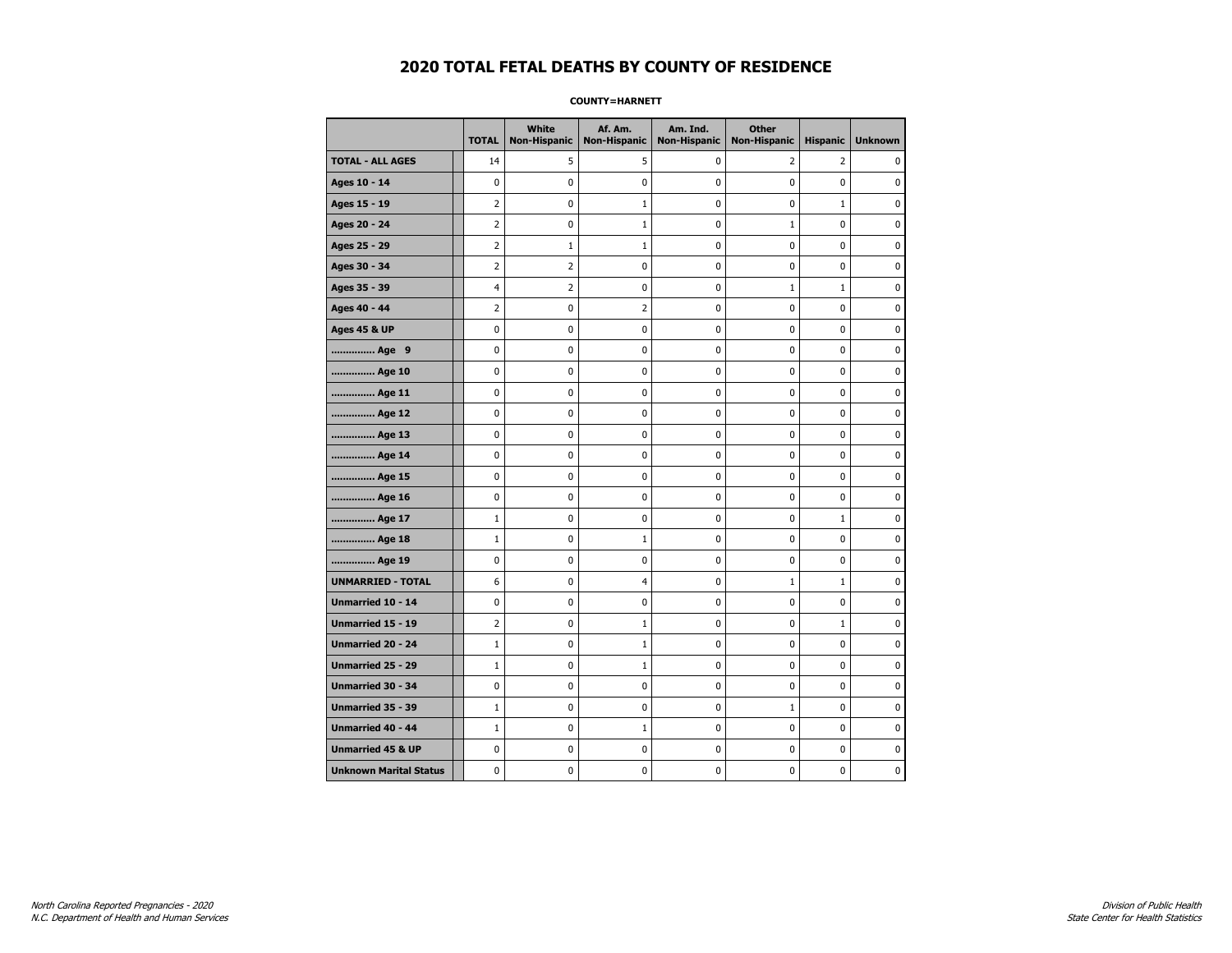### **COUNTY=HAYWOOD**

|                               | <b>TOTAL</b> | White<br><b>Non-Hispanic</b> | Af. Am.<br><b>Non-Hispanic</b> | Am. Ind.<br><b>Non-Hispanic</b> | <b>Other</b><br><b>Non-Hispanic</b> | <b>Hispanic</b> | <b>Unknown</b> |
|-------------------------------|--------------|------------------------------|--------------------------------|---------------------------------|-------------------------------------|-----------------|----------------|
| <b>TOTAL - ALL AGES</b>       | $\mathbf{1}$ | 1                            | $\mathbf 0$                    | 0                               | 0                                   | 0               | 0              |
| Ages 10 - 14                  | 0            | 0                            | $\mathbf 0$                    | 0                               | 0                                   | $\mathbf 0$     | 0              |
| Ages 15 - 19                  | 0            | 0                            | $\mathbf 0$                    | $\mathbf 0$                     | 0                                   | $\mathbf 0$     | $\mathbf 0$    |
| Ages 20 - 24                  | 0            | 0                            | 0                              | 0                               | $\pmb{0}$                           | $\pmb{0}$       | 0              |
| Ages 25 - 29                  | 0            | 0                            | $\pmb{0}$                      | 0                               | 0                                   | 0               | 0              |
| Ages 30 - 34                  | $\mathbf 1$  | $\mathbf{1}$                 | 0                              | 0                               | 0                                   | 0               | 0              |
| Ages 35 - 39                  | $\mathbf 0$  | 0                            | $\mathbf 0$                    | 0                               | 0                                   | $\mathbf 0$     | 0              |
| Ages 40 - 44                  | 0            | 0                            | $\mathbf 0$                    | 0                               | 0                                   | $\mathbf 0$     | $\mathbf 0$    |
| <b>Ages 45 &amp; UP</b>       | 0            | 0                            | $\mathbf 0$                    | $\mathbf 0$                     | 0                                   | $\mathbf 0$     | 0              |
| Age 9                         | 0            | $\pmb{0}$                    | $\mathbf 0$                    | $\pmb{0}$                       | 0                                   | 0               | $\pmb{0}$      |
| Age 10                        | 0            | 0                            | $\pmb{0}$                      | 0                               | 0                                   | 0               | 0              |
| Age 11                        | 0            | 0                            | 0                              | 0                               | 0                                   | $\mathbf 0$     | 0              |
| Age 12                        | 0            | 0                            | 0                              | 0                               | 0                                   | 0               | 0              |
| Age 13                        | 0            | 0                            | $\mathbf 0$                    | $\mathbf 0$                     | 0                                   | $\mathbf 0$     | $\mathbf 0$    |
| Age 14                        | 0            | 0                            | $\mathbf 0$                    | 0                               | $\mathbf 0$                         | $\mathbf 0$     | 0              |
| Age 15                        | 0            | 0                            | $\pmb{0}$                      | $\pmb{0}$                       | $\pmb{0}$                           | 0               | 0              |
| Age 16                        | 0            | 0                            | 0                              | 0                               | 0                                   | 0               | 0              |
| Age 17                        | 0            | 0                            | $\mathbf 0$                    | 0                               | 0                                   | $\mathbf 0$     | 0              |
| Age 18                        | 0            | 0                            | $\mathbf 0$                    | 0                               | 0                                   | 0               | 0              |
| Age 19                        | 0            | 0                            | $\mathbf 0$                    | $\mathbf 0$                     | 0                                   | $\mathbf 0$     | 0              |
| <b>UNMARRIED - TOTAL</b>      | $\mathbf 1$  | $1\,$                        | 0                              | $\pmb{0}$                       | 0                                   | 0               | 0              |
| Unmarried 10 - 14             | 0            | 0                            | $\pmb{0}$                      | $\pmb{0}$                       | 0                                   | $\pmb{0}$       | $\pmb{0}$      |
| Unmarried 15 - 19             | 0            | 0                            | 0                              | 0                               | 0                                   | 0               | 0              |
| Unmarried 20 - 24             | 0            | 0                            | 0                              | 0                               | 0                                   | 0               | 0              |
| Unmarried 25 - 29             | 0            | 0                            | $\mathbf 0$                    | $\mathbf 0$                     | 0                                   | $\mathbf 0$     | 0              |
| <b>Unmarried 30 - 34</b>      | $\mathbf 1$  | $1\,$                        | $\mathbf 0$                    | $\pmb{0}$                       | $\mathbf 0$                         | $\mathbf 0$     | 0              |
| Unmarried 35 - 39             | 0            | 0                            | 0                              | 0                               | 0                                   | 0               | 0              |
| Unmarried 40 - 44             | 0            | 0                            | 0                              | 0                               | 0                                   | 0               | $\mathbf 0$    |
| <b>Unmarried 45 &amp; UP</b>  | 0            | 0                            | 0                              | 0                               | 0                                   | 0               | 0              |
| <b>Unknown Marital Status</b> | 0            | $\mathbf 0$                  | $\mathbf 0$                    | $\mathbf 0$                     | 0                                   | $\mathbf 0$     | 0              |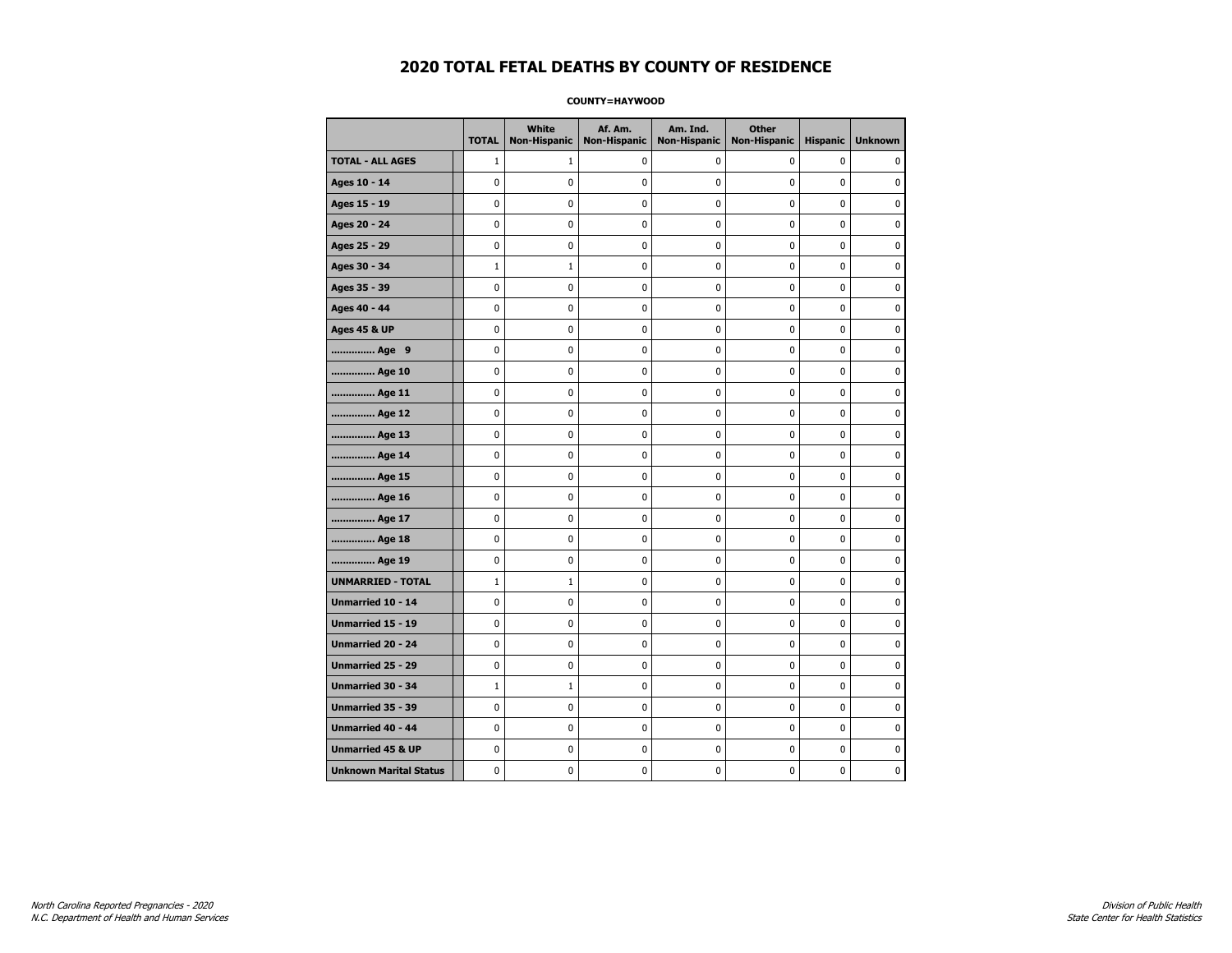### **COUNTY=HENDERSON**

|                               | <b>TOTAL</b> | White<br><b>Non-Hispanic</b> | Af. Am.<br><b>Non-Hispanic</b> | Am. Ind.<br><b>Non-Hispanic</b> | <b>Other</b><br><b>Non-Hispanic</b> | <b>Hispanic</b> | <b>Unknown</b> |
|-------------------------------|--------------|------------------------------|--------------------------------|---------------------------------|-------------------------------------|-----------------|----------------|
| <b>TOTAL - ALL AGES</b>       | $\mathbf{1}$ | 1                            | $\mathbf 0$                    | 0                               | 0                                   | 0               | 0              |
| Ages 10 - 14                  | 0            | 0                            | $\mathbf 0$                    | 0                               | 0                                   | $\mathbf 0$     | 0              |
| Ages 15 - 19                  | 0            | 0                            | $\mathbf 0$                    | $\mathbf 0$                     | 0                                   | $\mathbf 0$     | $\mathbf 0$    |
| Ages 20 - 24                  | 0            | 0                            | 0                              | 0                               | $\pmb{0}$                           | $\pmb{0}$       | 0              |
| Ages 25 - 29                  | $\mathbf 1$  | $\mathbf{1}$                 | $\pmb{0}$                      | 0                               | 0                                   | 0               | 0              |
| Ages 30 - 34                  | 0            | 0                            | 0                              | 0                               | 0                                   | 0               | 0              |
| Ages 35 - 39                  | $\mathbf 0$  | 0                            | $\mathbf 0$                    | 0                               | 0                                   | $\mathbf 0$     | 0              |
| Ages 40 - 44                  | 0            | 0                            | $\mathbf 0$                    | 0                               | 0                                   | $\mathbf 0$     | $\mathbf 0$    |
| <b>Ages 45 &amp; UP</b>       | 0            | 0                            | $\mathbf 0$                    | $\mathbf 0$                     | 0                                   | $\mathbf 0$     | 0              |
| Age 9                         | 0            | $\pmb{0}$                    | $\mathbf 0$                    | $\pmb{0}$                       | 0                                   | 0               | $\pmb{0}$      |
| Age 10                        | 0            | 0                            | $\pmb{0}$                      | 0                               | 0                                   | 0               | 0              |
| Age 11                        | 0            | 0                            | 0                              | 0                               | 0                                   | $\mathbf 0$     | 0              |
| Age 12                        | 0            | 0                            | 0                              | 0                               | 0                                   | 0               | 0              |
| Age 13                        | 0            | 0                            | $\mathbf 0$                    | $\mathbf 0$                     | 0                                   | $\mathbf 0$     | $\mathbf 0$    |
| Age 14                        | 0            | 0                            | $\mathbf 0$                    | 0                               | $\mathbf 0$                         | $\mathbf 0$     | 0              |
| Age 15                        | 0            | 0                            | $\pmb{0}$                      | $\pmb{0}$                       | $\pmb{0}$                           | 0               | 0              |
| Age 16                        | 0            | 0                            | 0                              | 0                               | 0                                   | 0               | 0              |
| Age 17                        | 0            | 0                            | $\mathbf 0$                    | 0                               | 0                                   | $\mathbf 0$     | 0              |
| Age 18                        | 0            | 0                            | $\mathbf 0$                    | 0                               | 0                                   | 0               | 0              |
| Age 19                        | 0            | 0                            | $\mathbf 0$                    | $\mathbf 0$                     | 0                                   | $\mathbf 0$     | 0              |
| <b>UNMARRIED - TOTAL</b>      | $\mathbf 0$  | 0                            | 0                              | $\pmb{0}$                       | 0                                   | 0               | 0              |
| Unmarried 10 - 14             | 0            | 0                            | $\pmb{0}$                      | $\pmb{0}$                       | 0                                   | $\pmb{0}$       | $\pmb{0}$      |
| Unmarried 15 - 19             | 0            | 0                            | 0                              | 0                               | 0                                   | 0               | 0              |
| Unmarried 20 - 24             | 0            | 0                            | 0                              | 0                               | 0                                   | 0               | 0              |
| Unmarried 25 - 29             | 0            | 0                            | $\mathbf 0$                    | $\mathbf 0$                     | 0                                   | $\mathbf 0$     | 0              |
| <b>Unmarried 30 - 34</b>      | 0            | $\mathbf 0$                  | $\mathbf 0$                    | $\pmb{0}$                       | $\mathbf 0$                         | $\mathbf 0$     | 0              |
| Unmarried 35 - 39             | 0            | 0                            | 0                              | 0                               | 0                                   | 0               | 0              |
| Unmarried 40 - 44             | 0            | 0                            | 0                              | 0                               | 0                                   | 0               | $\mathbf 0$    |
| <b>Unmarried 45 &amp; UP</b>  | 0            | 0                            | 0                              | 0                               | 0                                   | 0               | 0              |
| <b>Unknown Marital Status</b> | 0            | $\mathbf 0$                  | $\mathbf 0$                    | $\mathbf 0$                     | 0                                   | $\mathbf 0$     | 0              |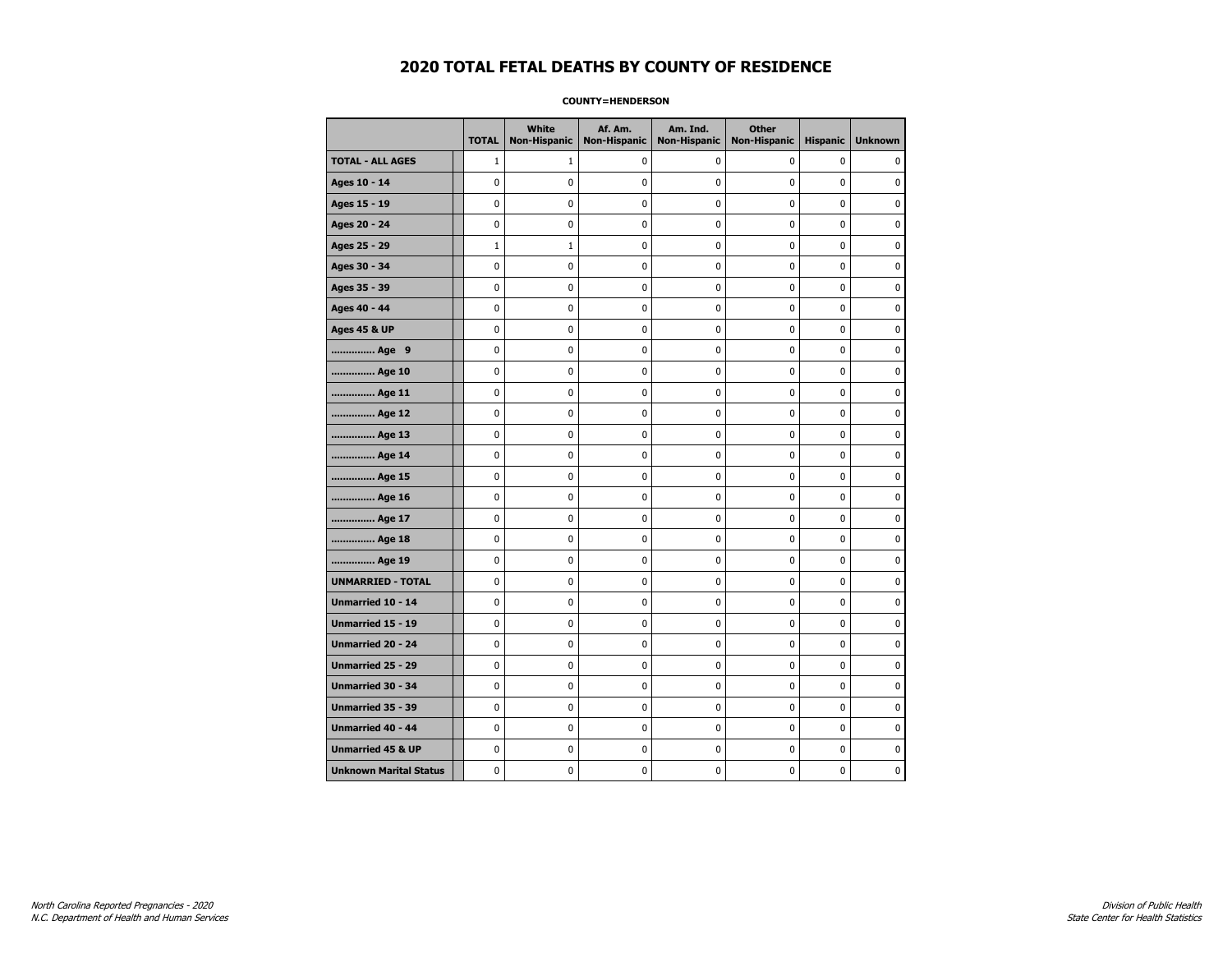### **COUNTY=HERTFORD**

|                               | <b>TOTAL</b> | White<br><b>Non-Hispanic</b> | Af. Am.<br><b>Non-Hispanic</b> | Am. Ind.<br><b>Non-Hispanic</b> | <b>Other</b><br><b>Non-Hispanic</b> | <b>Hispanic</b> | <b>Unknown</b> |
|-------------------------------|--------------|------------------------------|--------------------------------|---------------------------------|-------------------------------------|-----------------|----------------|
| <b>TOTAL - ALL AGES</b>       | $\mathbf{1}$ | 1                            | 0                              | 0                               | 0                                   | 0               | 0              |
| Ages 10 - 14                  | 0            | 0                            | $\pmb{0}$                      | 0                               | 0                                   | 0               | 0              |
| Ages 15 - 19                  | 0            | 0                            | $\mathbf 0$                    | $\mathbf 0$                     | 0                                   | $\mathbf 0$     | 0              |
| Ages 20 - 24                  | $\mathbf 1$  | $\mathbf{1}$                 | $\mathbf 0$                    | 0                               | 0                                   | 0               | 0              |
| Ages 25 - 29                  | 0            | 0                            | $\mathbf 0$                    | $\mathbf 0$                     | 0                                   | $\mathbf 0$     | $\mathbf 0$    |
| Ages 30 - 34                  | 0            | 0                            | $\mathbf 0$                    | $\mathbf 0$                     | 0                                   | $\mathbf 0$     | 0              |
| Ages 35 - 39                  | 0            | 0                            | 0                              | $\pmb{0}$                       | 0                                   | 0               | 0              |
| Ages 40 - 44                  | 0            | 0                            | 0                              | 0                               | $\pmb{0}$                           | $\pmb{0}$       | 0              |
| <b>Ages 45 &amp; UP</b>       | 0            | 0                            | 0                              | 0                               | 0                                   | 0               | 0              |
| Age 9                         | 0            | 0                            | 0                              | 0                               | 0                                   | 0               | 0              |
| Age 10                        | 0            | 0                            | $\mathbf 0$                    | $\mathbf 0$                     | 0                                   | $\mathbf 0$     | 0              |
| Age 11                        | 0            | 0                            | 0                              | 0                               | 0                                   | $\mathbf 0$     | 0              |
| Age 12                        | 0            | 0                            | 0                              | 0                               | 0                                   | 0               | 0              |
| Age 13                        | 0            | 0                            | $\mathbf 0$                    | $\mathbf 0$                     | 0                                   | $\mathbf 0$     | $\mathbf 0$    |
| Age 14                        | $\mathbf 0$  | $\mathbf 0$                  | $\mathbf 0$                    | $\mathbf 0$                     | 0                                   | $\mathbf 0$     | 0              |
| Age 15                        | 0            | 0                            | $\mathbf 0$                    | $\pmb{0}$                       | 0                                   | $\pmb{0}$       | $\pmb{0}$      |
| Age 16                        | 0            | 0                            | 0                              | $\pmb{0}$                       | 0                                   | 0               | 0              |
| Age 17                        | 0            | 0                            | $\mathbf 0$                    | 0                               | 0                                   | $\mathbf 0$     | 0              |
| Age 18                        | 0            | 0                            | 0                              | 0                               | 0                                   | 0               | 0              |
| Age 19                        | 0            | 0                            | 0                              | 0                               | 0                                   | $\pmb{0}$       | 0              |
| <b>UNMARRIED - TOTAL</b>      | 0            | 0                            | 0                              | 0                               | 0                                   | 0               | 0              |
| Unmarried 10 - 14             | 0            | 0                            | $\mathbf 0$                    | $\mathbf 0$                     | $\mathbf 0$                         | $\mathbf 0$     | 0              |
| Unmarried 15 - 19             | 0            | 0                            | $\mathbf 0$                    | 0                               | 0                                   | $\mathbf 0$     | 0              |
| <b>Unmarried 20 - 24</b>      | 0            | $\mathbf 0$                  | $\mathbf 0$                    | 0                               | 0                                   | $\mathbf 0$     | 0              |
| <b>Unmarried 25 - 29</b>      | 0            | $\bf{0}$                     | $\mathbf 0$                    | $\pmb{0}$                       | 0                                   | $\pmb{0}$       | $\bf{0}$       |
| Unmarried 30 - 34             | $\mathbf 0$  | 0                            | 0                              | $\pmb{0}$                       | 0                                   | 0               | 0              |
| Unmarried 35 - 39             | 0            | 0                            | 0                              | 0                               | 0                                   | 0               | 0              |
| Unmarried 40 - 44             | 0            | 0                            | 0                              | 0                               | 0                                   | 0               | 0              |
| <b>Unmarried 45 &amp; UP</b>  | 0            | 0                            | 0                              | 0                               | 0                                   | 0               | 0              |
| <b>Unknown Marital Status</b> | 0            | 0                            | $\pmb{0}$                      | 0                               | 0                                   | 0               | 0              |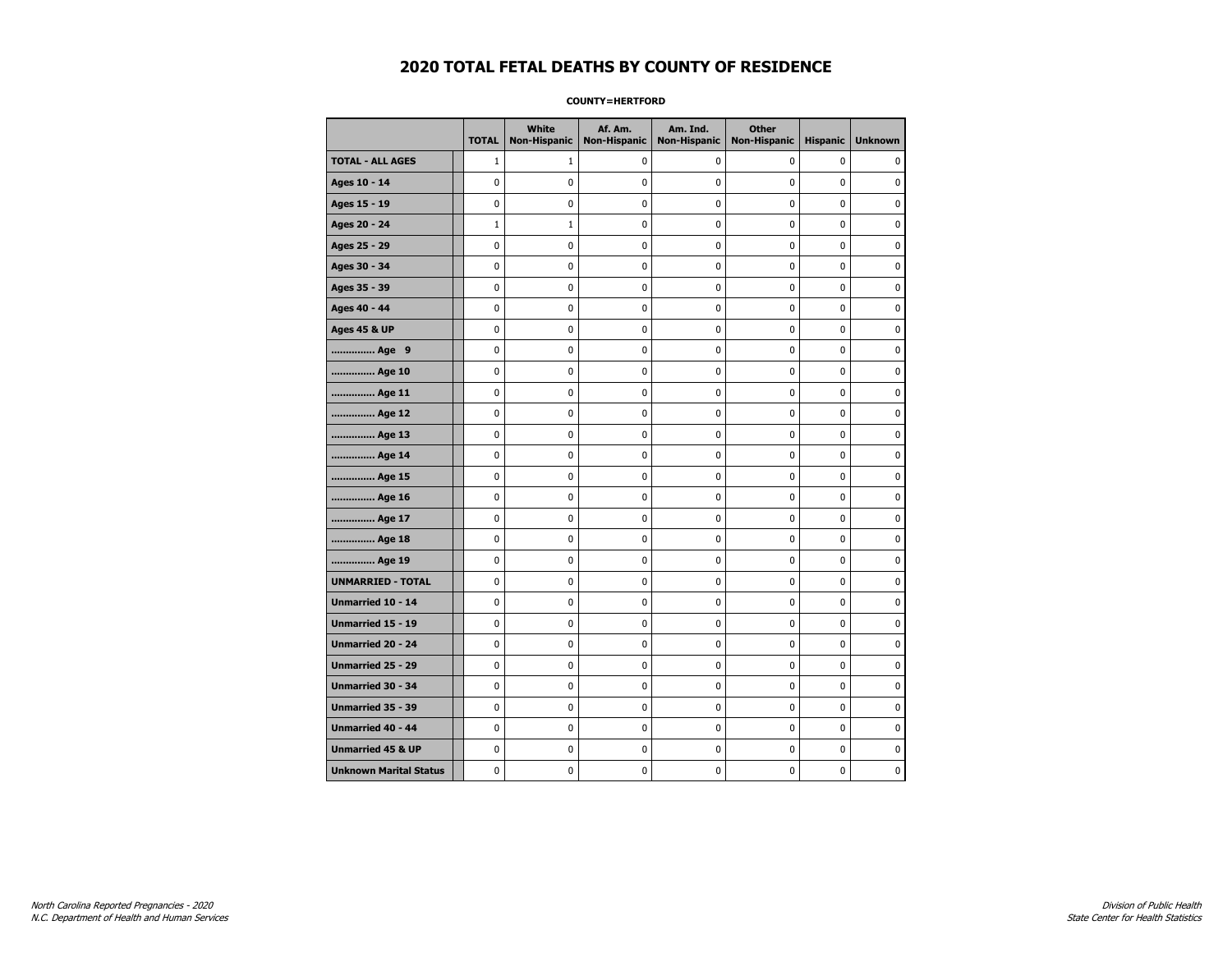**COUNTY=HOKE** 

|                               | <b>TOTAL</b>   | White<br>Non-Hispanic | Af. Am.<br><b>Non-Hispanic</b> | Am. Ind.<br><b>Non-Hispanic</b> | <b>Other</b><br><b>Non-Hispanic</b> | <b>Hispanic</b> | <b>Unknown</b> |
|-------------------------------|----------------|-----------------------|--------------------------------|---------------------------------|-------------------------------------|-----------------|----------------|
| <b>TOTAL - ALL AGES</b>       | 4              | 0                     | 2                              | 0                               | $\mathbf{1}$                        | $\mathbf{1}$    | $\mathbf{0}$   |
| Ages 10 - 14                  | 0              | 0                     | 0                              | 0                               | 0                                   | 0               | 0              |
| Ages 15 - 19                  | 0              | 0                     | 0                              | 0                               | $\pmb{0}$                           | 0               | $\mathbf 0$    |
| Ages 20 - 24                  | $\mathbf{1}$   | 0                     | $\pmb{0}$                      | 0                               | $\mathbf 0$                         | $\mathbf{1}$    | $\mathbf 0$    |
| Ages 25 - 29                  | $\mathbf{1}$   | 0                     | $\pmb{0}$                      | 0                               | $1\,$                               | 0               | $\pmb{0}$      |
| Ages 30 - 34                  | 0              | 0                     | 0                              | 0                               | 0                                   | 0               | 0              |
| Ages 35 - 39                  | 2              | 0                     | $\overline{2}$                 | 0                               | 0                                   | 0               | 0              |
| Ages 40 - 44                  | 0              | 0                     | 0                              | 0                               | $\mathbf 0$                         | 0               | $\pmb{0}$      |
| <b>Ages 45 &amp; UP</b>       | 0              | 0                     | 0                              | 0                               | 0                                   | 0               | $\mathbf 0$    |
| Age 9                         | 0              | 0                     | 0                              | 0                               | $\mathbf 0$                         | 0               | $\mathbf 0$    |
| Age 10                        | 0              | 0                     | $\pmb{0}$                      | 0                               | $\pmb{0}$                           | 0               | 0              |
| Age 11                        | 0              | 0                     | 0                              | 0                               | 0                                   | 0               | $\mathbf 0$    |
| Age 12                        | 0              | 0                     | 0                              | 0                               | 0                                   | 0               | 0              |
| Age 13                        | 0              | 0                     | 0                              | 0                               | 0                                   | 0               | $\mathbf 0$    |
| Age 14                        | 0              | 0                     | 0                              | 0                               | $\mathbf 0$                         | 0               | $\mathbf 0$    |
| Age 15                        | 0              | 0                     | $\pmb{0}$                      | 0                               | $\pmb{0}$                           | 0               | $\pmb{0}$      |
| Age 16                        | 0              | 0                     | $\pmb{0}$                      | 0                               | $\pmb{0}$                           | 0               | $\mathbf 0$    |
| Age 17                        | 0              | 0                     | 0                              | 0                               | 0                                   | 0               | 0              |
| Age 18                        | 0              | 0                     | $\pmb{0}$                      | 0                               | $\pmb{0}$                           | 0               | $\pmb{0}$      |
| Age 19                        | 0              | 0                     | 0                              | 0                               | 0                                   | 0               | $\mathbf 0$    |
| <b>UNMARRIED - TOTAL</b>      | $\overline{2}$ | 0                     | $\overline{2}$                 | 0                               | $\mathbf 0$                         | 0               | $\mathbf 0$    |
| Unmarried 10 - 14             | 0              | 0                     | $\pmb{0}$                      | 0                               | $\pmb{0}$                           | 0               | 0              |
| Unmarried 15 - 19             | 0              | 0                     | $\pmb{0}$                      | 0                               | $\pmb{0}$                           | 0               | $\mathbf 0$    |
| Unmarried 20 - 24             | 0              | 0                     | 0                              | 0                               | 0                                   | 0               | 0              |
| <b>Unmarried 25 - 29</b>      | 0              | 0                     | 0                              | 0                               | 0                                   | 0               | 0              |
| <b>Unmarried 30 - 34</b>      | 0              | 0                     | $\mathbf 0$                    | 0                               | $\mathbf 0$                         | 0               | $\mathbf 0$    |
| Unmarried 35 - 39             | $\overline{2}$ | 0                     | $\overline{2}$                 | 0                               | $\mathbf 0$                         | 0               | $\mathbf 0$    |
| Unmarried 40 - 44             | 0              | 0                     | $\pmb{0}$                      | 0                               | $\pmb{0}$                           | 0               | 0              |
| <b>Unmarried 45 &amp; UP</b>  | 0              | 0                     | 0                              | 0                               | 0                                   | 0               | 0              |
| <b>Unknown Marital Status</b> | 0              | 0                     | 0                              | 0                               | 0                                   | 0               | $\mathbf 0$    |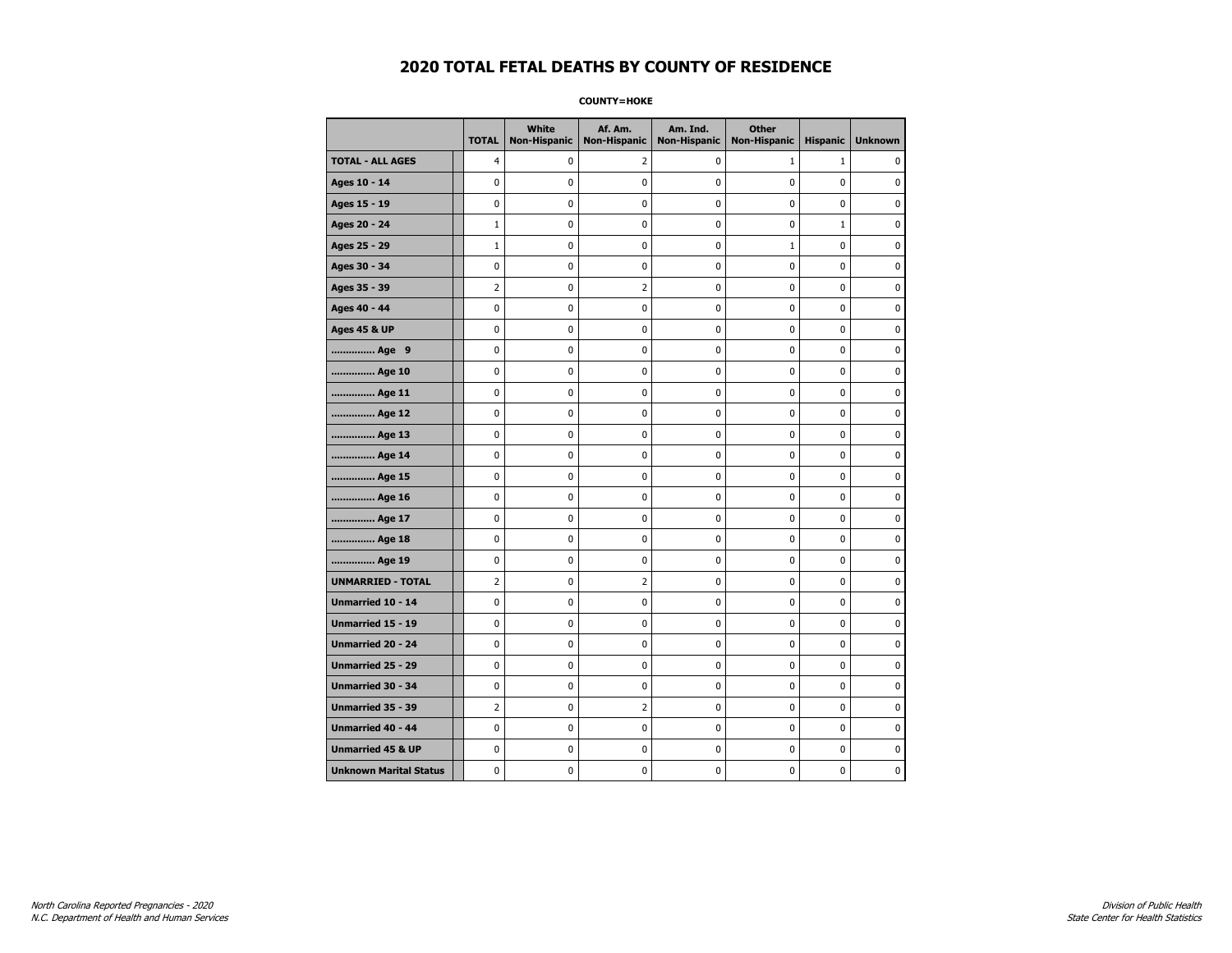**COUNTY=IREDELL** 

|                               | <b>TOTAL</b> | White<br><b>Non-Hispanic</b> | Af. Am.<br><b>Non-Hispanic</b> | Am. Ind.<br><b>Non-Hispanic</b> | <b>Other</b><br><b>Non-Hispanic</b> | <b>Hispanic</b> | <b>Unknown</b> |
|-------------------------------|--------------|------------------------------|--------------------------------|---------------------------------|-------------------------------------|-----------------|----------------|
| <b>TOTAL - ALL AGES</b>       | $\mathbf{1}$ | 1                            | 0                              | 0                               | 0                                   | 0               | $\Omega$       |
| Ages 10 - 14                  | 0            | $\mathbf 0$                  | 0                              | 0                               | 0                                   | 0               | 0              |
| Ages 15 - 19                  | 0            | $\mathbf 0$                  | 0                              | 0                               | 0                                   | 0               | $\mathbf 0$    |
| Ages 20 - 24                  | 0            | $\mathbf 0$                  | 0                              | 0                               | 0                                   | 0               | $\mathbf 0$    |
| Ages 25 - 29                  | $1\,$        | $\mathbf{1}$                 | $\pmb{0}$                      | 0                               | 0                                   | 0               | $\pmb{0}$      |
| Ages 30 - 34                  | 0            | 0                            | 0                              | 0                               | 0                                   | 0               | 0              |
| Ages 35 - 39                  | 0            | 0                            | 0                              | 0                               | 0                                   | 0               | 0              |
| Ages 40 - 44                  | 0            | $\mathbf 0$                  | 0                              | 0                               | 0                                   | 0               | $\pmb{0}$      |
| <b>Ages 45 &amp; UP</b>       | 0            | 0                            | 0                              | 0                               | 0                                   | 0               | $\mathbf 0$    |
| Age 9                         | 0            | $\mathbf 0$                  | 0                              | 0                               | 0                                   | 0               | $\mathbf 0$    |
| Age 10                        | 0            | 0                            | 0                              | 0                               | 0                                   | 0               | 0              |
| Age 11                        | 0            | $\mathbf 0$                  | 0                              | 0                               | 0                                   | 0               | $\mathbf 0$    |
| Age 12                        | 0            | 0                            | 0                              | 0                               | 0                                   | 0               | 0              |
| Age 13                        | 0            | $\mathbf 0$                  | 0                              | 0                               | 0                                   | 0               | $\mathbf 0$    |
| Age 14                        | 0            | $\mathbf 0$                  | 0                              | 0                               | 0                                   | 0               | $\mathbf 0$    |
| Age 15                        | 0            | 0                            | $\pmb{0}$                      | 0                               | 0                                   | 0               | 0              |
| Age 16                        | 0            | $\pmb{0}$                    | $\pmb{0}$                      | 0                               | 0                                   | 0               | 0              |
| Age 17                        | 0            | 0                            | 0                              | 0                               | 0                                   | 0               | 0              |
| Age 18                        | 0            | $\mathbf 0$                  | 0                              | 0                               | 0                                   | 0               | $\pmb{0}$      |
| Age 19                        | 0            | 0                            | 0                              | 0                               | 0                                   | 0               | $\mathbf 0$    |
| <b>UNMARRIED - TOTAL</b>      | $1\,$        | $\mathbf{1}$                 | 0                              | 0                               | 0                                   | 0               | $\mathbf 0$    |
| Unmarried 10 - 14             | 0            | 0                            | 0                              | 0                               | 0                                   | 0               | 0              |
| Unmarried 15 - 19             | 0            | $\mathbf 0$                  | $\pmb{0}$                      | 0                               | 0                                   | 0               | $\pmb{0}$      |
| Unmarried 20 - 24             | 0            | 0                            | 0                              | 0                               | 0                                   | 0               | 0              |
| Unmarried 25 - 29             | $1\,$        | $\mathbf{1}$                 | 0                              | 0                               | 0                                   | 0               | 0              |
| <b>Unmarried 30 - 34</b>      | 0            | $\mathbf 0$                  | $\mathbf 0$                    | 0                               | 0                                   | 0               | $\mathbf 0$    |
| Unmarried 35 - 39             | 0            | $\mathbf 0$                  | 0                              | 0                               | 0                                   | 0               | $\mathbf 0$    |
| Unmarried 40 - 44             | 0            | $\pmb{0}$                    | $\pmb{0}$                      | 0                               | 0                                   | 0               | $\pmb{0}$      |
| <b>Unmarried 45 &amp; UP</b>  | 0            | 0                            | 0                              | 0                               | 0                                   | 0               | 0              |
| <b>Unknown Marital Status</b> | 0            | 0                            | 0                              | 0                               | 0                                   | 0               | $\mathbf 0$    |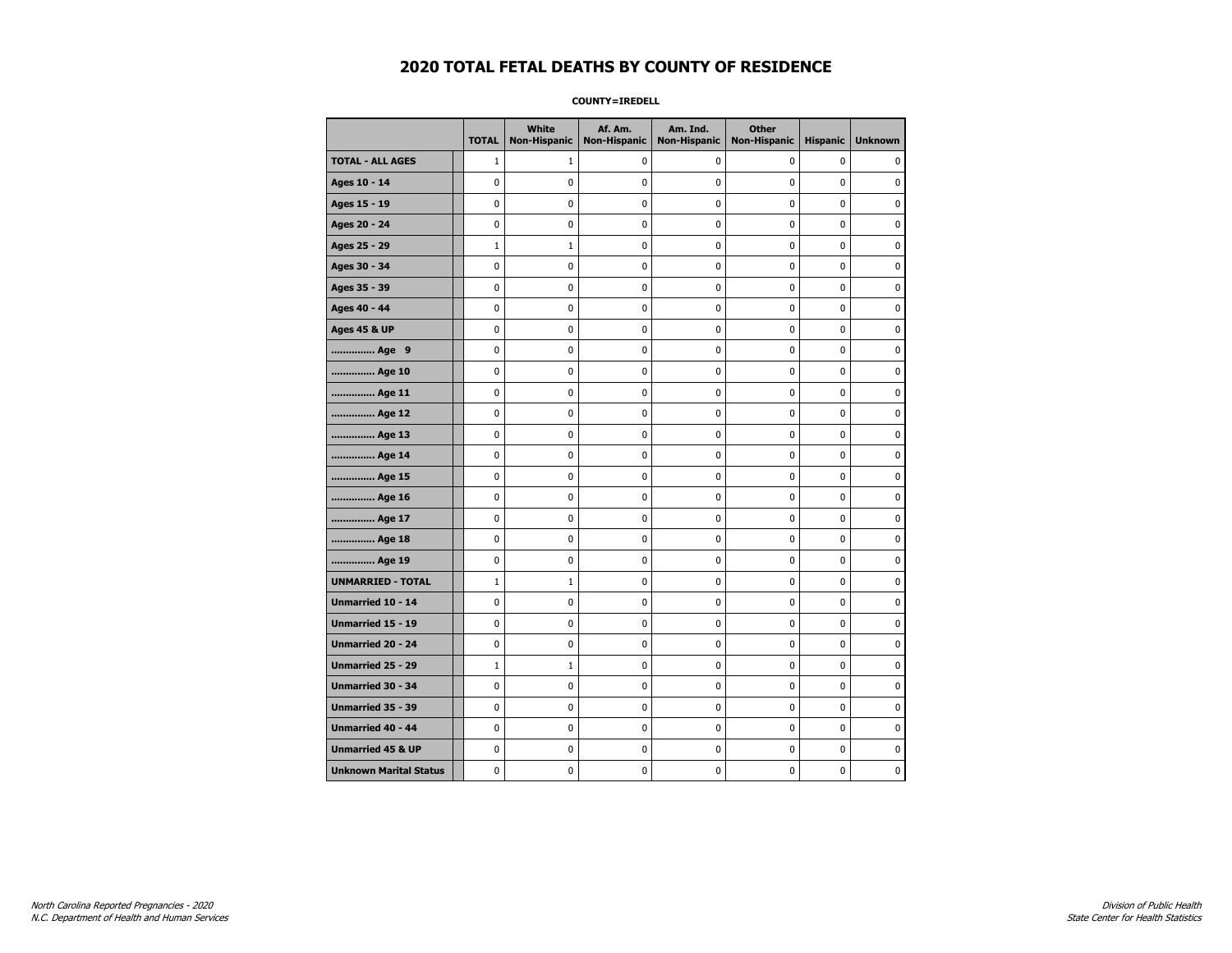#### **COUNTY=JACKSON**

|                               | <b>TOTAL</b> | White<br>Non-Hispanic | Af. Am.<br><b>Non-Hispanic</b> | Am. Ind.<br><b>Non-Hispanic</b> | <b>Other</b><br><b>Non-Hispanic</b> | <b>Hispanic</b> | <b>Unknown</b> |
|-------------------------------|--------------|-----------------------|--------------------------------|---------------------------------|-------------------------------------|-----------------|----------------|
| <b>TOTAL - ALL AGES</b>       | 2            | 1                     | 0                              | 0                               | 0                                   | $\mathbf{1}$    | 0              |
| Ages 10 - 14                  | 0            | $\mathbf 0$           | $\mathbf 0$                    | $\mathbf 0$                     | 0                                   | $\mathbf 0$     | $\mathbf 0$    |
| Ages 15 - 19                  | 0            | $\mathbf 0$           | $\mathbf 0$                    | $\pmb{0}$                       | 0                                   | 0               | $\pmb{0}$      |
| Ages 20 - 24                  | 0            | $\pmb{0}$             | $\mathbf 0$                    | $\pmb{0}$                       | 0                                   | $\pmb{0}$       | 0              |
| Ages 25 - 29                  | $\mathbf 1$  | 1                     | 0                              | 0                               | 0                                   | 0               | 0              |
| Ages 30 - 34                  | $\mathbf 1$  | 0                     | $\mathbf 0$                    | 0                               | 0                                   | $\mathbf{1}$    | 0              |
| Ages 35 - 39                  | 0            | 0                     | $\mathbf 0$                    | $\mathbf 0$                     | 0                                   | $\mathbf 0$     | 0              |
| Ages 40 - 44                  | 0            | 0                     | 0                              | 0                               | $\pmb{0}$                           | 0               | 0              |
| <b>Ages 45 &amp; UP</b>       | 0            | 0                     | 0                              | $\pmb{0}$                       | $\pmb{0}$                           | $\pmb{0}$       | 0              |
| Age 9                         | 0            | 0                     | 0                              | 0                               | 0                                   | 0               | 0              |
| Age 10                        | 0            | 0                     | $\mathbf 0$                    | $\mathbf 0$                     | 0                                   | $\mathbf 0$     | 0              |
| Age 11                        | 0            | 0                     | $\mathbf 0$                    | $\pmb{0}$                       | 0                                   | $\mathbf 0$     | 0              |
| Age 12                        | 0            | 0                     | $\pmb{0}$                      | 0                               | 0                                   | 0               | 0              |
| Age 13                        | 0            | 0                     | $\mathbf 0$                    | $\mathbf 0$                     | 0                                   | 0               | 0              |
| Age 14                        | 0            | 0                     | 0                              | 0                               | 0                                   | 0               | 0              |
| Age 15                        | 0            | 0                     | $\mathbf 0$                    | 0                               | 0                                   | $\mathbf 0$     | 0              |
| Age 16                        | 0            | 0                     | $\mathbf 0$                    | $\mathbf 0$                     | 0                                   | 0               | 0              |
| Age 17                        | $\mathbf 0$  | 0                     | 0                              | $\pmb{0}$                       | 0                                   | 0               | 0              |
| Age 18                        | 0            | 0                     | 0                              | 0                               | 0                                   | 0               | 0              |
| Age 19                        | 0            | 0                     | 0                              | 0                               | 0                                   | 0               | 0              |
| <b>UNMARRIED - TOTAL</b>      | $\mathbf 0$  | 0                     | $\mathbf 0$                    | $\pmb{0}$                       | 0                                   | 0               | 0              |
| Unmarried 10 - 14             | 0            | 0                     | $\mathbf 0$                    | $\mathbf 0$                     | 0                                   | $\mathbf 0$     | 0              |
| Unmarried 15 - 19             | 0            | $\pmb{0}$             | 0                              | $\pmb{0}$                       | 0                                   | $\pmb{0}$       | $\pmb{0}$      |
| Unmarried 20 - 24             | 0            | 0                     | 0                              | 0                               | 0                                   | 0               | 0              |
| Unmarried 25 - 29             | 0            | 0                     | $\mathbf 0$                    | 0                               | 0                                   | $\mathbf 0$     | 0              |
| Unmarried 30 - 34             | 0            | 0                     | 0                              | $\pmb{0}$                       | 0                                   | $\mathbf 0$     | 0              |
| <b>Unmarried 35 - 39</b>      | 0            | 0                     | $\mathbf 0$                    | 0                               | 0                                   | $\mathbf 0$     | 0              |
| <b>Unmarried 40 - 44</b>      | 0            | $\bf{0}$              | $\mathbf 0$                    | $\pmb{0}$                       | 0                                   | 0               | $\bf{0}$       |
| <b>Unmarried 45 &amp; UP</b>  | 0            | 0                     | 0                              | 0                               | 0                                   | 0               | 0              |
| <b>Unknown Marital Status</b> | 0            | $\mathbf 0$           | $\mathbf 0$                    | $\pmb{0}$                       | 0                                   | 0               | 0              |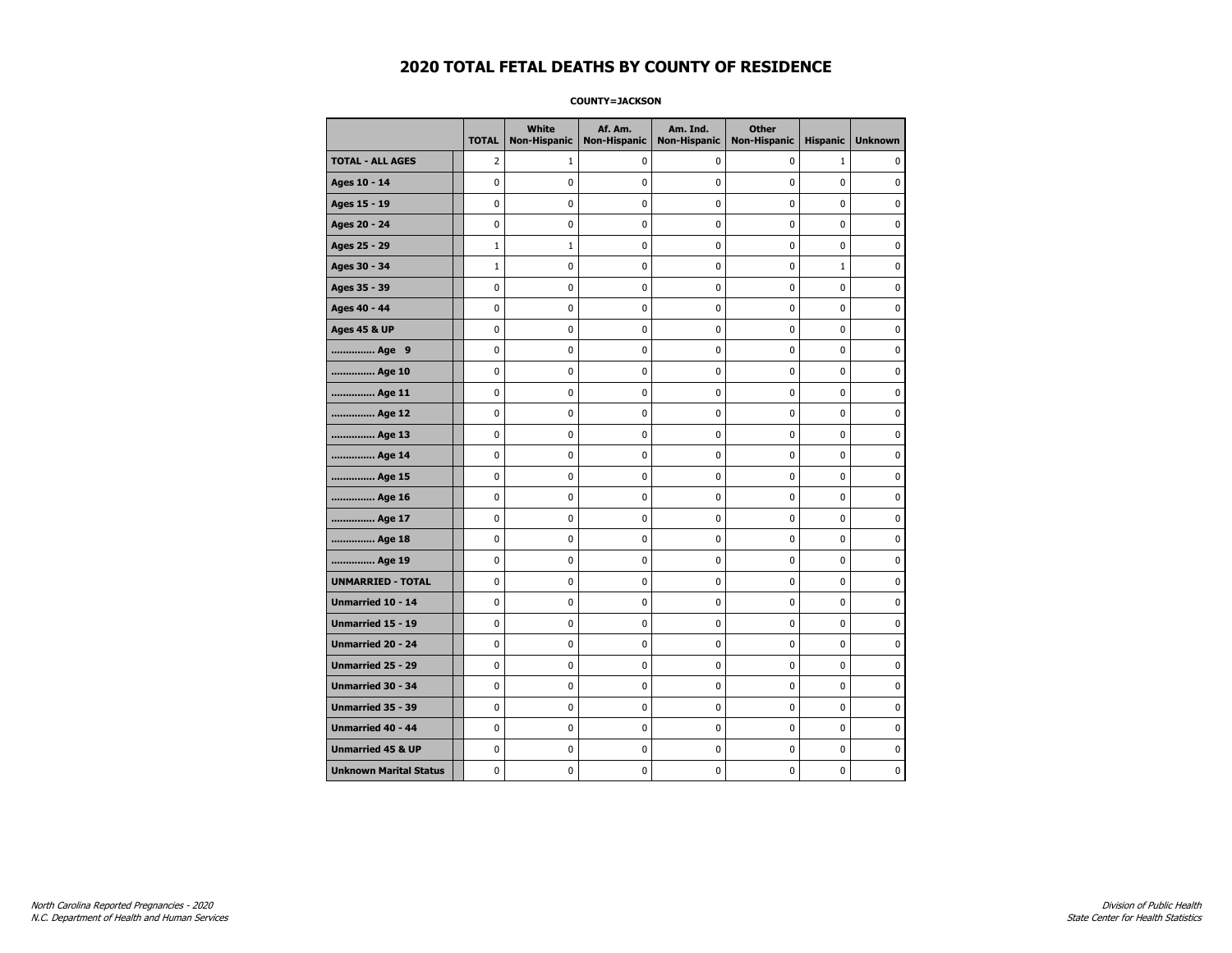**COUNTY=JOHNSTON** 

|                               | <b>TOTAL</b>   | White<br>Non-Hispanic | Af. Am.<br><b>Non-Hispanic</b> | Am. Ind.<br><b>Non-Hispanic</b> | <b>Other</b><br><b>Non-Hispanic</b> | <b>Hispanic</b> | <b>Unknown</b> |
|-------------------------------|----------------|-----------------------|--------------------------------|---------------------------------|-------------------------------------|-----------------|----------------|
| <b>TOTAL - ALL AGES</b>       | 16             | 10                    | 5                              | 0                               | 0                                   | $\mathbf{1}$    | $\Omega$       |
| Ages 10 - 14                  | 0              | $\mathbf{0}$          | 0                              | 0                               | 0                                   | 0               | 0              |
| Ages 15 - 19                  | 0              | 0                     | $\pmb{0}$                      | 0                               | $\pmb{0}$                           | 0               | 0              |
| Ages 20 - 24                  | 3              | 1                     | 2                              | 0                               | 0                                   | 0               | 0              |
| Ages 25 - 29                  | 5              | 3                     | $\overline{2}$                 | 0                               | 0                                   | 0               | $\mathbf 0$    |
| Ages 30 - 34                  | 3              | 3                     | $\pmb{0}$                      | 0                               | $\pmb{0}$                           | 0               | 0              |
| Ages 35 - 39                  | 3              | 2                     | $\mathbf{1}$                   | 0                               | 0                                   | 0               | 0              |
| Ages 40 - 44                  | $\overline{2}$ | $\mathbf{1}$          | 0                              | 0                               | 0                                   | $\mathbf{1}$    | $\mathbf 0$    |
| <b>Ages 45 &amp; UP</b>       | 0              | 0                     | $\pmb{0}$                      | 0                               | $\pmb{0}$                           | 0               | $\mathbf 0$    |
| Age 9                         | 0              | 0                     | 0                              | 0                               | $\pmb{0}$                           | 0               | 0              |
| Age 10                        | 0              | 0                     | 0                              | 0                               | $\mathbf 0$                         | 0               | 0              |
| Age 11                        | 0              | 0                     | 0                              | 0                               | 0                                   | 0               | $\mathbf 0$    |
| Age 12                        | 0              | 0                     | 0                              | 0                               | 0                                   | 0               | $\mathbf 0$    |
| Age 13                        | 0              | 0                     | $\pmb{0}$                      | 0                               | $\pmb{0}$                           | 0               | 0              |
| Age 14                        | 0              | 0                     | 0                              | 0                               | 0                                   | 0               | $\mathbf 0$    |
| Age 15                        | 0              | 0                     | 0                              | 0                               | $\mathbf 0$                         | 0               | 0              |
| Age 16                        | 0              | 0                     | $\pmb{0}$                      | $\pmb{0}$                       | $\pmb{0}$                           | $\pmb{0}$       | 0              |
| Age 17                        | 0              | 0                     | 0                              | 0                               | 0                                   | 0               | 0              |
| Age 18                        | 0              | 0                     | 0                              | 0                               | 0                                   | 0               | 0              |
| Age 19                        | 0              | 0                     | 0                              | $\pmb{0}$                       | $\pmb{0}$                           | 0               | $\mathbf 0$    |
| <b>UNMARRIED - TOTAL</b>      | 10             | 5                     | 5                              | 0                               | $\pmb{0}$                           | 0               | 0              |
| Unmarried 10 - 14             | 0              | 0                     | 0                              | 0                               | 0                                   | 0               | 0              |
| <b>Unmarried 15 - 19</b>      | 0              | 0                     | 0                              | 0                               | 0                                   | 0               | $\mathbf 0$    |
| <b>Unmarried 20 - 24</b>      | 3              | $\mathbf{1}$          | $\overline{2}$                 | 0                               | 0                                   | 0               | $\mathbf 0$    |
| Unmarried 25 - 29             | 4              | $\overline{2}$        | $\overline{2}$                 | $\pmb{0}$                       | $\mathbf 0$                         | $\mathbf 0$     | $\pmb{0}$      |
| Unmarried 30 - 34             | $\mathbf{1}$   | $\mathbf{1}$          | 0                              | 0                               | 0                                   | 0               | 0              |
| Unmarried 35 - 39             | $\mathbf{1}$   | 0                     | $\mathbf{1}$                   | 0                               | 0                                   | 0               | 0              |
| <b>Unmarried 40 - 44</b>      | $\mathbf{1}$   | $1\,$                 | $\pmb{0}$                      | $\pmb{0}$                       | $\pmb{0}$                           | $\pmb{0}$       | $\pmb{0}$      |
| <b>Unmarried 45 &amp; UP</b>  | 0              | 0                     | 0                              | 0                               | 0                                   | 0               | $\mathbf 0$    |
| <b>Unknown Marital Status</b> | 0              | 0                     | 0                              | 0                               | 0                                   | 0               | 0              |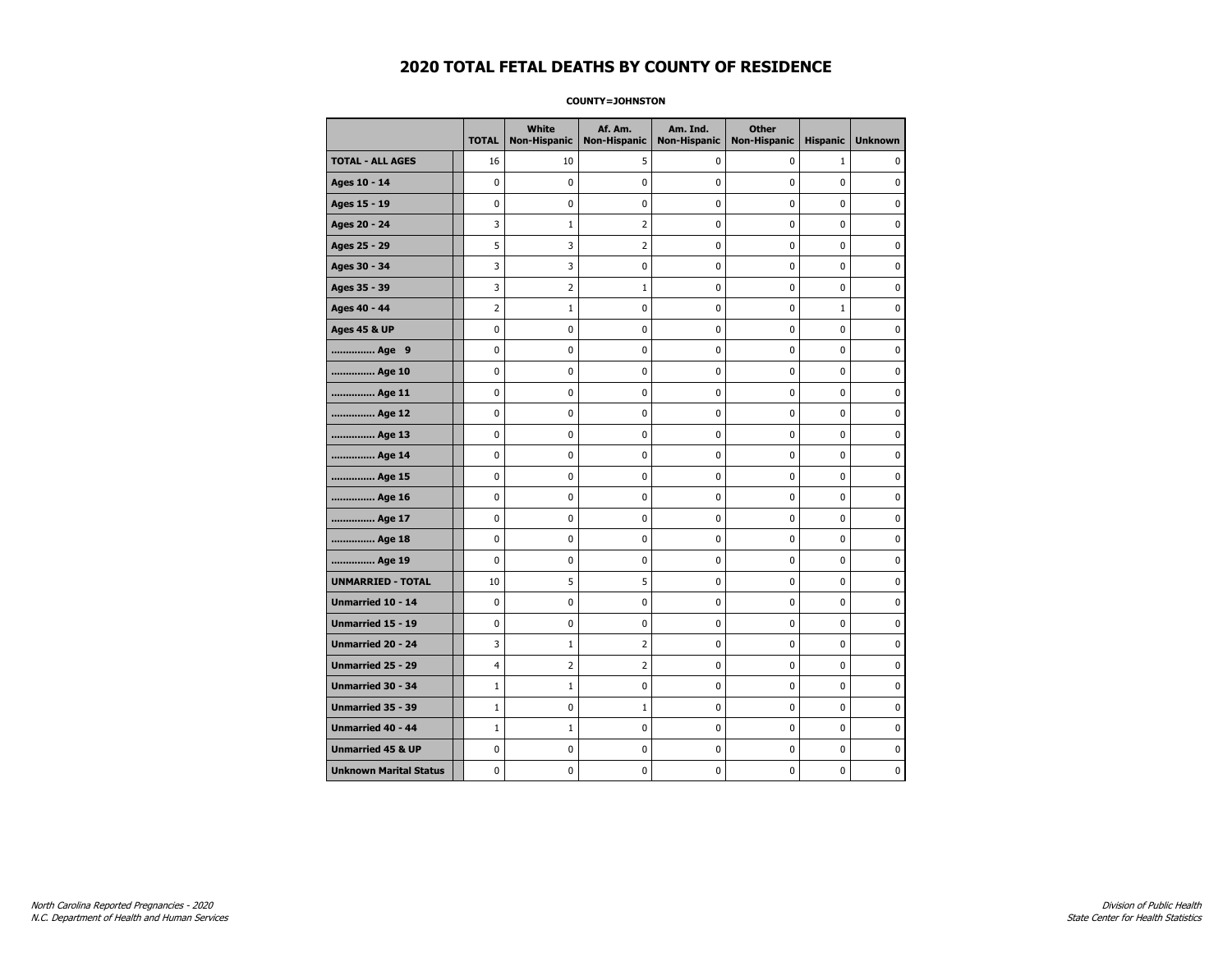**COUNTY=LEE** 

|                               | <b>TOTAL</b>   | White<br><b>Non-Hispanic</b> | Af. Am.<br><b>Non-Hispanic</b> | Am. Ind.<br><b>Non-Hispanic</b> | <b>Other</b><br><b>Non-Hispanic</b> | <b>Hispanic</b> | <b>Unknown</b> |
|-------------------------------|----------------|------------------------------|--------------------------------|---------------------------------|-------------------------------------|-----------------|----------------|
| <b>TOTAL - ALL AGES</b>       | 6              | $\overline{2}$               | 1                              | 0                               | 0                                   | 3               | 0              |
| Ages 10 - 14                  | 0              | $\mathbf 0$                  | 0                              | $\pmb{0}$                       | 0                                   | $\mathbf 0$     | 0              |
| Ages 15 - 19                  | 0              | $\mathbf 0$                  | 0                              | $\mathbf{0}$                    | 0                                   | $\mathbf 0$     | 0              |
| Ages 20 - 24                  | $\overline{2}$ | 1                            | 0                              | 0                               | 0                                   | $\mathbf{1}$    | 0              |
| Ages 25 - 29                  | $1\,$          | $\mathbf 0$                  | $\mathbf{1}$                   | 0                               | 0                                   | $\mathbf 0$     | 0              |
| Ages 30 - 34                  | 2              | $\mathbf{1}$                 | 0                              | 0                               | 0                                   | $\mathbf{1}$    | 0              |
| Ages 35 - 39                  | $1\,$          | $\mathbf 0$                  | 0                              | 0                               | 0                                   | $\mathbf{1}$    | 0              |
| Ages 40 - 44                  | 0              | 0                            | 0                              | $\mathbf 0$                     | 0                                   | 0               | 0              |
| <b>Ages 45 &amp; UP</b>       | 0              | 0                            | $\pmb{0}$                      | $\pmb{0}$                       | 0                                   | $\pmb{0}$       | 0              |
| Age 9                         | 0              | 0                            | 0                              | 0                               | 0                                   | 0               | 0              |
| Age 10                        | 0              | 0                            | 0                              | 0                               | 0                                   | $\mathbf 0$     | 0              |
| Age 11                        | 0              | $\mathbf 0$                  | 0                              | $\mathbf 0$                     | 0                                   | 0               | 0              |
| Age 12                        | 0              | $\mathbf 0$                  | 0                              | $\mathbf 0$                     | 0                                   | $\mathbf 0$     | 0              |
| Age 13                        | 0              | 0                            | 0                              | $\pmb{0}$                       | $\pmb{0}$                           | $\pmb{0}$       | 0              |
| Age 14                        | 0              | 0                            | 0                              | 0                               | 0                                   | 0               | 0              |
| Age 15                        | 0              | $\mathbf 0$                  | 0                              | $\mathbf 0$                     | 0                                   | $\mathbf 0$     | 0              |
| Age 16                        | 0              | $\mathbf 0$                  | 0                              | 0                               | 0                                   | $\mathbf 0$     | 0              |
| Age 17                        | 0              | $\mathbf 0$                  | 0                              | $\mathbf 0$                     | 0                                   | 0               | 0              |
| Age 18                        | 0              | 0                            | 0                              | 0                               | 0                                   | 0               | 0              |
| Age 19                        | 0              | 0                            | 0                              | 0                               | 0                                   | 0               | 0              |
| <b>UNMARRIED - TOTAL</b>      | $\overline{2}$ | 0                            | 0                              | 0                               | 0                                   | 2               | 0              |
| Unmarried 10 - 14             | 0              | $\mathbf 0$                  | 0                              | 0                               | 0                                   | 0               | 0              |
| <b>Unmarried 15 - 19</b>      | 0              | 0                            | 0                              | 0                               | 0                                   | 0               | 0              |
| Unmarried 20 - 24             | $1\,$          | $\pmb{0}$                    | $\pmb{0}$                      | 0                               | $\mathbf 0$                         | $\mathbf 1$     | $\pmb{0}$      |
| <b>Unmarried 25 - 29</b>      | 0              | 0                            | 0                              | 0                               | 0                                   | 0               | 0              |
| <b>Unmarried 30 - 34</b>      | $\mathbf 1$    | 0                            | 0                              | 0                               | 0                                   | $\mathbf{1}$    | 0              |
| Unmarried 35 - 39             | 0              | $\mathbf 0$                  | 0                              | 0                               | 0                                   | $\mathbf 0$     | 0              |
| <b>Unmarried 40 - 44</b>      | 0              | $\pmb{0}$                    | $\pmb{0}$                      | $\pmb{0}$                       | $\pmb{0}$                           | $\pmb{0}$       | 0              |
| <b>Unmarried 45 &amp; UP</b>  | 0              | 0                            | 0                              | 0                               | 0                                   | 0               | 0              |
| <b>Unknown Marital Status</b> | 0              | 0                            | 0                              | 0                               | 0                                   | 0               | 0              |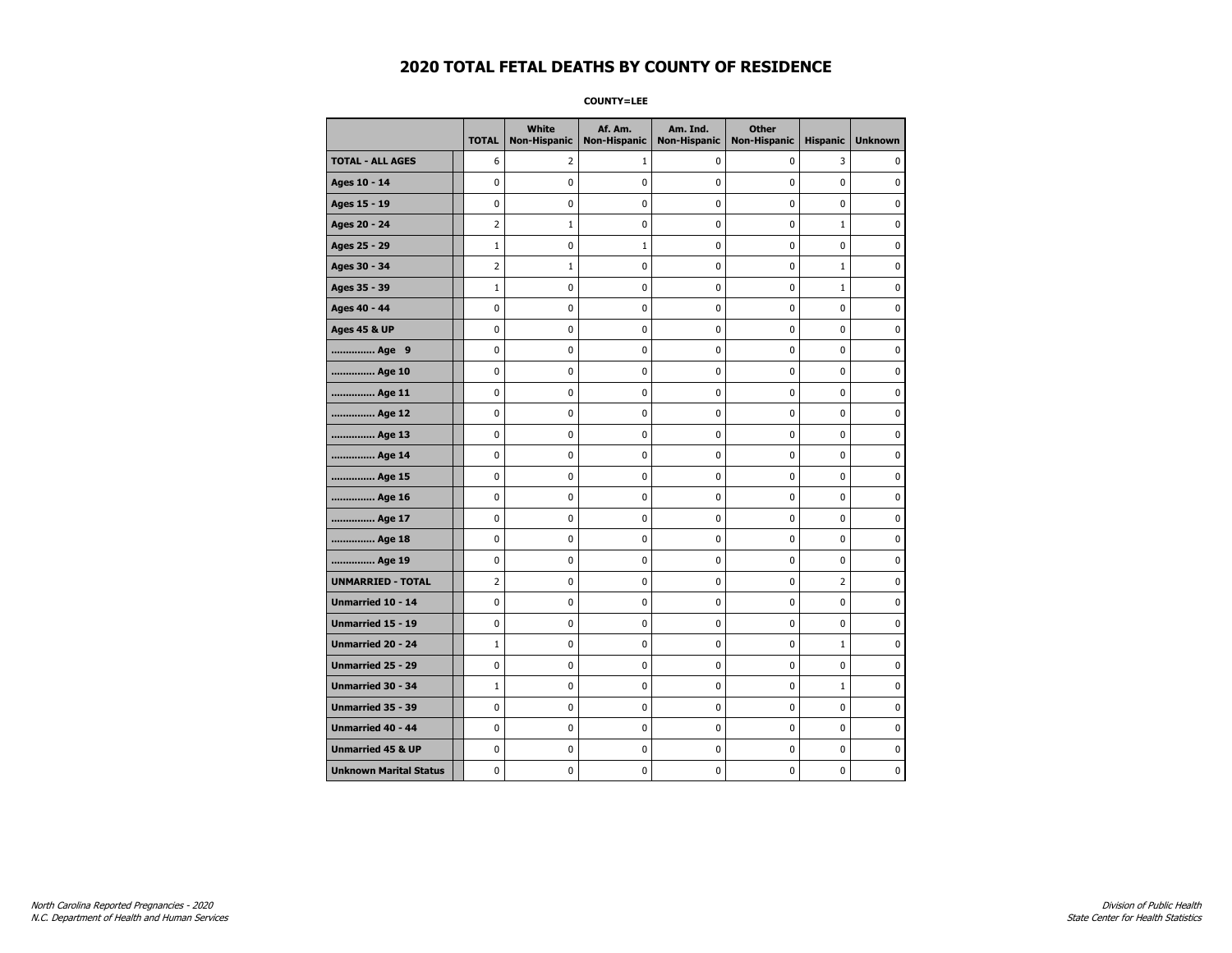**COUNTY=LENOIR** 

|                               | <b>TOTAL</b>   | White<br><b>Non-Hispanic</b> | Af. Am.<br><b>Non-Hispanic</b> | Am. Ind.<br><b>Non-Hispanic</b> | <b>Other</b><br><b>Non-Hispanic</b> | <b>Hispanic</b> | <b>Unknown</b> |
|-------------------------------|----------------|------------------------------|--------------------------------|---------------------------------|-------------------------------------|-----------------|----------------|
| <b>TOTAL - ALL AGES</b>       | 9              | $\mathbf{1}$                 | 7                              | 0                               | 0                                   | $\mathbf{1}$    | 0              |
| Ages 10 - 14                  | 0              | 0                            | 0                              | 0                               | 0                                   | 0               | 0              |
| Ages 15 - 19                  | 4              | 0                            | $\overline{4}$                 | 0                               | $\pmb{0}$                           | 0               | 0              |
| Ages 20 - 24                  | 2              | 0                            | $\overline{2}$                 | 0                               | $\pmb{0}$                           | 0               | 0              |
| Ages 25 - 29                  | $\overline{2}$ | $\mathbf{1}$                 | $1\,$                          | 0                               | 0                                   | 0               | $\mathbf 0$    |
| Ages 30 - 34                  | 0              | 0                            | 0                              | 0                               | $\pmb{0}$                           | 0               | $\mathbf 0$    |
| Ages 35 - 39                  | 0              | 0                            | 0                              | 0                               | 0                                   | 0               | $\mathbf 0$    |
| Ages 40 - 44                  | $\mathbf{1}$   | 0                            | $\pmb{0}$                      | 0                               | $\pmb{0}$                           | $\mathbf{1}$    | $\mathbf 0$    |
| <b>Ages 45 &amp; UP</b>       | 0              | 0                            | 0                              | 0                               | 0                                   | 0               | $\mathbf 0$    |
| Age 9                         | 0              | 0                            | 0                              | 0                               | 0                                   | 0               | $\mathbf 0$    |
| Age 10                        | 0              | 0                            | 0                              | 0                               | $\mathbf 0$                         | 0               | $\mathbf 0$    |
| Age 11                        | 0              | 0                            | $\pmb{0}$                      | 0                               | $\pmb{0}$                           | 0               | $\mathbf 0$    |
| Age 12                        | 0              | 0                            | 0                              | 0                               | 0                                   | 0               | 0              |
| Age 13                        | 0              | 0                            | 0                              | 0                               | 0                                   | 0               | $\mathbf 0$    |
| Age 14                        | 0              | 0                            | 0                              | 0                               | $\mathbf 0$                         | 0               | $\mathbf 0$    |
| Age 15                        | 0              | 0                            | $\pmb{0}$                      | 0                               | $\pmb{0}$                           | 0               | $\pmb{0}$      |
| Age 16                        | 0              | 0                            | 0                              | 0                               | 0                                   | 0               | 0              |
| Age 17                        | $\mathbf{1}$   | 0                            | $\mathbf{1}$                   | 0                               | 0                                   | 0               | 0              |
| Age 18                        | $\mathbf{1}$   | 0                            | $1\,$                          | 0                               | $\mathbf 0$                         | 0               | $\mathbf 0$    |
| Age 19                        | 2              | 0                            | $\mathbf 2$                    | 0                               | $\pmb{0}$                           | 0               | $\pmb{0}$      |
| <b>UNMARRIED - TOTAL</b>      | 9              | $\mathbf{1}$                 | 7                              | 0                               | 0                                   | $\mathbf 1$     | 0              |
| Unmarried 10 - 14             | 0              | 0                            | 0                              | 0                               | $\pmb{0}$                           | 0               | $\mathbf 0$    |
| <b>Unmarried 15 - 19</b>      | 4              | 0                            | 4                              | 0                               | 0                                   | 0               | $\mathbf 0$    |
| Unmarried 20 - 24             | $\overline{2}$ | 0                            | $\overline{2}$                 | 0                               | $\pmb{0}$                           | 0               | $\pmb{0}$      |
| Unmarried 25 - 29             | $\overline{2}$ | $1\,$                        | $1\,$                          | 0                               | 0                                   | 0               | 0              |
| Unmarried 30 - 34             | 0              | 0                            | 0                              | 0                               | 0                                   | 0               | $\mathbf 0$    |
| Unmarried 35 - 39             | 0              | 0                            | $\pmb{0}$                      | 0                               | $\pmb{0}$                           | 0               | $\mathbf 0$    |
| Unmarried 40 - 44             | $\mathbf{1}$   | 0                            | 0                              | 0                               | $\pmb{0}$                           | $\mathbf 1$     | 0              |
| <b>Unmarried 45 &amp; UP</b>  | 0              | 0                            | 0                              | 0                               | $\pmb{0}$                           | 0               | $\mathbf 0$    |
| <b>Unknown Marital Status</b> | 0              | 0                            | 0                              | 0                               | 0                                   | 0               | $\mathbf 0$    |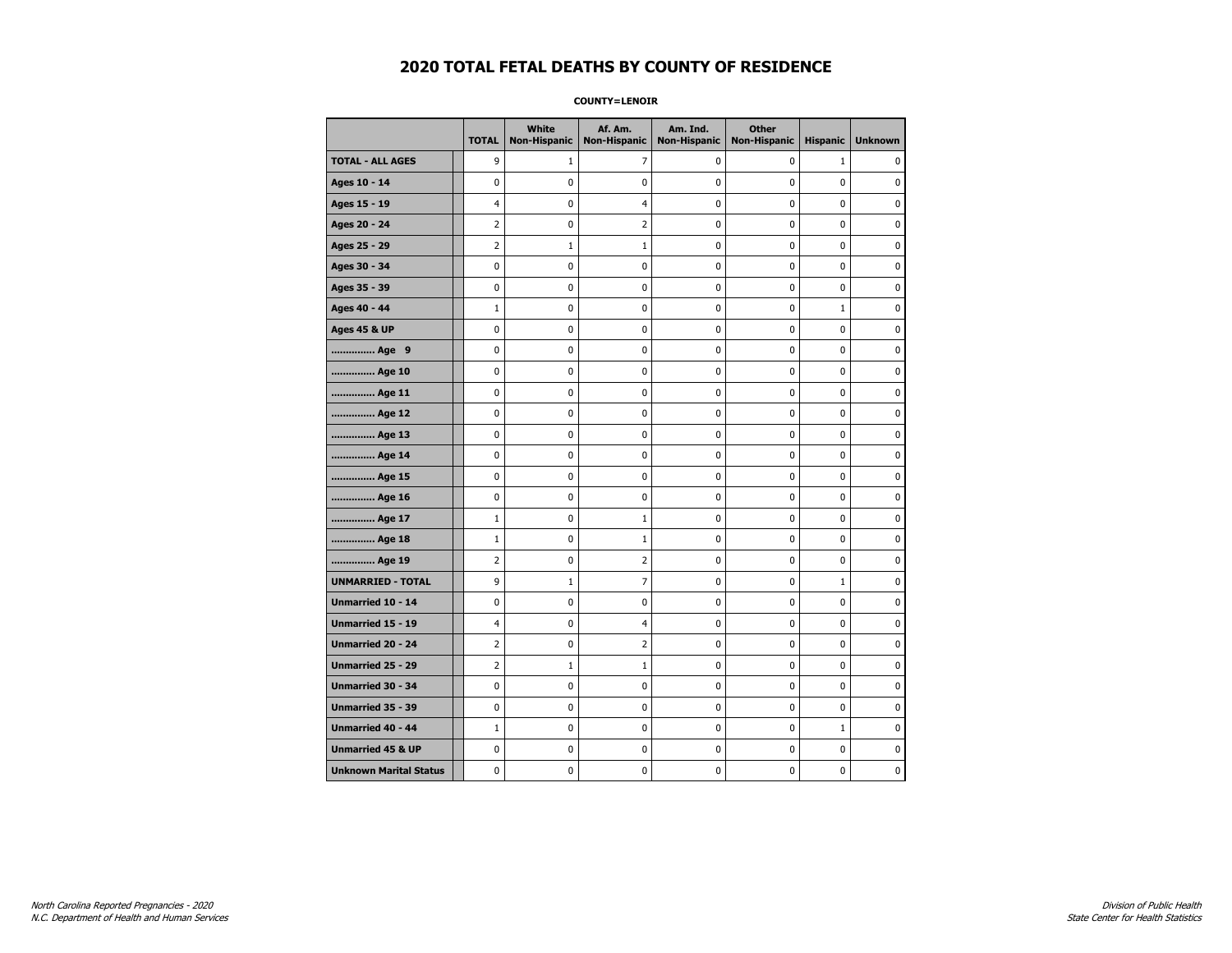#### **COUNTY=LINCOLN**

|                               | <b>TOTAL</b>   | <b>White</b><br>Non-Hispanic | Af. Am.<br><b>Non-Hispanic</b> | Am. Ind.<br><b>Non-Hispanic</b> | <b>Other</b><br><b>Non-Hispanic</b> | <b>Hispanic</b> | <b>Unknown</b> |
|-------------------------------|----------------|------------------------------|--------------------------------|---------------------------------|-------------------------------------|-----------------|----------------|
| <b>TOTAL - ALL AGES</b>       | $\overline{2}$ | 2                            | 0                              | 0                               | 0                                   | 0               | 0              |
| Ages 10 - 14                  | $\mathbf 0$    | $\mathbf 0$                  | $\mathbf 0$                    | $\mathbf 0$                     | $\mathbf 0$                         | $\mathbf 0$     | 0              |
| Ages 15 - 19                  | $\mathbf 0$    | $\mathbf 0$                  | $\mathbf 0$                    | $\mathbf 0$                     | $\mathbf 0$                         | $\mathbf 0$     | 0              |
| Ages 20 - 24                  | $\pmb{0}$      | $\pmb{0}$                    | $\pmb{0}$                      | $\pmb{0}$                       | $\pmb{0}$                           | $\pmb{0}$       | 0              |
| Ages 25 - 29                  | $\overline{2}$ | $\overline{2}$               | $\pmb{0}$                      | $\pmb{0}$                       | $\pmb{0}$                           | $\pmb{0}$       | 0              |
| Ages 30 - 34                  | 0              | 0                            | $\pmb{0}$                      | 0                               | 0                                   | $\mathbf 0$     | 0              |
| Ages 35 - 39                  | $\mathbf 0$    | 0                            | 0                              | 0                               | $\mathbf 0$                         | $\mathbf 0$     | 0              |
| Ages 40 - 44                  | $\mathbf 0$    | 0                            | $\mathbf 0$                    | 0                               | $\mathbf 0$                         | $\mathbf 0$     | 0              |
| <b>Ages 45 &amp; UP</b>       | $\mathbf 0$    | 0                            | $\mathbf 0$                    | $\mathbf 0$                     | $\mathbf 0$                         | $\mathbf 0$     | 0              |
| Age 9                         | $\pmb{0}$      | 0                            | $\pmb{0}$                      | 0                               | $\pmb{0}$                           | 0               | 0              |
| Age 10                        | $\mathbf 0$    | 0                            | $\mathbf 0$                    | 0                               | $\mathbf 0$                         | $\mathbf 0$     | 0              |
| Age 11                        | 0              | 0                            | 0                              | 0                               | 0                                   | 0               | 0              |
| Age 12                        | $\mathbf 0$    | 0                            | $\pmb{0}$                      | 0                               | 0                                   | 0               | 0              |
| Age 13                        | $\mathbf 0$    | 0                            | $\mathbf 0$                    | $\mathbf 0$                     | $\mathbf 0$                         | $\mathbf 0$     | 0              |
| Age 14                        | $\mathbf 0$    | $\mathbf 0$                  | $\mathbf 0$                    | $\mathbf 0$                     | $\mathbf 0$                         | $\mathbf 0$     | 0              |
| Age 15                        | $\pmb{0}$      | 0                            | $\pmb{0}$                      | $\pmb{0}$                       | $\pmb{0}$                           | $\pmb{0}$       | 0              |
| Age 16                        | 0              | 0                            | $\pmb{0}$                      | 0                               | 0                                   | 0               | 0              |
| Age 17                        | $\mathbf 0$    | 0                            | 0                              | 0                               | $\mathbf 0$                         | $\mathbf 0$     | 0              |
| Age 18                        | $\mathbf 0$    | 0                            | $\mathbf 0$                    | 0                               | 0                                   | $\mathbf 0$     | 0              |
| Age 19                        | $\mathbf 0$    | 0                            | $\mathbf 0$                    | $\mathbf 0$                     | $\mathbf 0$                         | $\mathbf 0$     | 0              |
| <b>UNMARRIED - TOTAL</b>      | $\mathbf{1}$   | $\mathbf{1}$                 | $\mathbf 0$                    | 0                               | $\mathbf 0$                         | $\mathbf 0$     | 0              |
| Unmarried 10 - 14             | $\mathbf 0$    | 0                            | $\pmb{0}$                      | $\pmb{0}$                       | $\mathbf 0$                         | $\mathbf 0$     | 0              |
| Unmarried 15 - 19             | 0              | 0                            | 0                              | 0                               | 0                                   | 0               | 0              |
| Unmarried 20 - 24             | 0              | 0                            | 0                              | 0                               | 0                                   | 0               | 0              |
| <b>Unmarried 25 - 29</b>      | $\mathbf{1}$   | $\mathbf{1}$                 | $\mathbf 0$                    | $\mathbf 0$                     | $\mathbf 0$                         | $\mathbf 0$     | 0              |
| <b>Unmarried 30 - 34</b>      | $\mathbf 0$    | $\mathbf 0$                  | $\mathbf 0$                    | 0                               | 0                                   | $\mathbf 0$     | 0              |
| Unmarried 35 - 39             | $\pmb{0}$      | 0                            | $\pmb{0}$                      | $\pmb{0}$                       | $\pmb{0}$                           | $\pmb{0}$       | 0              |
| Unmarried 40 - 44             | $\mathbf 0$    | 0                            | $\pmb{0}$                      | 0                               | $\pmb{0}$                           | 0               | 0              |
| <b>Unmarried 45 &amp; UP</b>  | $\mathbf 0$    | 0                            | $\pmb{0}$                      | 0                               | $\mathbf 0$                         | $\mathbf 0$     | 0              |
| <b>Unknown Marital Status</b> | $\mathbf 0$    | 0                            | $\pmb{0}$                      | 0                               | $\mathbf 0$                         | 0               | 0              |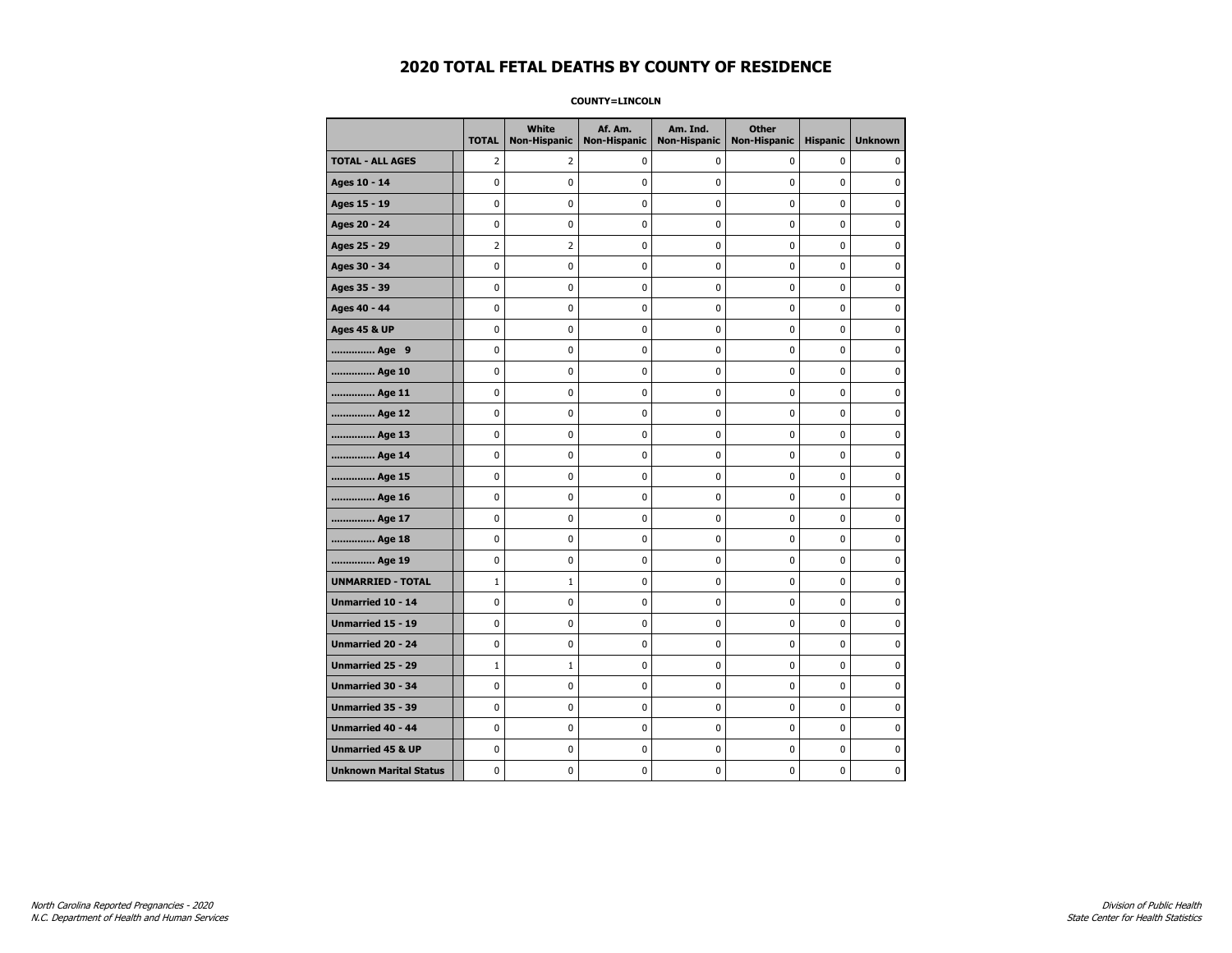#### **COUNTY=MADISON**

|                               | <b>TOTAL</b> | White<br>Non-Hispanic | Af. Am.<br><b>Non-Hispanic</b> | Am. Ind.<br><b>Non-Hispanic</b> | <b>Other</b><br><b>Non-Hispanic</b> | <b>Hispanic</b> | <b>Unknown</b> |
|-------------------------------|--------------|-----------------------|--------------------------------|---------------------------------|-------------------------------------|-----------------|----------------|
| <b>TOTAL - ALL AGES</b>       | 2            | 2                     | 0                              | 0                               | 0                                   | $\mathbf 0$     | 0              |
| Ages 10 - 14                  | 0            | $\mathbf 0$           | $\mathbf 0$                    | $\mathbf 0$                     | 0                                   | $\mathbf 0$     | $\mathbf 0$    |
| Ages 15 - 19                  | 0            | $\pmb{0}$             | $\mathbf 0$                    | $\pmb{0}$                       | 0                                   | 0               | $\pmb{0}$      |
| Ages 20 - 24                  | $\mathbf 1$  | $1\,$                 | $\mathbf 0$                    | $\pmb{0}$                       | 0                                   | $\pmb{0}$       | 0              |
| Ages 25 - 29                  | 0            | 0                     | 0                              | 0                               | 0                                   | 0               | 0              |
| Ages 30 - 34                  | 0            | 0                     | $\mathbf 0$                    | 0                               | 0                                   | $\mathbf 0$     | 0              |
| Ages 35 - 39                  | $\mathbf 1$  | $\mathbf{1}$          | $\mathbf 0$                    | $\mathbf 0$                     | 0                                   | $\mathbf 0$     | 0              |
| Ages 40 - 44                  | 0            | 0                     | 0                              | 0                               | $\pmb{0}$                           | 0               | 0              |
| <b>Ages 45 &amp; UP</b>       | 0            | 0                     | 0                              | $\pmb{0}$                       | $\pmb{0}$                           | $\pmb{0}$       | 0              |
| Age 9                         | 0            | 0                     | 0                              | 0                               | 0                                   | 0               | 0              |
| Age 10                        | 0            | 0                     | $\mathbf 0$                    | $\mathbf 0$                     | 0                                   | $\mathbf 0$     | 0              |
| Age 11                        | 0            | 0                     | $\mathbf 0$                    | $\pmb{0}$                       | 0                                   | $\mathbf 0$     | 0              |
| Age 12                        | 0            | 0                     | $\pmb{0}$                      | 0                               | 0                                   | 0               | 0              |
| Age 13                        | 0            | 0                     | $\mathbf 0$                    | $\mathbf 0$                     | 0                                   | 0               | 0              |
| Age 14                        | 0            | 0                     | 0                              | 0                               | 0                                   | 0               | 0              |
| Age 15                        | 0            | 0                     | $\mathbf 0$                    | 0                               | 0                                   | $\mathbf 0$     | 0              |
| Age 16                        | 0            | 0                     | $\mathbf 0$                    | $\mathbf 0$                     | 0                                   | 0               | 0              |
| Age 17                        | $\mathbf 0$  | 0                     | 0                              | $\pmb{0}$                       | 0                                   | 0               | 0              |
| Age 18                        | 0            | 0                     | 0                              | 0                               | 0                                   | 0               | 0              |
| Age 19                        | 0            | 0                     | 0                              | 0                               | 0                                   | 0               | 0              |
| <b>UNMARRIED - TOTAL</b>      | $\mathbf 1$  | $\mathbf{1}$          | $\mathbf 0$                    | $\pmb{0}$                       | 0                                   | 0               | 0              |
| Unmarried 10 - 14             | 0            | 0                     | $\mathbf 0$                    | $\mathbf 0$                     | 0                                   | $\mathbf 0$     | 0              |
| Unmarried 15 - 19             | $\mathbf 0$  | $\pmb{0}$             | 0                              | $\pmb{0}$                       | 0                                   | $\pmb{0}$       | $\pmb{0}$      |
| Unmarried 20 - 24             | $\mathbf{1}$ | $\mathbf{1}$          | 0                              | 0                               | 0                                   | 0               | 0              |
| Unmarried 25 - 29             | 0            | 0                     | $\mathbf 0$                    | 0                               | 0                                   | $\mathbf 0$     | 0              |
| Unmarried 30 - 34             | 0            | $\mathbf 0$           | 0                              | $\pmb{0}$                       | 0                                   | $\mathbf 0$     | 0              |
| <b>Unmarried 35 - 39</b>      | 0            | 0                     | $\mathbf 0$                    | 0                               | 0                                   | $\mathbf 0$     | 0              |
| Unmarried 40 - 44             | 0            | $\bf{0}$              | $\mathbf 0$                    | $\pmb{0}$                       | 0                                   | 0               | $\bf{0}$       |
| <b>Unmarried 45 &amp; UP</b>  | 0            | 0                     | 0                              | 0                               | 0                                   | 0               | 0              |
| <b>Unknown Marital Status</b> | 0            | $\mathbf 0$           | $\mathbf 0$                    | $\pmb{0}$                       | 0                                   | 0               | 0              |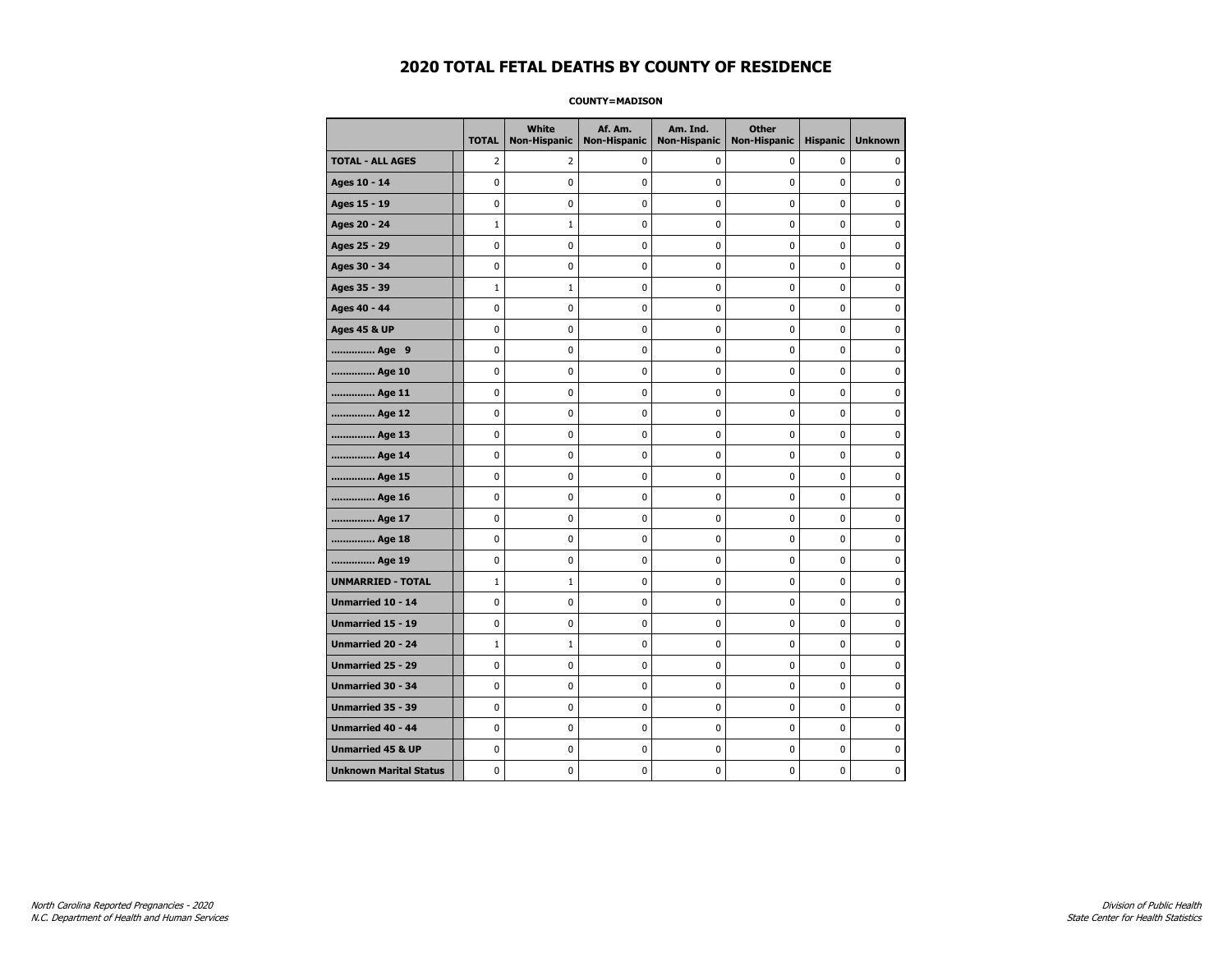#### **COUNTY=MECKLENBURG**

|                               | <b>TOTAL</b>   | <b>White</b><br>Non-Hispanic | Af. Am.<br><b>Non-Hispanic</b> | Am. Ind.<br><b>Non-Hispanic</b> | <b>Other</b><br>Non-Hispanic | <b>Hispanic</b> | <b>Unknown</b> |
|-------------------------------|----------------|------------------------------|--------------------------------|---------------------------------|------------------------------|-----------------|----------------|
| <b>TOTAL - ALL AGES</b>       | 102            | 12                           | 62                             | $\mathbf 0$                     | 11                           | 17              | 0              |
| Ages 10 - 14                  | $\mathbf 0$    | $\mathbf 0$                  | 0                              | $\mathbf 0$                     | 0                            | 0               | 0              |
| Ages 15 - 19                  | 11             | 0                            | 8                              | 0                               | $\mathbf 0$                  | 3               | $\mathbf 0$    |
| Ages 20 - 24                  | 18             | 3                            | 11                             | 0                               | $1\,$                        | 3               | $\pmb{0}$      |
| Ages 25 - 29                  | 27             | 3                            | 18                             | 0                               | 4                            | 2               | 0              |
| Ages 30 - 34                  | 22             | 3                            | 12                             | 0                               | $\overline{4}$               | 3               | $\mathbf 0$    |
| Ages 35 - 39                  | 20             | 2                            | 11                             | 0                               | $\overline{2}$               | 5               | $\mathbf 0$    |
| Ages 40 - 44                  | 3              | $\mathbf{1}$                 | $\mathbf{1}$                   | 0                               | $\mathbf 0$                  | $\mathbf{1}$    | $\mathbf 0$    |
| <b>Ages 45 &amp; UP</b>       | $\pmb{0}$      | $\pmb{0}$                    | 0                              | 0                               | $\pmb{0}$                    | 0               | $\pmb{0}$      |
| Age 9                         | 0              | 0                            | 0                              | 0                               | 0                            | 0               | 0              |
| Age 10                        | 0              | 0                            | 0                              | 0                               | $\pmb{0}$                    | 0               | 0              |
| Age 11                        | 0              | 0                            | 0                              | 0                               | 0                            | 0               | $\mathbf 0$    |
| Age 12                        | 0              | 0                            | 0                              | 0                               | 0                            | 0               | 0              |
| Age 13                        | 0              | 0                            | 0                              | 0                               | $\pmb{0}$                    | 0               | 0              |
| Age 14                        | 0              | 0                            | 0                              | 0                               | 0                            | 0               | $\mathbf 0$    |
| Age 15                        | 0              | 0                            | 0                              | 0                               | 0                            | 0               | 0              |
| Age 16                        | $\overline{2}$ | 0                            | $\mathbf{1}$                   | 0                               | $\mathbf 0$                  | $\mathbf{1}$    | $\mathbf 0$    |
| Age 17                        | $\overline{2}$ | 0                            | 2                              | 0                               | 0                            | 0               | 0              |
| Age 18                        | $\overline{2}$ | 0                            | $\mathbf{1}$                   | 0                               | $\pmb{0}$                    | $\mathbf 1$     | 0              |
| Age 19                        | 5              | 0                            | 4                              | 0                               | 0                            | $\mathbf{1}$    | 0              |
| <b>UNMARRIED - TOTAL</b>      | 64             | 6                            | 48                             | 0                               | $\mathbf{1}$                 | 9               | 0              |
| Unmarried 10 - 14             | 0              | 0                            | 0                              | 0                               | $\mathbf 0$                  | 0               | $\mathbf 0$    |
| Unmarried 15 - 19             | 10             | 0                            | 7                              | 0                               | $\pmb{0}$                    | 3               | 0              |
| Unmarried 20 - 24             | 14             | 2                            | 11                             | 0                               | 0                            | $\mathbf{1}$    | 0              |
| Unmarried 25 - 29             | 18             | 1                            | 14                             | 0                               | $1\,$                        | $\overline{2}$  | $\mathbf 0$    |
| Unmarried 30 - 34             | 12             | 2                            | 9                              | 0                               | 0                            | $\mathbf{1}$    | $\mathbf 0$    |
| <b>Unmarried 35 - 39</b>      | 9              | 1                            | 6                              | 0                               | $\mathbf 0$                  | $\overline{2}$  | $\mathbf 0$    |
| <b>Unmarried 40 - 44</b>      | $\mathbf{1}$   | 0                            | $\mathbf 1$                    | 0                               | $\pmb{0}$                    | 0               | 0              |
| <b>Unmarried 45 &amp; UP</b>  | 0              | 0                            | 0                              | 0                               | 0                            | 0               | 0              |
| <b>Unknown Marital Status</b> | 0              | 0                            | 0                              | 0                               | 0                            | 0               | 0              |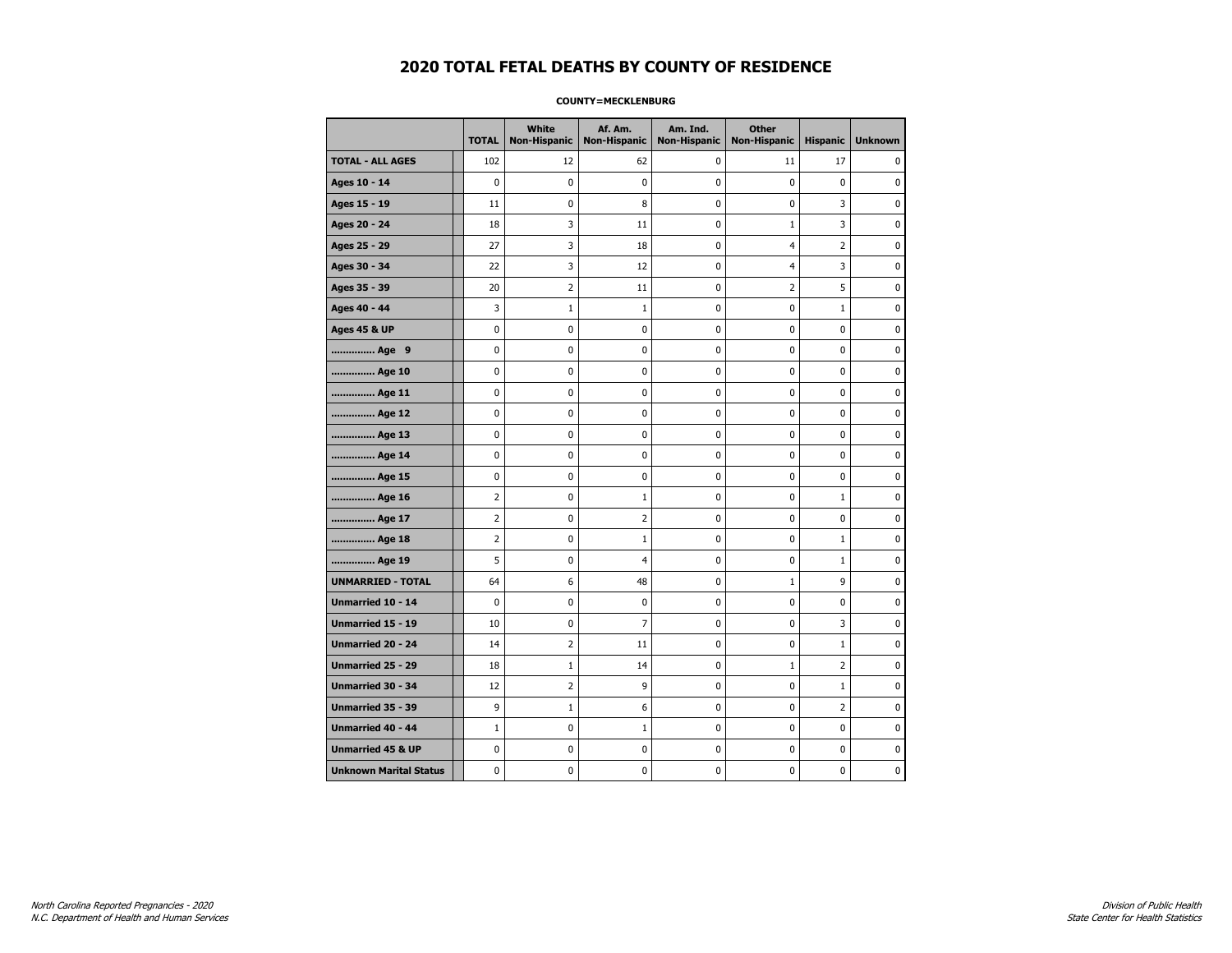#### **COUNTY=MONTGOMERY**

|                               | <b>TOTAL</b> | <b>White</b><br><b>Non-Hispanic</b> | Af. Am.<br><b>Non-Hispanic</b> | Am. Ind.<br><b>Non-Hispanic</b> | <b>Other</b><br><b>Non-Hispanic</b> | <b>Hispanic</b> | <b>Unknown</b> |
|-------------------------------|--------------|-------------------------------------|--------------------------------|---------------------------------|-------------------------------------|-----------------|----------------|
| <b>TOTAL - ALL AGES</b>       | $\mathbf{1}$ | 0                                   | 1                              | 0                               | 0                                   | 0               | $\Omega$       |
| Ages 10 - 14                  | 0            | $\mathbf 0$                         | 0                              | 0                               | 0                                   | 0               | $\mathbf 0$    |
| Ages 15 - 19                  | 0            | 0                                   | 0                              | 0                               | $\pmb{0}$                           | 0               | $\pmb{0}$      |
| Ages 20 - 24                  | 0            | $\pmb{0}$                           | 0                              | 0                               | $\pmb{0}$                           | 0               | $\pmb{0}$      |
| Ages 25 - 29                  | 0            | 0                                   | 0                              | 0                               | 0                                   | 0               | 0              |
| Ages 30 - 34                  | 0            | 0                                   | 0                              | 0                               | $\pmb{0}$                           | 0               | 0              |
| Ages 35 - 39                  | $\mathbf{1}$ | 0                                   | 1                              | 0                               | 0                                   | 0               | $\mathbf 0$    |
| Ages 40 - 44                  | 0            | 0                                   | 0                              | 0                               | $\pmb{0}$                           | 0               | 0              |
| <b>Ages 45 &amp; UP</b>       | 0            | 0                                   | 0                              | 0                               | $\pmb{0}$                           | 0               | 0              |
| Age 9                         | 0            | 0                                   | 0                              | 0                               | 0                                   | 0               | 0              |
| Age 10                        | 0            | 0                                   | 0                              | 0                               | $\mathbf 0$                         | 0               | $\mathbf 0$    |
| Age 11                        | 0            | $\mathbf 0$                         | 0                              | 0                               | $\mathbf 0$                         | 0               | $\mathbf 0$    |
| Age 12                        | 0            | 0                                   | 0                              | 0                               | 0                                   | 0               | 0              |
| Age 13                        | 0            | 0                                   | 0                              | 0                               | 0                                   | 0               | 0              |
| Age 14                        | 0            | 0                                   | 0                              | 0                               | 0                                   | 0               | 0              |
| Age 15                        | 0            | 0                                   | 0                              | 0                               | 0                                   | 0               | 0              |
| Age 16                        | 0            | 0                                   | 0                              | 0                               | $\mathbf 0$                         | 0               | $\mathbf 0$    |
| Age 17                        | 0            | 0                                   | 0                              | 0                               | $\pmb{0}$                           | 0               | 0              |
| Age 18                        | 0            | 0                                   | 0                              | 0                               | 0                                   | 0               | 0              |
| Age 19                        | 0            | 0                                   | 0                              | 0                               | 0                                   | 0               | 0              |
| <b>UNMARRIED - TOTAL</b>      | 0            | 0                                   | 0                              | 0                               | $\pmb{0}$                           | 0               | 0              |
| Unmarried 10 - 14             | 0            | 0                                   | 0                              | 0                               | $\mathbf 0$                         | 0               | $\mathbf 0$    |
| Unmarried 15 - 19             | 0            | $\mathbf 0$                         | 0                              | 0                               | $\pmb{0}$                           | 0               | 0              |
| Unmarried 20 - 24             | 0            | 0                                   | 0                              | 0                               | 0                                   | 0               | 0              |
| Unmarried 25 - 29             | 0            | $\mathbf 0$                         | 0                              | 0                               | 0                                   | 0               | 0              |
| <b>Unmarried 30 - 34</b>      | 0            | $\mathbf 0$                         | 0                              | 0                               | $\pmb{0}$                           | 0               | $\mathbf 0$    |
| <b>Unmarried 35 - 39</b>      | 0            | 0                                   | 0                              | 0                               | 0                                   | 0               | $\mathbf 0$    |
| <b>Unmarried 40 - 44</b>      | 0            | 0                                   | 0                              | 0                               | $\pmb{0}$                           | 0               | $\pmb{0}$      |
| <b>Unmarried 45 &amp; UP</b>  | 0            | 0                                   | 0                              | 0                               | 0                                   | 0               | 0              |
| <b>Unknown Marital Status</b> | 0            | 0                                   | 0                              | 0                               | $\mathbf 0$                         | 0               | 0              |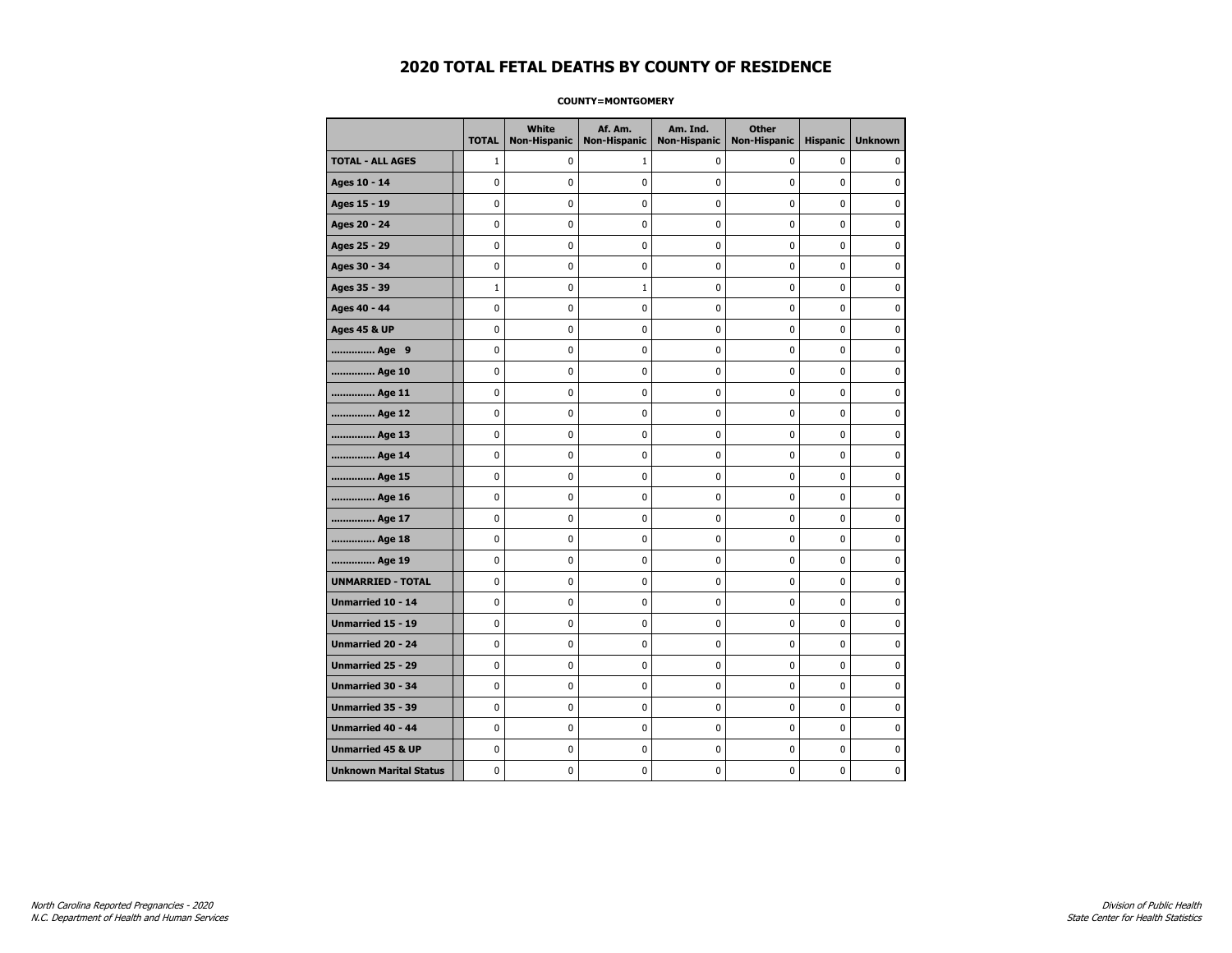**COUNTY=MOORE** 

|                               | <b>TOTAL</b> | White<br>Non-Hispanic | Af. Am.<br><b>Non-Hispanic</b> | Am. Ind.<br><b>Non-Hispanic</b> | <b>Other</b><br><b>Non-Hispanic</b> | <b>Hispanic</b> | <b>Unknown</b> |
|-------------------------------|--------------|-----------------------|--------------------------------|---------------------------------|-------------------------------------|-----------------|----------------|
| <b>TOTAL - ALL AGES</b>       | 8            | 4                     | 1                              | 0                               | 0                                   | 3               | $\mathbf{0}$   |
| Ages 10 - 14                  | 0            | 0                     | 0                              | 0                               | 0                                   | 0               | 0              |
| Ages 15 - 19                  | 0            | 0                     | 0                              | 0                               | $\pmb{0}$                           | 0               | $\mathbf 0$    |
| Ages 20 - 24                  | 0            | 0                     | 0                              | $\mathbf 0$                     | $\mathbf 0$                         | $\mathbf 0$     | $\mathbf 0$    |
| Ages 25 - 29                  | $\mathbf{1}$ | $1\,$                 | $\pmb{0}$                      | $\pmb{0}$                       | $\pmb{0}$                           | $\mathbf 0$     | $\pmb{0}$      |
| Ages 30 - 34                  | 2            | $\mathbf 1$           | 0                              | 0                               | 0                                   | $\mathbf 1$     | 0              |
| Ages 35 - 39                  | 5            | 2                     | $\mathbf{1}$                   | 0                               | 0                                   | 2               | 0              |
| Ages 40 - 44                  | 0            | 0                     | 0                              | 0                               | $\mathbf 0$                         | 0               | $\mathbf 0$    |
| <b>Ages 45 &amp; UP</b>       | 0            | 0                     | 0                              | 0                               | 0                                   | 0               | $\mathbf 0$    |
| Age 9                         | 0            | 0                     | 0                              | 0                               | $\mathbf 0$                         | $\mathbf 0$     | $\mathbf 0$    |
| Age 10                        | 0            | 0                     | $\pmb{0}$                      | $\pmb{0}$                       | $\pmb{0}$                           | $\pmb{0}$       | 0              |
| Age 11                        | 0            | 0                     | 0                              | 0                               | 0                                   | 0               | $\mathbf 0$    |
| Age 12                        | 0            | 0                     | 0                              | 0                               | 0                                   | 0               | 0              |
| Age 13                        | 0            | 0                     | 0                              | 0                               | 0                                   | 0               | $\mathbf 0$    |
| Age 14                        | 0            | 0                     | 0                              | 0                               | $\mathbf 0$                         | 0               | $\mathbf 0$    |
| Age 15                        | 0            | 0                     | $\pmb{0}$                      | 0                               | $\pmb{0}$                           | 0               | $\pmb{0}$      |
| Age 16                        | 0            | 0                     | $\pmb{0}$                      | 0                               | $\pmb{0}$                           | 0               | $\mathbf 0$    |
| Age 17                        | 0            | 0                     | 0                              | 0                               | 0                                   | 0               | 0              |
| Age 18                        | 0            | 0                     | $\pmb{0}$                      | 0                               | $\pmb{0}$                           | 0               | $\pmb{0}$      |
| Age 19                        | 0            | 0                     | 0                              | 0                               | 0                                   | 0               | $\mathbf 0$    |
| <b>UNMARRIED - TOTAL</b>      | 3            | 3                     | 0                              | 0                               | $\mathbf 0$                         | 0               | $\mathbf 0$    |
| Unmarried 10 - 14             | 0            | 0                     | $\pmb{0}$                      | 0                               | $\pmb{0}$                           | 0               | 0              |
| Unmarried 15 - 19             | 0            | 0                     | $\pmb{0}$                      | 0                               | $\pmb{0}$                           | 0               | $\mathbf 0$    |
| Unmarried 20 - 24             | 0            | 0                     | 0                              | 0                               | 0                                   | 0               | 0              |
| Unmarried 25 - 29             | $\mathbf{1}$ | $\mathbf{1}$          | 0                              | 0                               | 0                                   | 0               | 0              |
| <b>Unmarried 30 - 34</b>      | $\mathbf{1}$ | $1\,$                 | 0                              | 0                               | $\mathbf 0$                         | 0               | $\mathbf 0$    |
| Unmarried 35 - 39             | $\mathbf{1}$ | $1\,$                 | 0                              | 0                               | $\mathbf 0$                         | 0               | $\mathbf 0$    |
| Unmarried 40 - 44             | 0            | 0                     | $\pmb{0}$                      | 0                               | $\pmb{0}$                           | 0               | 0              |
| <b>Unmarried 45 &amp; UP</b>  | 0            | 0                     | 0                              | 0                               | 0                                   | 0               | 0              |
| <b>Unknown Marital Status</b> | 0            | 0                     | 0                              | 0                               | 0                                   | 0               | $\mathbf 0$    |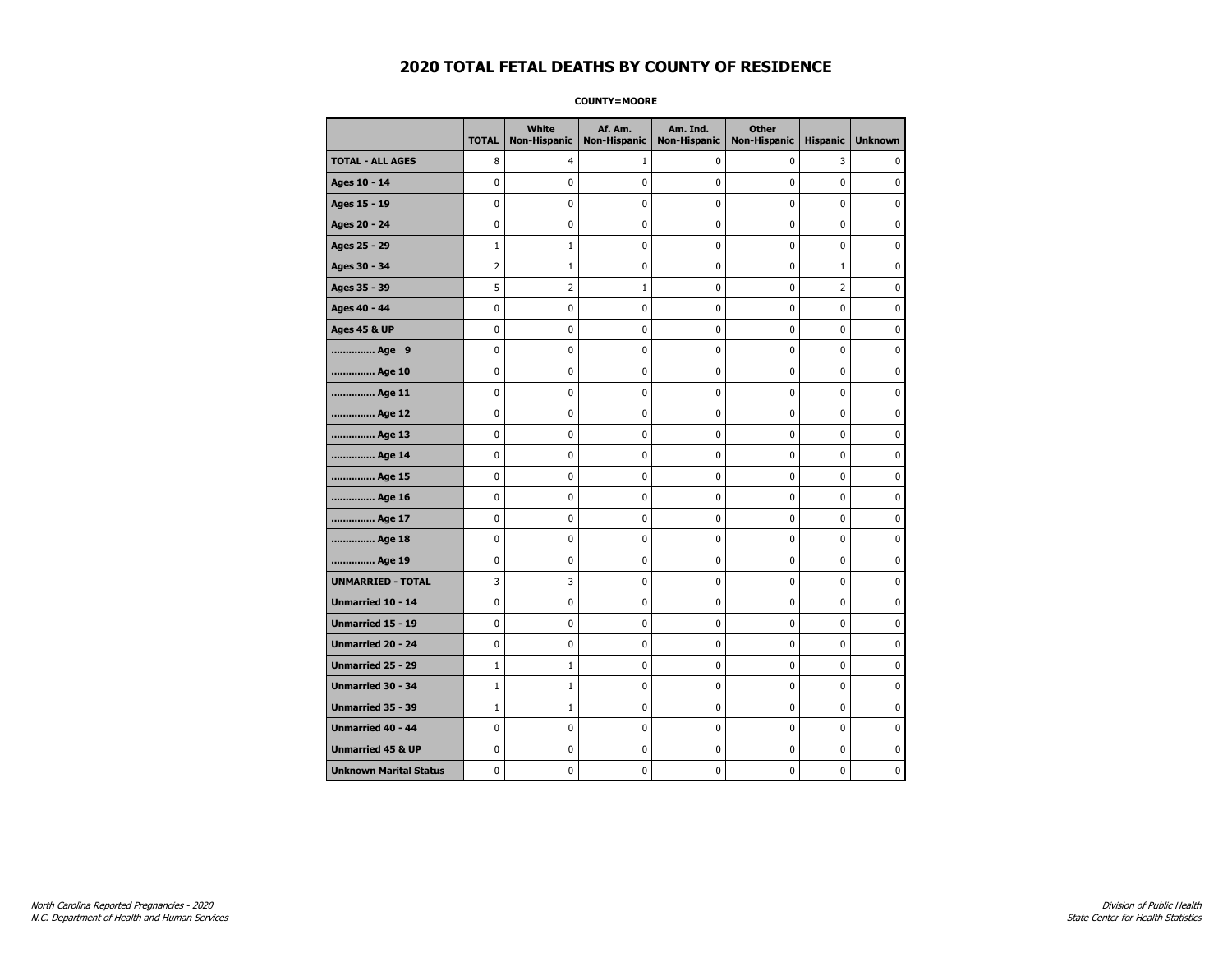**COUNTY=NASH** 

|                               | <b>TOTAL</b>   | <b>White</b><br>Non-Hispanic | Af. Am.<br><b>Non-Hispanic</b> | Am. Ind.<br><b>Non-Hispanic</b> | <b>Other</b><br>Non-Hispanic | <b>Hispanic</b> | <b>Unknown</b> |
|-------------------------------|----------------|------------------------------|--------------------------------|---------------------------------|------------------------------|-----------------|----------------|
| <b>TOTAL - ALL AGES</b>       | 11             | 3                            | 6                              | 0                               | 0                            | 2               | 0              |
| Ages 10 - 14                  | $\mathbf 0$    | 0                            | 0                              | 0                               | $\mathbf 0$                  | 0               | 0              |
| Ages 15 - 19                  | 0              | 0                            | 0                              | $\mathbf 0$                     | $\mathbf 0$                  | 0               | 0              |
| Ages 20 - 24                  | 4              | $\mathbf 0$                  | 3                              | 0                               | 0                            | $\mathbf{1}$    | 0              |
| Ages 25 - 29                  | 4              | $1\,$                        | $\overline{2}$                 | 0                               | $\pmb{0}$                    | $\mathbf{1}$    | 0              |
| Ages 30 - 34                  | 2              | $\mathbf{1}$                 | $\mathbf{1}$                   | 0                               | 0                            | $\mathbf 0$     | 0              |
| Ages 35 - 39                  | $\mathbf{1}$   | $\mathbf{1}$                 | 0                              | 0                               | 0                            | 0               | 0              |
| Ages 40 - 44                  | $\mathbf 0$    | 0                            | 0                              | $\mathbf 0$                     | 0                            | 0               | 0              |
| <b>Ages 45 &amp; UP</b>       | $\mathbf 0$    | 0                            | $\mathbf 0$                    | $\pmb{0}$                       | $\mathbf 0$                  | 0               | 0              |
| Age 9                         | $\pmb{0}$      | 0                            | 0                              | 0                               | 0                            | 0               | 0              |
| Age 10                        | 0              | $\mathbf 0$                  | 0                              | 0                               | 0                            | 0               | $\mathbf 0$    |
| Age 11                        | 0              | 0                            | 0                              | 0                               | 0                            | 0               | 0              |
| Age 12                        | $\mathbf 0$    | 0                            | 0                              | 0                               | 0                            | 0               | 0              |
| Age 13                        | 0              | 0                            | 0                              | 0                               | 0                            | 0               | 0              |
| Age 14                        | 0              | 0                            | 0                              | $\mathbf 0$                     | 0                            | 0               | 0              |
| Age 15                        | 0              | 0                            | 0                              | 0                               | $\pmb{0}$                    | 0               | 0              |
| Age 16                        | $\pmb{0}$      | 0                            | $\pmb{0}$                      | $\pmb{0}$                       | $\pmb{0}$                    | 0               | 0              |
| Age 17                        | 0              | 0                            | 0                              | 0                               | 0                            | 0               | 0              |
| Age 18                        | $\mathbf 0$    | 0                            | 0                              | $\mathbf 0$                     | $\mathbf 0$                  | 0               | 0              |
| Age 19                        | $\mathbf 0$    | 0                            | 0                              | 0                               | $\pmb{0}$                    | 0               | 0              |
| <b>UNMARRIED - TOTAL</b>      | 8              | $\overline{2}$               | 4                              | 0                               | 0                            | 2               | 0              |
| Unmarried 10 - 14             | 0              | $\pmb{0}$                    | 0                              | 0                               | 0                            | 0               | $\pmb{0}$      |
| Unmarried 15 - 19             | 0              | 0                            | 0                              | 0                               | 0                            | 0               | 0              |
| <b>Unmarried 20 - 24</b>      | 3              | 0                            | 2                              | 0                               | 0                            | $\mathbf{1}$    | 0              |
| Unmarried 25 - 29             | 3              | $\mathbf{1}$                 | 1                              | 0                               | 0                            | $\mathbf{1}$    | 0              |
| <b>Unmarried 30 - 34</b>      | $\overline{2}$ | $\mathbf{1}$                 | $\mathbf{1}$                   | 0                               | 0                            | 0               | $\mathbf 0$    |
| <b>Unmarried 35 - 39</b>      | $\mathbf 0$    | 0                            | $\mathbf 0$                    | $\mathbf 0$                     | $\mathbf 0$                  | 0               | $\mathbf 0$    |
| Unmarried 40 - 44             | $\pmb{0}$      | 0                            | 0                              | 0                               | $\pmb{0}$                    | 0               | 0              |
| <b>Unmarried 45 &amp; UP</b>  | $\mathbf 0$    | 0                            | 0                              | 0                               | 0                            | 0               | 0              |
| <b>Unknown Marital Status</b> | 0              | 0                            | 0                              | 0                               | 0                            | 0               | 0              |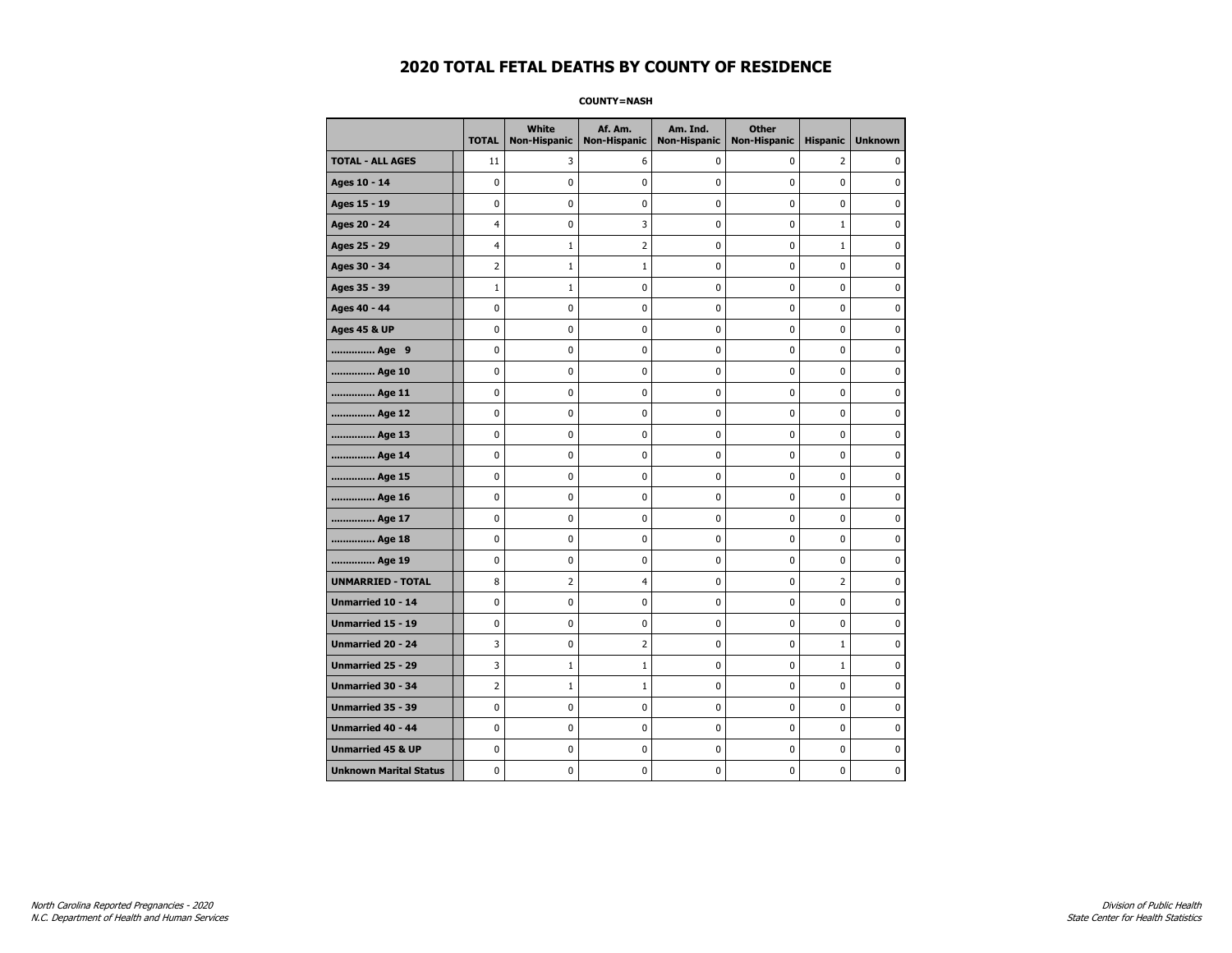#### **COUNTY=NEW HANOVER**

|                               | <b>TOTAL</b> | <b>White</b><br><b>Non-Hispanic</b> | Af. Am.<br><b>Non-Hispanic</b> | Am. Ind.<br><b>Non-Hispanic</b> | <b>Other</b><br><b>Non-Hispanic</b> | <b>Hispanic</b> | <b>Unknown</b> |
|-------------------------------|--------------|-------------------------------------|--------------------------------|---------------------------------|-------------------------------------|-----------------|----------------|
| <b>TOTAL - ALL AGES</b>       | 3            | 2                                   | 1                              | 0                               | 0                                   | 0               | 0              |
| Ages 10 - 14                  | 0            | 0                                   | 0                              | 0                               | 0                                   | 0               | 0              |
| Ages 15 - 19                  | 0            | 0                                   | 0                              | 0                               | $\mathbf 0$                         | 0               | $\mathbf 0$    |
| Ages 20 - 24                  | 0            | 0                                   | 0                              | 0                               | $\pmb{0}$                           | 0               | 0              |
| Ages 25 - 29                  | 2            | 1                                   | 1                              | 0                               | 0                                   | 0               | 0              |
| Ages 30 - 34                  | $\mathbf{1}$ | 1                                   | 0                              | 0                               | $\pmb{0}$                           | 0               | 0              |
| Ages 35 - 39                  | 0            | 0                                   | 0                              | 0                               | 0                                   | 0               | $\mathbf 0$    |
| Ages 40 - 44                  | 0            | 0                                   | 0                              | 0                               | 0                                   | 0               | $\mathbf 0$    |
| <b>Ages 45 &amp; UP</b>       | 0            | 0                                   | 0                              | 0                               | $\mathbf 0$                         | 0               | $\mathbf 0$    |
| Age 9                         | 0            | 0                                   | 0                              | 0                               | $\pmb{0}$                           | 0               | $\pmb{0}$      |
| Age 10                        | 0            | 0                                   | 0                              | 0                               | 0                                   | 0               | 0              |
| Age 11                        | 0            | 0                                   | 0                              | 0                               | 0                                   | 0               | 0              |
| Age 12                        | 0            | 0                                   | 0                              | 0                               | 0                                   | 0               | 0              |
| Age 13                        | 0            | 0                                   | 0                              | 0                               | $\mathbf 0$                         | 0               | $\mathbf 0$    |
| Age 14                        | 0            | 0                                   | 0                              | 0                               | $\pmb{0}$                           | 0               | $\mathbf 0$    |
| Age 15                        | 0            | 0                                   | 0                              | 0                               | $\pmb{0}$                           | 0               | 0              |
| Age 16                        | 0            | 0                                   | 0                              | 0                               | 0                                   | 0               | 0              |
| Age 17                        | 0            | 0                                   | 0                              | 0                               | 0                                   | 0               | $\mathbf 0$    |
| Age 18                        | 0            | 0                                   | 0                              | 0                               | 0                                   | 0               | 0              |
| Age 19                        | 0            | 0                                   | 0                              | 0                               | $\pmb{0}$                           | 0               | $\mathbf 0$    |
| <b>UNMARRIED - TOTAL</b>      | 0            | 0                                   | 0                              | 0                               | $\pmb{0}$                           | 0               | $\pmb{0}$      |
| Unmarried 10 - 14             | 0            | 0                                   | 0                              | 0                               | $\pmb{0}$                           | 0               | $\pmb{0}$      |
| Unmarried 15 - 19             | 0            | 0                                   | 0                              | 0                               | 0                                   | 0               | 0              |
| Unmarried 20 - 24             | 0            | 0                                   | 0                              | 0                               | 0                                   | 0               | 0              |
| <b>Unmarried 25 - 29</b>      | 0            | 0                                   | 0                              | 0                               | 0                                   | 0               | $\mathbf 0$    |
| <b>Unmarried 30 - 34</b>      | $\mathbf 0$  | $\mathbf 0$                         | 0                              | 0                               | $\pmb{0}$                           | 0               | $\mathbf 0$    |
| Unmarried 35 - 39             | 0            | 0                                   | 0                              | 0                               | 0                                   | 0               | 0              |
| <b>Unmarried 40 - 44</b>      | 0            | 0                                   | 0                              | 0                               | $\pmb{0}$                           | 0               | $\mathbf 0$    |
| <b>Unmarried 45 &amp; UP</b>  | 0            | 0                                   | 0                              | 0                               | 0                                   | 0               | 0              |
| <b>Unknown Marital Status</b> | 0            | 0                                   | 0                              | 0                               | $\mathbf 0$                         | 0               | 0              |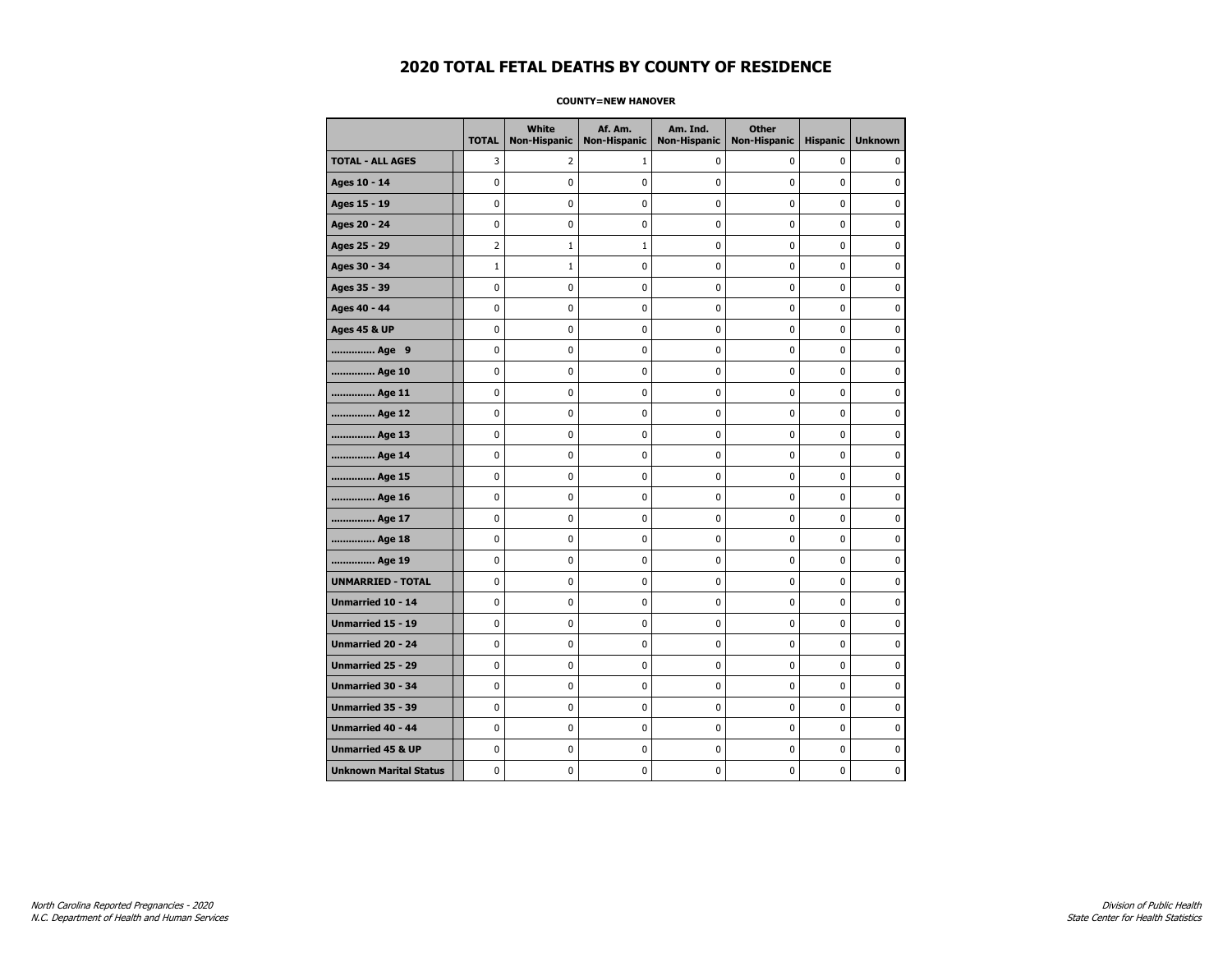#### **COUNTY=NORTHAMPTON**

|                               | <b>TOTAL</b> | <b>White</b><br><b>Non-Hispanic</b> | Af. Am.<br><b>Non-Hispanic</b> | Am. Ind.<br><b>Non-Hispanic</b> | <b>Other</b><br><b>Non-Hispanic</b> | <b>Hispanic</b> | <b>Unknown</b> |
|-------------------------------|--------------|-------------------------------------|--------------------------------|---------------------------------|-------------------------------------|-----------------|----------------|
| <b>TOTAL - ALL AGES</b>       | $\mathbf{1}$ | 0                                   | 1                              | 0                               | 0                                   | 0               | $\Omega$       |
| Ages 10 - 14                  | 0            | $\mathbf 0$                         | 0                              | 0                               | 0                                   | 0               | $\mathbf 0$    |
| Ages 15 - 19                  | 0            | $\mathbf 0$                         | 0                              | 0                               | 0                                   | 0               | $\pmb{0}$      |
| Ages 20 - 24                  | 0            | 0                                   | 0                              | 0                               | 0                                   | 0               | 0              |
| Ages 25 - 29                  | 0            | 0                                   | 0                              | 0                               | 0                                   | 0               | 0              |
| Ages 30 - 34                  | 0            | $\mathbf 0$                         | 0                              | 0                               | 0                                   | 0               | $\mathbf 0$    |
| Ages 35 - 39                  | 0            | $\pmb{0}$                           | $\pmb{0}$                      | 0                               | 0                                   | 0               | 0              |
| Ages 40 - 44                  | $\mathbf{1}$ | 0                                   | 1                              | 0                               | 0                                   | 0               | 0              |
| <b>Ages 45 &amp; UP</b>       | 0            | $\mathbf 0$                         | 0                              | 0                               | 0                                   | 0               | 0              |
| Age 9                         | 0            | $\mathbf 0$                         | 0                              | 0                               | 0                                   | 0               | $\mathbf 0$    |
| Age 10                        | 0            | 0                                   | $\pmb{0}$                      | 0                               | 0                                   | 0               | 0              |
| Age 11                        | 0            | 0                                   | 0                              | 0                               | 0                                   | 0               | 0              |
| Age 12                        | 0            | 0                                   | 0                              | 0                               | 0                                   | 0               | 0              |
| Age 13                        | 0            | $\mathbf 0$                         | 0                              | 0                               | 0                                   | 0               | $\mathbf 0$    |
| Age 14                        | 0            | 0                                   | 0                              | 0                               | 0                                   | 0               | 0              |
| Age 15                        | 0            | 0                                   | $\pmb{0}$                      | 0                               | 0                                   | 0               | $\pmb{0}$      |
| Age 16                        | 0            | $\mathbf 0$                         | 0                              | 0                               | 0                                   | 0               | 0              |
| Age 17                        | 0            | 0                                   | 0                              | 0                               | 0                                   | 0               | $\mathbf 0$    |
| Age 18                        | 0            | $\mathbf 0$                         | 0                              | 0                               | 0                                   | 0               | $\mathbf 0$    |
| Age 19                        | 0            | 0                                   | 0                              | 0                               | 0                                   | 0               | 0              |
| <b>UNMARRIED - TOTAL</b>      | $\mathbf{1}$ | 0                                   | 1                              | 0                               | 0                                   | 0               | 0              |
| Unmarried 10 - 14             | 0            | $\mathbf 0$                         | 0                              | 0                               | 0                                   | 0               | $\mathbf 0$    |
| Unmarried 15 - 19             | 0            | $\mathbf 0$                         | 0                              | 0                               | 0                                   | 0               | $\mathbf 0$    |
| Unmarried 20 - 24             | 0            | 0                                   | $\bf{0}$                       | 0                               | 0                                   | 0               | $\mathbf 0$    |
| Unmarried 25 - 29             | 0            | 0                                   | 0                              | 0                               | 0                                   | 0               | 0              |
| <b>Unmarried 30 - 34</b>      | 0            | $\mathbf 0$                         | 0                              | 0                               | 0                                   | 0               | $\mathbf 0$    |
| Unmarried 35 - 39             | 0            | 0                                   | 0                              | 0                               | 0                                   | 0               | $\mathbf 0$    |
| Unmarried 40 - 44             | $1\,$        | $\mathbf 0$                         | $\mathbf{1}$                   | 0                               | 0                                   | 0               | $\pmb{0}$      |
| <b>Unmarried 45 &amp; UP</b>  | 0            | 0                                   | 0                              | 0                               | 0                                   | 0               | 0              |
| <b>Unknown Marital Status</b> | 0            | 0                                   | 0                              | 0                               | 0                                   | 0               | 0              |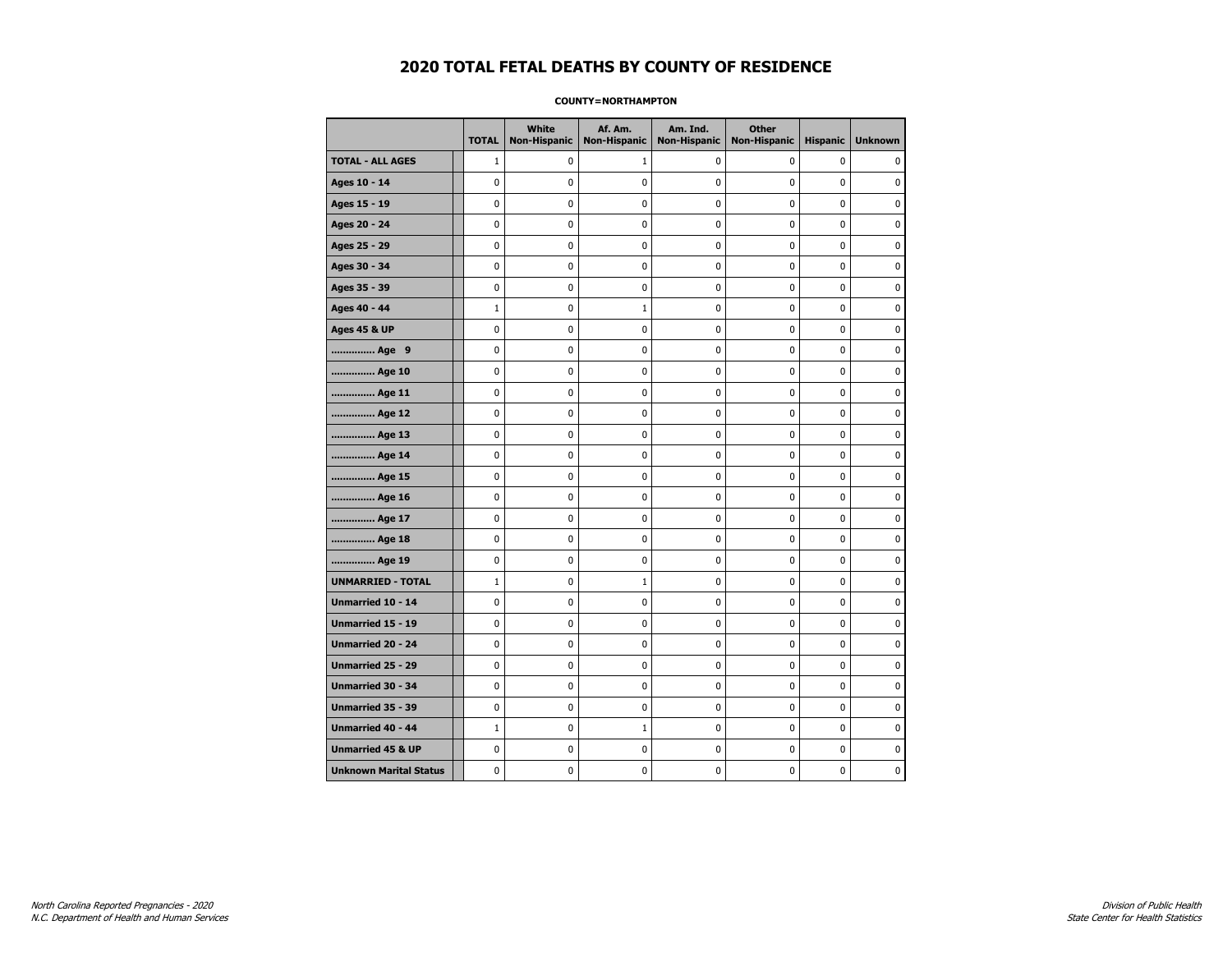**COUNTY=ONSLOW** 

|                               | <b>TOTAL</b>   | <b>White</b><br>Non-Hispanic | Af. Am.<br><b>Non-Hispanic</b> | Am. Ind.<br><b>Non-Hispanic</b> | <b>Other</b><br>Non-Hispanic | <b>Hispanic</b> | <b>Unknown</b> |
|-------------------------------|----------------|------------------------------|--------------------------------|---------------------------------|------------------------------|-----------------|----------------|
| <b>TOTAL - ALL AGES</b>       | 21             | 13                           | 6                              | 0                               | 0                            | $\overline{2}$  | $\Omega$       |
| Ages 10 - 14                  | 0              | $\mathbf 0$                  | 0                              | 0                               | 0                            | 0               | 0              |
| Ages 15 - 19                  | 0              | 0                            | 0                              | 0                               | $\mathbf 0$                  | 0               | $\mathbf 0$    |
| Ages 20 - 24                  | $\overline{7}$ | 5                            | $\overline{2}$                 | 0                               | $\mathbf 0$                  | 0               | $\mathbf 0$    |
| Ages 25 - 29                  | 8              | 3                            | 4                              | 0                               | $\pmb{0}$                    | $\mathbf 1$     | 0              |
| Ages 30 - 34                  | 4              | 3                            | 0                              | 0                               | 0                            | $\mathbf{1}$    | 0              |
| Ages 35 - 39                  | $\mathbf{1}$   | 1                            | 0                              | 0                               | 0                            | 0               | 0              |
| Ages 40 - 44                  | 0              | 0                            | 0                              | 0                               | 0                            | 0               | $\mathbf 0$    |
| <b>Ages 45 &amp; UP</b>       | $1\,$          | $\mathbf{1}$                 | 0                              | 0                               | $\pmb{0}$                    | 0               | $\mathbf 0$    |
| Age 9                         | 0              | 0                            | 0                              | 0                               | $\pmb{0}$                    | 0               | 0              |
| Age 10                        | 0              | 0                            | 0                              | 0                               | $\mathbf 0$                  | 0               | $\pmb{0}$      |
| Age 11                        | 0              | 0                            | 0                              | 0                               | 0                            | 0               | 0              |
| Age 12                        | 0              | 0                            | 0                              | 0                               | 0                            | 0               | 0              |
| Age 13                        | 0              | 0                            | 0                              | 0                               | 0                            | 0               | 0              |
| Age 14                        | 0              | 0                            | 0                              | 0                               | 0                            | 0               | $\mathbf 0$    |
| Age 15                        | 0              | 0                            | 0                              | 0                               | $\pmb{0}$                    | 0               | 0              |
| Age 16                        | 0              | 0                            | 0                              | 0                               | $\pmb{0}$                    | 0               | 0              |
| Age 17                        | 0              | 0                            | 0                              | 0                               | 0                            | 0               | 0              |
| Age 18                        | 0              | 0                            | 0                              | 0                               | 0                            | 0               | $\mathbf 0$    |
| Age 19                        | $\mathbf 0$    | 0                            | 0                              | 0                               | $\pmb{0}$                    | 0               | $\mathbf 0$    |
| <b>UNMARRIED - TOTAL</b>      | 12             | 4                            | 6                              | 0                               | $\mathbf 0$                  | $\overline{2}$  | $\mathbf 0$    |
| Unmarried 10 - 14             | 0              | 0                            | 0                              | 0                               | $\pmb{0}$                    | 0               | $\pmb{0}$      |
| Unmarried 15 - 19             | 0              | 0                            | 0                              | 0                               | 0                            | 0               | 0              |
| Unmarried 20 - 24             | 4              | 2                            | 2                              | 0                               | 0                            | 0               | 0              |
| Unmarried 25 - 29             | 5              | 0                            | 4                              | 0                               | $\pmb{0}$                    | $\mathbf 1$     | 0              |
| <b>Unmarried 30 - 34</b>      | $\overline{2}$ | 1                            | 0                              | 0                               | 0                            | $\mathbf{1}$    | $\mathbf 0$    |
| <b>Unmarried 35 - 39</b>      | 0              | 0                            | 0                              | 0                               | $\mathbf 0$                  | 0               | $\mathbf 0$    |
| Unmarried 40 - 44             | 0              | 0                            | 0                              | 0                               | $\pmb{0}$                    | 0               | 0              |
| <b>Unmarried 45 &amp; UP</b>  | $\mathbf{1}$   | 1                            | 0                              | 0                               | 0                            | 0               | 0              |
| <b>Unknown Marital Status</b> | 0              | 0                            | 0                              | 0                               | 0                            | 0               | 0              |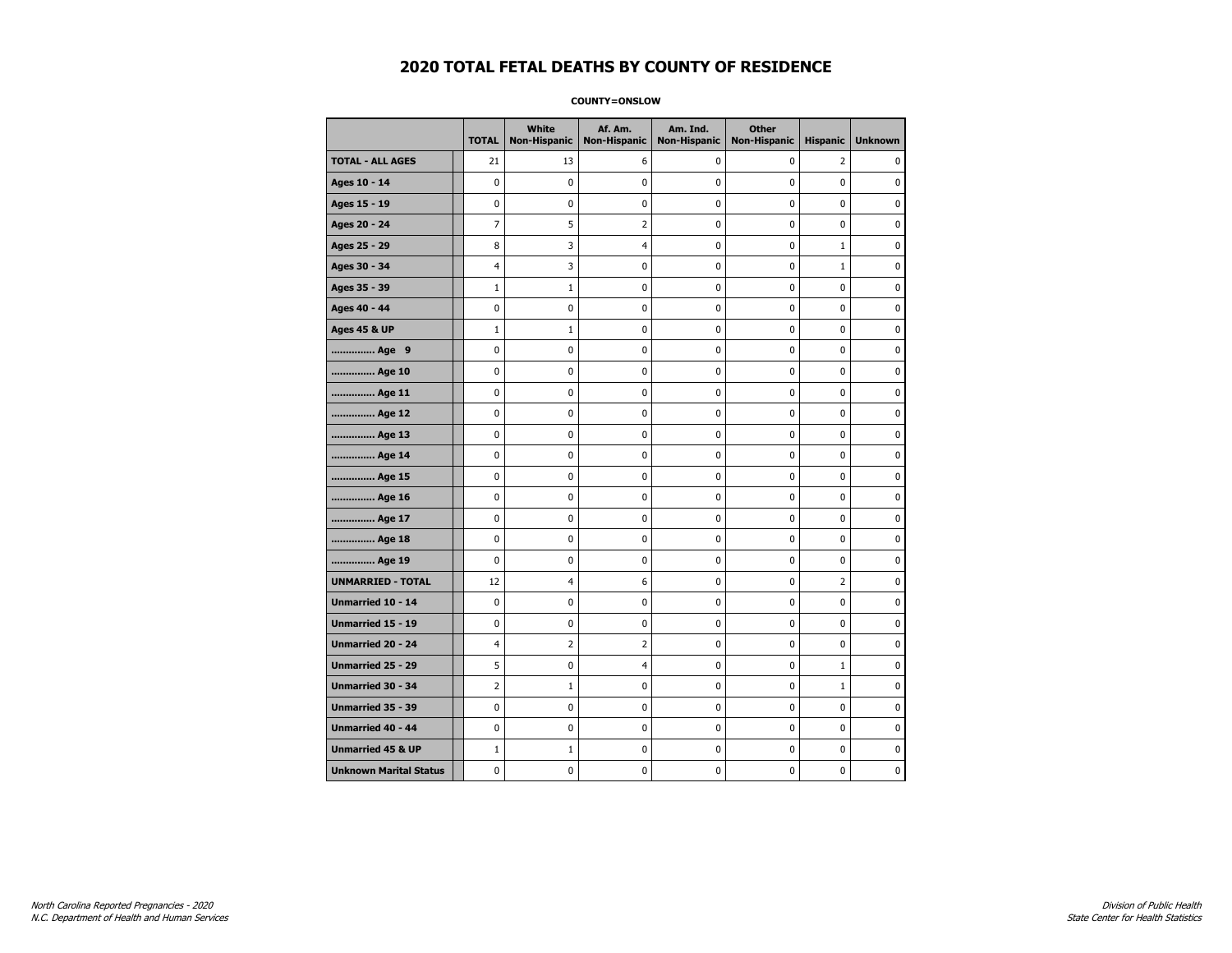**COUNTY=ORANGE** 

|                               | <b>TOTAL</b>   | <b>White</b><br>Non-Hispanic | Af. Am.<br><b>Non-Hispanic</b> | Am. Ind.<br><b>Non-Hispanic</b> | <b>Other</b><br><b>Non-Hispanic</b> | <b>Hispanic</b> | <b>Unknown</b> |
|-------------------------------|----------------|------------------------------|--------------------------------|---------------------------------|-------------------------------------|-----------------|----------------|
| <b>TOTAL - ALL AGES</b>       | 8              | 6                            | 1                              | 0                               | $\mathbf 0$                         | $\mathbf{1}$    | 0              |
| Ages 10 - 14                  | $\mathbf 0$    | $\mathbf 0$                  | $\mathbf 0$                    | 0                               | $\mathbf 0$                         | $\mathbf 0$     | 0              |
| Ages 15 - 19                  | $\mathbf 0$    | 0                            | $\mathbf 0$                    | $\mathbf 0$                     | $\mathbf 0$                         | $\mathbf 0$     | 0              |
| Ages 20 - 24                  | $\overline{2}$ | $1\,$                        | $\pmb{0}$                      | $\pmb{0}$                       | $\mathbf 0$                         | $\mathbf 1$     | 0              |
| Ages 25 - 29                  | $1\,$          | $\mathbf{1}$                 | $\pmb{0}$                      | 0                               | 0                                   | 0               | 0              |
| Ages 30 - 34                  | 4              | 3                            | 1                              | 0                               | 0                                   | 0               | 0              |
| Ages 35 - 39                  | $\mathbf 0$    | 0                            | $\mathbf 0$                    | 0                               | $\mathbf 0$                         | 0               | 0              |
| Ages 40 - 44                  | $\mathbf{1}$   | $\mathbf{1}$                 | $\mathbf 0$                    | $\mathbf 0$                     | $\mathbf 0$                         | $\mathbf 0$     | 0              |
| <b>Ages 45 &amp; UP</b>       | $\pmb{0}$      | 0                            | $\pmb{0}$                      | $\pmb{0}$                       | $\pmb{0}$                           | 0               | 0              |
| Age 9                         | 0              | 0                            | $\pmb{0}$                      | 0                               | 0                                   | 0               | 0              |
| Age 10                        | $\mathbf 0$    | 0                            | $\pmb{0}$                      | 0                               | $\mathbf 0$                         | $\mathbf 0$     | 0              |
| Age 11                        | $\mathbf 0$    | $\mathbf 0$                  | $\mathbf 0$                    | $\mathbf 0$                     | $\mathbf 0$                         | $\mathbf 0$     | 0              |
| Age 12                        | $\mathbf 0$    | 0                            | $\mathbf 0$                    | $\mathbf 0$                     | $\mathbf 0$                         | $\mathbf 0$     | 0              |
| Age 13                        | $\pmb{0}$      | 0                            | $\pmb{0}$                      | $\pmb{0}$                       | $\pmb{0}$                           | 0               | 0              |
| Age 14                        | $\mathbf 0$    | 0                            | $\pmb{0}$                      | 0                               | $\mathbf 0$                         | $\mathbf 0$     | 0              |
| Age 15                        | $\mathbf 0$    | 0                            | $\mathbf 0$                    | 0                               | $\mathbf 0$                         | $\mathbf 0$     | 0              |
| Age 16                        | $\mathbf 0$    | 0                            | $\mathbf 0$                    | $\mathbf 0$                     | $\mathbf 0$                         | $\mathbf 0$     | 0              |
| Age 17                        | $\mathbf 0$    | 0                            | $\mathbf 0$                    | $\mathbf 0$                     | $\mathbf 0$                         | $\mathbf 0$     | 0              |
| Age 18                        | $\mathbf 0$    | $\mathbf 0$                  | $\mathbf 0$                    | $\pmb{0}$                       | $\mathbf 0$                         | $\mathbf 0$     | 0              |
| Age 19                        | 0              | 0                            | 0                              | 0                               | 0                                   | 0               | 0              |
| <b>UNMARRIED - TOTAL</b>      | 5              | 3                            | 1                              | 0                               | 0                                   | $\mathbf{1}$    | 0              |
| Unmarried 10 - 14             | $\mathbf 0$    | $\mathbf 0$                  | $\mathbf 0$                    | $\mathbf 0$                     | $\mathbf 0$                         | $\mathbf 0$     | 0              |
| Unmarried 15 - 19             | $\pmb{0}$      | $\pmb{0}$                    | $\pmb{0}$                      | $\pmb{0}$                       | $\pmb{0}$                           | $\pmb{0}$       | 0              |
| <b>Unmarried 20 - 24</b>      | $\overline{2}$ | $1\,$                        | $\pmb{0}$                      | 0                               | 0                                   | $1\,$           | 0              |
| Unmarried 25 - 29             | $1\,$          | $\mathbf{1}$                 | $\pmb{0}$                      | 0                               | 0                                   | 0               | 0              |
| <b>Unmarried 30 - 34</b>      | $\overline{2}$ | $\mathbf{1}$                 | 1                              | 0                               | $\mathbf 0$                         | $\mathbf 0$     | 0              |
| <b>Unmarried 35 - 39</b>      | $\mathbf 0$    | 0                            | $\mathbf 0$                    | 0                               | $\mathbf 0$                         | $\mathbf 0$     | 0              |
| Unmarried 40 - 44             | 0              | 0                            | $\pmb{0}$                      | 0                               | 0                                   | 0               | 0              |
| <b>Unmarried 45 &amp; UP</b>  | $\mathbf 0$    | 0                            | $\pmb{0}$                      | $\mathbf 0$                     | 0                                   | $\mathbf 0$     | 0              |
| <b>Unknown Marital Status</b> | $\mathbf 0$    | 0                            | $\pmb{0}$                      | 0                               | $\mathbf 0$                         | 0               | 0              |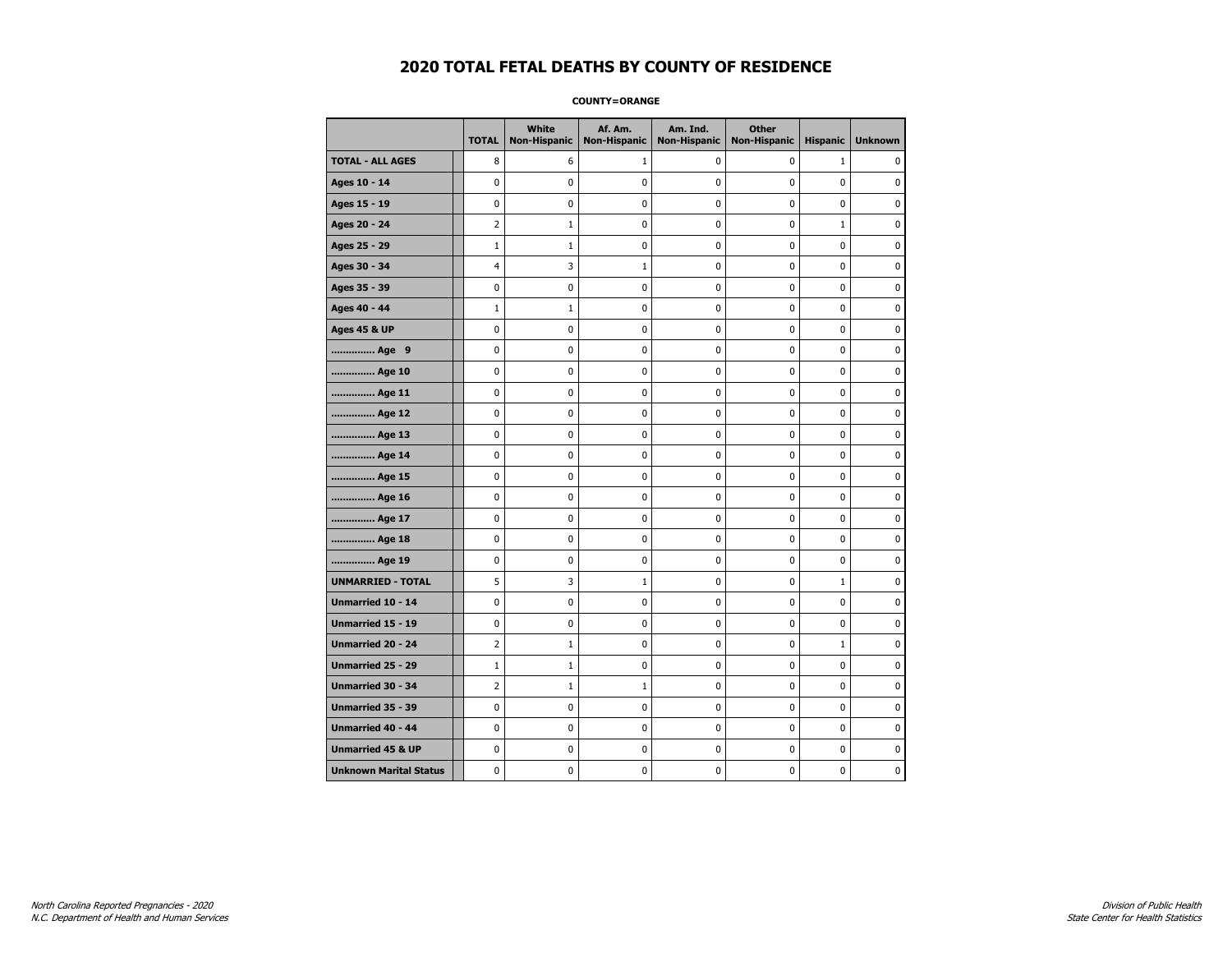**COUNTY=PAMLICO** 

|                               | <b>TOTAL</b> | White<br><b>Non-Hispanic</b> | Af. Am.<br><b>Non-Hispanic</b> | Am. Ind.<br><b>Non-Hispanic</b> | <b>Other</b><br><b>Non-Hispanic</b> | <b>Hispanic</b> | <b>Unknown</b> |
|-------------------------------|--------------|------------------------------|--------------------------------|---------------------------------|-------------------------------------|-----------------|----------------|
| <b>TOTAL - ALL AGES</b>       | $\mathbf{1}$ | $\mathbf{1}$                 | 0                              | 0                               | 0                                   | 0               | 0              |
| Ages 10 - 14                  | 0            | 0                            | 0                              | 0                               | 0                                   | 0               | 0              |
| Ages 15 - 19                  | 0            | 0                            | $\pmb{0}$                      | 0                               | $\pmb{0}$                           | 0               | 0              |
| Ages 20 - 24                  | 0            | 0                            | 0                              | 0                               | $\pmb{0}$                           | 0               | 0              |
| Ages 25 - 29                  | 0            | 0                            | 0                              | 0                               | 0                                   | 0               | $\mathbf 0$    |
| Ages 30 - 34                  | $\mathbf{1}$ | $\mathbf{1}$                 | 0                              | 0                               | $\pmb{0}$                           | 0               | $\mathbf 0$    |
| Ages 35 - 39                  | 0            | 0                            | 0                              | 0                               | 0                                   | 0               | $\mathbf 0$    |
| Ages 40 - 44                  | 0            | 0                            | $\pmb{0}$                      | 0                               | $\pmb{0}$                           | 0               | $\pmb{0}$      |
| <b>Ages 45 &amp; UP</b>       | 0            | 0                            | 0                              | 0                               | 0                                   | 0               | $\mathbf 0$    |
| Age 9                         | 0            | 0                            | 0                              | 0                               | 0                                   | 0               | 0              |
| Age 10                        | 0            | 0                            | 0                              | 0                               | $\mathbf 0$                         | 0               | $\mathbf 0$    |
| Age 11                        | 0            | 0                            | $\pmb{0}$                      | 0                               | $\pmb{0}$                           | 0               | $\mathbf 0$    |
| Age 12                        | 0            | 0                            | 0                              | 0                               | 0                                   | 0               | 0              |
| Age 13                        | 0            | 0                            | 0                              | 0                               | 0                                   | 0               | $\mathbf 0$    |
| Age 14                        | 0            | 0                            | 0                              | 0                               | $\mathbf 0$                         | 0               | $\mathbf 0$    |
| Age 15                        | 0            | 0                            | $\pmb{0}$                      | 0                               | $\pmb{0}$                           | 0               | $\pmb{0}$      |
| Age 16                        | 0            | 0                            | 0                              | 0                               | 0                                   | 0               | 0              |
| Age 17                        | 0            | 0                            | 0                              | 0                               | 0                                   | 0               | 0              |
| Age 18                        | 0            | 0                            | 0                              | 0                               | $\mathbf 0$                         | 0               | $\mathbf 0$    |
| Age 19                        | 0            | 0                            | $\pmb{0}$                      | 0                               | $\pmb{0}$                           | 0               | $\pmb{0}$      |
| <b>UNMARRIED - TOTAL</b>      | $\mathbf{1}$ | $\mathbf{1}$                 | 0                              | 0                               | 0                                   | 0               | 0              |
| Unmarried 10 - 14             | 0            | 0                            | 0                              | 0                               | $\pmb{0}$                           | 0               | $\mathbf 0$    |
| <b>Unmarried 15 - 19</b>      | 0            | 0                            | 0                              | 0                               | 0                                   | 0               | $\mathbf 0$    |
| Unmarried 20 - 24             | 0            | 0                            | $\pmb{0}$                      | 0                               | $\pmb{0}$                           | 0               | $\pmb{0}$      |
| <b>Unmarried 25 - 29</b>      | 0            | 0                            | 0                              | 0                               | 0                                   | 0               | 0              |
| Unmarried 30 - 34             | $\mathbf{1}$ | $\mathbf 1$                  | 0                              | 0                               | 0                                   | 0               | 0              |
| Unmarried 35 - 39             | 0            | 0                            | $\pmb{0}$                      | 0                               | $\pmb{0}$                           | 0               | $\mathbf 0$    |
| Unmarried 40 - 44             | 0            | 0                            | 0                              | 0                               | $\pmb{0}$                           | 0               | 0              |
| <b>Unmarried 45 &amp; UP</b>  | 0            | 0                            | 0                              | 0                               | $\pmb{0}$                           | 0               | $\pmb{0}$      |
| <b>Unknown Marital Status</b> | 0            | 0                            | 0                              | 0                               | 0                                   | 0               | $\mathbf 0$    |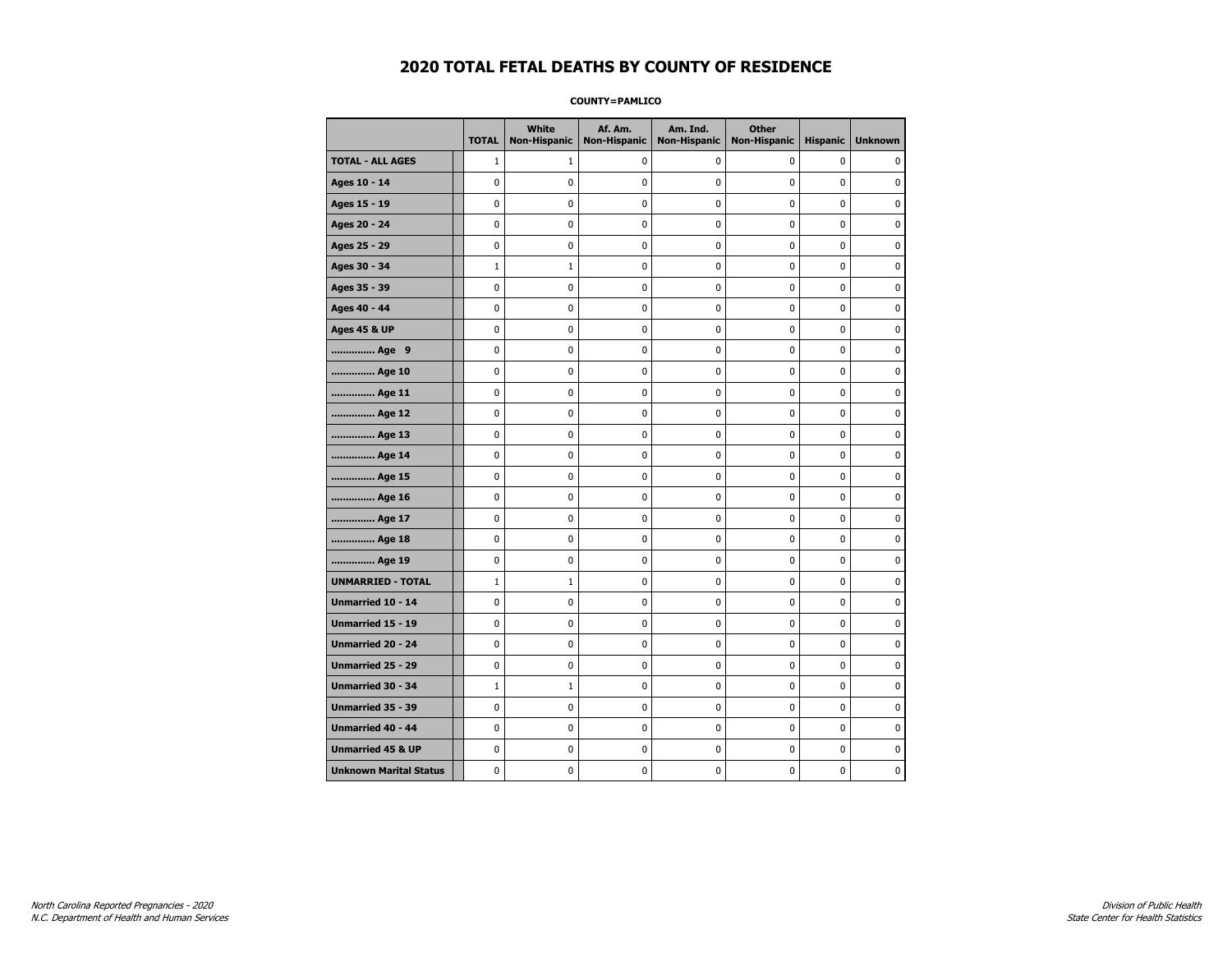#### **COUNTY=PASQUOTANK**

|                               | <b>TOTAL</b> | <b>White</b><br><b>Non-Hispanic</b> | Af. Am.<br><b>Non-Hispanic</b> | Am. Ind.<br><b>Non-Hispanic</b> | <b>Other</b><br><b>Non-Hispanic</b> | <b>Hispanic</b> | <b>Unknown</b> |
|-------------------------------|--------------|-------------------------------------|--------------------------------|---------------------------------|-------------------------------------|-----------------|----------------|
| <b>TOTAL - ALL AGES</b>       | 2            | 1                                   | 0                              | 0                               | 1                                   | 0               | 0              |
| Ages 10 - 14                  | $\mathbf 0$  | $\mathbf 0$                         | 0                              | 0                               | 0                                   | 0               | $\mathbf 0$    |
| Ages 15 - 19                  | 0            | 0                                   | $\mathbf{0}$                   | $\mathbf 0$                     | 0                                   | 0               | $\mathbf 0$    |
| Ages 20 - 24                  | $\mathbf 1$  | $\mathbf 1$                         | 0                              | 0                               | 0                                   | 0               | 0              |
| Ages 25 - 29                  | 0            | $\pmb{0}$                           | $\pmb{0}$                      | 0                               | 0                                   | 0               | 0              |
| Ages 30 - 34                  | 0            | 0                                   | 0                              | 0                               | 0                                   | 0               | 0              |
| Ages 35 - 39                  | $\mathbf 1$  | 0                                   | 0                              | 0                               | $1\,$                               | 0               | $\mathbf 0$    |
| Ages 40 - 44                  | $\mathbf 0$  | 0                                   | $\mathbf 0$                    | 0                               | 0                                   | 0               | 0              |
| <b>Ages 45 &amp; UP</b>       | $\mathbf 0$  | 0                                   | $\mathbf 0$                    | $\mathbf 0$                     | 0                                   | 0               | $\mathbf 0$    |
| Age 9                         | 0            | 0                                   | $\bf{0}$                       | 0                               | 0                                   | 0               | $\pmb{0}$      |
| Age 10                        | 0            | 0                                   | $\mathbf 0$                    | 0                               | 0                                   | 0               | 0              |
| Age 11                        | $\mathbf 0$  | 0                                   | 0                              | 0                               | 0                                   | 0               | 0              |
| Age 12                        | 0            | 0                                   | 0                              | 0                               | 0                                   | 0               | 0              |
| Age 13                        | 0            | 0                                   | 0                              | $\mathbf 0$                     | 0                                   | 0               | $\mathbf 0$    |
| Age 14                        | $\mathbf 0$  | 0                                   | $\mathbf 0$                    | 0                               | 0                                   | 0               | $\mathbf 0$    |
| Age 15                        | $\pmb{0}$    | 0                                   | $\pmb{0}$                      | $\pmb{0}$                       | 0                                   | 0               | 0              |
| Age 16                        | 0            | 0                                   | 0                              | 0                               | 0                                   | 0               | 0              |
| Age 17                        | 0            | 0                                   | 0                              | 0                               | 0                                   | 0               | $\mathbf 0$    |
| Age 18                        | 0            | 0                                   | $\mathbf 0$                    | 0                               | 0                                   | 0               | 0              |
| Age 19                        | $\mathbf 0$  | 0                                   | $\mathbf 0$                    | $\mathbf 0$                     | 0                                   | 0               | $\mathbf 0$    |
| <b>UNMARRIED - TOTAL</b>      | $\mathbf 1$  | $1\,$                               | $\bf{0}$                       | 0                               | 0                                   | 0               | $\pmb{0}$      |
| Unmarried 10 - 14             | $\pmb{0}$    | 0                                   | $\pmb{0}$                      | 0                               | 0                                   | 0               | $\pmb{0}$      |
| Unmarried 15 - 19             | 0            | 0                                   | 0                              | 0                               | 0                                   | 0               | 0              |
| Unmarried 20 - 24             | $\mathbf{1}$ | $\mathbf{1}$                        | 0                              | 0                               | 0                                   | 0               | 0              |
| <b>Unmarried 25 - 29</b>      | $\mathbf 0$  | 0                                   | 0                              | $\mathbf 0$                     | 0                                   | 0               | $\mathbf 0$    |
| <b>Unmarried 30 - 34</b>      | $\mathbf 0$  | 0                                   | $\mathbf 0$                    | $\pmb{0}$                       | 0                                   | 0               | $\mathbf 0$    |
| Unmarried 35 - 39             | 0            | 0                                   | 0                              | $\pmb{0}$                       | 0                                   | 0               | 0              |
| <b>Unmarried 40 - 44</b>      | 0            | 0                                   | 0                              | 0                               | 0                                   | 0               | 0              |
| <b>Unmarried 45 &amp; UP</b>  | 0            | 0                                   | 0                              | 0                               | 0                                   | 0               | 0              |
| <b>Unknown Marital Status</b> | $\mathbf 0$  | 0                                   | 0                              | 0                               | 0                                   | 0               | 0              |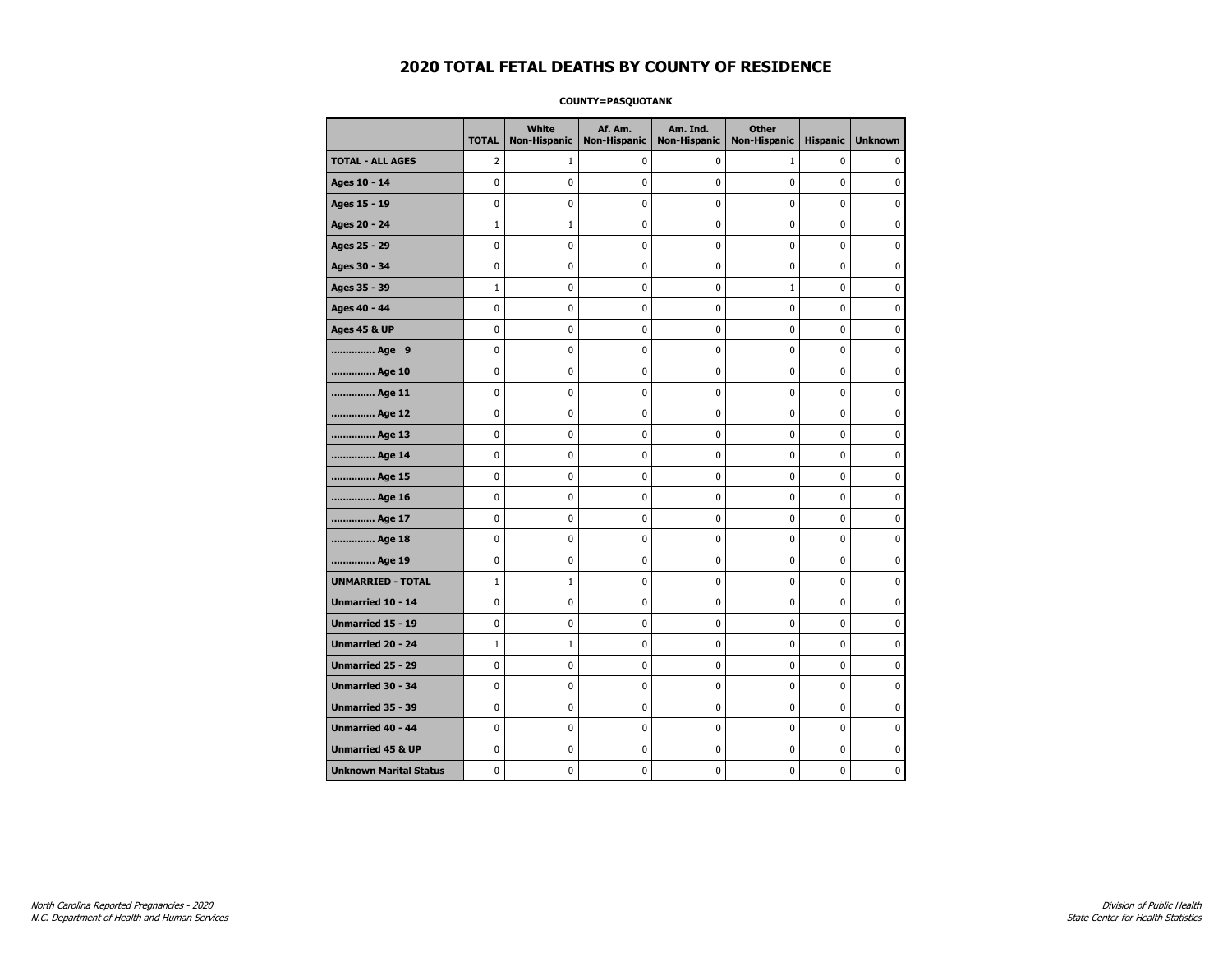**COUNTY=PENDER** 

|                               | <b>TOTAL</b>   | <b>White</b><br>Non-Hispanic | Af. Am.<br><b>Non-Hispanic</b> | Am. Ind.<br><b>Non-Hispanic</b> | <b>Other</b><br><b>Non-Hispanic</b> | <b>Hispanic</b> | <b>Unknown</b> |
|-------------------------------|----------------|------------------------------|--------------------------------|---------------------------------|-------------------------------------|-----------------|----------------|
| <b>TOTAL - ALL AGES</b>       | 3              | 2                            | 0                              | 0                               | $\mathbf 0$                         | $\mathbf{1}$    | 0              |
| Ages 10 - 14                  | $\mathbf 0$    | $\mathbf 0$                  | $\mathbf 0$                    | 0                               | $\mathbf 0$                         | $\mathbf 0$     | 0              |
| Ages 15 - 19                  | $\mathbf 0$    | 0                            | $\mathbf 0$                    | $\mathbf 0$                     | $\mathbf 0$                         | $\mathbf 0$     | 0              |
| Ages 20 - 24                  | $\mathbf{1}$   | $1\,$                        | $\pmb{0}$                      | $\pmb{0}$                       | $\mathbf 0$                         | $\mathbf 0$     | 0              |
| Ages 25 - 29                  | $\mathbf 0$    | 0                            | $\pmb{0}$                      | 0                               | 0                                   | $\mathbf 0$     | 0              |
| Ages 30 - 34                  | $\mathbf 0$    | 0                            | $\pmb{0}$                      | 0                               | 0                                   | 0               | 0              |
| Ages 35 - 39                  | $1\,$          | $\mathbf{1}$                 | $\mathbf 0$                    | 0                               | $\mathbf 0$                         | 0               | 0              |
| Ages 40 - 44                  | $\mathbf{1}$   | 0                            | $\mathbf 0$                    | $\mathbf 0$                     | $\mathbf 0$                         | $\mathbf{1}$    | 0              |
| <b>Ages 45 &amp; UP</b>       | $\pmb{0}$      | 0                            | $\pmb{0}$                      | $\pmb{0}$                       | $\pmb{0}$                           | 0               | 0              |
| Age 9                         | 0              | 0                            | $\pmb{0}$                      | 0                               | 0                                   | 0               | 0              |
| Age 10                        | $\mathbf 0$    | 0                            | $\pmb{0}$                      | 0                               | $\mathbf 0$                         | $\mathbf 0$     | 0              |
| Age 11                        | $\mathbf 0$    | $\mathbf 0$                  | $\mathbf 0$                    | $\mathbf 0$                     | $\mathbf 0$                         | $\mathbf 0$     | 0              |
| Age 12                        | $\mathbf 0$    | 0                            | $\mathbf 0$                    | 0                               | $\mathbf 0$                         | $\mathbf 0$     | 0              |
| Age 13                        | $\pmb{0}$      | 0                            | $\pmb{0}$                      | $\pmb{0}$                       | $\pmb{0}$                           | 0               | 0              |
| Age 14                        | $\mathbf 0$    | 0                            | $\pmb{0}$                      | 0                               | $\mathbf 0$                         | $\mathbf 0$     | 0              |
| Age 15                        | $\mathbf 0$    | 0                            | $\mathbf 0$                    | 0                               | $\mathbf 0$                         | $\mathbf 0$     | 0              |
| Age 16                        | $\mathbf 0$    | 0                            | $\mathbf 0$                    | $\mathbf 0$                     | $\mathbf 0$                         | $\mathbf 0$     | 0              |
| Age 17                        | $\mathbf 0$    | 0                            | $\mathbf 0$                    | $\mathbf 0$                     | $\mathbf 0$                         | $\mathbf 0$     | 0              |
| Age 18                        | $\mathbf 0$    | $\mathbf 0$                  | $\mathbf 0$                    | $\pmb{0}$                       | $\mathbf 0$                         | $\mathbf 0$     | 0              |
| Age 19                        | 0              | 0                            | 0                              | 0                               | 0                                   | 0               | 0              |
| <b>UNMARRIED - TOTAL</b>      | $\overline{2}$ | $\mathbf{1}$                 | $\pmb{0}$                      | 0                               | 0                                   | $\mathbf{1}$    | 0              |
| Unmarried 10 - 14             | $\mathbf 0$    | $\mathbf 0$                  | $\mathbf 0$                    | $\mathbf 0$                     | $\mathbf 0$                         | $\mathbf 0$     | 0              |
| Unmarried 15 - 19             | $\pmb{0}$      | $\pmb{0}$                    | $\pmb{0}$                      | $\pmb{0}$                       | $\pmb{0}$                           | $\pmb{0}$       | 0              |
| <b>Unmarried 20 - 24</b>      | $1\,$          | $\mathbf{1}$                 | $\pmb{0}$                      | 0                               | 0                                   | 0               | 0              |
| Unmarried 25 - 29             | 0              | 0                            | $\pmb{0}$                      | 0                               | 0                                   | 0               | 0              |
| Unmarried 30 - 34             | $\mathbf 0$    | 0                            | $\mathbf 0$                    | 0                               | $\mathbf 0$                         | $\mathbf 0$     | 0              |
| <b>Unmarried 35 - 39</b>      | $\mathbf 0$    | 0                            | $\mathbf 0$                    | 0                               | $\mathbf 0$                         | $\mathbf 0$     | 0              |
| Unmarried 40 - 44             | $1\,$          | 0                            | $\pmb{0}$                      | 0                               | 0                                   | $\mathbf 1$     | 0              |
| <b>Unmarried 45 &amp; UP</b>  | $\mathbf 0$    | 0                            | $\pmb{0}$                      | 0                               | 0                                   | 0               | 0              |
| <b>Unknown Marital Status</b> | $\mathbf 0$    | 0                            | $\pmb{0}$                      | 0                               | $\mathbf 0$                         | 0               | 0              |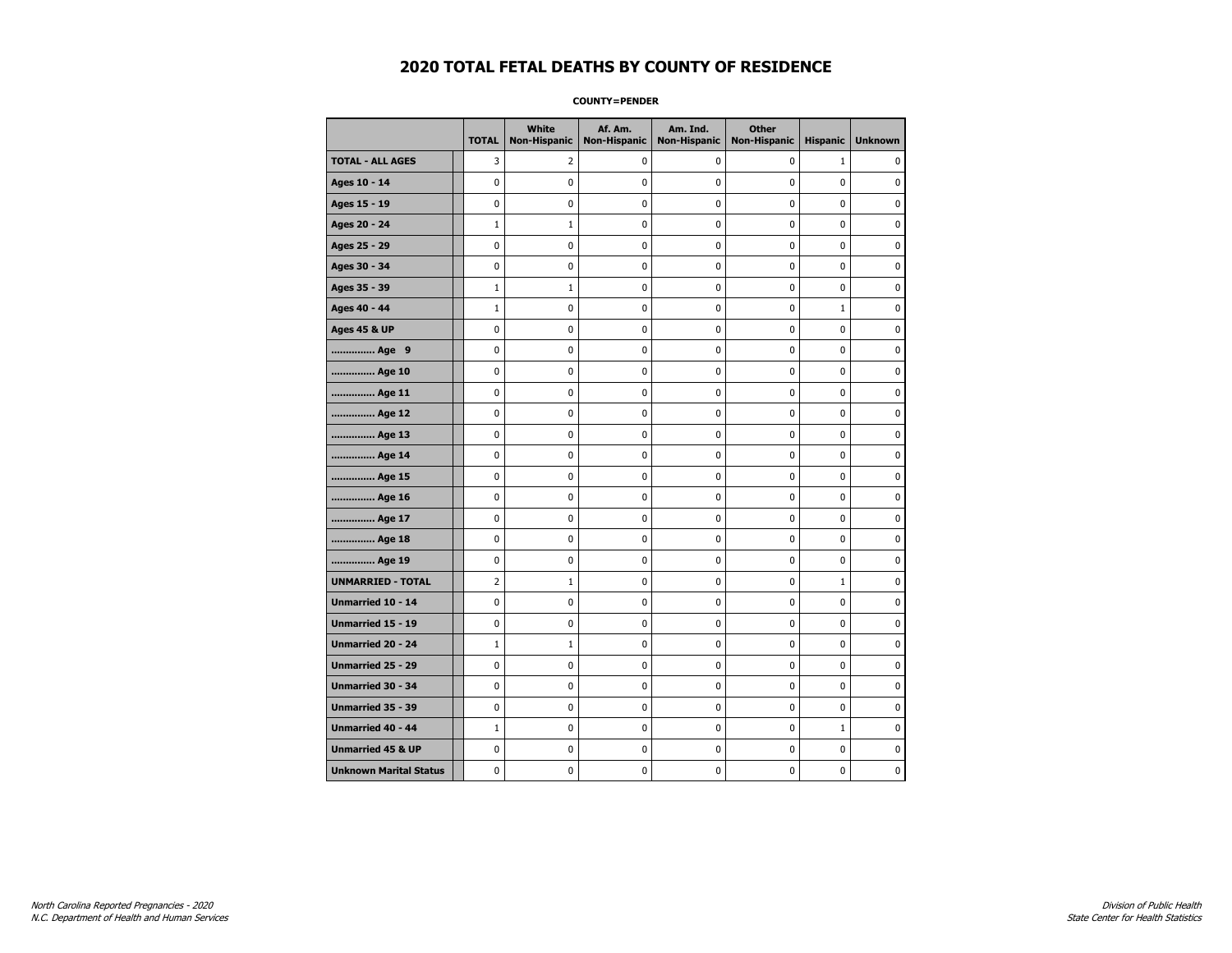#### **COUNTY=PERQUIMANS**

|                               | <b>TOTAL</b> | <b>White</b><br><b>Non-Hispanic</b> | Af. Am.<br><b>Non-Hispanic</b> | Am. Ind.<br><b>Non-Hispanic</b> | <b>Other</b><br><b>Non-Hispanic</b> | <b>Hispanic</b> | <b>Unknown</b> |
|-------------------------------|--------------|-------------------------------------|--------------------------------|---------------------------------|-------------------------------------|-----------------|----------------|
| <b>TOTAL - ALL AGES</b>       | 3            | 2                                   | 1                              | 0                               | 0                                   | 0               | 0              |
| Ages 10 - 14                  | $\mathbf 0$  | $\mathbf 0$                         | $\mathbf 0$                    | 0                               | 0                                   | 0               | $\mathbf 0$    |
| Ages 15 - 19                  | 0            | 0                                   | $\mathbf{0}$                   | $\mathbf 0$                     | 0                                   | 0               | $\mathbf 0$    |
| Ages 20 - 24                  | 0            | 0                                   | 0                              | 0                               | 0                                   | 0               | 0              |
| Ages 25 - 29                  | $\mathbf 1$  | $\mathbf{1}$                        | $\pmb{0}$                      | 0                               | 0                                   | 0               | 0              |
| Ages 30 - 34                  | $\mathbf 1$  | $\mathbf{1}$                        | 0                              | 0                               | 0                                   | 0               | 0              |
| Ages 35 - 39                  | $\mathbf 1$  | 0                                   | 1                              | 0                               | 0                                   | 0               | $\mathbf 0$    |
| Ages 40 - 44                  | $\mathbf 0$  | 0                                   | $\mathbf 0$                    | 0                               | 0                                   | 0               | $\mathbf 0$    |
| <b>Ages 45 &amp; UP</b>       | $\mathbf 0$  | 0                                   | $\mathbf 0$                    | $\mathbf 0$                     | 0                                   | 0               | $\mathbf 0$    |
| Age 9                         | 0            | 0                                   | $\bf{0}$                       | 0                               | 0                                   | 0               | $\pmb{0}$      |
| Age 10                        | 0            | 0                                   | $\mathbf 0$                    | 0                               | 0                                   | 0               | 0              |
| Age 11                        | $\mathbf 0$  | 0                                   | 0                              | 0                               | 0                                   | 0               | 0              |
| Age 12                        | 0            | 0                                   | 0                              | 0                               | 0                                   | 0               | 0              |
| Age 13                        | 0            | 0                                   | 0                              | $\mathbf 0$                     | 0                                   | 0               | $\mathbf 0$    |
| Age 14                        | $\mathbf 0$  | 0                                   | $\mathbf 0$                    | 0                               | 0                                   | 0               | $\mathbf 0$    |
| Age 15                        | $\pmb{0}$    | 0                                   | $\pmb{0}$                      | $\pmb{0}$                       | 0                                   | 0               | 0              |
| Age 16                        | 0            | 0                                   | 0                              | 0                               | 0                                   | 0               | 0              |
| Age 17                        | 0            | 0                                   | 0                              | 0                               | 0                                   | 0               | $\mathbf 0$    |
| Age 18                        | 0            | 0                                   | $\mathbf 0$                    | 0                               | 0                                   | 0               | 0              |
| Age 19                        | $\mathbf 0$  | 0                                   | $\mathbf 0$                    | $\mathbf 0$                     | 0                                   | 0               | $\mathbf 0$    |
| <b>UNMARRIED - TOTAL</b>      | 0            | 0                                   | $\bf{0}$                       | 0                               | 0                                   | 0               | $\pmb{0}$      |
| Unmarried 10 - 14             | $\pmb{0}$    | 0                                   | $\pmb{0}$                      | 0                               | 0                                   | 0               | $\pmb{0}$      |
| Unmarried 15 - 19             | $\mathbf 0$  | 0                                   | 0                              | 0                               | 0                                   | 0               | 0              |
| Unmarried 20 - 24             | 0            | 0                                   | 0                              | 0                               | 0                                   | 0               | 0              |
| <b>Unmarried 25 - 29</b>      | $\mathbf 0$  | 0                                   | 0                              | $\mathbf 0$                     | 0                                   | 0               | $\mathbf 0$    |
| <b>Unmarried 30 - 34</b>      | $\mathbf 0$  | 0                                   | $\mathbf 0$                    | $\pmb{0}$                       | 0                                   | 0               | $\mathbf 0$    |
| Unmarried 35 - 39             | 0            | 0                                   | 0                              | $\pmb{0}$                       | 0                                   | 0               | 0              |
| <b>Unmarried 40 - 44</b>      | 0            | 0                                   | 0                              | 0                               | 0                                   | 0               | 0              |
| <b>Unmarried 45 &amp; UP</b>  | 0            | 0                                   | 0                              | 0                               | 0                                   | 0               | 0              |
| <b>Unknown Marital Status</b> | $\mathbf 0$  | 0                                   | 0                              | 0                               | 0                                   | 0               | 0              |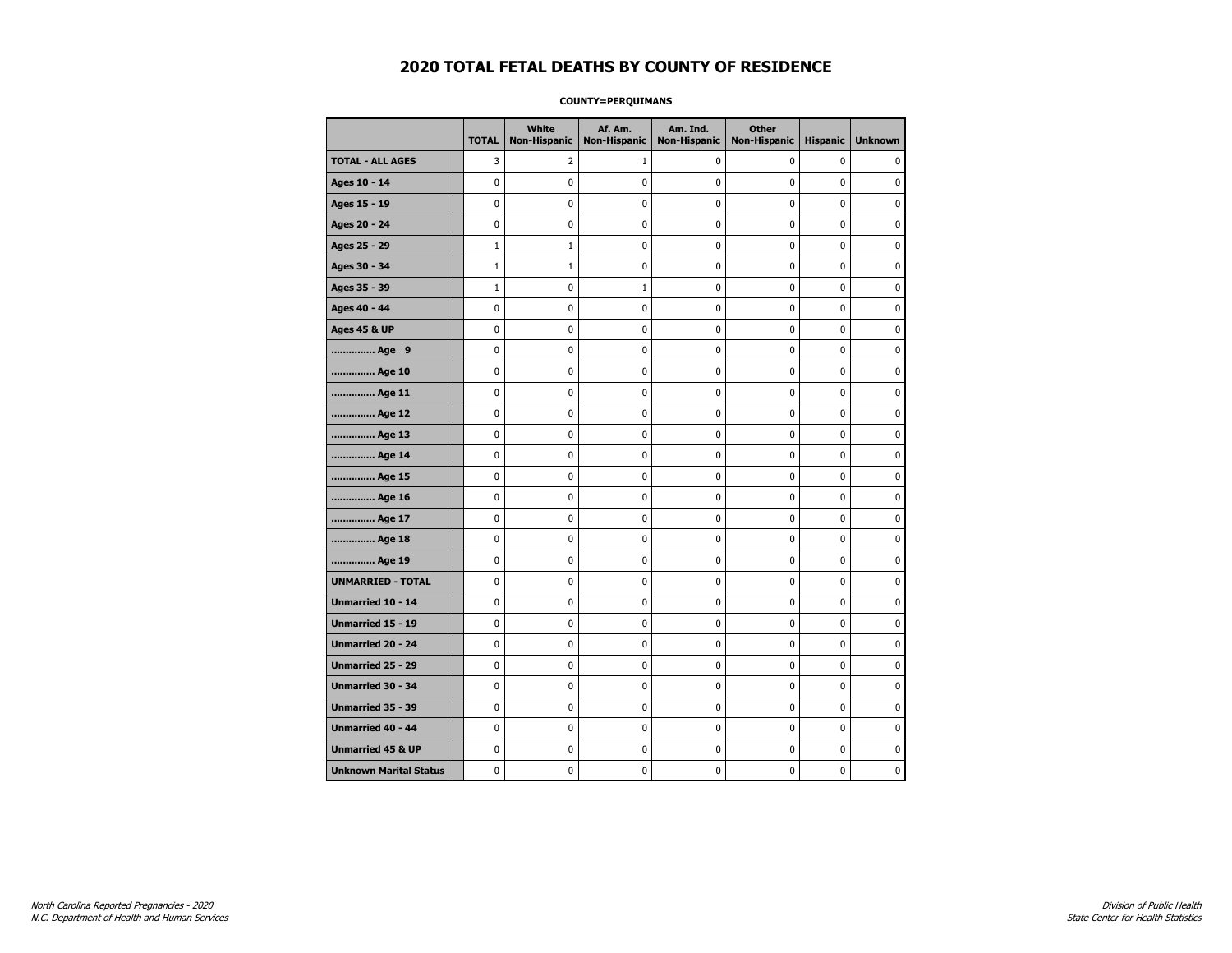**COUNTY=PERSON** 

|                               | <b>TOTAL</b>   | White<br>Non-Hispanic | Af. Am.<br><b>Non-Hispanic</b> | Am. Ind.<br><b>Non-Hispanic</b> | <b>Other</b><br>Non-Hispanic | <b>Hispanic</b> | <b>Unknown</b> |
|-------------------------------|----------------|-----------------------|--------------------------------|---------------------------------|------------------------------|-----------------|----------------|
| <b>TOTAL - ALL AGES</b>       | $\overline{2}$ | 2                     | 0                              | 0                               | 0                            | $\mathbf 0$     | 0              |
| Ages 10 - 14                  | $\mathbf 0$    | 0                     | 0                              | $\pmb{0}$                       | $\mathbf 0$                  | $\mathbf 0$     | $\mathbf 0$    |
| Ages 15 - 19                  | $\mathbf{1}$   | $\mathbf{1}$          | 0                              | $\mathbf 0$                     | $\mathbf 0$                  | 0               | 0              |
| Ages 20 - 24                  | $\mathbf{1}$   | $\mathbf{1}$          | 0                              | 0                               | 0                            | 0               | $\pmb{0}$      |
| Ages 25 - 29                  | $\mathbf 0$    | 0                     | 0                              | 0                               | $\mathbf 0$                  | 0               | 0              |
| Ages 30 - 34                  | $\mathbf 0$    | 0                     | 0                              | 0                               | $\mathbf 0$                  | 0               | 0              |
| Ages 35 - 39                  | 0              | 0                     | 0                              | 0                               | 0                            | 0               | 0              |
| Ages 40 - 44                  | 0              | $\mathbf{0}$          | 0                              | $\mathbf 0$                     | 0                            | $\mathbf{0}$    | $\mathbf 0$    |
| <b>Ages 45 &amp; UP</b>       | $\pmb{0}$      | 0                     | 0                              | 0                               | $\pmb{0}$                    | 0               | 0              |
| Age 9                         | $\mathbf 0$    | 0                     | 0                              | 0                               | 0                            | 0               | 0              |
| Age 10                        | 0              | 0                     | 0                              | 0                               | 0                            | 0               | 0              |
| Age 11                        | 0              | 0                     | 0                              | 0                               | 0                            | 0               | 0              |
| Age 12                        | $\mathbf 0$    | 0                     | $\mathbf 0$                    | $\mathbf 0$                     | $\mathbf 0$                  | 0               | $\mathbf 0$    |
| Age 13                        | 0              | 0                     | $\pmb{0}$                      | 0                               | 0                            | 0               | 0              |
| Age 14                        | 0              | 0                     | 0                              | 0                               | 0                            | 0               | 0              |
| Age 15                        | $\mathbf 0$    | 0                     | 0                              | 0                               | $\mathbf 0$                  | 0               | $\mathbf 0$    |
| Age 16                        | $\mathbf{1}$   | $1\,$                 | 0                              | $\mathbf 0$                     | $\mathbf 0$                  | $\mathbf 0$     | $\mathbf 0$    |
| Age 17                        | 0              | 0                     | 0                              | 0                               | $\mathbf 0$                  | 0               | 0              |
| Age 18                        | 0              | $\mathbf 0$           | 0                              | $\pmb{0}$                       | $\mathbf 0$                  | 0               | $\mathbf 0$    |
| Age 19                        | 0              | 0                     | 0                              | 0                               | 0                            | 0               | 0              |
| <b>UNMARRIED - TOTAL</b>      | 2              | 2                     | 0                              | 0                               | 0                            | 0               | 0              |
| Unmarried 10 - 14             | 0              | $\mathbf 0$           | 0                              | 0                               | 0                            | 0               | $\mathbf 0$    |
| Unmarried 15 - 19             | $\mathbf{1}$   | $\mathbf{1}$          | 0                              | 0                               | 0                            | 0               | 0              |
| Unmarried 20 - 24             | $\mathbf{1}$   | $1\,$                 | 0                              | 0                               | 0                            | 0               | 0              |
| Unmarried 25 - 29             | 0              | 0                     | 0                              | 0                               | 0                            | 0               | 0              |
| <b>Unmarried 30 - 34</b>      | 0              | 0                     | 0                              | 0                               | 0                            | 0               | 0              |
| <b>Unmarried 35 - 39</b>      | $\mathbf 0$    | 0                     | $\mathbf 0$                    | 0                               | $\mathbf 0$                  | 0               | $\mathbf 0$    |
| Unmarried 40 - 44             | $\pmb{0}$      | 0                     | 0                              | 0                               | $\pmb{0}$                    | 0               | 0              |
| <b>Unmarried 45 &amp; UP</b>  | 0              | 0                     | 0                              | 0                               | 0                            | 0               | 0              |
| <b>Unknown Marital Status</b> | 0              | 0                     | 0                              | 0                               | 0                            | 0               | 0              |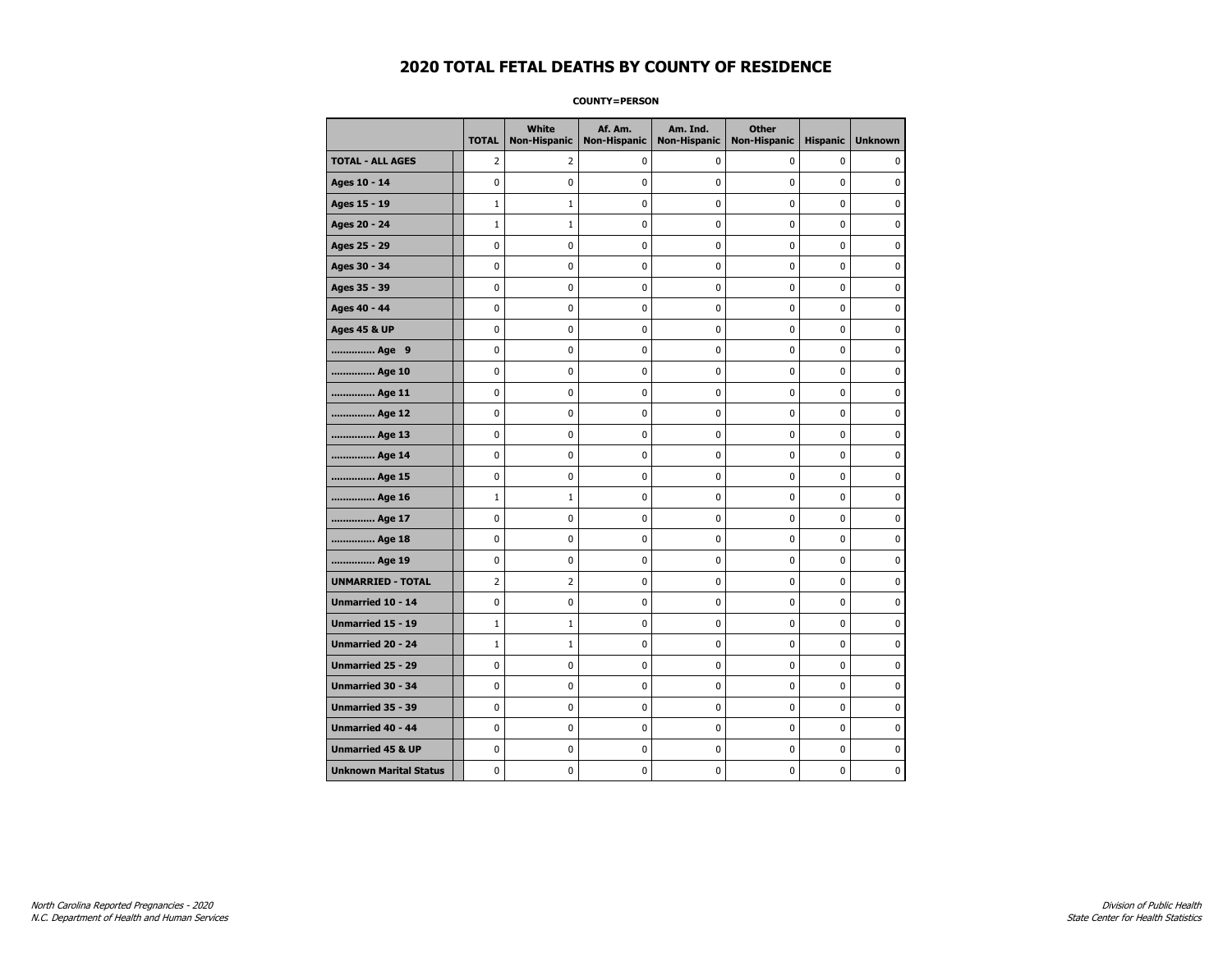**COUNTY=PITT** 

|                               | <b>TOTAL</b>   | White<br>Non-Hispanic | Af. Am.<br><b>Non-Hispanic</b> | Am. Ind.<br><b>Non-Hispanic</b> | <b>Other</b><br>Non-Hispanic | <b>Hispanic</b> | <b>Unknown</b> |
|-------------------------------|----------------|-----------------------|--------------------------------|---------------------------------|------------------------------|-----------------|----------------|
| <b>TOTAL - ALL AGES</b>       | 12             | 1                     | 10                             | 0                               | 0                            | $\mathbf{1}$    | 0              |
| Ages 10 - 14                  | $\mathbf 0$    | $\mathbf 0$           | 0                              | 0                               | 0                            | 0               | 0              |
| Ages 15 - 19                  | 0              | 0                     | 0                              | 0                               | 0                            | 0               | 0              |
| Ages 20 - 24                  | $\overline{2}$ | 0                     | $\overline{2}$                 | 0                               | 0                            | 0               | 0              |
| Ages 25 - 29                  | 5              | 0                     | 5                              | 0                               | 0                            | 0               | $\pmb{0}$      |
| Ages 30 - 34                  | 2              | $\mathbf 1$           | $\mathbf 1$                    | 0                               | 0                            | 0               | 0              |
| Ages 35 - 39                  | 3              | 0                     | 2                              | 0                               | 0                            | $\mathbf{1}$    | 0              |
| Ages 40 - 44                  | 0              | $\mathbf 0$           | 0                              | 0                               | 0                            | 0               | $\mathbf 0$    |
| <b>Ages 45 &amp; UP</b>       | 0              | 0                     | 0                              | 0                               | 0                            | 0               | 0              |
| Age 9                         | $\mathbf 0$    | $\mathbf 0$           | 0                              | 0                               | 0                            | 0               | $\mathbf 0$    |
| Age 10                        | 0              | 0                     | 0                              | 0                               | 0                            | 0               | 0              |
| Age 11                        | 0              | 0                     | 0                              | 0                               | 0                            | 0               | 0              |
| Age 12                        | 0              | 0                     | 0                              | 0                               | 0                            | 0               | 0              |
| Age 13                        | 0              | 0                     | 0                              | 0                               | 0                            | 0               | 0              |
| Age 14                        | 0              | 0                     | 0                              | 0                               | 0                            | 0               | 0              |
| Age 15                        | 0              | 0                     | 0                              | 0                               | 0                            | 0               | $\pmb{0}$      |
| Age 16                        | 0              | 0                     | $\bf{0}$                       | 0                               | 0                            | 0               | $\pmb{0}$      |
| Age 17                        | 0              | 0                     | 0                              | 0                               | 0                            | 0               | 0              |
| Age 18                        | 0              | $\mathbf 0$           | 0                              | 0                               | 0                            | 0               | $\pmb{0}$      |
| Age 19                        | $\mathbf 0$    | 0                     | 0                              | 0                               | 0                            | 0               | 0              |
| <b>UNMARRIED - TOTAL</b>      | 10             | $\mathbf{1}$          | 8                              | 0                               | 0                            | $\mathbf{1}$    | 0              |
| Unmarried 10 - 14             | 0              | 0                     | 0                              | 0                               | 0                            | 0               | 0              |
| Unmarried 15 - 19             | $\pmb{0}$      | 0                     | 0                              | $\pmb{0}$                       | 0                            | $\mathbf 0$     | $\mathbf 0$    |
| Unmarried 20 - 24             | 2              | $\mathbf 0$           | 2                              | 0                               | 0                            | 0               | 0              |
| <b>Unmarried 25 - 29</b>      | 4              | 0                     | 4                              | 0                               | 0                            | 0               | 0              |
| <b>Unmarried 30 - 34</b>      | 2              | $1\,$                 | $\mathbf{1}$                   | $\mathbf 0$                     | 0                            | 0               | $\mathbf 0$    |
| Unmarried 35 - 39             | 2              | 0                     | $\mathbf{1}$                   | 0                               | 0                            | $\mathbf{1}$    | $\mathbf 0$    |
| Unmarried 40 - 44             | $\pmb{0}$      | $\pmb{0}$             | $\pmb{0}$                      | 0                               | 0                            | 0               | $\pmb{0}$      |
| <b>Unmarried 45 &amp; UP</b>  | 0              | 0                     | 0                              | 0                               | 0                            | 0               | 0              |
| <b>Unknown Marital Status</b> | 0              | 0                     | 0                              | 0                               | 0                            | 0               | 0              |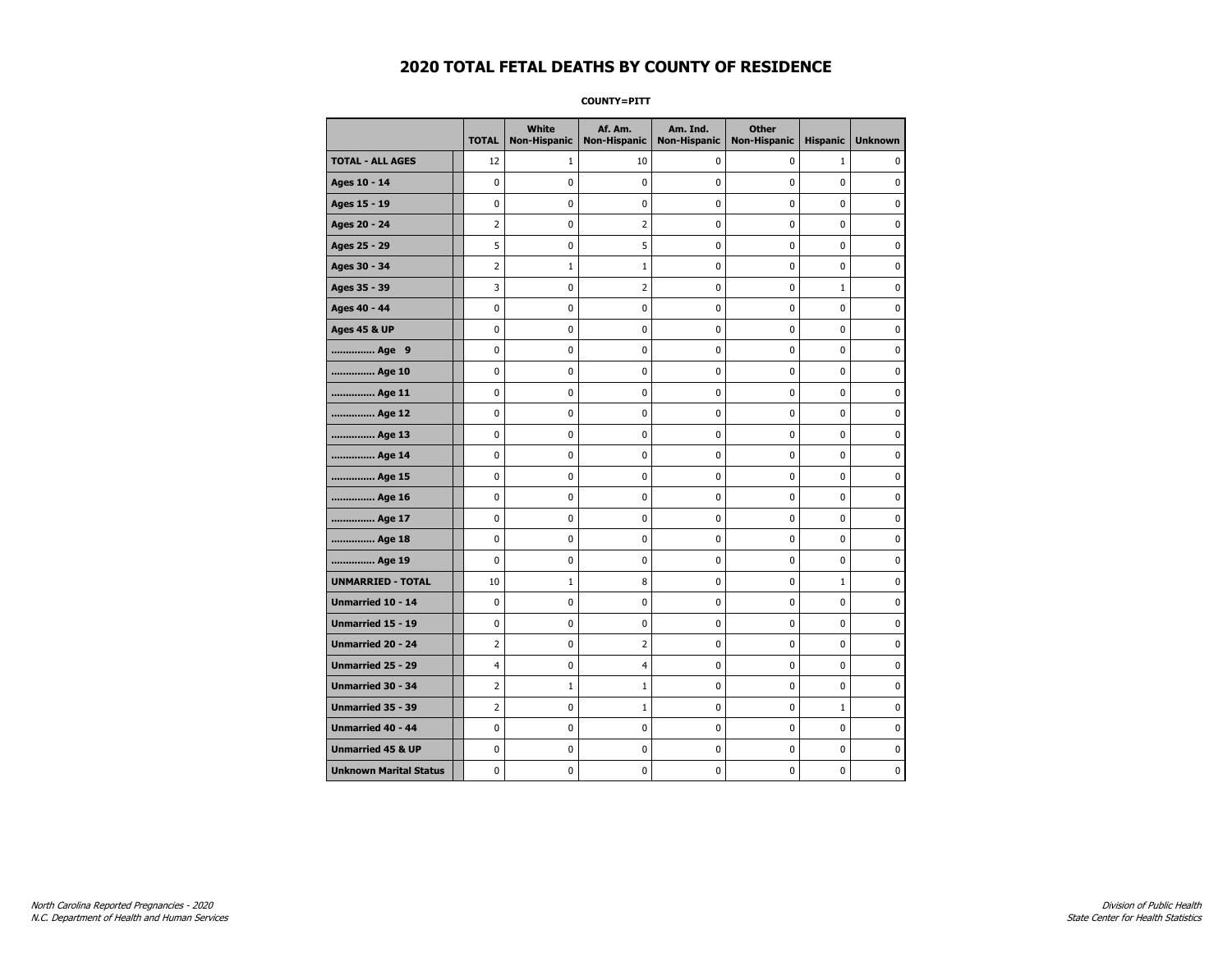**COUNTY=POLK** 

|                               | <b>TOTAL</b> | <b>White</b><br>Non-Hispanic | Af. Am.<br><b>Non-Hispanic</b> | Am. Ind.<br><b>Non-Hispanic</b> | <b>Other</b><br>Non-Hispanic | <b>Hispanic</b> | <b>Unknown</b> |
|-------------------------------|--------------|------------------------------|--------------------------------|---------------------------------|------------------------------|-----------------|----------------|
| <b>TOTAL - ALL AGES</b>       | 2            | $\mathbf{1}$                 | 1                              | 0                               | 0                            | 0               | 0              |
| Ages 10 - 14                  | $\mathbf 0$  | 0                            | 0                              | 0                               | $\mathbf 0$                  | 0               | 0              |
| Ages 15 - 19                  | 0            | 0                            | 0                              | 0                               | $\mathbf 0$                  | 0               | 0              |
| Ages 20 - 24                  | 1            | $\mathbf{1}$                 | 0                              | $\mathbf 0$                     | 0                            | 0               | 0              |
| Ages 25 - 29                  | $\mathbf 0$  | 0                            | 0                              | $\mathbf 0$                     | 0                            | 0               | $\mathbf 0$    |
| Ages 30 - 34                  | $\pmb{0}$    | 0                            | 0                              | 0                               | $\pmb{0}$                    | 0               | 0              |
| Ages 35 - 39                  | 0            | 0                            | 0                              | 0                               | 0                            | 0               | 0              |
| Ages 40 - 44                  | $\mathbf 0$  | 0                            | 0                              | 0                               | $\mathbf 0$                  | $\mathbf 0$     | 0              |
| <b>Ages 45 &amp; UP</b>       | 0            | 0                            | 0                              | 0                               | 0                            | 0               | 0              |
| Age 9                         | 0            | 0                            | 0                              | 0                               | 0                            | 0               | 0              |
| Age 10                        | $\mathbf 0$  | $\mathbf 0$                  | 0                              | 0                               | 0                            | 0               | $\mathbf 0$    |
| Age 11                        | $\mathbf 0$  | 0                            | 0                              | 0                               | 0                            | 0               | 0              |
| Age 12                        | $\pmb{0}$    | 0                            | $\bf{0}$                       | 0                               | $\pmb{0}$                    | 0               | $\pmb{0}$      |
| Age 13                        | $\pmb{0}$    | 0                            | $\pmb{0}$                      | 0                               | $\pmb{0}$                    | 0               | 0              |
| Age 14                        | 0            | 0                            | 0                              | 0                               | 0                            | 0               | 0              |
| Age 15                        | $\mathbf 0$  | 0                            | 0                              | 0                               | 0                            | 0               | $\mathbf 0$    |
| Age 16                        | $\mathbf 0$  | 0                            | 0                              | 0                               | $\mathbf 0$                  | 0               | $\mathbf 0$    |
| Age 17                        | 0            | 0                            | 0                              | 0                               | 0                            | 0               | 0              |
| Age 18                        | 0            | 0                            | 0                              | $\mathbf 0$                     | $\mathbf 0$                  | 0               | $\mathbf 0$    |
| Age 19                        | $\pmb{0}$    | 0                            | 0                              | 0                               | $\pmb{0}$                    | 0               | 0              |
| <b>UNMARRIED - TOTAL</b>      | $\mathbf{1}$ | 1                            | $\pmb{0}$                      | 0                               | $\pmb{0}$                    | 0               | 0              |
| Unmarried 10 - 14             | 0            | 0                            | 0                              | 0                               | 0                            | 0               | 0              |
| <b>Unmarried 15 - 19</b>      | 0            | 0                            | 0                              | 0                               | 0                            | 0               | 0              |
| <b>Unmarried 20 - 24</b>      | $\mathbf{1}$ | $\mathbf{1}$                 | 0                              | 0                               | $\mathbf 0$                  | $\mathbf 0$     | $\mathbf 0$    |
| Unmarried 25 - 29             | 0            | 0                            | 0                              | 0                               | 0                            | 0               | 0              |
| <b>Unmarried 30 - 34</b>      | 0            | $\mathbf{0}$                 | 0                              | 0                               | 0                            | 0               | $\mathbf 0$    |
| Unmarried 35 - 39             | $\pmb{0}$    | 0                            | $\pmb{0}$                      | 0                               | $\pmb{0}$                    | 0               | 0              |
| <b>Unmarried 40 - 44</b>      | $\mathbf 0$  | $\pmb{0}$                    | $\pmb{0}$                      | $\pmb{0}$                       | $\pmb{0}$                    | $\pmb{0}$       | $\pmb{0}$      |
| <b>Unmarried 45 &amp; UP</b>  | 0            | 0                            | 0                              | 0                               | 0                            | 0               | 0              |
| <b>Unknown Marital Status</b> | 0            | 0                            | 0                              | 0                               | 0                            | 0               | 0              |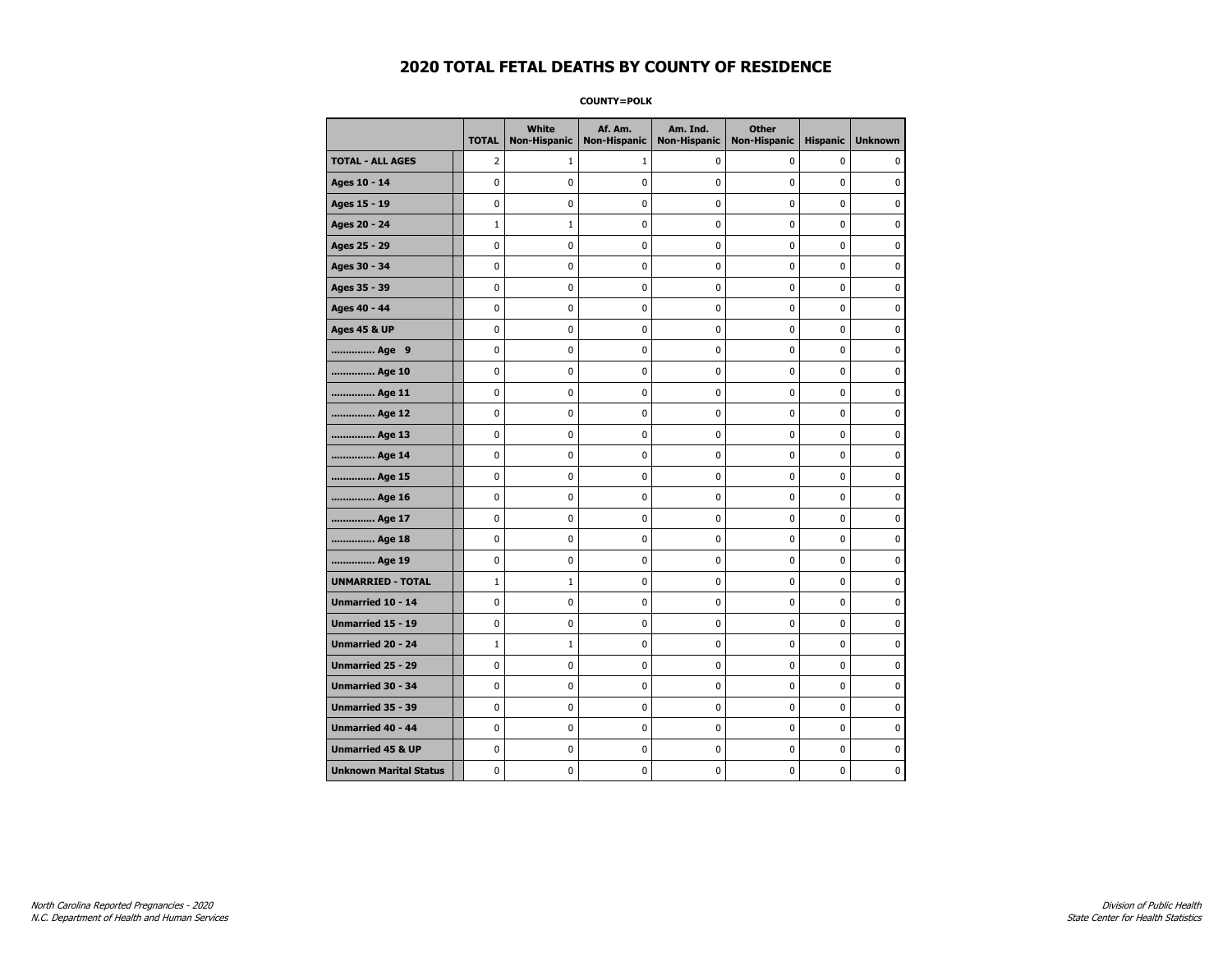#### **COUNTY=RANDOLPH**

|                               | <b>TOTAL</b>   | <b>White</b><br>Non-Hispanic | Af. Am.<br><b>Non-Hispanic</b> | Am. Ind.<br><b>Non-Hispanic</b> | <b>Other</b><br><b>Non-Hispanic</b> | <b>Hispanic</b> | <b>Unknown</b> |
|-------------------------------|----------------|------------------------------|--------------------------------|---------------------------------|-------------------------------------|-----------------|----------------|
| <b>TOTAL - ALL AGES</b>       | 9              | 7                            | 0                              | 0                               | 0                                   | $\overline{2}$  | 0              |
| Ages 10 - 14                  | 0              | 0                            | 0                              | 0                               | 0                                   | 0               | 0              |
| Ages 15 - 19                  | 0              | 0                            | 0                              | $\mathbf 0$                     | 0                                   | 0               | 0              |
| Ages 20 - 24                  | $\overline{2}$ | $\overline{2}$               | $\mathbf 0$                    | 0                               | $\mathbf 0$                         | 0               | 0              |
| Ages 25 - 29                  | $\overline{2}$ | $\mathbf{1}$                 | 0                              | 0                               | $\mathbf 0$                         | $\mathbf{1}$    | 0              |
| Ages 30 - 34                  | 3              | 3                            | 0                              | 0                               | 0                                   | 0               | $\pmb{0}$      |
| Ages 35 - 39                  | $\pmb{0}$      | $\pmb{0}$                    | $\pmb{0}$                      | $\pmb{0}$                       | 0                                   | 0               | 0              |
| Ages 40 - 44                  | 2              | $\mathbf{1}$                 | 0                              | 0                               | $\mathbf 0$                         | $\mathbf{1}$    | 0              |
| <b>Ages 45 &amp; UP</b>       | 0              | 0                            | 0                              | 0                               | 0                                   | 0               | 0              |
| Age 9                         | 0              | 0                            | 0                              | 0                               | 0                                   | 0               | 0              |
| Age 10                        | $\mathbf 0$    | 0                            | 0                              | 0                               | 0                                   | 0               | $\mathbf 0$    |
| Age 11                        | $\mathbf 0$    | 0                            | 0                              | $\mathbf 0$                     | $\mathbf 0$                         | 0               | $\mathbf 0$    |
| Age 12                        | 0              | 0                            | 0                              | 0                               | 0                                   | 0               | 0              |
| Age 13                        | 0              | 0                            | 0                              | $\mathbf 0$                     | $\mathbf 0$                         | $\mathbf{0}$    | $\mathbf 0$    |
| Age 14                        | $\mathbf 0$    | 0                            | 0                              | $\mathbf 0$                     | $\mathbf 0$                         | 0               | 0              |
| Age 15                        | $\mathbf 0$    | 0                            | $\pmb{0}$                      | 0                               | $\pmb{0}$                           | 0               | 0              |
| Age 16                        | 0              | 0                            | 0                              | 0                               | 0                                   | 0               | 0              |
| Age 17                        | $\mathbf 0$    | 0                            | 0                              | 0                               | 0                                   | 0               | 0              |
| Age 18                        | $\mathbf 0$    | 0                            | 0                              | 0                               | 0                                   | 0               | 0              |
| Age 19                        | $\mathbf 0$    | 0                            | 0                              | 0                               | 0                                   | 0               | 0              |
| <b>UNMARRIED - TOTAL</b>      | 3              | 2                            | 0                              | 0                               | 0                                   | $\mathbf{1}$    | 0              |
| <b>Unmarried 10 - 14</b>      | 0              | 0                            | 0                              | 0                               | 0                                   | 0               | 0              |
| Unmarried 15 - 19             | $\mathbf 0$    | 0                            | $\mathbf 0$                    | $\mathbf 0$                     | $\mathbf 0$                         | 0               | 0              |
| <b>Unmarried 20 - 24</b>      | $\mathbf{1}$   | $\mathbf{1}$                 | 0                              | 0                               | 0                                   | 0               | 0              |
| Unmarried 25 - 29             | 0              | $\mathbf 0$                  | 0                              | 0                               | 0                                   | 0               | $\mathbf 0$    |
| Unmarried 30 - 34             | $\pmb{0}$      | 0                            | $\pmb{0}$                      | 0                               | $\pmb{0}$                           | 0               | 0              |
| Unmarried 35 - 39             | $\mathbf 0$    | 0                            | 0                              | 0                               | 0                                   | 0               | 0              |
| <b>Unmarried 40 - 44</b>      | $\overline{2}$ | $\mathbf{1}$                 | 0                              | 0                               | 0                                   | $\mathbf{1}$    | 0              |
| <b>Unmarried 45 &amp; UP</b>  | 0              | 0                            | 0                              | 0                               | 0                                   | 0               | 0              |
| <b>Unknown Marital Status</b> | 0              | 0                            | 0                              | 0                               | 0                                   | 0               | 0              |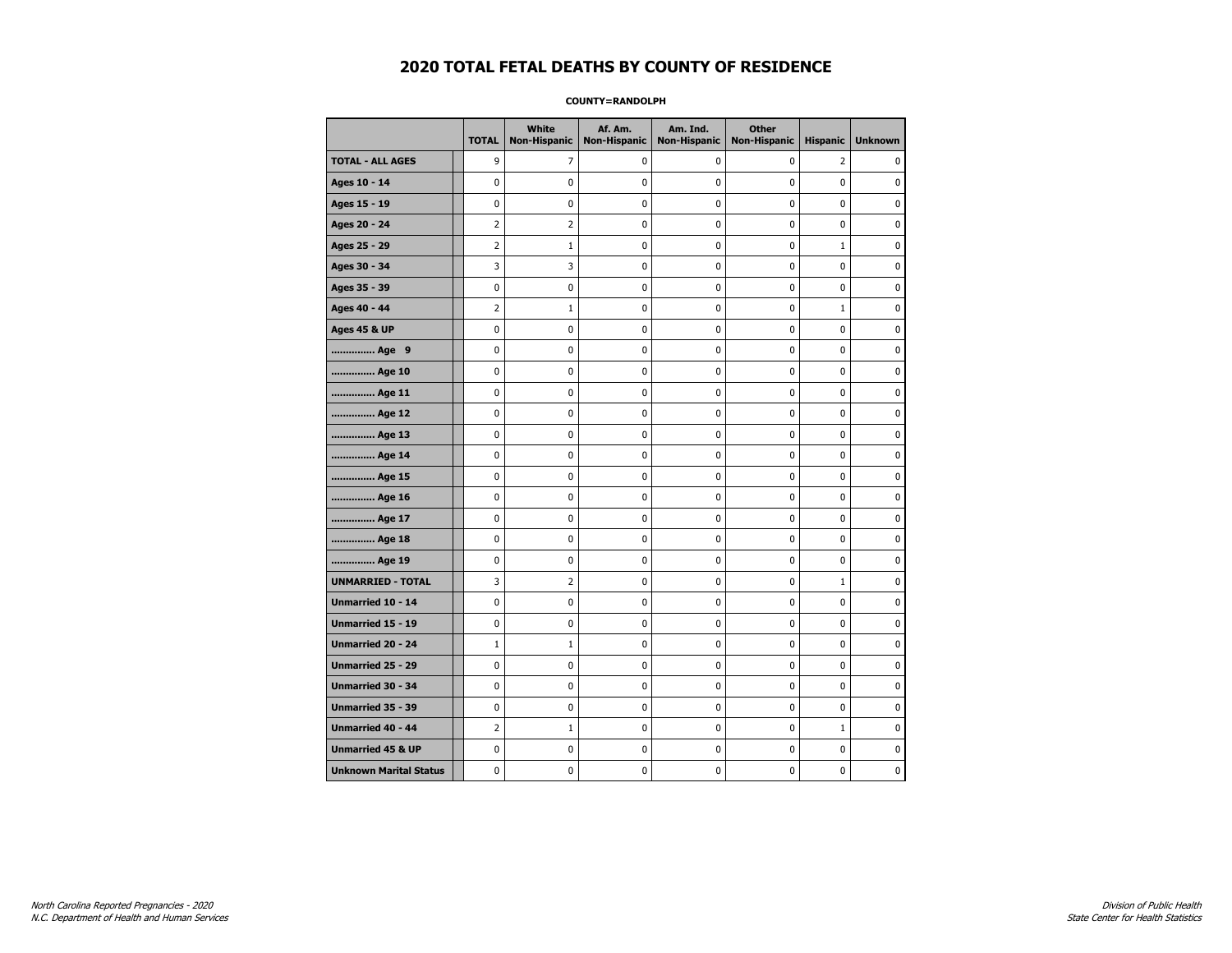**COUNTY=RICHMOND** 

|                               | <b>TOTAL</b>   | White<br>Non-Hispanic | Af. Am.<br><b>Non-Hispanic</b> | Am. Ind.<br><b>Non-Hispanic</b> | <b>Other</b><br><b>Non-Hispanic</b> | <b>Hispanic</b> | <b>Unknown</b> |
|-------------------------------|----------------|-----------------------|--------------------------------|---------------------------------|-------------------------------------|-----------------|----------------|
| <b>TOTAL - ALL AGES</b>       | 3              | $\mathbf{1}$          | 2                              | 0                               | 0                                   | 0               | $\mathbf{0}$   |
| Ages 10 - 14                  | 0              | 0                     | 0                              | 0                               | 0                                   | 0               | 0              |
| Ages 15 - 19                  | 0              | 0                     | 0                              | 0                               | $\pmb{0}$                           | 0               | $\mathbf 0$    |
| Ages 20 - 24                  | $\mathbf{1}$   | $\mathbf{1}$          | 0                              | 0                               | $\mathbf 0$                         | 0               | $\mathbf 0$    |
| Ages 25 - 29                  | $\overline{2}$ | 0                     | $\overline{2}$                 | 0                               | $\pmb{0}$                           | 0               | $\pmb{0}$      |
| Ages 30 - 34                  | 0              | 0                     | 0                              | 0                               | 0                                   | 0               | 0              |
| Ages 35 - 39                  | 0              | 0                     | 0                              | 0                               | 0                                   | 0               | 0              |
| Ages 40 - 44                  | 0              | 0                     | 0                              | 0                               | $\mathbf 0$                         | 0               | $\pmb{0}$      |
| <b>Ages 45 &amp; UP</b>       | 0              | 0                     | 0                              | 0                               | 0                                   | 0               | $\mathbf 0$    |
| Age 9                         | 0              | 0                     | 0                              | 0                               | $\mathbf 0$                         | 0               | $\mathbf 0$    |
| Age 10                        | 0              | 0                     | $\pmb{0}$                      | 0                               | $\pmb{0}$                           | 0               | 0              |
| Age 11                        | 0              | 0                     | 0                              | 0                               | 0                                   | 0               | $\mathbf 0$    |
| Age 12                        | 0              | 0                     | 0                              | 0                               | 0                                   | 0               | 0              |
| Age 13                        | 0              | 0                     | 0                              | 0                               | 0                                   | 0               | $\mathbf 0$    |
| Age 14                        | 0              | 0                     | 0                              | 0                               | $\mathbf 0$                         | 0               | $\mathbf 0$    |
| Age 15                        | 0              | 0                     | $\pmb{0}$                      | 0                               | $\pmb{0}$                           | 0               | $\pmb{0}$      |
| Age 16                        | 0              | 0                     | $\pmb{0}$                      | 0                               | $\pmb{0}$                           | 0               | $\mathbf 0$    |
| Age 17                        | 0              | 0                     | 0                              | 0                               | 0                                   | 0               | 0              |
| Age 18                        | 0              | 0                     | $\pmb{0}$                      | 0                               | $\pmb{0}$                           | 0               | $\pmb{0}$      |
| Age 19                        | 0              | 0                     | 0                              | 0                               | 0                                   | 0               | $\mathbf 0$    |
| <b>UNMARRIED - TOTAL</b>      | $\mathbf{1}$   | 0                     | $\mathbf{1}$                   | 0                               | $\mathbf 0$                         | 0               | $\mathbf 0$    |
| Unmarried 10 - 14             | 0              | 0                     | $\pmb{0}$                      | 0                               | $\pmb{0}$                           | 0               | 0              |
| Unmarried 15 - 19             | 0              | 0                     | $\pmb{0}$                      | 0                               | $\pmb{0}$                           | 0               | $\mathbf 0$    |
| Unmarried 20 - 24             | 0              | 0                     | 0                              | 0                               | 0                                   | 0               | 0              |
| Unmarried 25 - 29             | $\mathbf{1}$   | 0                     | $1\,$                          | 0                               | 0                                   | 0               | 0              |
| <b>Unmarried 30 - 34</b>      | 0              | 0                     | 0                              | 0                               | $\mathbf 0$                         | 0               | $\mathbf 0$    |
| Unmarried 35 - 39             | 0              | 0                     | 0                              | 0                               | $\mathbf 0$                         | 0               | $\mathbf 0$    |
| Unmarried 40 - 44             | 0              | 0                     | $\pmb{0}$                      | 0                               | $\pmb{0}$                           | 0               | 0              |
| <b>Unmarried 45 &amp; UP</b>  | 0              | 0                     | 0                              | 0                               | 0                                   | 0               | 0              |
| <b>Unknown Marital Status</b> | 0              | 0                     | 0                              | 0                               | 0                                   | 0               | $\mathbf 0$    |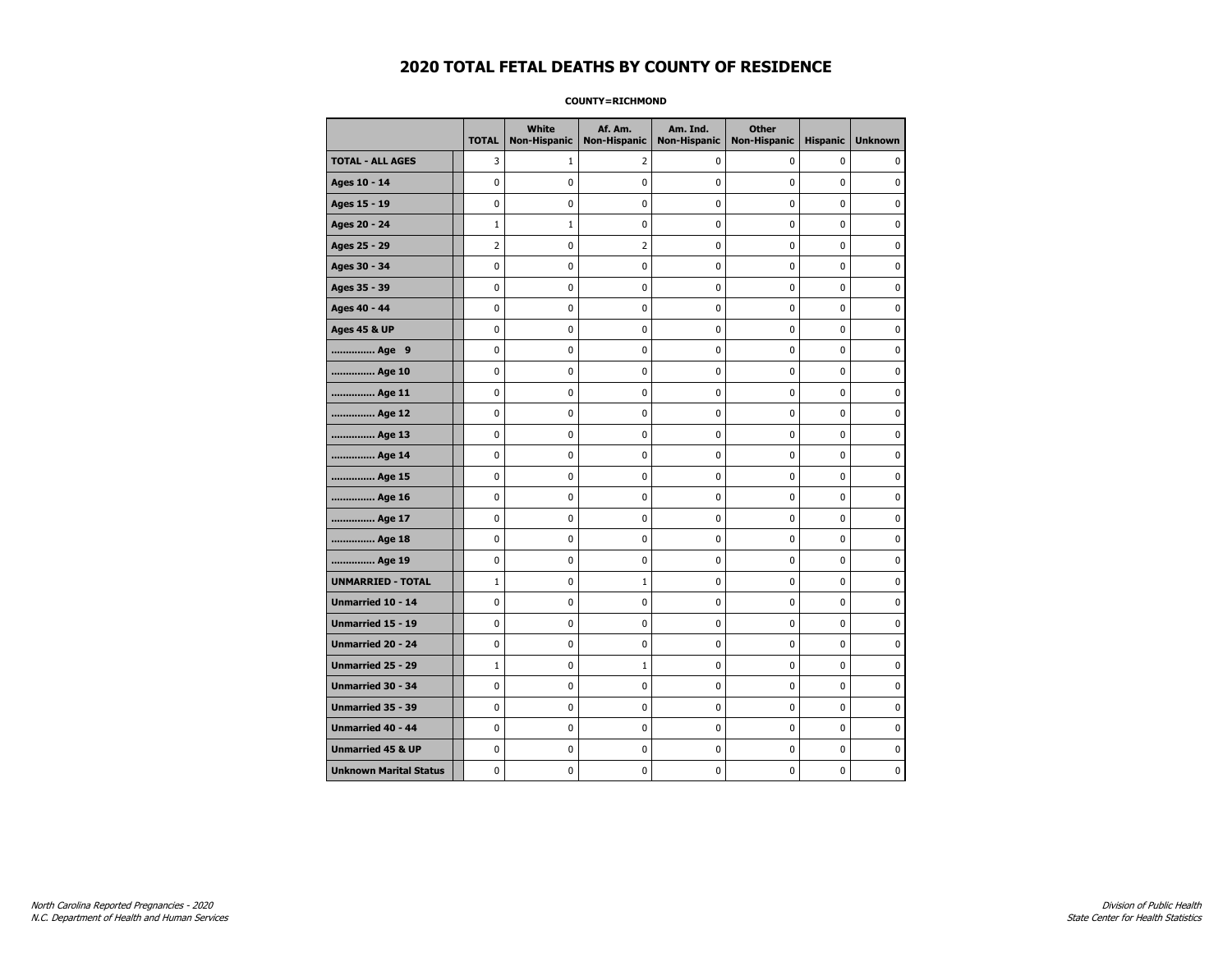#### **COUNTY=ROBESON**

|                               | <b>TOTAL</b>   | White<br>Non-Hispanic | Af. Am.<br><b>Non-Hispanic</b> | Am. Ind.<br><b>Non-Hispanic</b> | <b>Other</b><br><b>Non-Hispanic</b> | <b>Hispanic</b> | <b>Unknown</b> |
|-------------------------------|----------------|-----------------------|--------------------------------|---------------------------------|-------------------------------------|-----------------|----------------|
| <b>TOTAL - ALL AGES</b>       | 7              | 3                     | $\mathbf 0$                    | $\overline{4}$                  | 0                                   | $\mathbf 0$     | 0              |
| Ages 10 - 14                  | 0              | $\mathbf 0$           | $\mathbf 0$                    | $\mathbf 0$                     | 0                                   | $\mathbf 0$     | $\mathbf 0$    |
| Ages 15 - 19                  | $\mathbf 1$    | $\mathbf 1$           | $\mathbf 0$                    | $\pmb{0}$                       | 0                                   | 0               | $\pmb{0}$      |
| Ages 20 - 24                  | $\overline{2}$ | $\pmb{0}$             | $\mathbf 0$                    | $\overline{2}$                  | 0                                   | $\pmb{0}$       | 0              |
| Ages 25 - 29                  | $\mathbf 1$    | 1                     | 0                              | 0                               | 0                                   | 0               | 0              |
| Ages 30 - 34                  | $\overline{2}$ | $\mathbf{1}$          | $\mathbf 0$                    | $\mathbf{1}$                    | 0                                   | $\mathbf 0$     | 0              |
| Ages 35 - 39                  | $\mathbf 1$    | 0                     | $\mathbf 0$                    | 1                               | 0                                   | $\mathbf 0$     | 0              |
| Ages 40 - 44                  | 0              | 0                     | 0                              | 0                               | $\pmb{0}$                           | 0               | 0              |
| <b>Ages 45 &amp; UP</b>       | 0              | 0                     | 0                              | $\pmb{0}$                       | $\pmb{0}$                           | $\pmb{0}$       | 0              |
| Age 9                         | 0              | 0                     | 0                              | 0                               | 0                                   | 0               | 0              |
| Age 10                        | $\mathbf 0$    | 0                     | $\mathbf 0$                    | $\mathbf 0$                     | 0                                   | $\mathbf 0$     | 0              |
| Age 11                        | $\mathbf 0$    | 0                     | $\mathbf 0$                    | $\pmb{0}$                       | 0                                   | $\mathbf 0$     | 0              |
| Age 12                        | $\pmb{0}$      | 0                     | $\pmb{0}$                      | 0                               | 0                                   | 0               | 0              |
| Age 13                        | 0              | 0                     | $\mathbf 0$                    | $\mathbf 0$                     | 0                                   | 0               | 0              |
| Age 14                        | 0              | 0                     | 0                              | 0                               | 0                                   | 0               | 0              |
| Age 15                        | 0              | 0                     | $\mathbf 0$                    | 0                               | 0                                   | $\mathbf 0$     | 0              |
| Age 16                        | $\mathbf 0$    | 0                     | $\mathbf 0$                    | $\mathbf 0$                     | 0                                   | 0               | 0              |
| Age 17                        | $\mathbf 1$    | $1\,$                 | 0                              | $\pmb{0}$                       | 0                                   | 0               | 0              |
| Age 18                        | 0              | 0                     | 0                              | 0                               | 0                                   | 0               | 0              |
| Age 19                        | 0              | 0                     | 0                              | 0                               | 0                                   | 0               | 0              |
| <b>UNMARRIED - TOTAL</b>      | $\overline{4}$ | $\mathbf{1}$          | $\mathbf 0$                    | 3                               | 0                                   | 0               | 0              |
| Unmarried 10 - 14             | $\mathbf 0$    | 0                     | $\mathbf 0$                    | $\mathbf 0$                     | 0                                   | $\mathbf 0$     | 0              |
| Unmarried 15 - 19             | $1\,$          | $1\,$                 | 0                              | $\pmb{0}$                       | 0                                   | $\pmb{0}$       | $\pmb{0}$      |
| Unmarried 20 - 24             | 2              | 0                     | 0                              | 2                               | 0                                   | 0               | 0              |
| Unmarried 25 - 29             | 0              | 0                     | $\mathbf 0$                    | 0                               | 0                                   | $\mathbf 0$     | 0              |
| Unmarried 30 - 34             | $\pmb{0}$      | 0                     | 0                              | $\pmb{0}$                       | 0                                   | $\mathbf 0$     | 0              |
| <b>Unmarried 35 - 39</b>      | $\mathbf{1}$   | 0                     | $\mathbf 0$                    | $\mathbf{1}$                    | 0                                   | $\mathbf 0$     | 0              |
| Unmarried 40 - 44             | $\mathbf 0$    | $\mathbf 0$           | $\mathbf 0$                    | $\pmb{0}$                       | 0                                   | $\mathbf 0$     | $\mathbf 0$    |
| <b>Unmarried 45 &amp; UP</b>  | 0              | 0                     | 0                              | 0                               | 0                                   | 0               | 0              |
| <b>Unknown Marital Status</b> | 0              | $\mathbf 0$           | $\mathbf 0$                    | $\pmb{0}$                       | 0                                   | 0               | 0              |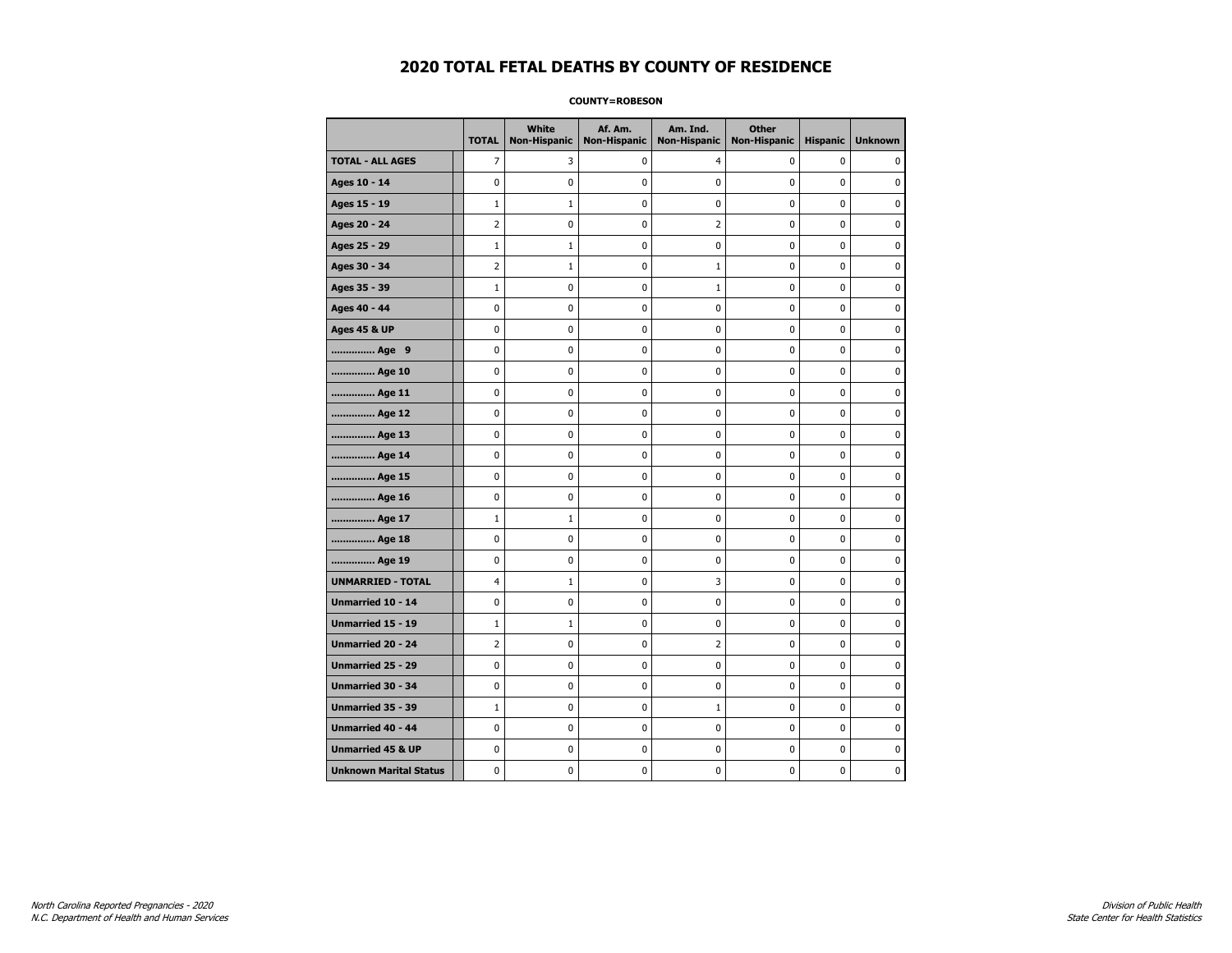**COUNTY=ROWAN** 

|                               | <b>TOTAL</b>   | <b>White</b><br><b>Non-Hispanic</b> | Af. Am.<br><b>Non-Hispanic</b> | Am. Ind.<br><b>Non-Hispanic</b> | <b>Other</b><br><b>Non-Hispanic</b> | <b>Hispanic</b> | <b>Unknown</b> |
|-------------------------------|----------------|-------------------------------------|--------------------------------|---------------------------------|-------------------------------------|-----------------|----------------|
| <b>TOTAL - ALL AGES</b>       | 11             | 2                                   | 5                              | 0                               | $\mathbf{1}$                        | 3               | $\mathbf{0}$   |
| Ages 10 - 14                  | 0              | $\mathbf 0$                         | 0                              | $\mathbf 0$                     | 0                                   | 0               | 0              |
| Ages 15 - 19                  | 0              | 0                                   | 0                              | 0                               | $\mathbf 0$                         | 0               | $\mathbf 0$    |
| Ages 20 - 24                  | 5              | 1                                   | 2                              | 0                               | $\pmb{0}$                           | $\overline{2}$  | $\pmb{0}$      |
| Ages 25 - 29                  | 2              | 0                                   | 2                              | 0                               | 0                                   | 0               | 0              |
| Ages 30 - 34                  | $\overline{2}$ | 1                                   | 0                              | 0                               | $\pmb{0}$                           | $\mathbf{1}$    | 0              |
| Ages 35 - 39                  | 2              | 0                                   | 1                              | 0                               | $\mathbf{1}$                        | 0               | 0              |
| Ages 40 - 44                  | 0              | 0                                   | 0                              | 0                               | $\mathbf 0$                         | 0               | $\mathbf 0$    |
| <b>Ages 45 &amp; UP</b>       | 0              | 0                                   | 0                              | 0                               | $\pmb{0}$                           | 0               | 0              |
| Age 9                         | 0              | 0                                   | 0                              | 0                               | 0                                   | 0               | 0              |
| Age 10                        | 0              | 0                                   | 0                              | 0                               | $\pmb{0}$                           | 0               | $\mathbf 0$    |
| Age 11                        | 0              | 0                                   | 0                              | 0                               | $\mathbf 0$                         | 0               | $\mathbf 0$    |
| Age 12                        | 0              | 0                                   | 0                              | 0                               | $\mathbf 0$                         | 0               | $\mathbf 0$    |
| Age 13                        | 0              | 0                                   | 0                              | 0                               | $\pmb{0}$                           | 0               | 0              |
| Age 14                        | 0              | 0                                   | 0                              | 0                               | 0                                   | 0               | 0              |
| Age 15                        | 0              | 0                                   | 0                              | 0                               | 0                                   | 0               | $\mathbf 0$    |
| Age 16                        | 0              | 0                                   | 0                              | 0                               | $\mathbf 0$                         | 0               | $\mathbf 0$    |
| Age 17                        | 0              | 0                                   | 0                              | 0                               | 0                                   | 0               | $\mathbf 0$    |
| Age 18                        | 0              | $\mathbf 0$                         | 0                              | 0                               | $\mathbf 0$                         | 0               | $\pmb{0}$      |
| Age 19                        | 0              | 0                                   | 0                              | 0                               | 0                                   | 0               | 0              |
| <b>UNMARRIED - TOTAL</b>      | 8              | 0                                   | 5                              | 0                               | 0                                   | 3               | 0              |
| Unmarried 10 - 14             | 0              | 0                                   | 0                              | 0                               | $\mathbf 0$                         | 0               | $\mathbf 0$    |
| Unmarried 15 - 19             | 0              | 0                                   | 0                              | 0                               | $\pmb{0}$                           | 0               | 0              |
| Unmarried 20 - 24             | 4              | 0                                   | 2                              | 0                               | 0                                   | 2               | 0              |
| Unmarried 25 - 29             | 2              | 0                                   | 2                              | 0                               | 0                                   | 0               | 0              |
| <b>Unmarried 30 - 34</b>      | $\mathbf{1}$   | 0                                   | 0                              | 0                               | 0                                   | $\mathbf{1}$    | $\mathbf 0$    |
| <b>Unmarried 35 - 39</b>      | $1\,$          | 0                                   | 1                              | 0                               | $\mathbf 0$                         | 0               | $\mathbf 0$    |
| Unmarried 40 - 44             | 0              | 0                                   | 0                              | 0                               | $\pmb{0}$                           | 0               | 0              |
| <b>Unmarried 45 &amp; UP</b>  | 0              | 0                                   | 0                              | 0                               | 0                                   | 0               | 0              |
| <b>Unknown Marital Status</b> | 0              | 0                                   | 0                              | 0                               | 0                                   | 0               | 0              |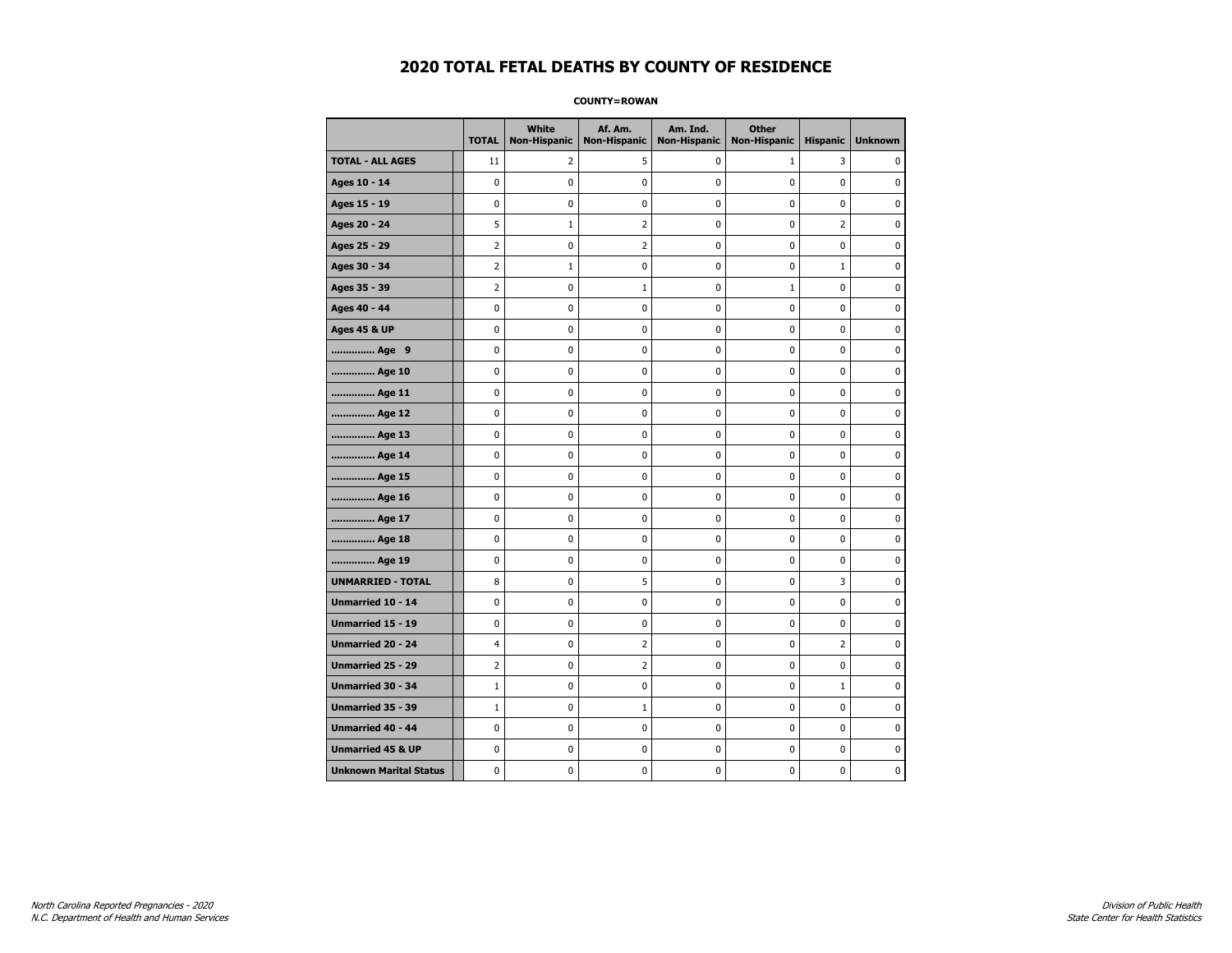#### **COUNTY=RUTHERFORD**

|                               | <b>TOTAL</b>   | <b>White</b><br>Non-Hispanic | Af. Am.<br><b>Non-Hispanic</b> | Am. Ind.<br><b>Non-Hispanic</b> | <b>Other</b><br><b>Non-Hispanic</b> | <b>Hispanic</b> | <b>Unknown</b> |
|-------------------------------|----------------|------------------------------|--------------------------------|---------------------------------|-------------------------------------|-----------------|----------------|
| <b>TOTAL - ALL AGES</b>       | 8              | 5                            | 2                              | 1                               | 0                                   | 0               | 0              |
| Ages 10 - 14                  | 0              | 0                            | 0                              | 0                               | 0                                   | 0               | 0              |
| Ages 15 - 19                  | 4              | 3                            | 0                              | $\mathbf{1}$                    | $\mathbf 0$                         | $\mathbf 0$     | 0              |
| Ages 20 - 24                  | $\mathbf{1}$   | 0                            | $\mathbf 1$                    | 0                               | 0                                   | $\mathbf{0}$    | 0              |
| Ages 25 - 29                  | 3              | 2                            | 1                              | 0                               | $\pmb{0}$                           | 0               | 0              |
| Ages 30 - 34                  | 0              | 0                            | 0                              | 0                               | 0                                   | 0               | 0              |
| Ages 35 - 39                  | 0              | 0                            | 0                              | 0                               | 0                                   | 0               | 0              |
| Ages 40 - 44                  | 0              | 0                            | 0                              | 0                               | 0                                   | 0               | 0              |
| <b>Ages 45 &amp; UP</b>       | 0              | 0                            | 0                              | 0                               | 0                                   | $\mathbf 0$     | 0              |
| Age 9                         | 0              | 0                            | 0                              | $\pmb{0}$                       | 0                                   | $\mathbf 0$     | 0              |
| Age 10                        | 0              | $\mathbf 0$                  | $\mathbf 0$                    | $\mathbf 0$                     | 0                                   | $\mathbf 0$     | 0              |
| Age 11                        | 0              | $\pmb{0}$                    | $\bf{0}$                       | $\pmb{0}$                       | $\mathbf 0$                         | $\pmb{0}$       | 0              |
| Age 12                        | 0              | 0                            | 0                              | 0                               | 0                                   | 0               | 0              |
| Age 13                        | 0              | 0                            | 0                              | 0                               | 0                                   | $\mathbf 0$     | $\mathbf 0$    |
| Age 14                        | 0              | 0                            | 0                              | 0                               | 0                                   | 0               | 0              |
| Age 15                        | 0              | 0                            | 0                              | 0                               | 0                                   | 0               | 0              |
| Age 16                        | 0              | 0                            | 0                              | $\mathbf 0$                     | 0                                   | $\mathbf 0$     | 0              |
| Age 17                        | 0              | 0                            | 0                              | $\mathbf 0$                     | 0                                   | $\mathbf 0$     | $\mathbf 0$    |
| Age 18                        | 3              | 3                            | 0                              | $\mathbf 0$                     | 0                                   | $\mathbf{0}$    | 0              |
| Age 19                        | $\mathbf{1}$   | 0                            | 0                              | $\mathbf 1$                     | $\pmb{0}$                           | $\pmb{0}$       | 0              |
| <b>UNMARRIED - TOTAL</b>      | 7              | 4                            | $\overline{2}$                 | $\mathbf 1$                     | 0                                   | 0               | 0              |
| Unmarried 10 - 14             | 0              | 0                            | 0                              | 0                               | 0                                   | $\mathbf 0$     | 0              |
| Unmarried 15 - 19             | 4              | 3                            | 0                              | $\mathbf 1$                     | 0                                   | $\mathbf 0$     | 0              |
| <b>Unmarried 20 - 24</b>      | $\mathbf{1}$   | 0                            | $\mathbf{1}$                   | 0                               | 0                                   | 0               | 0              |
| <b>Unmarried 25 - 29</b>      | $\overline{2}$ | $\mathbf{1}$                 | $\mathbf 1$                    | $\mathbf 0$                     | 0                                   | $\mathbf 0$     | $\mathbf{0}$   |
| Unmarried 30 - 34             | 0              | 0                            | 0                              | $\pmb{0}$                       | $\pmb{0}$                           | $\pmb{0}$       | 0              |
| Unmarried 35 - 39             | 0              | $\pmb{0}$                    | $\pmb{0}$                      | $\pmb{0}$                       | $\pmb{0}$                           | $\mathbf 0$     | $\pmb{0}$      |
| Unmarried 40 - 44             | 0              | 0                            | 0                              | 0                               | 0                                   | 0               | 0              |
| <b>Unmarried 45 &amp; UP</b>  | 0              | 0                            | 0                              | 0                               | 0                                   | 0               | 0              |
| <b>Unknown Marital Status</b> | 0              | 0                            | 0                              | 0                               | 0                                   | $\mathbf 0$     | 0              |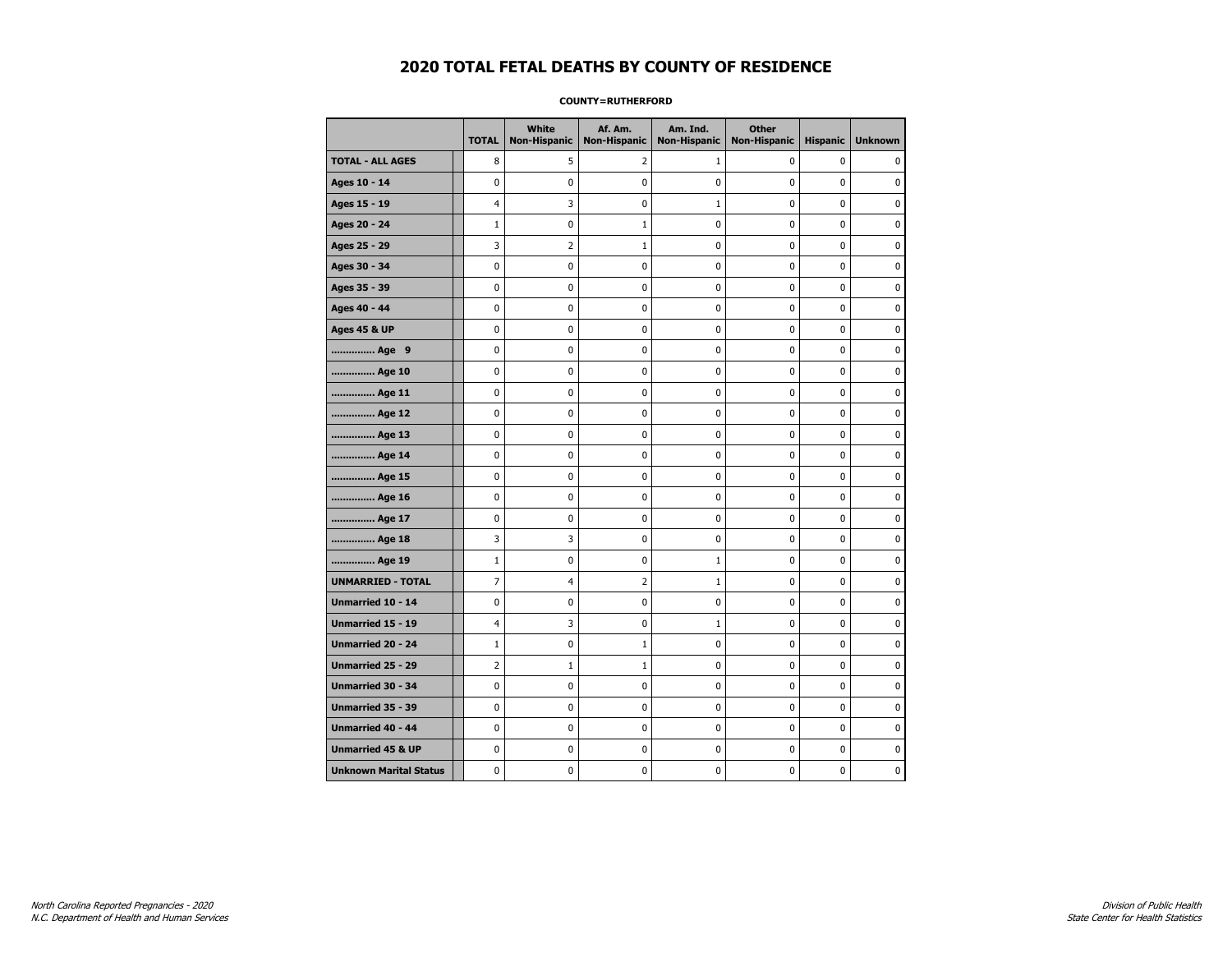#### **COUNTY=SAMPSON**

|                               | <b>TOTAL</b> | <b>White</b><br>Non-Hispanic | Af. Am.<br><b>Non-Hispanic</b> | Am. Ind.<br><b>Non-Hispanic</b> | <b>Other</b><br><b>Non-Hispanic</b> | <b>Hispanic</b> | <b>Unknown</b> |
|-------------------------------|--------------|------------------------------|--------------------------------|---------------------------------|-------------------------------------|-----------------|----------------|
| <b>TOTAL - ALL AGES</b>       | 8            | 3                            | 5                              | 0                               | $\mathbf 0$                         | 0               | 0              |
| Ages 10 - 14                  | $\mathbf 0$  | $\mathbf 0$                  | $\mathbf 0$                    | $\mathbf 0$                     | $\mathbf 0$                         | $\mathbf 0$     | 0              |
| Ages 15 - 19                  | $1\,$        | $\pmb{0}$                    | $\mathbf{1}$                   | $\pmb{0}$                       | $\pmb{0}$                           | $\mathbf 0$     | 0              |
| Ages 20 - 24                  | 3            | $\mathbf 1$                  | $\overline{2}$                 | $\pmb{0}$                       | $\pmb{0}$                           | $\pmb{0}$       | 0              |
| Ages 25 - 29                  | 3            | 2                            | 1                              | 0                               | 0                                   | 0               | 0              |
| Ages 30 - 34                  | $1\,$        | 0                            | $1\,$                          | $\mathbf 0$                     | $\mathbf 0$                         | $\mathbf 0$     | 0              |
| Ages 35 - 39                  | $\mathbf 0$  | 0                            | $\mathbf 0$                    | $\mathbf 0$                     | $\mathbf 0$                         | $\mathbf 0$     | 0              |
| Ages 40 - 44                  | $\pmb{0}$    | 0                            | $\pmb{0}$                      | 0                               | $\pmb{0}$                           | 0               | 0              |
| <b>Ages 45 &amp; UP</b>       | $\pmb{0}$    | 0                            | $\pmb{0}$                      | $\pmb{0}$                       | $\pmb{0}$                           | $\pmb{0}$       | 0              |
| Age 9                         | $\mathbf 0$  | 0                            | 0                              | 0                               | $\mathbf 0$                         | 0               | 0              |
| Age 10                        | $\mathbf 0$  | 0                            | $\mathbf 0$                    | $\mathbf 0$                     | $\mathbf 0$                         | $\mathbf 0$     | 0              |
| Age 11                        | $\mathbf 0$  | 0                            | $\mathbf 0$                    | $\pmb{0}$                       | $\mathbf 0$                         | $\mathbf 0$     | 0              |
| Age 12                        | $\pmb{0}$    | 0                            | $\pmb{0}$                      | 0                               | 0                                   | 0               | 0              |
| Age 13                        | $\mathbf 0$  | 0                            | $\mathbf 0$                    | 0                               | $\mathbf 0$                         | $\mathbf 0$     | 0              |
| Age 14                        | 0            | 0                            | $\pmb{0}$                      | 0                               | 0                                   | 0               | 0              |
| Age 15                        | $\mathbf 0$  | 0                            | $\pmb{0}$                      | 0                               | $\mathbf 0$                         | $\mathbf 0$     | 0              |
| Age 16                        | $\mathbf 0$  | 0                            | $\mathbf 0$                    | $\mathbf 0$                     | $\mathbf 0$                         | $\mathbf 0$     | 0              |
| Age 17                        | $\mathbf 0$  | 0                            | $\pmb{0}$                      | $\pmb{0}$                       | $\mathbf 0$                         | $\mathbf 0$     | 0              |
| Age 18                        | 0            | 0                            | $\pmb{0}$                      | 0                               | 0                                   | 0               | 0              |
| Age 19                        | $1\,$        | 0                            | 1                              | 0                               | $\mathbf 0$                         | $\mathbf 0$     | 0              |
| <b>UNMARRIED - TOTAL</b>      | 5            | $\overline{2}$               | 3                              | $\pmb{0}$                       | $\mathbf 0$                         | $\mathbf 0$     | 0              |
| Unmarried 10 - 14             | $\mathbf 0$  | 0                            | $\mathbf 0$                    | $\mathbf 0$                     | $\mathbf 0$                         | $\mathbf 0$     | 0              |
| Unmarried 15 - 19             | $\mathbf 1$  | $\pmb{0}$                    | $\mathbf 1$                    | $\pmb{0}$                       | $\pmb{0}$                           | $\pmb{0}$       | 0              |
| <b>Unmarried 20 - 24</b>      | 3            | $\mathbf{1}$                 | 2                              | 0                               | 0                                   | 0               | 0              |
| Unmarried 25 - 29             | $1\,$        | $1\,$                        | $\mathbf 0$                    | $\mathbf 0$                     | $\mathbf 0$                         | $\mathbf 0$     | 0              |
| <b>Unmarried 30 - 34</b>      | $\mathbf 0$  | 0                            | 0                              | $\pmb{0}$                       | $\pmb{0}$                           | $\pmb{0}$       | 0              |
| <b>Unmarried 35 - 39</b>      | $\mathbf 0$  | $\mathbf 0$                  | $\mathbf 0$                    | $\mathbf 0$                     | $\mathbf 0$                         | $\mathbf 0$     | $\mathbf 0$    |
| <b>Unmarried 40 - 44</b>      | $\mathbf 0$  | $\mathbf 0$                  | $\pmb{0}$                      | $\pmb{0}$                       | $\pmb{0}$                           | $\mathbf 0$     | 0              |
| <b>Unmarried 45 &amp; UP</b>  | 0            | 0                            | 0                              | 0                               | 0                                   | 0               | 0              |
| <b>Unknown Marital Status</b> | $\mathbf 0$  | 0                            | $\mathbf 0$                    | 0                               | $\mathbf 0$                         | $\mathbf 0$     | 0              |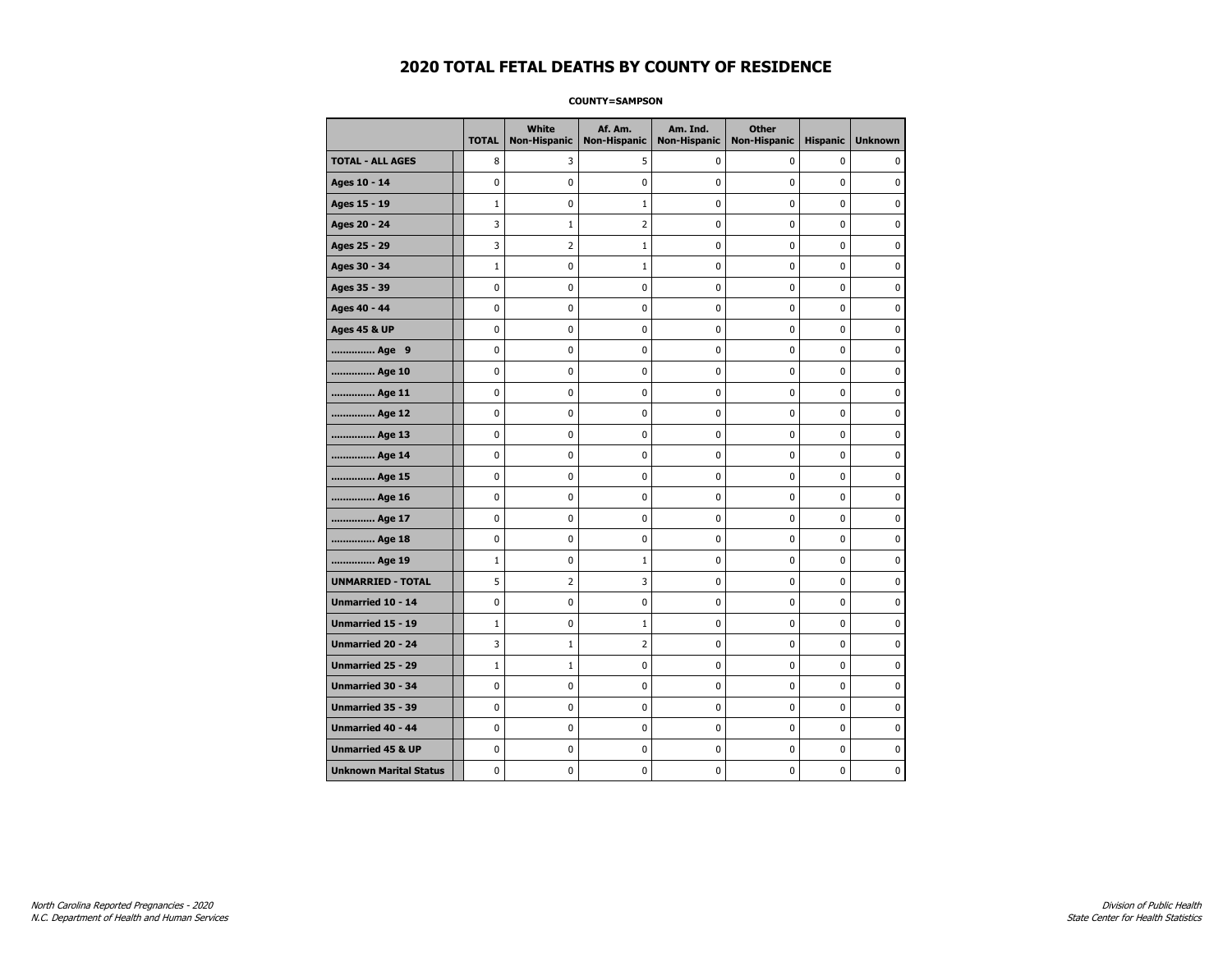**COUNTY=SCOTLAND** 

|                               | <b>TOTAL</b> | White<br><b>Non-Hispanic</b> | Af. Am.<br><b>Non-Hispanic</b> | Am. Ind.<br><b>Non-Hispanic</b> | <b>Other</b><br><b>Non-Hispanic</b> | <b>Hispanic</b> | <b>Unknown</b> |
|-------------------------------|--------------|------------------------------|--------------------------------|---------------------------------|-------------------------------------|-----------------|----------------|
| <b>TOTAL - ALL AGES</b>       | $\mathbf{1}$ | 0                            | 0                              | 0                               | 0                                   | $\mathbf{1}$    | $\mathbf{0}$   |
| Ages 10 - 14                  | 0            | 0                            | 0                              | 0                               | 0                                   | 0               | 0              |
| Ages 15 - 19                  | 0            | 0                            | 0                              | 0                               | $\mathbf 0$                         | 0               | $\mathbf 0$    |
| Ages 20 - 24                  | 0            | 0                            | $\pmb{0}$                      | 0                               | $\pmb{0}$                           | 0               | $\pmb{0}$      |
| Ages 25 - 29                  | $\mathbf{1}$ | 0                            | 0                              | 0                               | 0                                   | $\mathbf{1}$    | 0              |
| Ages 30 - 34                  | 0            | 0                            | 0                              | 0                               | $\pmb{0}$                           | 0               | $\mathbf 0$    |
| Ages 35 - 39                  | 0            | 0                            | 0                              | 0                               | 0                                   | 0               | 0              |
| Ages 40 - 44                  | 0            | 0                            | 0                              | 0                               | $\mathbf 0$                         | 0               | $\mathbf 0$    |
| Ages 45 & UP                  | 0            | 0                            | $\pmb{0}$                      | 0                               | $\pmb{0}$                           | 0               | $\pmb{0}$      |
| Age 9                         | 0            | 0                            | 0                              | 0                               | 0                                   | 0               | 0              |
| Age 10                        | 0            | 0                            | 0                              | 0                               | $\mathbf 0$                         | 0               | $\mathbf 0$    |
| Age 11                        | 0            | 0                            | 0                              | 0                               | $\mathbf 0$                         | 0               | $\mathbf 0$    |
| Age 12                        | 0            | 0                            | 0                              | 0                               | $\mathbf 0$                         | 0               | $\mathbf 0$    |
| Age 13                        | 0            | 0                            | $\pmb{0}$                      | 0                               | $\pmb{0}$                           | 0               | 0              |
| Age 14                        | 0            | 0                            | 0                              | 0                               | 0                                   | 0               | 0              |
| Age 15                        | 0            | 0                            | 0                              | 0                               | 0                                   | 0               | $\mathbf 0$    |
| Age 16                        | 0            | 0                            | 0                              | 0                               | $\mathbf 0$                         | 0               | $\mathbf 0$    |
| Age 17                        | 0            | 0                            | 0                              | 0                               | 0                                   | 0               | $\mathbf 0$    |
| Age 18                        | 0            | 0                            | 0                              | 0                               | $\mathbf 0$                         | 0               | $\mathbf 0$    |
| Age 19                        | 0            | 0                            | 0                              | 0                               | 0                                   | 0               | 0              |
| <b>UNMARRIED - TOTAL</b>      | 0            | 0                            | 0                              | 0                               | 0                                   | 0               | 0              |
| Unmarried 10 - 14             | 0            | 0                            | 0                              | 0                               | $\mathbf 0$                         | 0               | $\mathbf 0$    |
| Unmarried 15 - 19             | 0            | 0                            | $\pmb{0}$                      | 0                               | $\pmb{0}$                           | 0               | $\pmb{0}$      |
| Unmarried 20 - 24             | 0            | 0                            | 0                              | 0                               | 0                                   | 0               | 0              |
| Unmarried 25 - 29             | 0            | 0                            | 0                              | 0                               | 0                                   | 0               | 0              |
| Unmarried 30 - 34             | 0            | 0                            | 0                              | 0                               | 0                                   | 0               | $\mathbf 0$    |
| <b>Unmarried 35 - 39</b>      | 0            | 0                            | 0                              | 0                               | $\mathbf 0$                         | 0               | $\mathbf 0$    |
| Unmarried 40 - 44             | 0            | 0                            | 0                              | 0                               | $\pmb{0}$                           | 0               | 0              |
| <b>Unmarried 45 &amp; UP</b>  | 0            | 0                            | 0                              | 0                               | 0                                   | 0               | 0              |
| <b>Unknown Marital Status</b> | 0            | 0                            | 0                              | 0                               | 0                                   | 0               | 0              |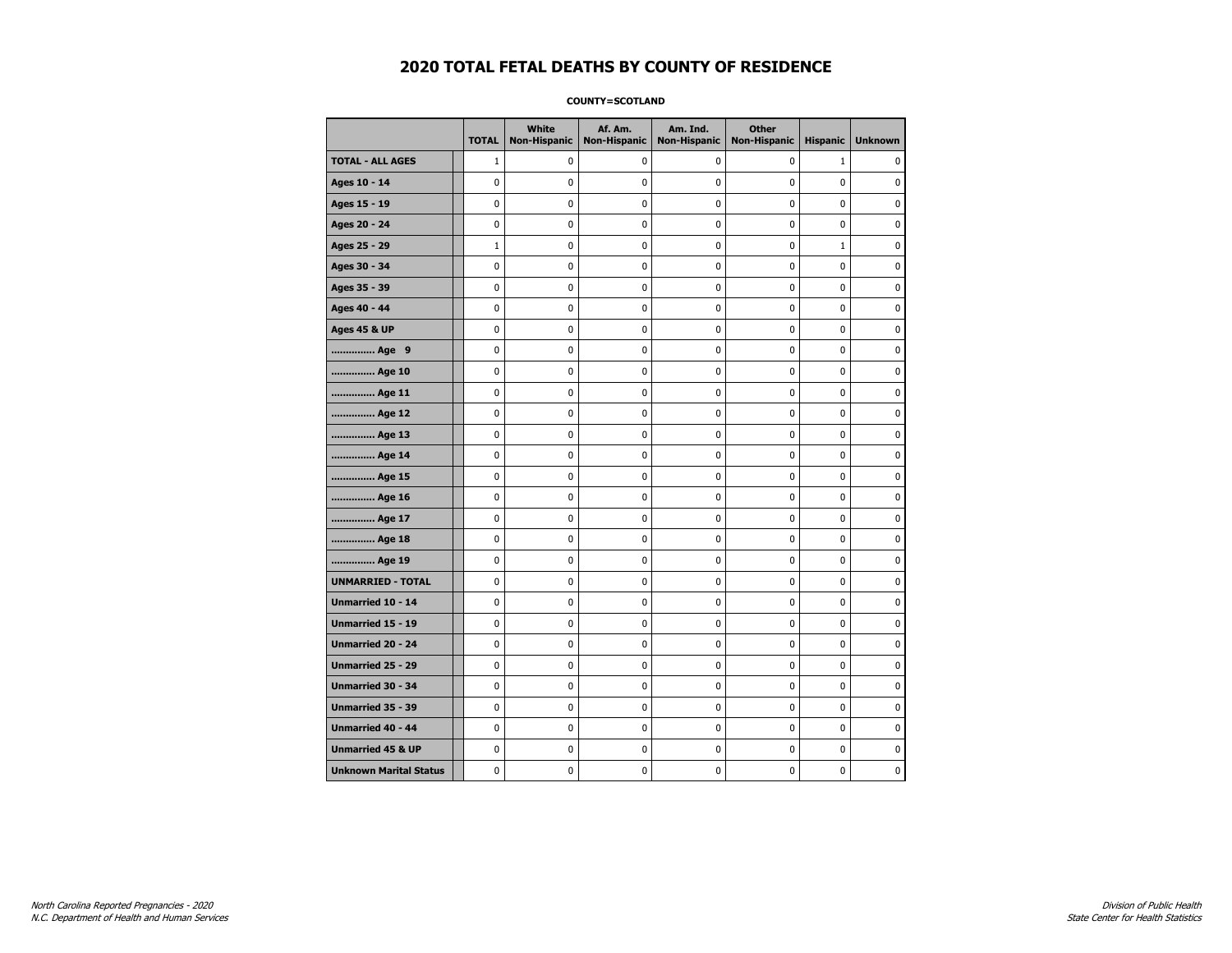**COUNTY=STANLY** 

|                               | <b>TOTAL</b>   | White<br>Non-Hispanic | Af. Am.<br><b>Non-Hispanic</b> | Am. Ind.<br><b>Non-Hispanic</b> | <b>Other</b><br>Non-Hispanic | <b>Hispanic</b> | <b>Unknown</b> |
|-------------------------------|----------------|-----------------------|--------------------------------|---------------------------------|------------------------------|-----------------|----------------|
| <b>TOTAL - ALL AGES</b>       | 11             | 3                     | 7                              | 0                               | 0                            | $\mathbf{1}$    | 0              |
| Ages 10 - 14                  | $\mathbf 0$    | 0                     | 0                              | $\mathbf{0}$                    | $\mathbf 0$                  | $\mathbf 0$     | $\mathbf 0$    |
| Ages 15 - 19                  | 0              | 0                     | $\pmb{0}$                      | 0                               | $\pmb{0}$                    | 0               | 0              |
| Ages 20 - 24                  | 4              | 1                     | 3                              | 0                               | 0                            | 0               | 0              |
| Ages 25 - 29                  | 2              | 0                     | 2                              | 0                               | $\mathbf 0$                  | 0               | $\mathbf 0$    |
| Ages 30 - 34                  | 3              | $1\,$                 | 2                              | $\mathbf 0$                     | $\mathbf 0$                  | 0               | $\mathbf 0$    |
| Ages 35 - 39                  | $\overline{2}$ | $\mathbf{1}$          | 0                              | 0                               | 0                            | $\mathbf{1}$    | 0              |
| Ages 40 - 44                  | $\mathbf 0$    | $\mathbf 0$           | 0                              | $\pmb{0}$                       | $\mathbf 0$                  | 0               | $\mathbf 0$    |
| <b>Ages 45 &amp; UP</b>       | 0              | 0                     | 0                              | 0                               | 0                            | 0               | 0              |
| Age 9                         | 0              | 0                     | 0                              | 0                               | 0                            | 0               | 0              |
| Age 10                        | 0              | 0                     | 0                              | 0                               | 0                            | 0               | $\mathbf 0$    |
| Age 11                        | $\mathbf 0$    | $\pmb{0}$             | $\pmb{0}$                      | $\pmb{0}$                       | 0                            | 0               | 0              |
| Age 12                        | $\mathbf 0$    | 0                     | 0                              | 0                               | 0                            | 0               | 0              |
| Age 13                        | 0              | 0                     | 0                              | 0                               | 0                            | 0               | 0              |
| Age 14                        | 0              | 0                     | 0                              | 0                               | 0                            | 0               | 0              |
| Age 15                        | 0              | 0                     | 0                              | 0                               | $\pmb{0}$                    | 0               | 0              |
| Age 16                        | $\mathbf 0$    | 0                     | 0                              | 0                               | 0                            | $\mathbf 0$     | 0              |
| Age 17                        | 0              | 0                     | 0                              | 0                               | 0                            | 0               | 0              |
| Age 18                        | $\mathbf 0$    | 0                     | 0                              | $\mathbf 0$                     | 0                            | 0               | 0              |
| Age 19                        | $\pmb{0}$      | $\pmb{0}$             | $\bf{0}$                       | $\pmb{0}$                       | $\pmb{0}$                    | 0               | $\pmb{0}$      |
| <b>UNMARRIED - TOTAL</b>      | 6              | 2                     | 4                              | 0                               | 0                            | 0               | 0              |
| Unmarried 10 - 14             | $\mathbf 0$    | 0                     | 0                              | 0                               | $\mathbf 0$                  | 0               | $\pmb{0}$      |
| Unmarried 15 - 19             | 0              | 0                     | 0                              | 0                               | 0                            | 0               | 0              |
| Unmarried 20 - 24             | 3              | 0                     | 3                              | 0                               | 0                            | 0               | 0              |
| Unmarried 25 - 29             | 0              | 0                     | 0                              | 0                               | 0                            | 0               | $\mathbf 0$    |
| Unmarried 30 - 34             | 2              | $\mathbf{1}$          | $\mathbf{1}$                   | 0                               | 0                            | 0               | 0              |
| <b>Unmarried 35 - 39</b>      | $\mathbf{1}$   | $\mathbf{1}$          | 0                              | 0                               | $\mathbf 0$                  | 0               | $\pmb{0}$      |
| Unmarried 40 - 44             | $\pmb{0}$      | 0                     | 0                              | 0                               | 0                            | 0               | 0              |
| <b>Unmarried 45 &amp; UP</b>  | 0              | 0                     | 0                              | 0                               | 0                            | 0               | 0              |
| <b>Unknown Marital Status</b> | 0              | 0                     | 0                              | 0                               | 0                            | 0               | 0              |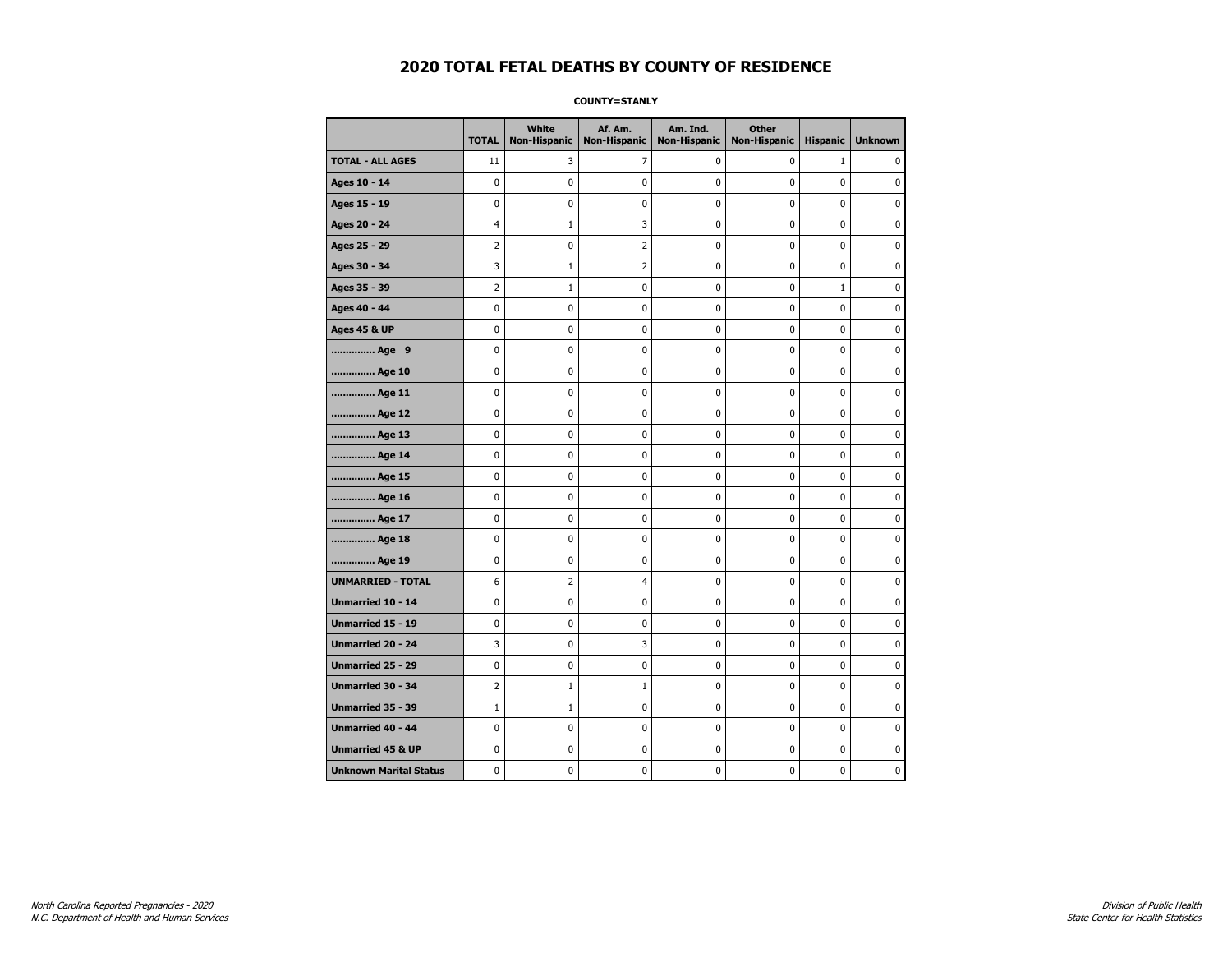**COUNTY=STOKES** 

|                               | <b>TOTAL</b>   | <b>White</b><br>Non-Hispanic | Af. Am.<br><b>Non-Hispanic</b> | Am. Ind.<br><b>Non-Hispanic</b> | <b>Other</b><br><b>Non-Hispanic</b> | <b>Hispanic</b> | <b>Unknown</b> |
|-------------------------------|----------------|------------------------------|--------------------------------|---------------------------------|-------------------------------------|-----------------|----------------|
| <b>TOTAL - ALL AGES</b>       | 3              | 3                            | 0                              | 0                               | $\mathbf 0$                         | $\mathbf 0$     | 0              |
| Ages 10 - 14                  | $\mathbf 0$    | $\mathbf 0$                  | $\mathbf 0$                    | 0                               | $\mathbf 0$                         | $\mathbf 0$     | 0              |
| Ages 15 - 19                  | $\mathbf 0$    | 0                            | $\mathbf 0$                    | $\mathbf 0$                     | $\mathbf 0$                         | $\mathbf 0$     | 0              |
| Ages 20 - 24                  | $\mathbf{1}$   | $1\,$                        | $\pmb{0}$                      | $\pmb{0}$                       | $\mathbf 0$                         | $\mathbf 0$     | 0              |
| Ages 25 - 29                  | $\mathbf 0$    | 0                            | $\pmb{0}$                      | 0                               | 0                                   | 0               | 0              |
| Ages 30 - 34                  | $\mathbf 0$    | 0                            | $\pmb{0}$                      | 0                               | 0                                   | 0               | 0              |
| Ages 35 - 39                  | $\overline{2}$ | $\overline{2}$               | $\mathbf 0$                    | 0                               | $\mathbf 0$                         | 0               | 0              |
| Ages 40 - 44                  | $\mathbf 0$    | 0                            | $\mathbf 0$                    | $\mathbf 0$                     | $\mathbf 0$                         | $\mathbf 0$     | 0              |
| <b>Ages 45 &amp; UP</b>       | $\pmb{0}$      | 0                            | $\pmb{0}$                      | $\pmb{0}$                       | $\pmb{0}$                           | 0               | 0              |
| Age 9                         | 0              | 0                            | $\pmb{0}$                      | 0                               | 0                                   | 0               | 0              |
| Age 10                        | $\mathbf 0$    | 0                            | $\pmb{0}$                      | 0                               | $\mathbf 0$                         | $\mathbf 0$     | 0              |
| Age 11                        | $\mathbf 0$    | $\mathbf 0$                  | $\mathbf 0$                    | $\mathbf 0$                     | $\mathbf 0$                         | $\mathbf 0$     | 0              |
| Age 12                        | $\mathbf 0$    | 0                            | $\mathbf 0$                    | 0                               | $\mathbf 0$                         | $\mathbf 0$     | 0              |
| Age 13                        | $\pmb{0}$      | 0                            | $\pmb{0}$                      | $\pmb{0}$                       | $\pmb{0}$                           | 0               | 0              |
| Age 14                        | $\mathbf 0$    | 0                            | $\pmb{0}$                      | 0                               | $\mathbf 0$                         | $\mathbf 0$     | 0              |
| Age 15                        | $\mathbf 0$    | 0                            | $\mathbf 0$                    | 0                               | $\mathbf 0$                         | $\mathbf 0$     | 0              |
| Age 16                        | $\mathbf 0$    | 0                            | $\mathbf 0$                    | $\mathbf 0$                     | $\mathbf 0$                         | $\mathbf 0$     | 0              |
| Age 17                        | $\mathbf 0$    | 0                            | $\mathbf 0$                    | $\mathbf 0$                     | $\mathbf 0$                         | $\mathbf 0$     | 0              |
| Age 18                        | $\mathbf 0$    | 0                            | $\mathbf 0$                    | $\pmb{0}$                       | $\mathbf 0$                         | $\mathbf 0$     | 0              |
| Age 19                        | 0              | 0                            | 0                              | 0                               | 0                                   | 0               | 0              |
| <b>UNMARRIED - TOTAL</b>      | $\overline{2}$ | 2                            | $\pmb{0}$                      | 0                               | 0                                   | 0               | 0              |
| Unmarried 10 - 14             | $\mathbf 0$    | $\mathbf 0$                  | $\mathbf 0$                    | $\mathbf 0$                     | $\mathbf 0$                         | $\mathbf 0$     | 0              |
| Unmarried 15 - 19             | $\pmb{0}$      | $\pmb{0}$                    | $\pmb{0}$                      | $\pmb{0}$                       | $\pmb{0}$                           | $\pmb{0}$       | 0              |
| <b>Unmarried 20 - 24</b>      | $1\,$          | $1\,$                        | $\pmb{0}$                      | 0                               | 0                                   | 0               | 0              |
| Unmarried 25 - 29             | 0              | 0                            | $\pmb{0}$                      | 0                               | 0                                   | 0               | 0              |
| <b>Unmarried 30 - 34</b>      | $\mathbf 0$    | $\mathbf 0$                  | $\mathbf 0$                    | 0                               | $\mathbf 0$                         | $\mathbf 0$     | 0              |
| <b>Unmarried 35 - 39</b>      | $1\,$          | $\mathbf{1}$                 | $\mathbf 0$                    | 0                               | $\mathbf 0$                         | $\mathbf 0$     | 0              |
| Unmarried 40 - 44             | 0              | 0                            | $\pmb{0}$                      | 0                               | 0                                   | 0               | 0              |
| <b>Unmarried 45 &amp; UP</b>  | $\mathbf 0$    | 0                            | $\pmb{0}$                      | $\mathbf 0$                     | 0                                   | $\mathbf 0$     | 0              |
| <b>Unknown Marital Status</b> | $\mathbf 0$    | 0                            | $\pmb{0}$                      | 0                               | $\mathbf 0$                         | 0               | 0              |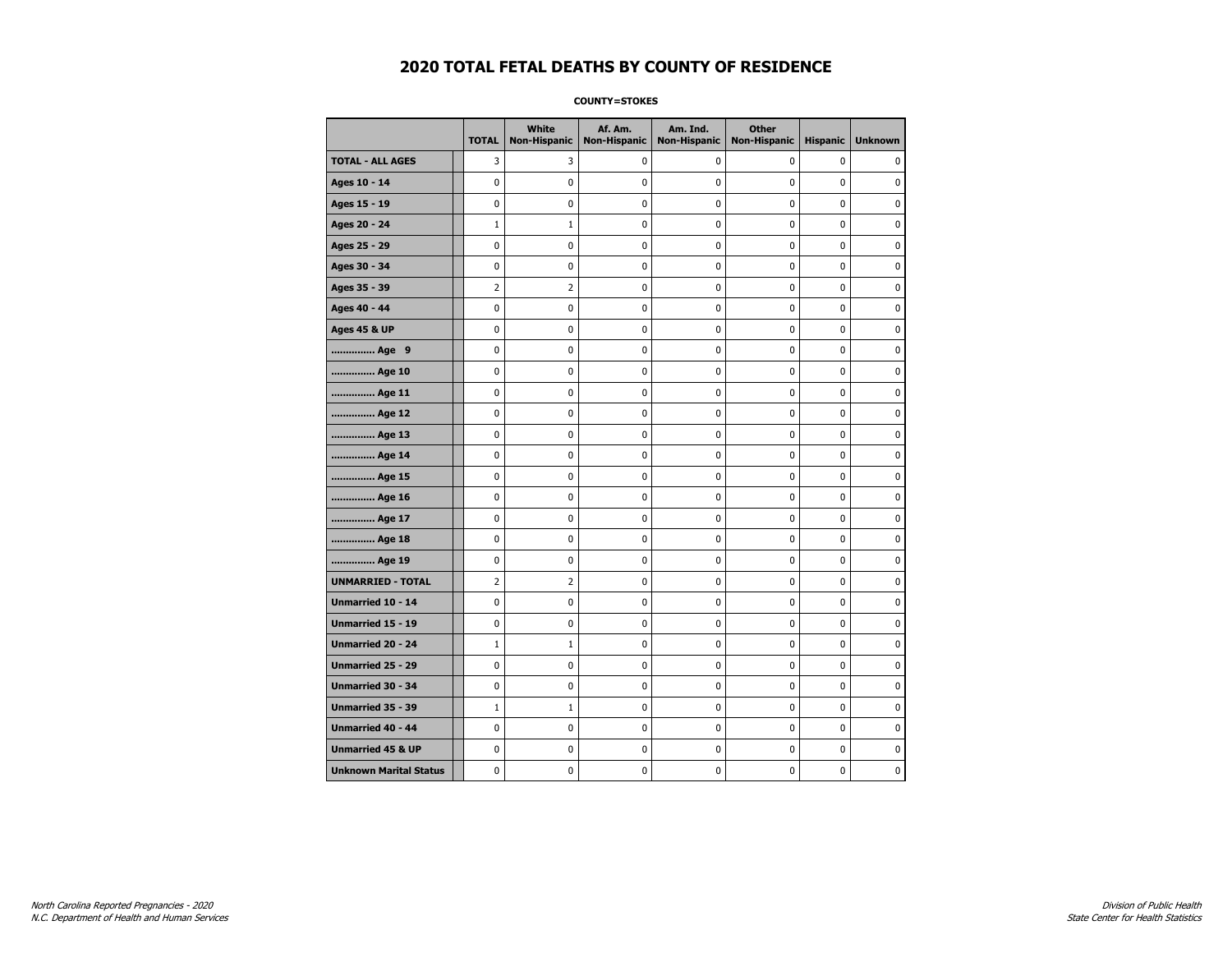**COUNTY=SURRY** 

|                               | <b>TOTAL</b>   | White<br>Non-Hispanic | Af. Am.<br><b>Non-Hispanic</b> | Am. Ind.<br><b>Non-Hispanic</b> | <b>Other</b><br><b>Non-Hispanic</b> | <b>Hispanic</b> | <b>Unknown</b> |
|-------------------------------|----------------|-----------------------|--------------------------------|---------------------------------|-------------------------------------|-----------------|----------------|
| <b>TOTAL - ALL AGES</b>       | 3              | 3                     | 0                              | 0                               | 0                                   | 0               | $\mathbf{0}$   |
| Ages 10 - 14                  | 0              | 0                     | 0                              | 0                               | 0                                   | 0               | 0              |
| Ages 15 - 19                  | $\overline{2}$ | $\overline{2}$        | 0                              | 0                               | $\pmb{0}$                           | 0               | $\mathbf 0$    |
| Ages 20 - 24                  | $\mathbf{1}$   | $\mathbf{1}$          | $\pmb{0}$                      | $\mathbf 0$                     | $\mathbf 0$                         | $\mathbf 0$     | $\mathbf 0$    |
| Ages 25 - 29                  | 0              | 0                     | $\pmb{0}$                      | $\pmb{0}$                       | $\pmb{0}$                           | $\mathbf 0$     | $\pmb{0}$      |
| Ages 30 - 34                  | 0              | 0                     | 0                              | 0                               | 0                                   | 0               | 0              |
| Ages 35 - 39                  | 0              | 0                     | 0                              | 0                               | 0                                   | 0               | 0              |
| Ages 40 - 44                  | 0              | 0                     | 0                              | 0                               | $\mathbf 0$                         | 0               | $\pmb{0}$      |
| <b>Ages 45 &amp; UP</b>       | 0              | 0                     | 0                              | 0                               | 0                                   | 0               | $\mathbf 0$    |
| Age 9                         | 0              | 0                     | 0                              | 0                               | $\mathbf 0$                         | 0               | $\mathbf 0$    |
| Age 10                        | 0              | 0                     | $\pmb{0}$                      | 0                               | $\pmb{0}$                           | 0               | 0              |
| Age 11                        | 0              | 0                     | 0                              | 0                               | 0                                   | 0               | $\mathbf 0$    |
| Age 12                        | 0              | 0                     | 0                              | 0                               | 0                                   | 0               | 0              |
| Age 13                        | 0              | 0                     | 0                              | 0                               | 0                                   | 0               | $\mathbf 0$    |
| Age 14                        | 0              | 0                     | 0                              | 0                               | $\mathbf 0$                         | 0               | $\mathbf 0$    |
| Age 15                        | 0              | 0                     | $\pmb{0}$                      | 0                               | $\pmb{0}$                           | 0               | $\pmb{0}$      |
| Age 16                        | 0              | 0                     | $\pmb{0}$                      | 0                               | $\pmb{0}$                           | 0               | $\mathbf 0$    |
| Age 17                        | $\mathbf{1}$   | $\mathbf{1}$          | 0                              | 0                               | 0                                   | 0               | 0              |
| Age 18                        | $\mathbf 1$    | $1\,$                 | $\pmb{0}$                      | 0                               | $\pmb{0}$                           | 0               | $\pmb{0}$      |
| Age 19                        | 0              | 0                     | 0                              | 0                               | 0                                   | 0               | $\mathbf 0$    |
| <b>UNMARRIED - TOTAL</b>      | $\overline{2}$ | 2                     | 0                              | 0                               | $\mathbf 0$                         | 0               | $\mathbf 0$    |
| Unmarried 10 - 14             | 0              | 0                     | $\pmb{0}$                      | 0                               | $\pmb{0}$                           | 0               | 0              |
| Unmarried 15 - 19             | $\mathbf{1}$   | $\mathbf{1}$          | $\pmb{0}$                      | 0                               | $\pmb{0}$                           | 0               | $\mathbf 0$    |
| <b>Unmarried 20 - 24</b>      | $\mathbf{1}$   | 1                     | 0                              | 0                               | 0                                   | 0               | 0              |
| Unmarried 25 - 29             | 0              | 0                     | 0                              | 0                               | 0                                   | 0               | 0              |
| <b>Unmarried 30 - 34</b>      | 0              | 0                     | 0                              | 0                               | $\mathbf 0$                         | 0               | $\mathbf 0$    |
| Unmarried 35 - 39             | 0              | 0                     | 0                              | 0                               | $\mathbf 0$                         | 0               | $\mathbf 0$    |
| Unmarried 40 - 44             | 0              | 0                     | $\pmb{0}$                      | 0                               | $\pmb{0}$                           | 0               | 0              |
| <b>Unmarried 45 &amp; UP</b>  | 0              | 0                     | 0                              | 0                               | 0                                   | 0               | 0              |
| <b>Unknown Marital Status</b> | 0              | 0                     | 0                              | 0                               | 0                                   | 0               | $\mathbf 0$    |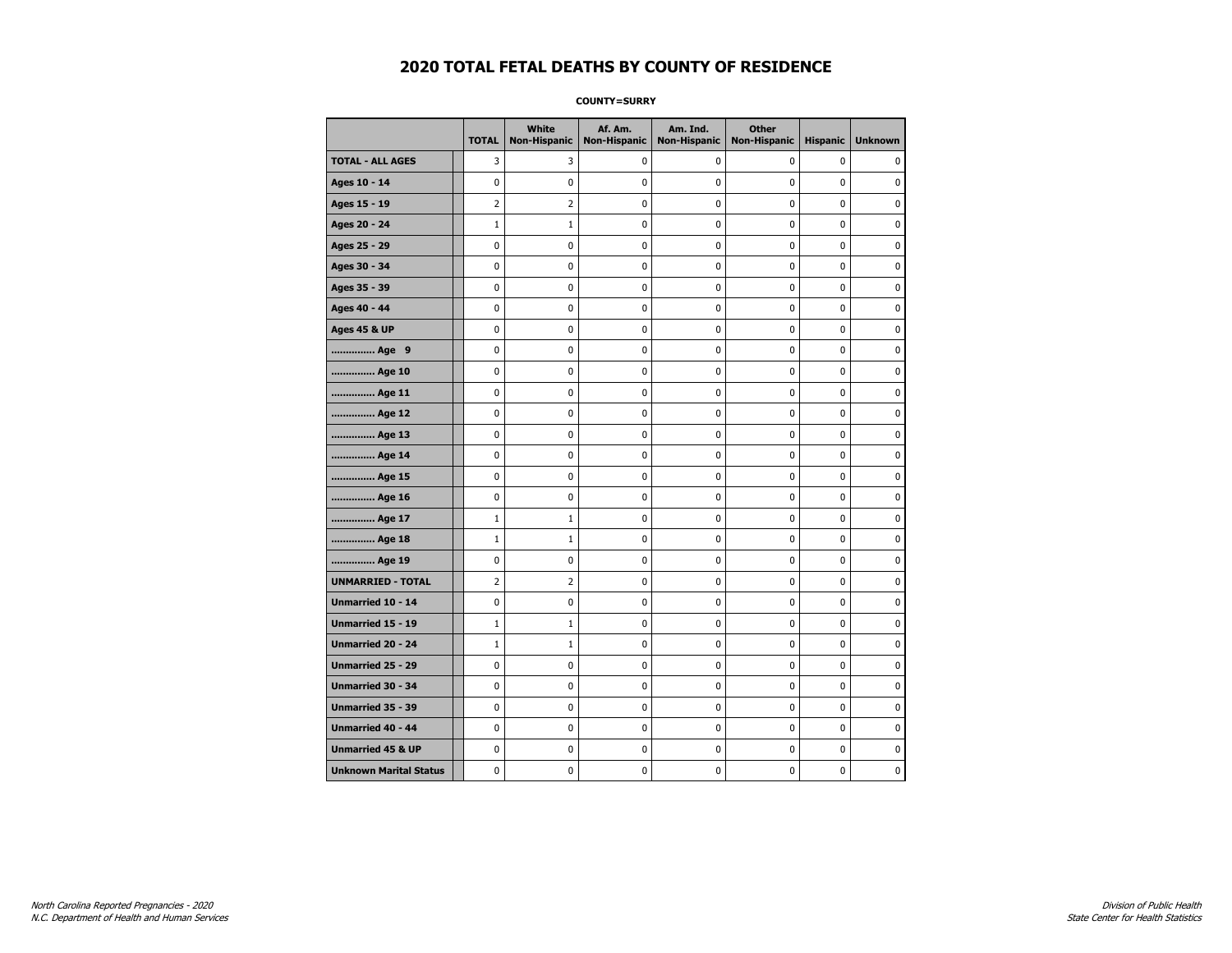**COUNTY=UNION** 

|                               | <b>TOTAL</b>   | White<br><b>Non-Hispanic</b> | Af. Am.<br><b>Non-Hispanic</b> | Am. Ind.<br><b>Non-Hispanic</b> | <b>Other</b><br><b>Non-Hispanic</b> | <b>Hispanic</b> | <b>Unknown</b> |
|-------------------------------|----------------|------------------------------|--------------------------------|---------------------------------|-------------------------------------|-----------------|----------------|
| <b>TOTAL - ALL AGES</b>       | 12             | 8                            | 0                              | 0                               | $\mathbf{1}$                        | 3               | $\Omega$       |
| Ages 10 - 14                  | 0              | 0                            | 0                              | 0                               | 0                                   | 0               | 0              |
| Ages 15 - 19                  | $\overline{2}$ | 0                            | $\pmb{0}$                      | 0                               | $\pmb{0}$                           | $\overline{2}$  | $\pmb{0}$      |
| Ages 20 - 24                  | $\mathbf{1}$   | $\mathbf{1}$                 | 0                              | 0                               | 0                                   | 0               | 0              |
| Ages 25 - 29                  | $\overline{2}$ | 2                            | 0                              | 0                               | $\mathbf 0$                         | 0               | $\mathbf 0$    |
| Ages 30 - 34                  | 3              | 3                            | 0                              | 0                               | $\mathbf 0$                         | 0               | $\mathbf 0$    |
| Ages 35 - 39                  | 3              | 1                            | 0                              | 0                               | $\mathbf{1}$                        | $\mathbf{1}$    | 0              |
| Ages 40 - 44                  | $\mathbf{1}$   | $\mathbf{1}$                 | 0                              | 0                               | 0                                   | 0               | 0              |
| <b>Ages 45 &amp; UP</b>       | 0              | 0                            | 0                              | 0                               | 0                                   | 0               | $\mathbf 0$    |
| Age 9                         | 0              | 0                            | $\pmb{0}$                      | 0                               | $\pmb{0}$                           | 0               | $\pmb{0}$      |
| Age 10                        | 0              | 0                            | 0                              | 0                               | 0                                   | 0               | 0              |
| Age 11                        | 0              | 0                            | 0                              | 0                               | 0                                   | 0               | 0              |
| Age 12                        | 0              | 0                            | 0                              | 0                               | 0                                   | 0               | $\mathbf 0$    |
| Age 13                        | 0              | 0                            | $\pmb{0}$                      | 0                               | $\pmb{0}$                           | 0               | 0              |
| Age 14                        | 0              | 0                            | 0                              | 0                               | 0                                   | 0               | 0              |
| Age 15                        | 0              | 0                            | 0                              | 0                               | 0                                   | 0               | $\mathbf 0$    |
| Age 16                        | $\mathbf{1}$   | 0                            | 0                              | 0                               | $\mathbf 0$                         | $\mathbf 1$     | $\mathbf 0$    |
| Age 17                        | $\mathbf{1}$   | 0                            | 0                              | 0                               | $\pmb{0}$                           | $\mathbf 1$     | 0              |
| Age 18                        | 0              | 0                            | 0                              | 0                               | 0                                   | 0               | 0              |
| Age 19                        | 0              | 0                            | 0                              | 0                               | 0                                   | 0               | $\mathbf 0$    |
| <b>UNMARRIED - TOTAL</b>      | 4              | $\overline{2}$               | 0                              | 0                               | $\mathbf 0$                         | $\overline{2}$  | $\mathbf 0$    |
| Unmarried 10 - 14             | 0              | 0                            | $\pmb{0}$                      | 0                               | $\pmb{0}$                           | 0               | 0              |
| <b>Unmarried 15 - 19</b>      | 2              | 0                            | 0                              | 0                               | 0                                   | $\overline{2}$  | $\mathbf 0$    |
| <b>Unmarried 20 - 24</b>      | $\mathbf{1}$   | $\mathbf{1}$                 | 0                              | 0                               | 0                                   | 0               | $\mathbf 0$    |
| Unmarried 25 - 29             | 0              | 0                            | $\pmb{0}$                      | 0                               | $\pmb{0}$                           | 0               | 0              |
| Unmarried 30 - 34             | 0              | 0                            | 0                              | 0                               | 0                                   | 0               | $\mathbf 0$    |
| Unmarried 35 - 39             | 0              | 0                            | 0                              | 0                               | 0                                   | 0               | $\mathbf 0$    |
| <b>Unmarried 40 - 44</b>      | $\mathbf{1}$   | $\mathbf{1}$                 | 0                              | 0                               | $\mathbf 0$                         | 0               | $\mathbf 0$    |
| <b>Unmarried 45 &amp; UP</b>  | 0              | 0                            | 0                              | 0                               | $\pmb{0}$                           | 0               | 0              |
| <b>Unknown Marital Status</b> | 0              | 0                            | 0                              | 0                               | 0                                   | 0               | 0              |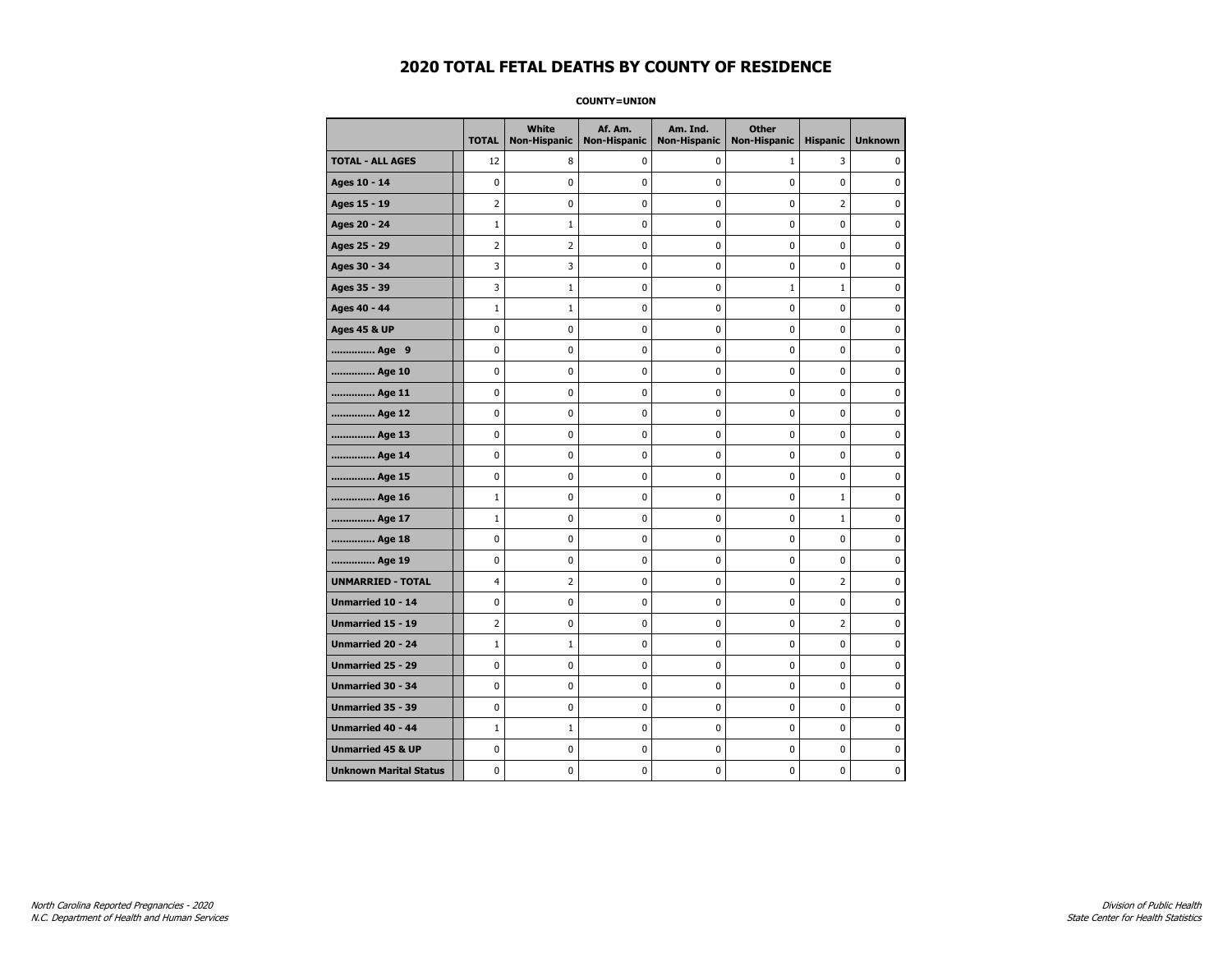**COUNTY=VANCE** 

|                               | <b>TOTAL</b>   | <b>White</b><br><b>Non-Hispanic</b> | Af. Am.<br><b>Non-Hispanic</b> | Am. Ind.<br><b>Non-Hispanic</b> | <b>Other</b><br><b>Non-Hispanic</b> | <b>Hispanic</b> | <b>Unknown</b> |
|-------------------------------|----------------|-------------------------------------|--------------------------------|---------------------------------|-------------------------------------|-----------------|----------------|
| <b>TOTAL - ALL AGES</b>       | $\overline{7}$ | 0                                   | 6                              | 0                               | 0                                   | $\mathbf{1}$    | $\mathbf{0}$   |
| Ages 10 - 14                  | 0              | 0                                   | 0                              | $\mathbf 0$                     | 0                                   | 0               | 0              |
| Ages 15 - 19                  | $\mathbf{1}$   | 0                                   | $\mathbf 1$                    | 0                               | $\pmb{0}$                           | 0               | 0              |
| Ages 20 - 24                  | $\mathbf{1}$   | 0                                   | $\mathbf 1$                    | 0                               | 0                                   | 0               | 0              |
| Ages 25 - 29                  | 3              | 0                                   | 2                              | 0                               | 0                                   | $\mathbf{1}$    | $\mathbf 0$    |
| Ages 30 - 34                  | $\mathbf{1}$   | 0                                   | $\mathbf{1}$                   | 0                               | $\mathbf 0$                         | 0               | $\mathbf 0$    |
| Ages 35 - 39                  | $\mathbf{1}$   | 0                                   | 1                              | 0                               | 0                                   | 0               | 0              |
| Ages 40 - 44                  | 0              | $\mathbf 0$                         | 0                              | 0                               | $\mathbf 0$                         | 0               | $\pmb{0}$      |
| <b>Ages 45 &amp; UP</b>       | 0              | 0                                   | 0                              | 0                               | 0                                   | 0               | 0              |
| Age 9                         | 0              | 0                                   | 0                              | 0                               | 0                                   | 0               | 0              |
| Age 10                        | 0              | 0                                   | 0                              | 0                               | $\mathbf 0$                         | 0               | $\mathbf 0$    |
| Age 11                        | 0              | $\pmb{0}$                           | 0                              | 0                               | $\pmb{0}$                           | 0               | 0              |
| Age 12                        | 0              | 0                                   | 0                              | 0                               | 0                                   | 0               | 0              |
| Age 13                        | 0              | 0                                   | 0                              | 0                               | 0                                   | 0               | 0              |
| Age 14                        | 0              | 0                                   | 0                              | 0                               | $\mathbf 0$                         | 0               | $\mathbf 0$    |
| Age 15                        | 0              | 0                                   | 0                              | 0                               | $\pmb{0}$                           | 0               | 0              |
| Age 16                        | 0              | 0                                   | 0                              | 0                               | 0                                   | 0               | 0              |
| Age 17                        | 0              | 0                                   | 0                              | 0                               | 0                                   | 0               | $\mathbf 0$    |
| Age 18                        | $\mathbf{1}$   | 0                                   | $\mathbf{1}$                   | 0                               | $\mathbf 0$                         | 0               | $\mathbf 0$    |
| Age 19                        | 0              | $\pmb{0}$                           | 0                              | 0                               | $\pmb{0}$                           | 0               | $\pmb{0}$      |
| <b>UNMARRIED - TOTAL</b>      | 4              | 0                                   | 3                              | 0                               | 0                                   | $\mathbf{1}$    | 0              |
| Unmarried 10 - 14             | 0              | $\mathbf 0$                         | 0                              | 0                               | $\pmb{0}$                           | 0               | 0              |
| Unmarried 15 - 19             | $\mathbf{1}$   | 0                                   | $\mathbf{1}$                   | 0                               | 0                                   | 0               | $\mathbf 0$    |
| Unmarried 20 - 24             | 0              | 0                                   | 0                              | 0                               | 0                                   | 0               | 0              |
| Unmarried 25 - 29             | $\overline{2}$ | 0                                   | $\mathbf{1}$                   | 0                               | 0                                   | $\mathbf 1$     | 0              |
| Unmarried 30 - 34             | $\mathbf{1}$   | 0                                   | $\mathbf{1}$                   | 0                               | 0                                   | 0               | $\mathbf 0$    |
| <b>Unmarried 35 - 39</b>      | 0              | 0                                   | 0                              | 0                               | $\mathbf 0$                         | 0               | $\mathbf 0$    |
| Unmarried 40 - 44             | 0              | 0                                   | 0                              | 0                               | $\pmb{0}$                           | 0               | 0              |
| <b>Unmarried 45 &amp; UP</b>  | 0              | 0                                   | 0                              | 0                               | 0                                   | 0               | 0              |
| <b>Unknown Marital Status</b> | 0              | 0                                   | 0                              | 0                               | 0                                   | 0               | 0              |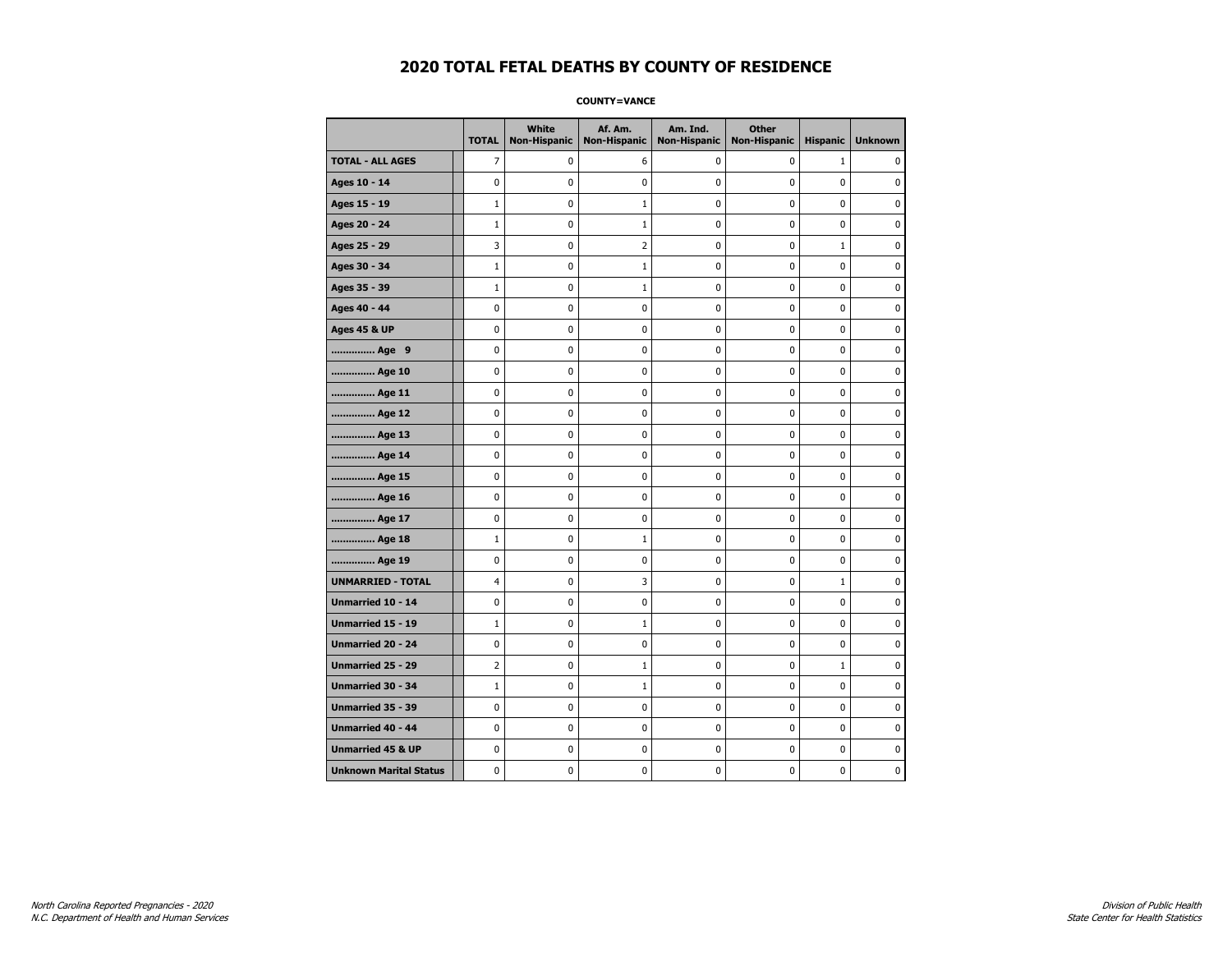**COUNTY=WAKE** 

|                               | <b>TOTAL</b>   | White<br><b>Non-Hispanic</b> | Af. Am.<br><b>Non-Hispanic</b> | Am. Ind.<br><b>Non-Hispanic</b> | <b>Other</b><br><b>Non-Hispanic</b> | <b>Hispanic</b> | <b>Unknown</b> |
|-------------------------------|----------------|------------------------------|--------------------------------|---------------------------------|-------------------------------------|-----------------|----------------|
| <b>TOTAL - ALL AGES</b>       | 56             | 16                           | 27                             | 0                               | 5                                   | 8               | 0              |
| Ages 10 - 14                  | 0              | $\mathbf 0$                  | 0                              | $\mathbf 0$                     | 0                                   | $\mathbf 0$     | 0              |
| Ages 15 - 19                  | 3              | $\mathbf 0$                  | 1                              | $\mathbf 0$                     | $\mathbf 0$                         | $\overline{2}$  | 0              |
| Ages 20 - 24                  | 10             | 0                            | 9                              | 0                               | 0                                   | $\mathbf{1}$    | 0              |
| Ages 25 - 29                  | 15             | 5                            | 8                              | 0                               | $\mathbf{1}$                        | $\mathbf 1$     | 0              |
| Ages 30 - 34                  | 18             | 6                            | 5                              | 0                               | 4                                   | 3               | 0              |
| Ages 35 - 39                  | 6              | $\overline{4}$               | 1                              | 0                               | 0                                   | $\mathbf{1}$    | 0              |
| Ages 40 - 44                  | 3              | $\mathbf{1}$                 | $\overline{2}$                 | $\mathbf 0$                     | $\mathbf 0$                         | $\mathbf 0$     | 0              |
| <b>Ages 45 &amp; UP</b>       | 0              | $\pmb{0}$                    | $\pmb{0}$                      | $\pmb{0}$                       | $\pmb{0}$                           | $\pmb{0}$       | 0              |
| Age 9                         | 0              | 0                            | 0                              | 0                               | $\mathbf 0$                         | 0               | 0              |
| Age 10                        | 0              | $\pmb{0}$                    | 0                              | 0                               | 0                                   | $\mathbf 0$     | 0              |
| Age 11                        | 0              | 0                            | 0                              | 0                               | 0                                   | $\mathbf 0$     | 0              |
| Age 12                        | 0              | $\mathbf 0$                  | 0                              | $\mathbf 0$                     | $\mathbf 0$                         | $\mathbf 0$     | 0              |
| Age 13                        | 0              | $\pmb{0}$                    | $\pmb{0}$                      | $\pmb{0}$                       | $\pmb{0}$                           | $\pmb{0}$       | 0              |
| Age 14                        | 0              | 0                            | 0                              | 0                               | 0                                   | 0               | 0              |
| Age 15                        | 0              | $\mathbf 0$                  | 0                              | $\mathbf 0$                     | 0                                   | $\mathbf 0$     | 0              |
| Age 16                        | $\mathbf{1}$   | $\mathbf 0$                  | 0                              | $\pmb{0}$                       | $\mathbf{0}$                        | $1\,$           | 0              |
| Age 17                        | 0              | $\mathbf 0$                  | 0                              | $\mathbf 0$                     | 0                                   | $\mathbf 0$     | 0              |
| Age 18                        | $\overline{2}$ | $\mathbf 0$                  | $\mathbf 1$                    | $\pmb{0}$                       | $\pmb{0}$                           | $\mathbf{1}$    | 0              |
| Age 19                        | 0              | 0                            | 0                              | 0                               | $\pmb{0}$                           | 0               | 0              |
| <b>UNMARRIED - TOTAL</b>      | 30             | 3                            | 21                             | 0                               | 0                                   | 6               | 0              |
| Unmarried 10 - 14             | 0              | 0                            | 0                              | $\mathbf 0$                     | 0                                   | $\mathbf 0$     | 0              |
| <b>Unmarried 15 - 19</b>      | 3              | 0                            | 1                              | 0                               | $\mathbf 0$                         | $\overline{2}$  | 0              |
| Unmarried 20 - 24             | 9              | $\pmb{0}$                    | 8                              | 0                               | $\mathbf{0}$                        | $\mathbf 1$     | $\pmb{0}$      |
| <b>Unmarried 25 - 29</b>      | 8              | $\mathbf{1}$                 | 7                              | 0                               | 0                                   | 0               | 0              |
| <b>Unmarried 30 - 34</b>      | 6              | 0                            | 3                              | 0                               | $\mathbf 0$                         | 3               | $\mathbf 0$    |
| Unmarried 35 - 39             | 3              | $\overline{2}$               | $\mathbf{1}$                   | 0                               | 0                                   | $\mathbf 0$     | 0              |
| <b>Unmarried 40 - 44</b>      | 0              | $\pmb{0}$                    | $\pmb{0}$                      | $\pmb{0}$                       | $\pmb{0}$                           | $\pmb{0}$       | 0              |
| <b>Unmarried 45 &amp; UP</b>  | 0              | 0                            | 0                              | 0                               | 0                                   | 0               | 0              |
| <b>Unknown Marital Status</b> | 0              | 0                            | 0                              | 0                               | 0                                   | 0               | 0              |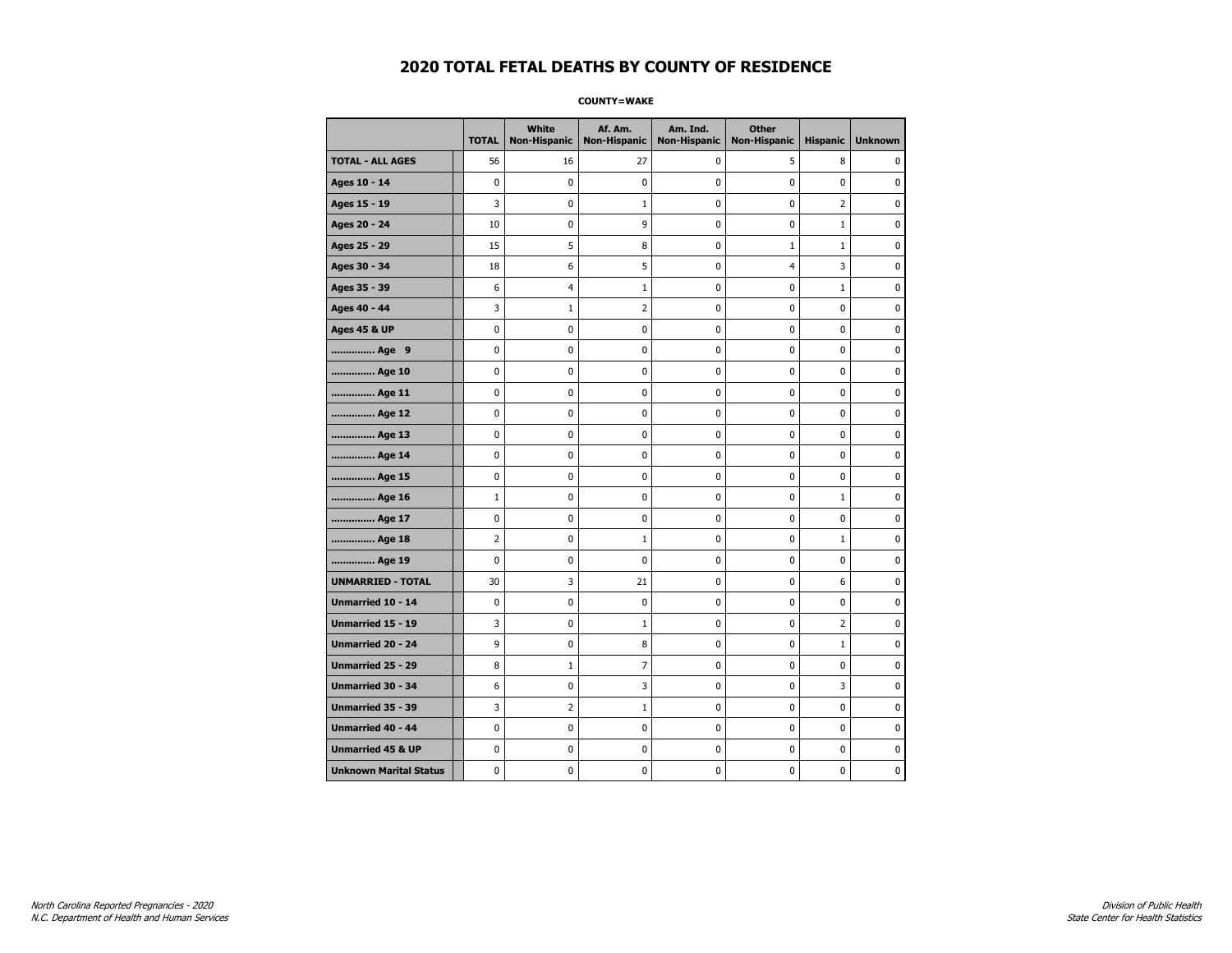### **COUNTY=WARREN**

|                               | <b>TOTAL</b>   | <b>White</b><br><b>Non-Hispanic</b> | Af. Am.<br><b>Non-Hispanic</b> | Am. Ind.<br><b>Non-Hispanic</b> | <b>Other</b><br><b>Non-Hispanic</b> | <b>Hispanic</b> | <b>Unknown</b> |
|-------------------------------|----------------|-------------------------------------|--------------------------------|---------------------------------|-------------------------------------|-----------------|----------------|
| <b>TOTAL - ALL AGES</b>       | 3              | 0                                   | 2                              | $\mathbf{1}$                    | $\mathbf 0$                         | 0               | 0              |
| Ages 10 - 14                  | $\mathbf 0$    | $\mathbf 0$                         | $\mathbf 0$                    | $\mathbf 0$                     | $\mathbf 0$                         | $\mathbf 0$     | 0              |
| Ages 15 - 19                  | $\mathbf 0$    | 0                                   | $\mathbf 0$                    | $\pmb{0}$                       | $\mathbf 0$                         | $\mathbf 0$     | 0              |
| Ages 20 - 24                  | $\overline{2}$ | 0                                   | $1\,$                          | $\mathbf 1$                     | 0                                   | 0               | 0              |
| Ages 25 - 29                  | 0              | 0                                   | $\pmb{0}$                      | 0                               | $\mathbf 0$                         | 0               | 0              |
| Ages 30 - 34                  | $1\,$          | $\mathbf 0$                         | 1                              | $\mathbf 0$                     | $\mathbf 0$                         | $\mathbf 0$     | 0              |
| Ages 35 - 39                  | $\mathbf 0$    | $\mathbf 0$                         | $\mathbf 0$                    | $\mathbf 0$                     | $\mathbf 0$                         | $\mathbf 0$     | 0              |
| Ages 40 - 44                  | $\pmb{0}$      | 0                                   | $\pmb{0}$                      | 0                               | $\pmb{0}$                           | 0               | 0              |
| <b>Ages 45 &amp; UP</b>       | 0              | 0                                   | $\pmb{0}$                      | 0                               | 0                                   | 0               | 0              |
| Age 9                         | $\mathbf 0$    | 0                                   | $\pmb{0}$                      | 0                               | $\mathbf 0$                         | $\mathbf 0$     | 0              |
| Age 10                        | $\mathbf 0$    | 0                                   | $\mathbf 0$                    | $\mathbf 0$                     | $\mathbf 0$                         | $\mathbf 0$     | 0              |
| Age 11                        | $\mathbf 0$    | 0                                   | $\mathbf 0$                    | $\mathbf 0$                     | $\mathbf 0$                         | $\mathbf 0$     | 0              |
| Age 12                        | $\pmb{0}$      | 0                                   | $\pmb{0}$                      | 0                               | 0                                   | 0               | 0              |
| Age 13                        | $\mathbf 0$    | 0                                   | 0                              | $\mathbf 0$                     | $\mathbf 0$                         | $\mathbf 0$     | 0              |
| Age 14                        | 0              | 0                                   | 0                              | 0                               | 0                                   | 0               | 0              |
| Age 15                        | $\mathbf 0$    | 0                                   | $\mathbf 0$                    | 0                               | $\mathbf 0$                         | $\mathbf 0$     | 0              |
| Age 16                        | $\mathbf{0}$   | $\mathbf 0$                         | $\mathbf 0$                    | $\mathbf 0$                     | $\mathbf 0$                         | $\mathbf 0$     | 0              |
| Age 17                        | $\pmb{0}$      | $\pmb{0}$                           | $\pmb{0}$                      | $\pmb{0}$                       | $\pmb{0}$                           | $\pmb{0}$       | 0              |
| Age 18                        | $\mathbf 0$    | 0                                   | 0                              | 0                               | 0                                   | 0               | 0              |
| Age 19                        | 0              | 0                                   | $\mathbf 0$                    | 0                               | 0                                   | $\mathbf 0$     | 0              |
| <b>UNMARRIED - TOTAL</b>      | 3              | 0                                   | $\overline{2}$                 | $\mathbf{1}$                    | $\mathbf 0$                         | $\mathbf 0$     | 0              |
| Unmarried 10 - 14             | $\mathbf 0$    | 0                                   | $\mathbf 0$                    | $\mathbf 0$                     | $\mathbf 0$                         | $\mathbf 0$     | 0              |
| Unmarried 15 - 19             | $\pmb{0}$      | 0                                   | $\pmb{0}$                      | $\pmb{0}$                       | $\pmb{0}$                           | 0               | 0              |
| <b>Unmarried 20 - 24</b>      | $\overline{2}$ | 0                                   | 1                              | $\mathbf{1}$                    | 0                                   | $\mathbf 0$     | 0              |
| Unmarried 25 - 29             | 0              | 0                                   | $\pmb{0}$                      | 0                               | 0                                   | $\mathbf 0$     | 0              |
| <b>Unmarried 30 - 34</b>      | $\mathbf 1$    | 0                                   | $\mathbf{1}$                   | $\pmb{0}$                       | $\mathbf 0$                         | $\mathbf 0$     | 0              |
| Unmarried 35 - 39             | 0              | 0                                   | $\pmb{0}$                      | 0                               | 0                                   | 0               | 0              |
| Unmarried 40 - 44             | $\mathbf 0$    | $\mathbf 0$                         | $\mathbf 0$                    | $\pmb{0}$                       | $\mathbf 0$                         | $\mathbf 0$     | $\pmb{0}$      |
| <b>Unmarried 45 &amp; UP</b>  | 0              | 0                                   | 0                              | 0                               | 0                                   | 0               | 0              |
| <b>Unknown Marital Status</b> | $\mathbf 0$    | 0                                   | $\pmb{0}$                      | 0                               | $\mathbf 0$                         | $\mathbf 0$     | 0              |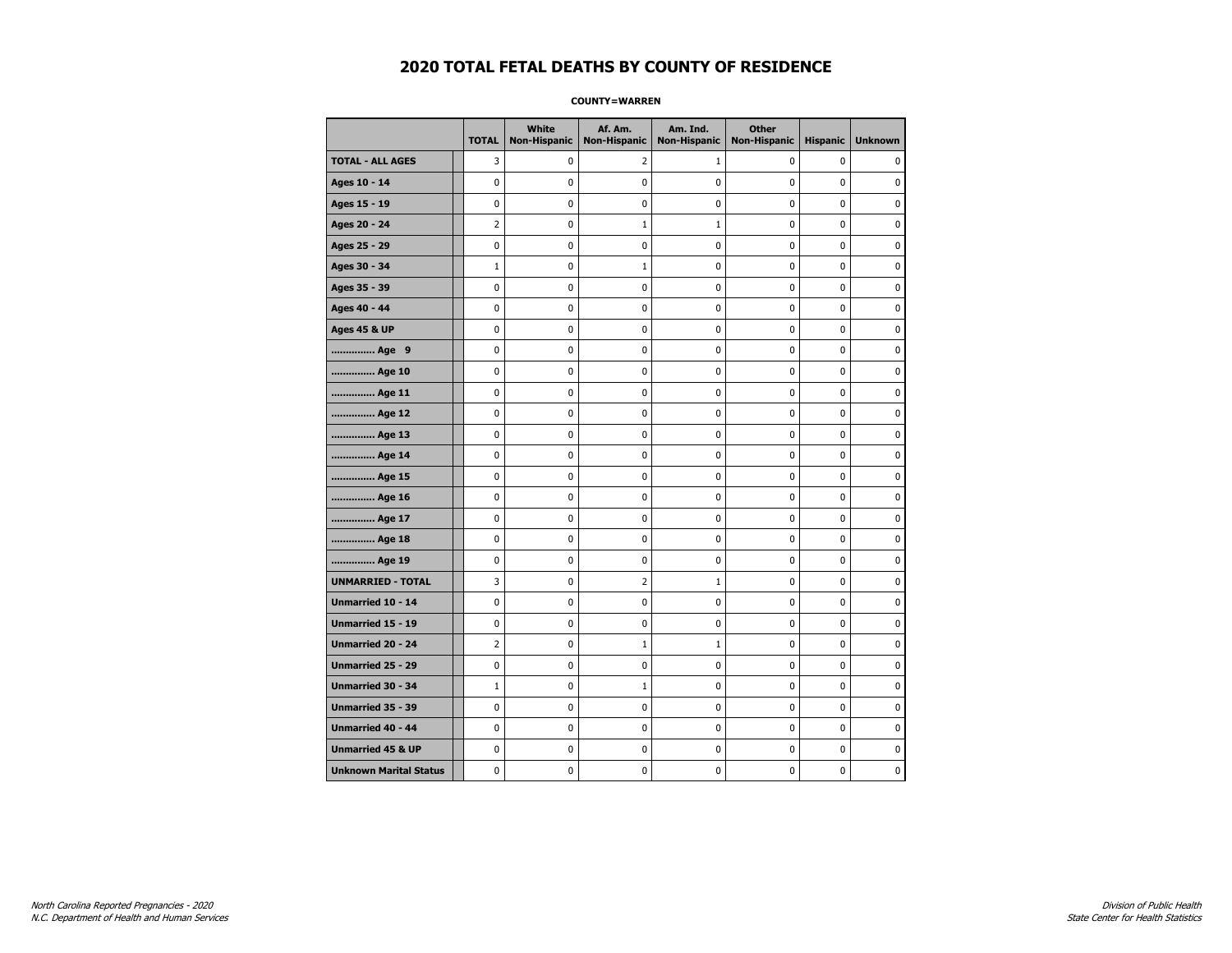### **COUNTY=WATAUGA**

|                               | <b>TOTAL</b>   | <b>White</b><br><b>Non-Hispanic</b> | Af. Am.<br><b>Non-Hispanic</b> | Am. Ind.<br><b>Non-Hispanic</b> | <b>Other</b><br><b>Non-Hispanic</b> | <b>Hispanic</b> | <b>Unknown</b> |
|-------------------------------|----------------|-------------------------------------|--------------------------------|---------------------------------|-------------------------------------|-----------------|----------------|
| <b>TOTAL - ALL AGES</b>       | $\overline{2}$ | 2                                   | 0                              | 0                               | $\mathbf 0$                         | $\mathbf 0$     | 0              |
| Ages 10 - 14                  | $\mathbf{0}$   | 0                                   | $\mathbf 0$                    | $\mathbf 0$                     | $\mathbf{0}$                        | $\mathbf 0$     | 0              |
| Ages 15 - 19                  | $\mathbf 0$    | 0                                   | $\mathbf 0$                    | $\mathbf 0$                     | $\mathbf 0$                         | $\mathbf 0$     | 0              |
| Ages 20 - 24                  | $\mathbf{1}$   | $1\,$                               | $\mathbf 0$                    | $\pmb{0}$                       | $\mathbf 0$                         | $\mathbf 0$     | 0              |
| Ages 25 - 29                  | $\mathbf 0$    | 0                                   | $\pmb{0}$                      | $\pmb{0}$                       | $\pmb{0}$                           | $\pmb{0}$       | 0              |
| Ages 30 - 34                  | $\mathbf 0$    | 0                                   | $\mathbf 0$                    | $\mathbf 0$                     | $\mathbf 0$                         | $\mathbf 0$     | 0              |
| Ages 35 - 39                  | $1\,$          | $\mathbf{1}$                        | $\pmb{0}$                      | 0                               | 0                                   | 0               | 0              |
| Ages 40 - 44                  | $\mathbf 0$    | 0                                   | 0                              | 0                               | 0                                   | 0               | 0              |
| <b>Ages 45 &amp; UP</b>       | $\mathbf 0$    | 0                                   | $\mathbf 0$                    | $\mathbf 0$                     | $\mathbf 0$                         | $\mathbf 0$     | 0              |
| Age 9                         | $\mathbf 0$    | 0                                   | $\mathbf 0$                    | $\mathbf 0$                     | $\mathbf 0$                         | $\mathbf 0$     | 0              |
| Age 10                        | $\mathbf 0$    | 0                                   | $\mathbf 0$                    | $\mathbf 0$                     | $\mathbf 0$                         | $\mathbf 0$     | 0              |
| Age 11                        | $\pmb{0}$      | 0                                   | $\pmb{0}$                      | $\pmb{0}$                       | $\pmb{0}$                           | 0               | 0              |
| Age 12                        | $\mathbf 0$    | 0                                   | $\pmb{0}$                      | 0                               | $\mathbf 0$                         | 0               | 0              |
| Age 13                        | $\mathbf 0$    | 0                                   | $\mathbf 0$                    | $\mathbf 0$                     | $\mathbf 0$                         | $\mathbf 0$     | 0              |
| Age 14                        | 0              | 0                                   | 0                              | 0                               | 0                                   | 0               | 0              |
| Age 15                        | $\mathbf 0$    | 0                                   | $\pmb{0}$                      | 0                               | $\mathbf 0$                         | $\mathbf 0$     | 0              |
| Age 16                        | $\mathbf 0$    | 0                                   | $\mathbf 0$                    | $\mathbf 0$                     | $\mathbf 0$                         | $\mathbf 0$     | 0              |
| Age 17                        | $\mathbf 0$    | $\mathbf 0$                         | $\mathbf 0$                    | $\mathbf 0$                     | $\mathbf 0$                         | $\mathbf 0$     | 0              |
| Age 18                        | $\pmb{0}$      | 0                                   | $\pmb{0}$                      | 0                               | $\pmb{0}$                           | 0               | 0              |
| Age 19                        | $\pmb{0}$      | 0                                   | $\pmb{0}$                      | $\pmb{0}$                       | $\pmb{0}$                           | 0               | 0              |
| <b>UNMARRIED - TOTAL</b>      | $\mathbf{1}$   | $\mathbf{1}$                        | $\mathbf 0$                    | 0                               | $\mathbf 0$                         | $\mathbf 0$     | 0              |
| Unmarried 10 - 14             | $\mathbf 0$    | 0                                   | $\pmb{0}$                      | 0                               | $\mathbf 0$                         | $\mathbf 0$     | 0              |
| Unmarried 15 - 19             | $\mathbf 0$    | 0                                   | $\pmb{0}$                      | 0                               | 0                                   | $\mathbf 0$     | 0              |
| Unmarried 20 - 24             | $\mathbf 0$    | 0                                   | $\mathbf 0$                    | 0                               | 0                                   | $\mathbf 0$     | 0              |
| <b>Unmarried 25 - 29</b>      | $\mathbf 0$    | 0                                   | $\mathbf 0$                    | $\mathbf 0$                     | $\mathbf 0$                         | $\mathbf 0$     | 0              |
| Unmarried 30 - 34             | $\pmb{0}$      | $\mathbf 0$                         | $\mathbf 0$                    | $\mathbf 0$                     | $\pmb{0}$                           | $\pmb{0}$       | 0              |
| Unmarried 35 - 39             | $1\,$          | $1\,$                               | $\pmb{0}$                      | 0                               | 0                                   | 0               | 0              |
| <b>Unmarried 40 - 44</b>      | $\mathbf 0$    | 0                                   | $\mathbf 0$                    | 0                               | $\mathbf 0$                         | $\mathbf 0$     | 0              |
| <b>Unmarried 45 &amp; UP</b>  | $\mathbf 0$    | 0                                   | 0                              | 0                               | 0                                   | 0               | 0              |
| <b>Unknown Marital Status</b> | $\mathbf 0$    | 0                                   | $\mathbf 0$                    | 0                               | $\mathbf 0$                         | $\mathbf 0$     | 0              |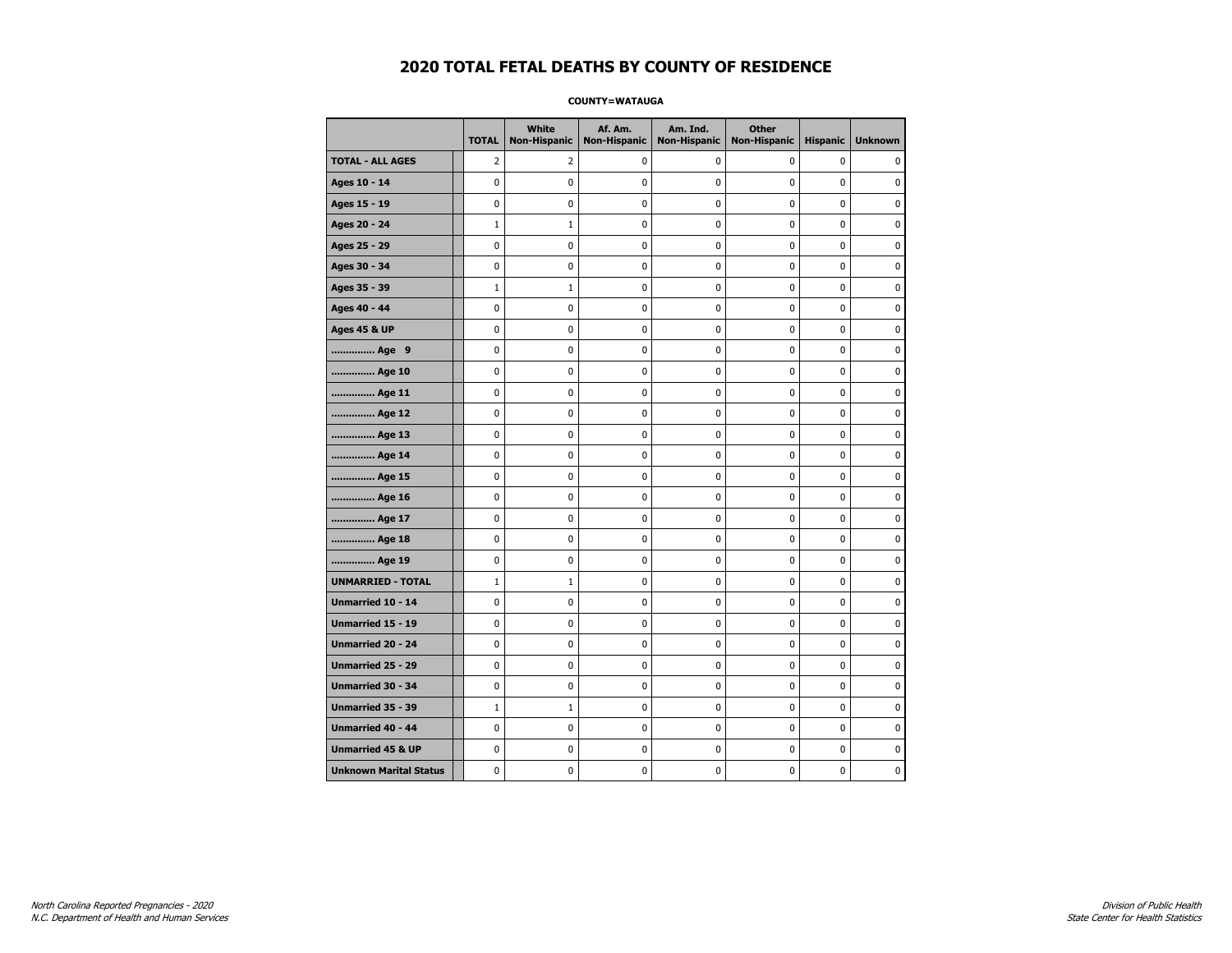**COUNTY=WAYNE** 

|                               | <b>TOTAL</b>   | <b>White</b><br><b>Non-Hispanic</b> | Af. Am.<br><b>Non-Hispanic</b> | Am. Ind.<br><b>Non-Hispanic</b> | <b>Other</b><br><b>Non-Hispanic</b> | <b>Hispanic</b> | <b>Unknown</b> |
|-------------------------------|----------------|-------------------------------------|--------------------------------|---------------------------------|-------------------------------------|-----------------|----------------|
| <b>TOTAL - ALL AGES</b>       | 6              | 4                                   | 2                              | 0                               | 0                                   | 0               | $\mathbf{0}$   |
| Ages 10 - 14                  | 0              | 0                                   | 0                              | $\mathbf 0$                     | 0                                   | 0               | 0              |
| Ages 15 - 19                  | 0              | 0                                   | 0                              | 0                               | $\mathbf 0$                         | 0               | $\mathbf 0$    |
| Ages 20 - 24                  | $\mathbf{1}$   | 0                                   | 1                              | 0                               | $\pmb{0}$                           | 0               | $\pmb{0}$      |
| Ages 25 - 29                  | 3              | 3                                   | 0                              | 0                               | 0                                   | 0               | 0              |
| Ages 30 - 34                  | $\overline{2}$ | 1                                   | $\mathbf{1}$                   | 0                               | $\pmb{0}$                           | 0               | 0              |
| Ages 35 - 39                  | 0              | 0                                   | 0                              | 0                               | 0                                   | 0               | 0              |
| Ages 40 - 44                  | 0              | 0                                   | 0                              | 0                               | $\mathbf 0$                         | 0               | $\mathbf 0$    |
| <b>Ages 45 &amp; UP</b>       | 0              | 0                                   | 0                              | 0                               | $\pmb{0}$                           | 0               | 0              |
| Age 9                         | 0              | 0                                   | 0                              | 0                               | 0                                   | 0               | 0              |
| Age 10                        | 0              | 0                                   | 0                              | 0                               | $\pmb{0}$                           | 0               | $\mathbf 0$    |
| Age 11                        | 0              | 0                                   | 0                              | 0                               | $\mathbf 0$                         | 0               | $\mathbf 0$    |
| Age 12                        | 0              | 0                                   | 0                              | 0                               | $\mathbf 0$                         | 0               | $\mathbf 0$    |
| Age 13                        | 0              | 0                                   | 0                              | 0                               | $\pmb{0}$                           | 0               | 0              |
| Age 14                        | 0              | 0                                   | 0                              | 0                               | 0                                   | 0               | 0              |
| Age 15                        | 0              | 0                                   | 0                              | 0                               | 0                                   | 0               | $\mathbf 0$    |
| Age 16                        | 0              | 0                                   | 0                              | 0                               | $\mathbf 0$                         | 0               | $\mathbf 0$    |
| Age 17                        | 0              | 0                                   | 0                              | 0                               | 0                                   | 0               | $\mathbf 0$    |
| Age 18                        | 0              | $\mathbf 0$                         | 0                              | 0                               | $\mathbf 0$                         | 0               | $\pmb{0}$      |
| Age 19                        | 0              | 0                                   | 0                              | 0                               | 0                                   | 0               | 0              |
| <b>UNMARRIED - TOTAL</b>      | 3              | 1                                   | 2                              | 0                               | 0                                   | 0               | 0              |
| <b>Unmarried 10 - 14</b>      | 0              | 0                                   | 0                              | 0                               | $\mathbf 0$                         | 0               | $\mathbf 0$    |
| Unmarried 15 - 19             | 0              | 0                                   | 0                              | 0                               | $\pmb{0}$                           | 0               | 0              |
| Unmarried 20 - 24             | $1\,$          | 0                                   | $\mathbf{1}$                   | 0                               | 0                                   | 0               | 0              |
| Unmarried 25 - 29             | $\mathbf{1}$   | 1                                   | 0                              | 0                               | 0                                   | 0               | 0              |
| <b>Unmarried 30 - 34</b>      | $\mathbf{1}$   | 0                                   | $\mathbf{1}$                   | 0                               | 0                                   | 0               | $\mathbf 0$    |
| <b>Unmarried 35 - 39</b>      | 0              | 0                                   | 0                              | 0                               | $\mathbf 0$                         | 0               | $\mathbf 0$    |
| <b>Unmarried 40 - 44</b>      | 0              | 0                                   | 0                              | 0                               | $\pmb{0}$                           | 0               | 0              |
| <b>Unmarried 45 &amp; UP</b>  | 0              | 0                                   | 0                              | 0                               | 0                                   | 0               | 0              |
| <b>Unknown Marital Status</b> | 0              | 0                                   | 0                              | 0                               | 0                                   | 0               | 0              |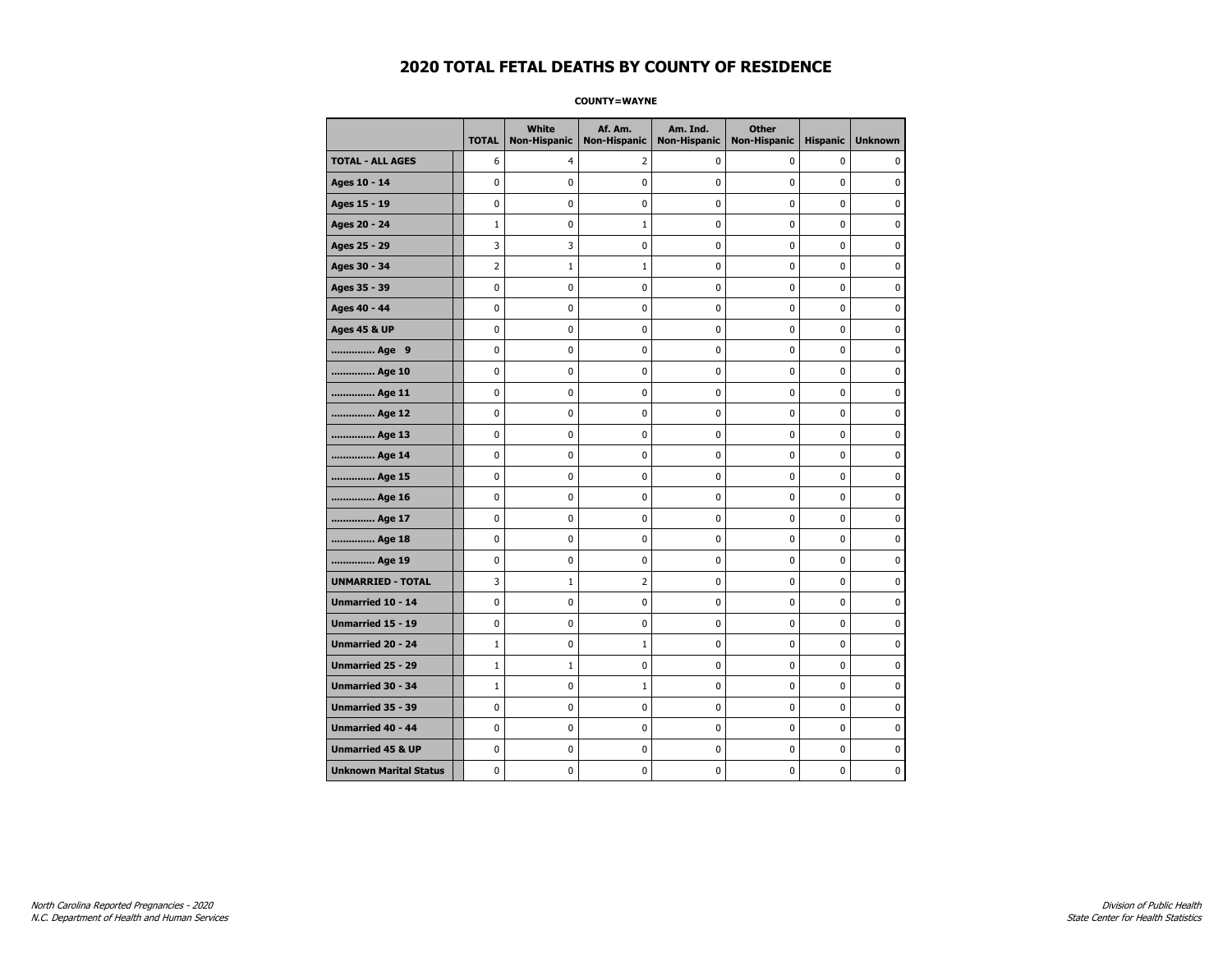**COUNTY=WILKES** 

|                               | <b>TOTAL</b> | <b>White</b><br>Non-Hispanic | Af. Am.<br><b>Non-Hispanic</b> | Am. Ind.<br><b>Non-Hispanic</b> | <b>Other</b><br>Non-Hispanic | <b>Hispanic</b> | <b>Unknown</b> |
|-------------------------------|--------------|------------------------------|--------------------------------|---------------------------------|------------------------------|-----------------|----------------|
| <b>TOTAL - ALL AGES</b>       | 3            | 3                            | 0                              | 0                               | 0                            | $\mathbf 0$     | 0              |
| Ages 10 - 14                  | $\mathbf 0$  | 0                            | 0                              | 0                               | $\mathbf 0$                  | 0               | 0              |
| Ages 15 - 19                  | 0            | 0                            | 0                              | $\mathbf 0$                     | $\mathbf 0$                  | 0               | 0              |
| Ages 20 - 24                  | $\mathbf{1}$ | $\mathbf{1}$                 | 0                              | 0                               | 0                            | 0               | 0              |
| Ages 25 - 29                  | $\pmb{0}$    | 0                            | $\pmb{0}$                      | 0                               | $\pmb{0}$                    | 0               | 0              |
| Ages 30 - 34                  | $\mathbf{1}$ | $\mathbf{1}$                 | 0                              | 0                               | 0                            | $\mathbf 0$     | 0              |
| Ages 35 - 39                  | 0            | 0                            | 0                              | 0                               | 0                            | 0               | 0              |
| Ages 40 - 44                  | $\mathbf{1}$ | $\mathbf{1}$                 | 0                              | $\mathbf 0$                     | 0                            | 0               | 0              |
| <b>Ages 45 &amp; UP</b>       | $\mathbf 0$  | 0                            | $\mathbf 0$                    | $\pmb{0}$                       | $\mathbf 0$                  | 0               | 0              |
| Age 9                         | $\pmb{0}$    | 0                            | 0                              | 0                               | 0                            | 0               | 0              |
| Age 10                        | 0            | $\mathbf 0$                  | 0                              | 0                               | 0                            | 0               | $\mathbf 0$    |
| Age 11                        | 0            | 0                            | 0                              | 0                               | 0                            | 0               | 0              |
| Age 12                        | $\mathbf 0$  | 0                            | 0                              | 0                               | 0                            | 0               | 0              |
| Age 13                        | 0            | 0                            | 0                              | 0                               | 0                            | 0               | 0              |
| Age 14                        | 0            | 0                            | 0                              | $\mathbf 0$                     | 0                            | 0               | 0              |
| Age 15                        | 0            | 0                            | 0                              | 0                               | $\pmb{0}$                    | 0               | 0              |
| Age 16                        | $\pmb{0}$    | 0                            | $\pmb{0}$                      | $\pmb{0}$                       | $\pmb{0}$                    | 0               | 0              |
| Age 17                        | 0            | 0                            | 0                              | 0                               | 0                            | 0               | 0              |
| Age 18                        | $\mathbf 0$  | 0                            | 0                              | $\mathbf 0$                     | $\mathbf 0$                  | 0               | 0              |
| Age 19                        | $\mathbf 0$  | 0                            | 0                              | 0                               | $\pmb{0}$                    | 0               | 0              |
| <b>UNMARRIED - TOTAL</b>      | $\mathbf{1}$ | $\mathbf{1}$                 | 0                              | 0                               | 0                            | 0               | 0              |
| Unmarried 10 - 14             | $\mathbf 0$  | $\mathbf 0$                  | 0                              | 0                               | 0                            | 0               | $\pmb{0}$      |
| Unmarried 15 - 19             | 0            | 0                            | 0                              | 0                               | 0                            | 0               | 0              |
| Unmarried 20 - 24             | $\mathbf 0$  | 0                            | 0                              | 0                               | 0                            | 0               | 0              |
| Unmarried 25 - 29             | 0            | 0                            | 0                              | 0                               | 0                            | 0               | 0              |
| <b>Unmarried 30 - 34</b>      | $\mathbf{1}$ | $\mathbf{1}$                 | 0                              | 0                               | 0                            | 0               | 0              |
| <b>Unmarried 35 - 39</b>      | $\mathbf 0$  | 0                            | $\mathbf 0$                    | $\mathbf 0$                     | $\mathbf 0$                  | 0               | $\mathbf 0$    |
| <b>Unmarried 40 - 44</b>      | $\pmb{0}$    | 0                            | 0                              | 0                               | $\pmb{0}$                    | 0               | 0              |
| <b>Unmarried 45 &amp; UP</b>  | $\mathbf 0$  | 0                            | 0                              | 0                               | 0                            | 0               | 0              |
| <b>Unknown Marital Status</b> | 0            | 0                            | 0                              | 0                               | 0                            | 0               | 0              |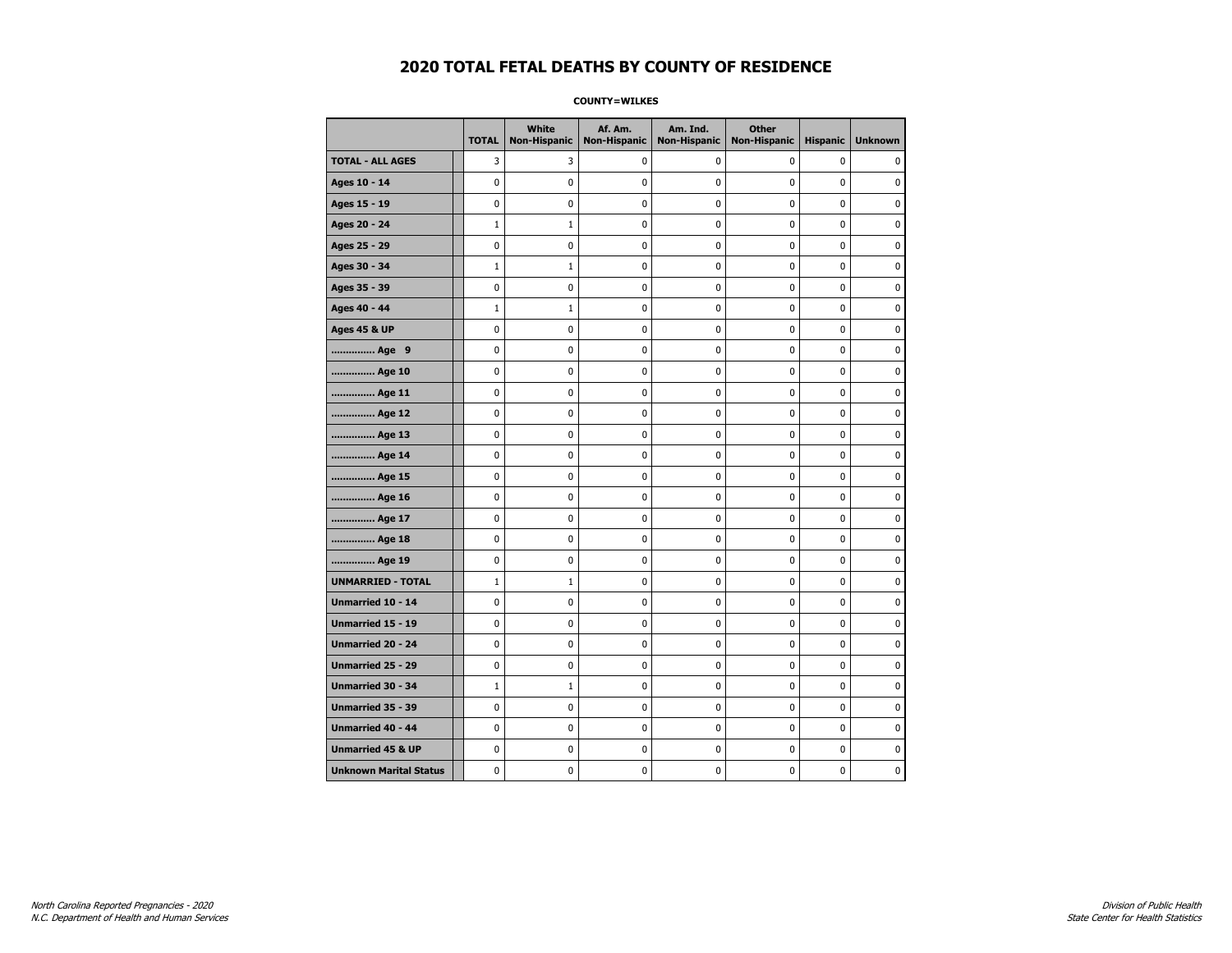**COUNTY=WILSON** 

|                               | <b>TOTAL</b> | White<br>Non-Hispanic | Af. Am.<br><b>Non-Hispanic</b> | Am. Ind.<br><b>Non-Hispanic</b> | <b>Other</b><br><b>Non-Hispanic</b> | <b>Hispanic</b> | <b>Unknown</b> |
|-------------------------------|--------------|-----------------------|--------------------------------|---------------------------------|-------------------------------------|-----------------|----------------|
| <b>TOTAL - ALL AGES</b>       | 5            | 1                     | 3                              | 0                               | 0                                   | $\mathbf{1}$    | 0              |
| Ages 10 - 14                  | 0            | 0                     | $\mathbf 0$                    | 0                               | 0                                   | $\mathbf 0$     | 0              |
| Ages 15 - 19                  | $\mathbf{1}$ | 0                     | $\mathbf 0$                    | $\mathbf 0$                     | 0                                   | $\mathbf 1$     | 0              |
| Ages 20 - 24                  | 0            | 0                     | 0                              | $\mathbf 0$                     | 0                                   | 0               | 0              |
| Ages 25 - 29                  | 3            | $1\,$                 | $\overline{2}$                 | $\pmb{0}$                       | 0                                   | 0               | $\pmb{0}$      |
| Ages 30 - 34                  | $\mathbf 1$  | 0                     | $\mathbf 1$                    | 0                               | 0                                   | $\mathbf 0$     | 0              |
| Ages 35 - 39                  | 0            | 0                     | $\pmb{0}$                      | 0                               | 0                                   | 0               | 0              |
| Ages 40 - 44                  | 0            | $\mathbf 0$           | $\mathbf 0$                    | $\mathbf 0$                     | $\mathbf 0$                         | $\mathbf 0$     | $\mathbf 0$    |
| <b>Ages 45 &amp; UP</b>       | 0            | 0                     | $\mathbf 0$                    | 0                               | 0                                   | 0               | 0              |
| Age 9                         | 0            | $\mathbf 0$           | $\mathbf 0$                    | $\mathbf 0$                     | $\mathbf 0$                         | $\mathbf 0$     | $\mathbf 0$    |
| Age 10                        | 0            | 0                     | 0                              | 0                               | 0                                   | 0               | 0              |
| Age 11                        | 0            | 0                     | $\mathbf 0$                    | 0                               | 0                                   | $\mathbf 0$     | 0              |
| Age 12                        | 0            | 0                     | 0                              | 0                               | 0                                   | 0               | 0              |
| Age 13                        | 0            | 0                     | $\mathbf 0$                    | 0                               | 0                                   | $\mathbf 0$     | 0              |
| Age 14                        | 0            | 0                     | 0                              | $\pmb{0}$                       | 0                                   | 0               | 0              |
| Age 15                        | 0            | 0                     | $\mathbf 0$                    | $\pmb{0}$                       | 0                                   | 0               | $\pmb{0}$      |
| Age 16                        | 0            | $\pmb{0}$             | $\mathbf 0$                    | $\pmb{0}$                       | $\mathbf 0$                         | $\mathbf 0$     | $\pmb{0}$      |
| Age 17                        | 0            | 0                     | 0                              | 0                               | 0                                   | 0               | 0              |
| Age 18                        | 0            | $\mathbf 0$           | $\mathbf 0$                    | 0                               | 0                                   | $\mathbf 0$     | $\pmb{0}$      |
| Age 19                        | $\mathbf 1$  | 0                     | 0                              | 0                               | 0                                   | $\mathbf{1}$    | 0              |
| <b>UNMARRIED - TOTAL</b>      | 5            | $\mathbf{1}$          | 3                              | $\mathbf 0$                     | $\mathbf 0$                         | $\mathbf{1}$    | 0              |
| Unmarried 10 - 14             | 0            | 0                     | 0                              | 0                               | 0                                   | 0               | 0              |
| Unmarried 15 - 19             | $\mathbf 1$  | 0                     | $\mathbf 0$                    | $\pmb{0}$                       | 0                                   | $\mathbf{1}$    | $\pmb{0}$      |
| Unmarried 20 - 24             | 0            | 0                     | 0                              | 0                               | 0                                   | $\mathbf 0$     | 0              |
| Unmarried 25 - 29             | 3            | $\mathbf{1}$          | $\overline{2}$                 | 0                               | 0                                   | 0               | 0              |
| <b>Unmarried 30 - 34</b>      | $\mathbf{1}$ | 0                     | $\mathbf 1$                    | $\mathbf 0$                     | 0                                   | 0               | $\mathbf 0$    |
| Unmarried 35 - 39             | 0            | 0                     | $\mathbf 0$                    | $\mathbf 0$                     | 0                                   | $\mathbf 0$     | 0              |
| Unmarried 40 - 44             | 0            | $\pmb{0}$             | $\pmb{0}$                      | $\pmb{0}$                       | $\mathbf 0$                         | $\pmb{0}$       | $\pmb{0}$      |
| <b>Unmarried 45 &amp; UP</b>  | 0            | 0                     | $\pmb{0}$                      | 0                               | 0                                   | 0               | 0              |
| <b>Unknown Marital Status</b> | 0            | 0                     | 0                              | 0                               | 0                                   | 0               | 0              |